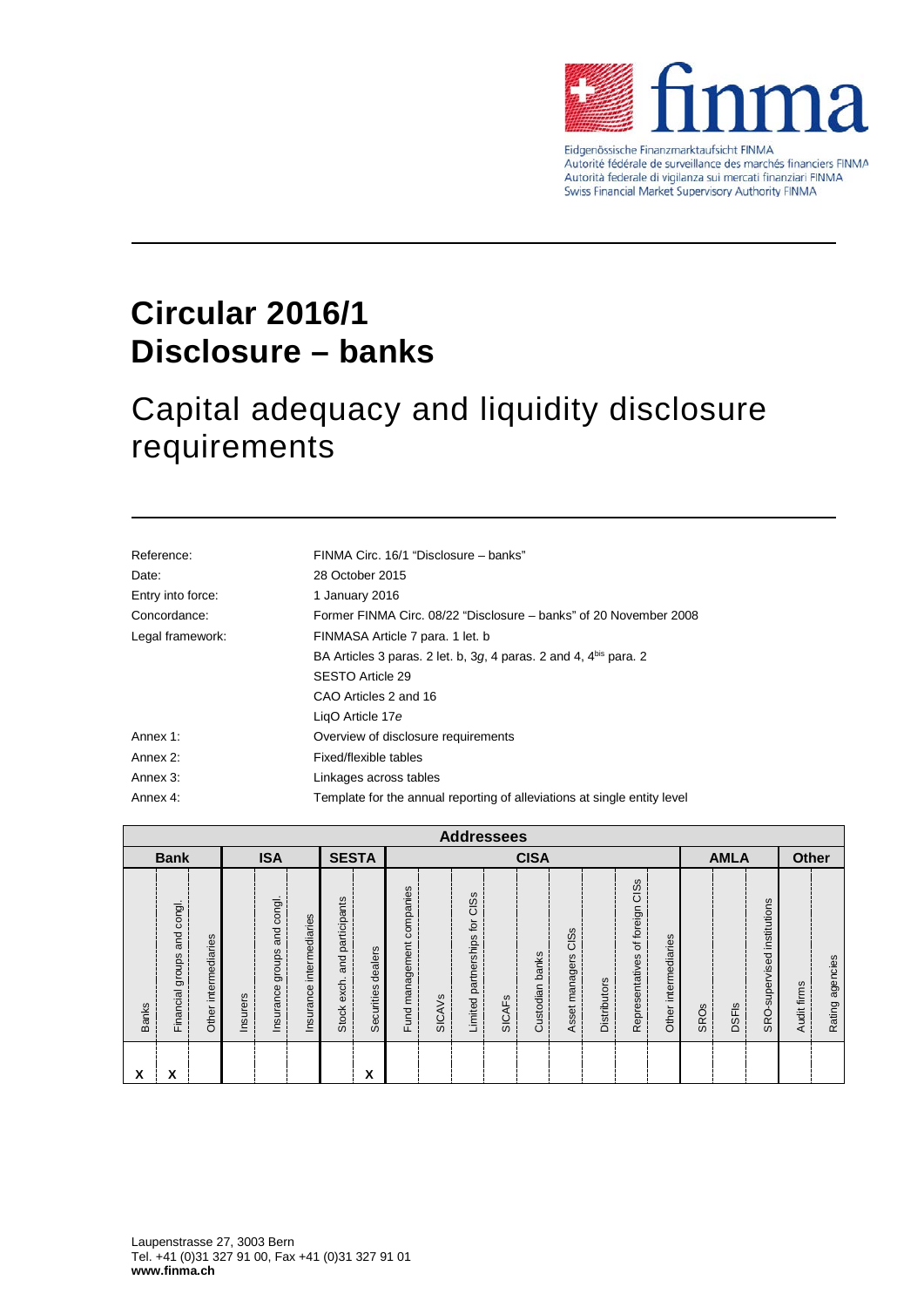# **Index**



| L.  | <b>Subject matter</b>                                                                      | Margin no. | $1 - 7$   |
|-----|--------------------------------------------------------------------------------------------|------------|-----------|
| Ш.  | Scope of application                                                                       | Margin no. | $8 - 14$  |
| Ш.  | <b>Exemptions from disclosure requirements</b>                                             | Margin no. | $15 - 20$ |
| IV. | Approval                                                                                   | Margin no. | 21        |
| V.  | <b>General principles of disclosure</b>                                                    | Margin no. | $22 - 26$ |
|     | VI. Type of disclosure                                                                     | Margin no. | 27-30     |
|     | <b>VII. Form of disclosure</b>                                                             | Margin no. | $31 - 38$ |
|     | <b>VIII. Disclosure timing and deadlines</b>                                               | Margin no. | 39-41     |
|     | IX. Additional requirements applicable to large banks                                      | Margin no. | 42-48     |
| Х.  | Special disclosure requirements for systemically im-<br>portant financial groups and banks | Margin no. | 49-53     |
| XI. | <b>Audit</b>                                                                               | Margin no. | 54-55     |
|     | <b>XII. Concluding and transitional provisions</b>                                         | Margin no. | 56-63     |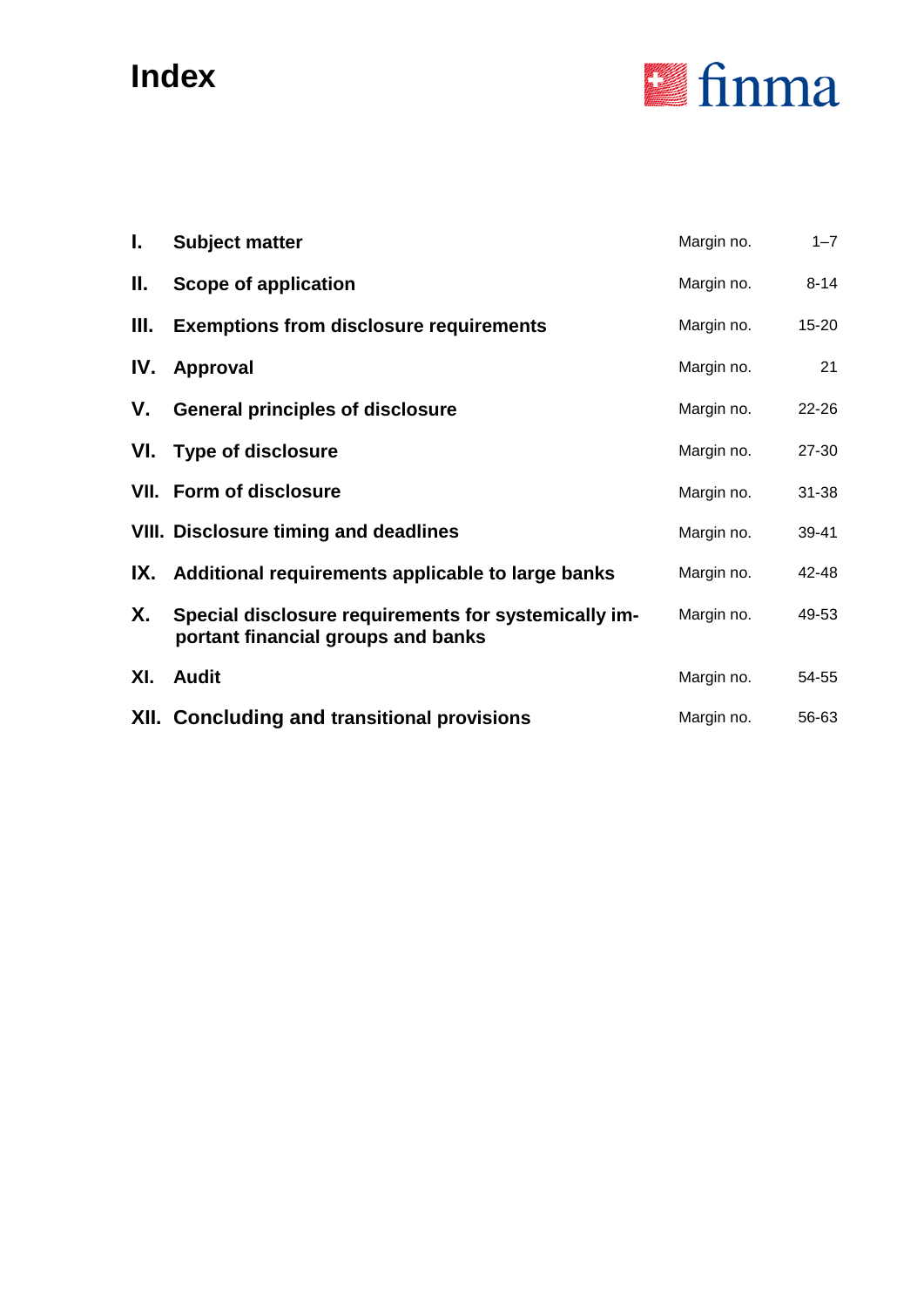

#### **I. Subject matter**

The present Circular specifies the effective application of Article 16 of the Capital Adequacy Ordinance (CAO; SR 952.03) and Article 17*e* of the Liquidity Ordinance (LiqO; SR 952.06). It sets out which banks, securities dealers and financial groups (referred to below as "banks") are subject to disclosure requirements and to what extent. 1

The disclosure requirements are based on the following minimum standards of the Basel Committee on Banking Supervision: 2

|  | "Composition of capital disclosure requirements" published in June 2012; |  |
|--|--------------------------------------------------------------------------|--|
|--|--------------------------------------------------------------------------|--|

- "Global systemically important banks: updated assessment methodology and the higher loss absorbency requirements" published in July 2013; 4
- "Basel III leverage ratio framework and disclosure requirements" published in January 2014; 5
- "Liquidity coverage ratio disclosure standards" published in January 2014; 6
- "Revised Pillar 3 disclosure requirements" published in January 2015. 7

#### **II. Scope of application**

This Circular applies to all banks and securities dealers domiciled in Switzerland, as well as to all financial groups supervised by FINMA. It does not apply to private bankers who do not publicly solicit client deposits (Art. 6*a* para. 3 of the Banking Act [BA; SR 952.0] and Art. 16 para. 2 CAO). Securities dealers are exempt from liquidity disclosure requirements (cf. Table 48). 8

When calculating capital adequacy and liquidity requirements at the level of a financial group or conglomerate, the disclosure requirements are, in principle, to be satisfied on a consolidated basis only (consolidation discount). The consolidation discount applies to both the parent company and its subsidiaries, subject to the additional requirements for large banks set out in margin nos. 42-46 and the disclosure requirements for all banks set out under margin no. 13. 9

The liquidity disclosure requirements apply only to the liquidity coverage ratio (LCR) in accordance with Article 14 para. 2 let. a LiqO (total of all positions in all currencies, converted to CHF where appropriate). 10

The disclosure requirements do not apply to the individual members of a central organisation exempted by FINMA from compliance with capital adequacy requirements on a single-entity basis in accordance with Article 10 para. 1 CAO. The disclosure requirements are to be satisfied by the central organisation at the consolidated level. 11

Foreign-controlled banks are exempt from disclosure requirements if comparable information is published abroad at the group level. This is subject to margin no. 13. 12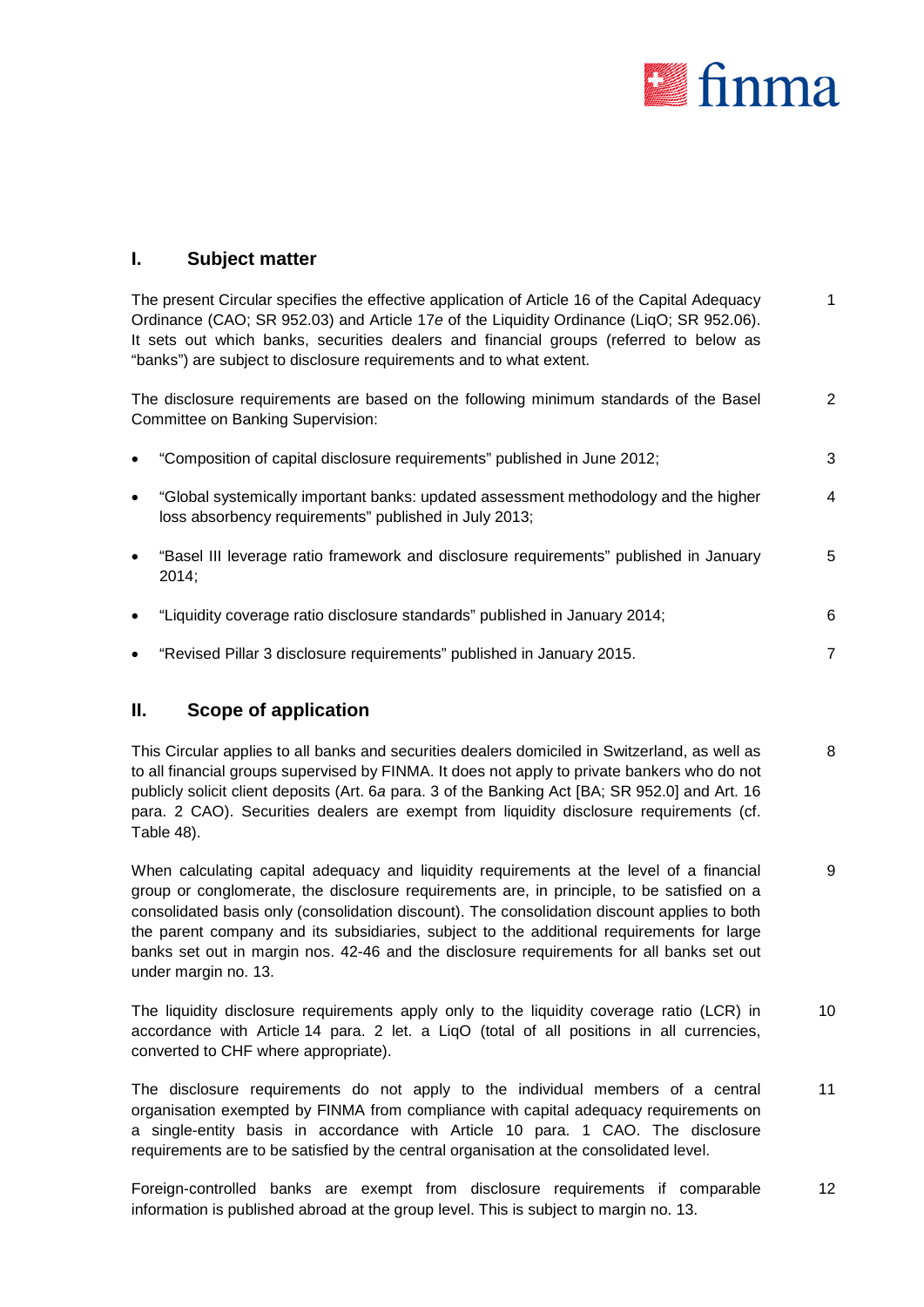

Banks that benefit from the consolidation discount specified under margin no. 9 and foreign-controlled banks exempt from detailed disclosure in accordance with margin no. 12 must nevertheless publish the following information in their annual reports: Common Equity Tier 1 ratio (CET1 ratio), Tier 1 ratio (T1 ratio), total capital ratio, capital adequacy target as specified in FINMA Circ. 11/2 "Capital buffer and capital planning – banks", leverage ratio and liquidity coverage ratio (LCR). This requirement does not apply to individual members of a central organisation exempted in accordance with margin no. 11. 13

The scope of consolidation corresponds to that used for the consolidated calculation of required and eligible capital (Art. 7 CAO). 14

#### **III. Exemptions from disclosure requirements**

For banks in supervisory categories 4 and 5 an annual "partial disclosure" is sufficient, with the exception of those banks that apply model approaches to calculate the minimum required capital or engage in securitisation transactions (origination, sponsoring, investing) as set out in FINMA Circ. 08/19 "Credit risks – banks". The scope of the partial disclosure is defined in Annex 1. However, if such banks exceed the following thresholds, they must extend their partial disclosure as follows: 15

- Disclosure of Tables 10, 11 and 16 if the minimum capital requirements for credit risk (excluding the counterparty credit risk) exceed CHF 350 million (calculated in accordance with margin no. 18); 16
- Disclosure of Tables 26 and 28 if the minimum capital requirements for counterparty credit risk[1](#page-3-0) exceed CHF 70 million (calculated in accordance with margin no. 18). 17

The threshold values of CHF 350 million and CHF 70 million relate to individual institutions if disclosure is for a single entity only, or the group level if it is on a consolidated basis. The minimum capital requirements for credit risk and counterparty credit risk are calculated as the average of the corresponding figures given in the capital adequacy reports for the last four half-year periods preceding the financial statement reporting date. In the event of any changes to the single-entity financial statement (takeovers or spin-offs) or to the scope of consolidation (acquisitions or disposals), the corresponding figures for the four preceding half-year periods are to be adjusted accordingly when calculating the average value. 18

In the event of an increase in the disclosure requirements (e.g. assignment to another FINMA supervisory category or a threshold is exceeded), the additional information must be disclosed from that point in time onward (prospective application). Comparative figures for periods preceding this date need not be published. 19

Banks in supervisory categories 1-3 are subject to the full disclosure requirement (full disclosure). 20

<span id="page-3-0"></span>The following types of transaction are to be included under "counterparty credit risk": derivatives transactions, long settlement transactions and securities financing transactions (SFTs).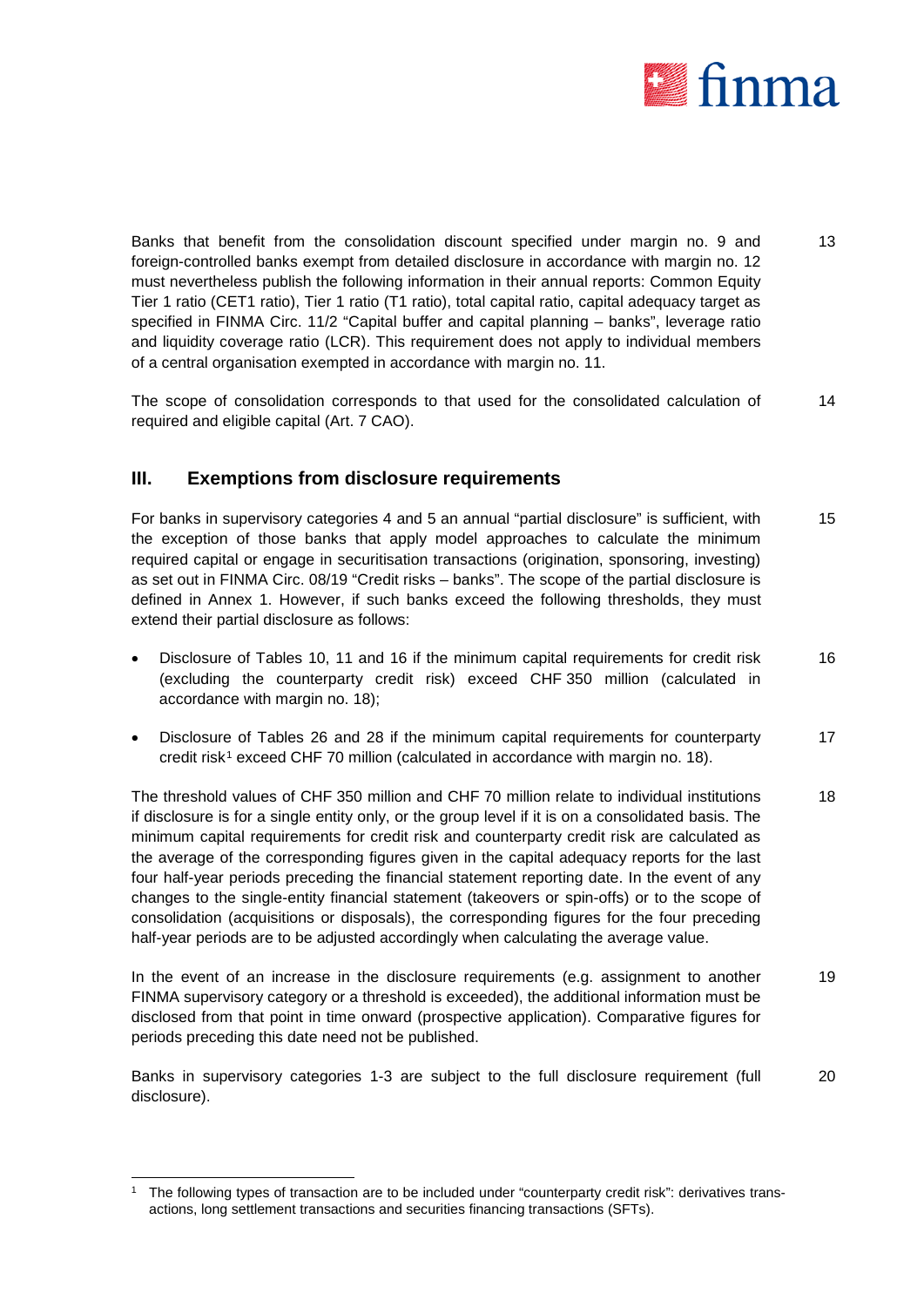

#### **IV. Approval**

The board of directors (i.e. the governing body for guidance, supervision and control) approves the principles specific to the institution in question and the scope of disclosure on the basis of which the bank will satisfy the provisions of this Circular. The disclosure must be subject to internal controls comparable with those used in the publication of the annual or consolidated financial statements. 21

#### **V. General principles of disclosure**

|           | Disclosure in accordance with this Circular must comply with the following principles:                                                                                                                                                                                                                                    | 22  |
|-----------|---------------------------------------------------------------------------------------------------------------------------------------------------------------------------------------------------------------------------------------------------------------------------------------------------------------------------|-----|
| $\bullet$ | Clarity: the information disclosed must be understandable.                                                                                                                                                                                                                                                                | 23  |
| $\bullet$ | Completeness: the material activities and risks of the bank must be disclosed appropri-<br>ately in qualitative and quantitative terms.                                                                                                                                                                                   | 24  |
| $\bullet$ | Meaningfulness: it must be possible to assess the existing and potential risks of the<br>bank/financial group and the management of these risks, and to understand these<br>using references where appropriate to items in the balance sheet or income statement.<br>Information that is not meaningful is to be omitted. | 25  |
|           | . Consistency disclesures are to be mode consistently from period to period. Apy                                                                                                                                                                                                                                          | nc. |

• Consistency: disclosures are to be made consistently from period to period. Any material changes are to be commented upon and appropriate reasons given. 26

#### **VI. Type of disclosure**

Quantitative and qualitative disclosures are to be made taking into account the materiality within the context of the activities performed and the regulatory approaches applied. Should a bank deem the information to be disclosed in a given table (cf. Annex 2) as not meaningful, it may refrain from disclosing such information, either in full or in part. In such cases, the bank must explain why the information that is not disclosed is regarded as not meaningful. In the case of portfolios where no disclosure is made, such portfolios are to be described and the total risk-weighted assets (RWAs) of these portfolios are to be disclosed. 27

Annex 1 contains an overview of all the tables required, specifying which tables must be published in the predefined format (fixed format), which may be published with amendments in line with the bank's specific considerations (flexible format), and the frequency with which the information must be updated. 28

Banks that publish their disclosures in English may use the original wording from the documents of the Basel Committee on Banking Supervision in the tables (cf. margin nos. 2 to 7). 29

Rows/columns in the fixed format tables that are not used may be omitted. The numbering of the rows and columns may not be changed. If necessary, additional rows may be inserted, albeit without changing the set row numbers. Once the presentation and the granularity of the flexible tables have been defined, they should in principle also be 30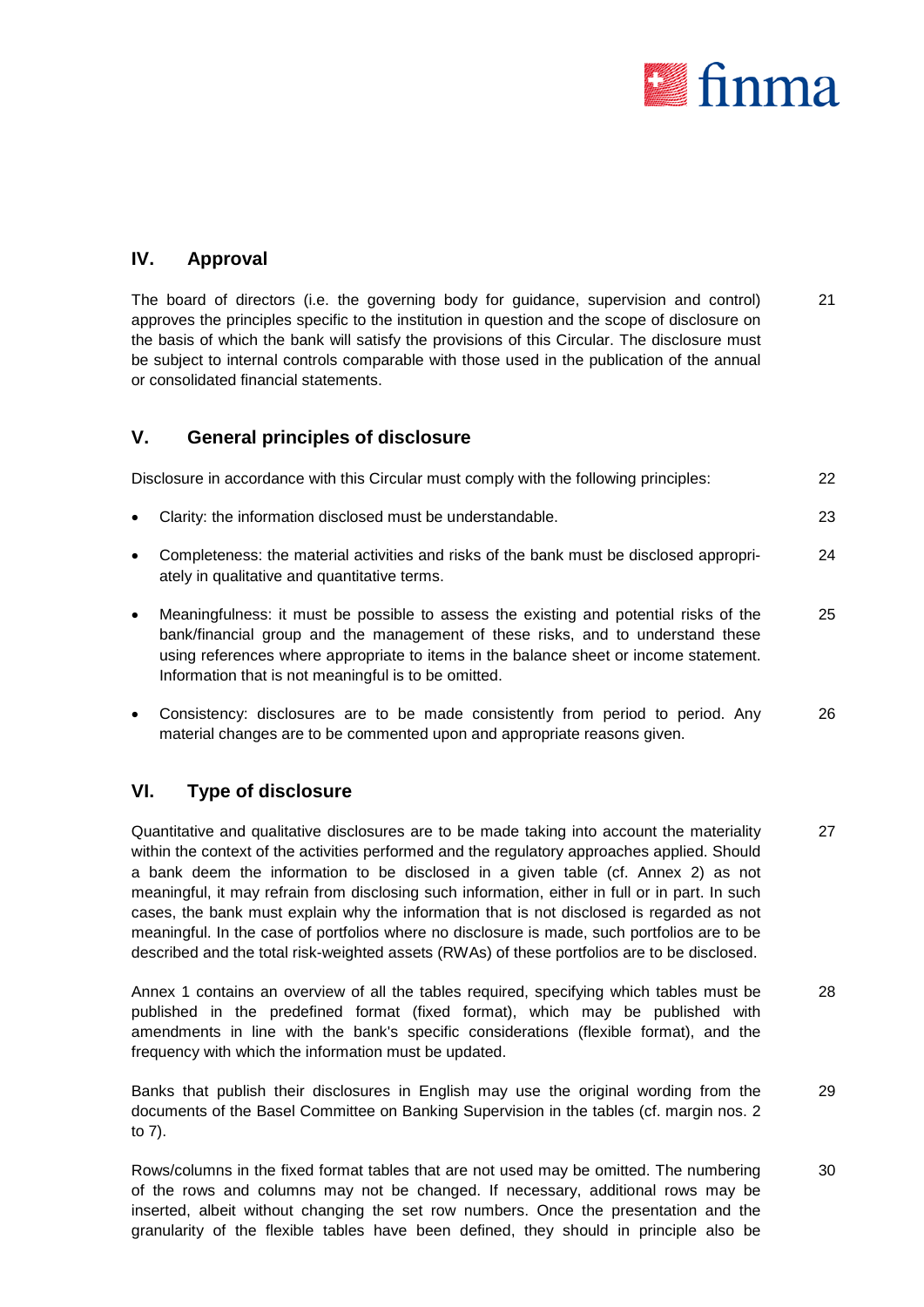

maintained for future use.

#### **VII. Form of disclosure**

The information to be published in accordance with this Circular must be readily accessible. Banks subject to the full or partial disclosure requirement must make the information for the reporting year and at least the four previous years available on their website. For banks in supervisory categories 4 and 5 that do not have a website, publication of this information in their annual report is sufficient. 31

Banks subject to the full disclosure requirement must publish the information in a standalone document. This document may also be a separate section of the interim or annual report, provided such a section is clearly identifiable as the disclosure in accordance with this Circular and these reports are made available on the website. For the publication of the content of flexible tables (cf. Annex 1), this section may refer to other readily accessible sources, provided the following information is given as part of the reference: 32

- the Basel framework reference code and the table name (e.g. bank risk management approach [OVA]); 33
- the full name of the referenced source document in which the information is published; 34
- **internet link; 35** and the set of the set of the set of the set of the set of the set of the set of the set of the set of the set of the set of the set of the set of the set of the set of the set of the set of the set o

indication of the page and section number in the referenced source document where the information is published. 36

Banks that are subject to the partial disclosure requirement, and that do not publish the information set out in this Circular in their annual report, must state in this report where such information can be obtained. 37

Banks that benefit from the expanded consolidation discount in accordance with margin nos. 9, 11 and 12 must specify in a general note in their annual reports where the consolidated publication can be obtained. 38

#### **VIII. Disclosure timing and deadlines**

| Information on the frequency of disclosure can be found in Annex 1. | 39 |
|---------------------------------------------------------------------|----|
|---------------------------------------------------------------------|----|

The data updated after each annual period must be published within four months of the reporting date of the annual financial statements. The data updated after each interim period must be published within two months of the end of the interim period or the reporting date of the interim financial statements. 40

The time at which the published information was produced or adjusted must be clearly indicated. 41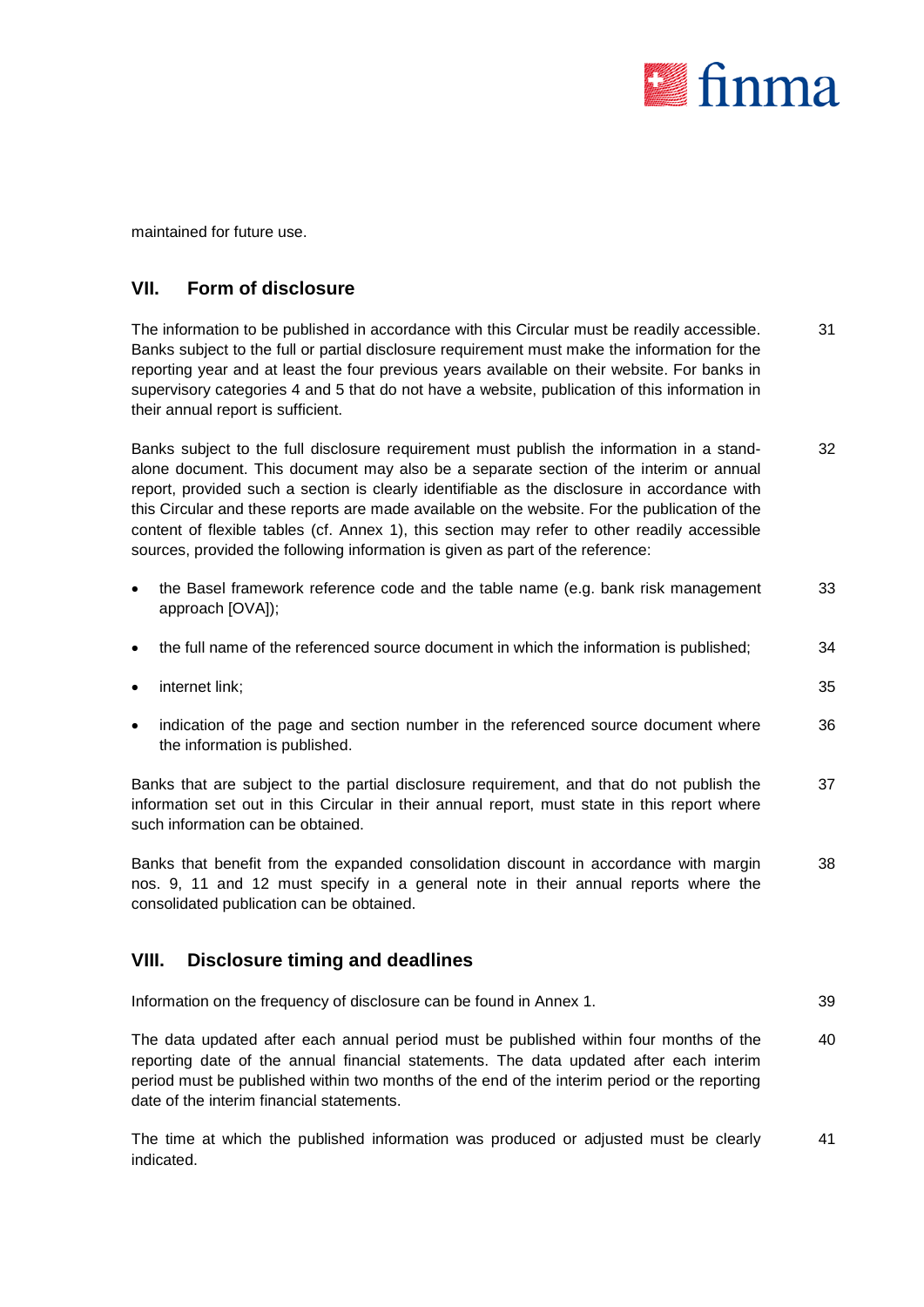

#### **IX. Additional requirements applicable to large banks**

Banks with minimum capital requirements for credit risk in excess of CHF 4 billion (calculated in accordance with margin no. 18) and significant international operations must also publish the following information on a quarterly basis, at the group level and at the level of significant domestic and foreign banking subsidiaries and subgroups that must comply with the capital adequacy requirements: 42

- the ratios of Common Equity Tier 1 (CET1), the Tier 1 capital (Tier 1) and the ordinary regulatory capital (Tier 1 and Tier 2); 43
- the associated basic information, i.e. the risk-weighted assets and the CET1 capital, Tier 1 capital, and ordinary regulatory capital; 44
- the following information relating to the leverage ratio: the value of the numerator (Tier 1 capital), the value of the denominator (leverage ratio exposure) and the value of the leverage ratio; 45
- the following information relating to the LCR: the value of the numerator (total HQLA), the value of the denominator (total net cash outflows) and the value of the LCR; 46

In the case of foreign group companies, the values relating to margin nos. 43-46 calculated in accordance with local provisions may be used. 47

Banks with a leverage ratio exposure measure exceeding the equivalent of EUR 200 billion must also disclose at the financial group level the main indicators specified in the Basel document "Global systemically important banks: updated assessment methodology and the additional loss absorbency requirement" of 3 July 2013. This disclosure must be made annually within four months of the reporting date of the annual financial statements. 48

#### **X. Special disclosure requirements for systemically important financial groups and banks**

On the basis of the parallel calculations to be carried out in applying Articles 124-135 CAO, systemically important banks must also disclose the following information at the financial group and single-entity levels within two months:[2](#page-6-0) 49

• the ratios of Common Equity Tier 1 (CET1), the high-trigger contingent capital and the low-trigger contingent capital relating to the coverage of the risk-weighted assets. For each element of the contingent capital, it must be stated which part is AT1 and which T2. This information is to be published quarterly. Disclosures as at the reporting date of the annual financial statements are to be incorporated in the annual report. 50

Furthermore, the CET1 capital used to cover the progressive component is to be integrated in the ratio of the low-trigger contingent capital and not that of the CET1 capital.

<span id="page-6-0"></span> <sup>2</sup> This also applies to year-end data.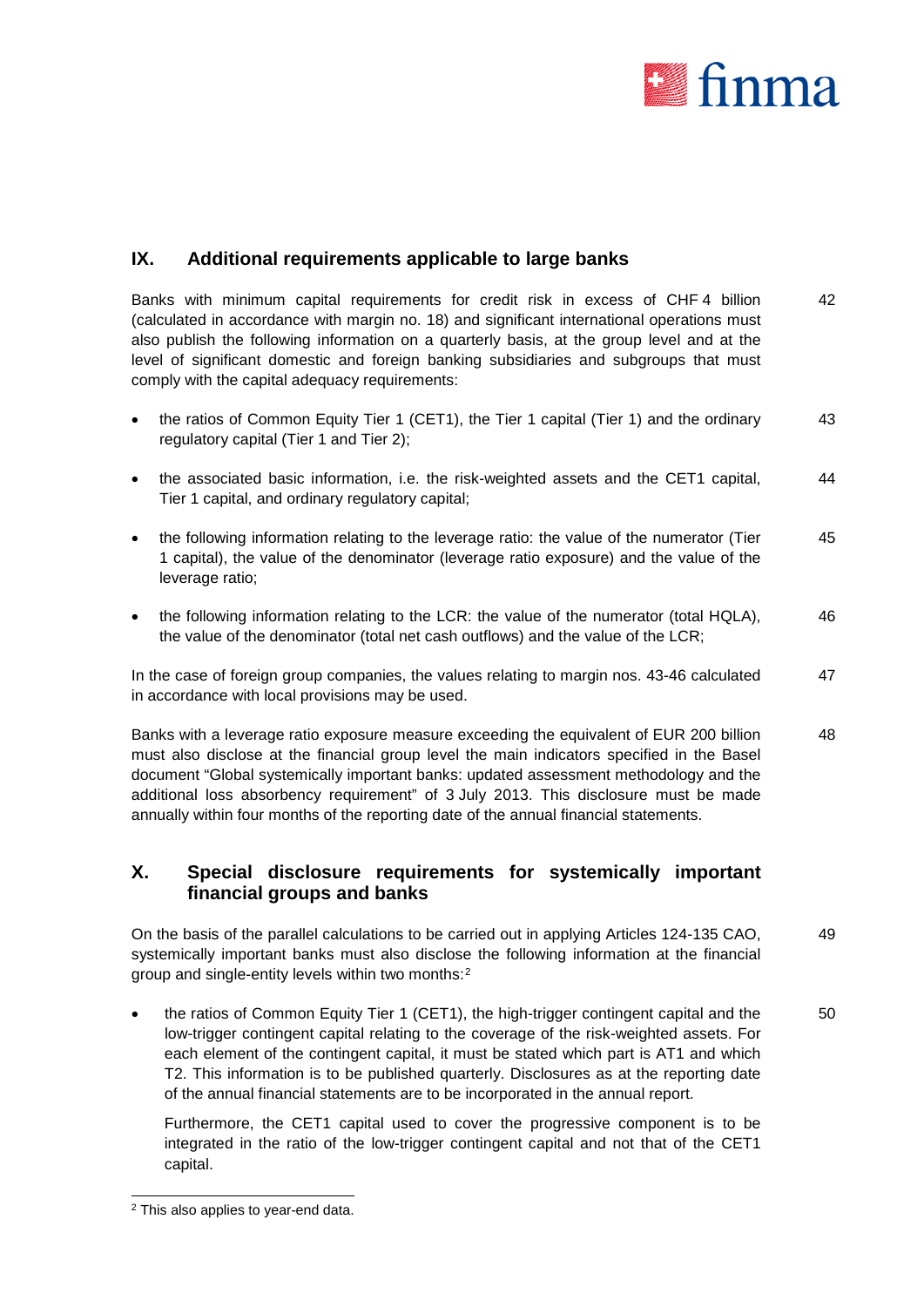

- A reconciliation into figures and percentages that allows an assessment of compliance with the minimum requirement, the capital buffer and the progressive component. The amount of the CET1 capital used to cover the progressive component must be stated separately. This disclosure is to be made quarterly. 51
- Quantified disclosure in respect of the unweighted capital requirements (leverage ratio), broken down into minimum requirement, buffer and progressive component. This disclosure is to be made quarterly. 52
- Annually, a complete list and qualification of alleviations granted for risk-weighted assets, the eligible capital or the leverage ratio exposure at the single-entity level, stating the materiality of their impact and significance, together with an explanation of the reasons for the corresponding alleviation in accordance with Article 125 para. 5 let. b CAO. Annex 4 is to be taken into account in this regard. Pro forma capital ratios, i.e. capital ratios that would have been presented were the alleviations not granted, are not to be disclosed. 53

#### **XI. Audit**

The audit firms verify compliance with the disclosure requirements in accordance with FINMA Circ. 13/3 "Auditing" and are to provide their opinion on the regulatory audit in their report. 54

Disclosure in the interim report and/or management report is not subject to the audit prescribed by the Code of Obligations. However, if certain elements of the information set out in this Circular are published in annual financial statements or consolidated financial statements, they are subject to the audit prescribed by the Code of Obligations. 55

#### **XII. Concluding and transitional provisions**

Disclosure in accordance with margin no. 13 is to be made for the first time on 31 December 2015 (reporting date). Disclosure for the remaining margin nos. is to be made in accordance with margin nos. 57-63. 56

The first annual disclosures for banks in category 1 must be made by the end of April 2017 (for financial years ending 31 December 2016). The initial disclosure is otherwise to be made in accordance with margin no. 40 for interim financial statements after 31 December 2016. 57

The first annual disclosures for banks in categories 2 and 3 must be made by the end of April 2018 in accordance with the methodology set out in margin no. 57. 58

The first annual disclosures for banks in categories 4 and 5 must be made by the end of April 2019 in accordance with the methodology set out in margin no. 57. 59

Banks that still apply the SA-CH approach may continue to make their disclosures in accordance with the previous law until 31 December 2018 at the latest (reporting date). This is subject to margin no. 13. 60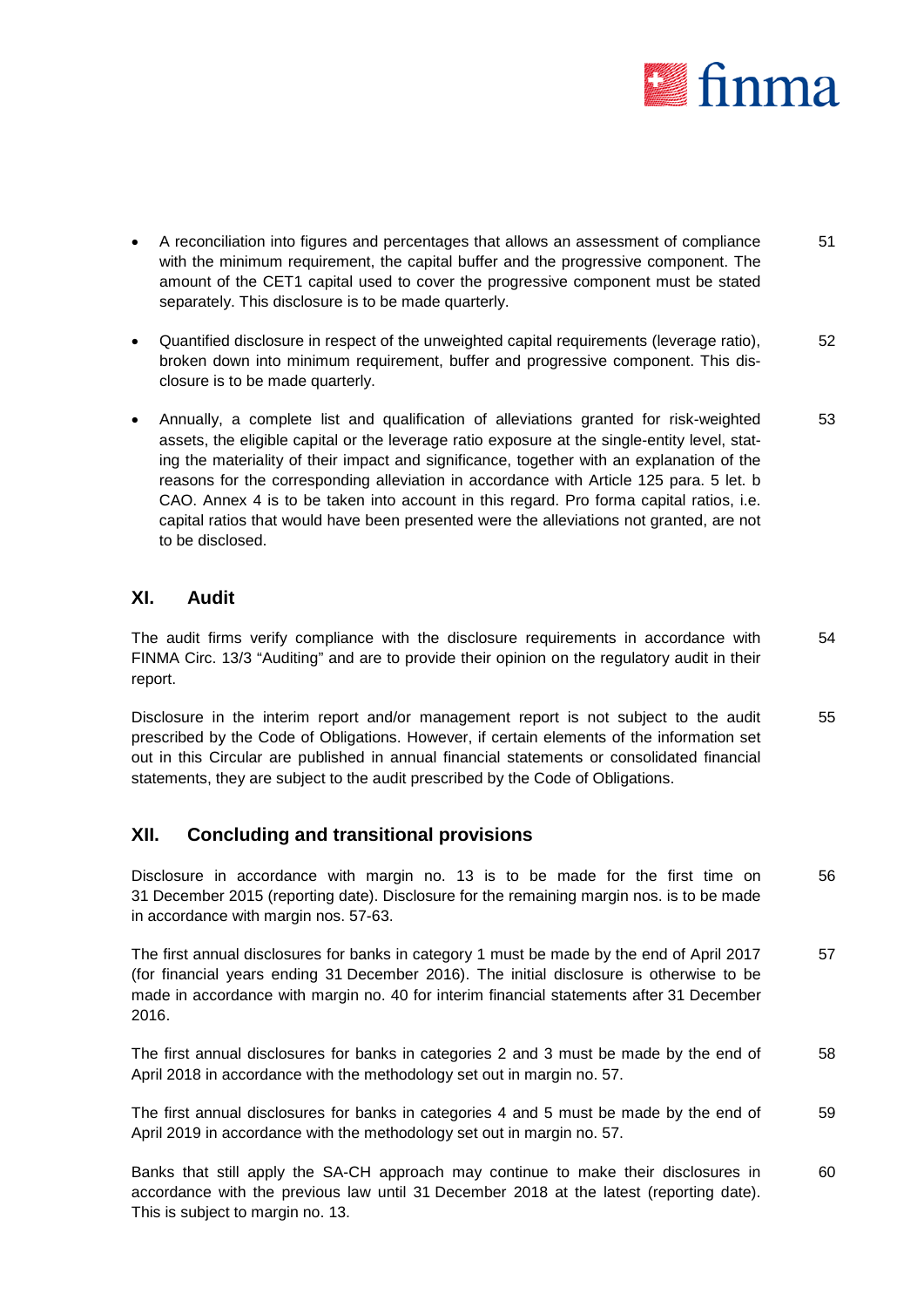

| Banks need not prepare information for reporting dates prior to 31 December 2016 in order<br>to publish them in the format set out in this Circular. The requirement under margin no. 31<br>relating to making information from the four previous years available applies prospectively. | 61 |
|------------------------------------------------------------------------------------------------------------------------------------------------------------------------------------------------------------------------------------------------------------------------------------------|----|
| The tables presenting a reconciliation between the figures of the previous reporting period<br>and the reporting period <sup>3</sup> need not be published if the figures of the previous reporting<br>period refer to a time before the Circular was applied.                           | 62 |
| Table 31 (CCR8) applies from 1 January 2017.                                                                                                                                                                                                                                             | 63 |

<span id="page-8-0"></span> <sup>3</sup> Table nos. 10 (CR2), 20 (CR8), 21 (CR9), 30 (CCR 7), 40 (MR2) and 41 (MR3).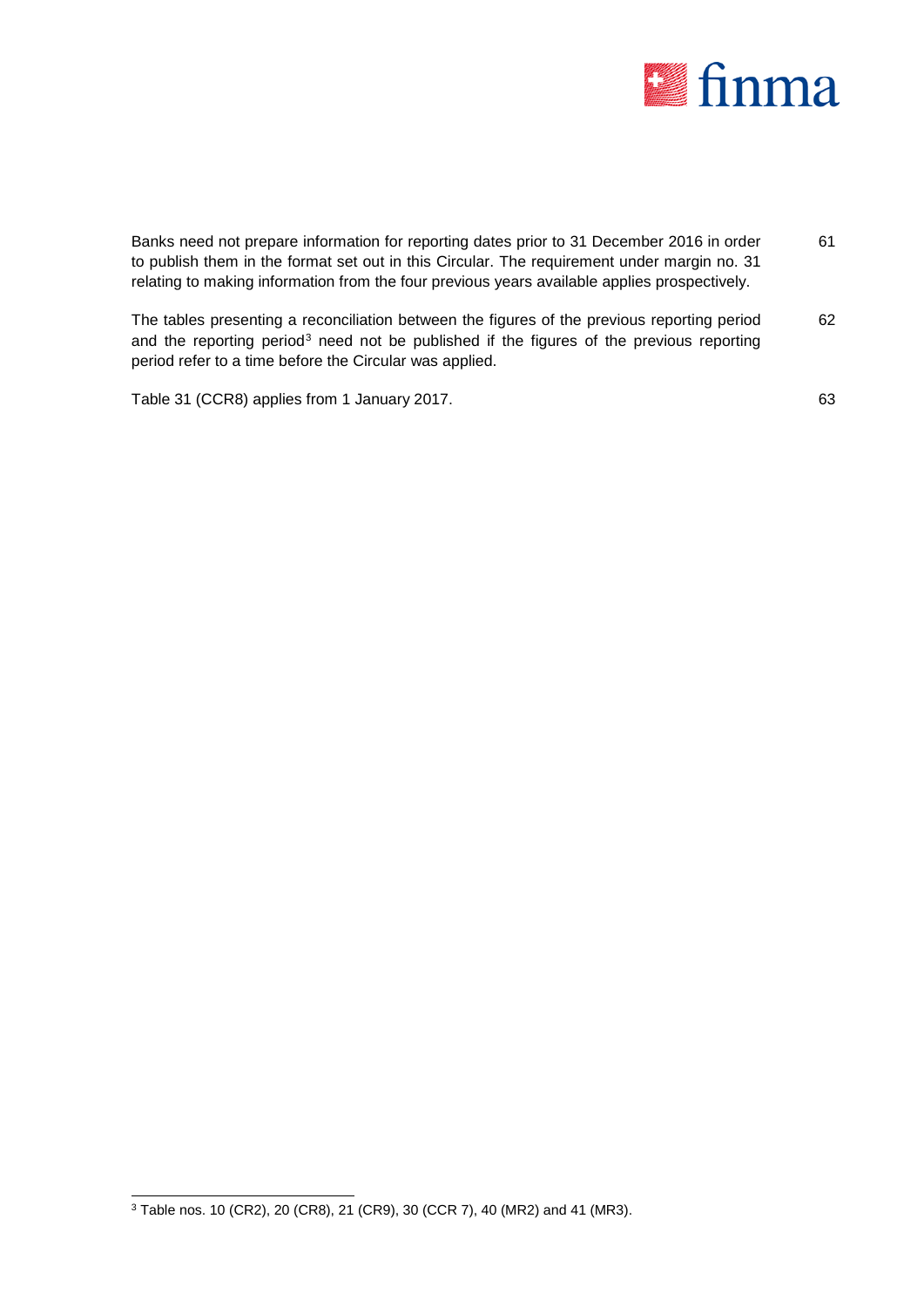<span id="page-9-2"></span><span id="page-9-1"></span><span id="page-9-0"></span>

| No.            | <b>Basel</b><br>frame-<br>work<br>reference | Table name                                                                                                                                                | Qualita-<br>tive<br>(QUAL) or              | Table format |          | Frequency |                   | Also to be published in<br>the case of partial<br>disclosure? |                                                                                                                                                                             |
|----------------|---------------------------------------------|-----------------------------------------------------------------------------------------------------------------------------------------------------------|--------------------------------------------|--------------|----------|-----------|-------------------|---------------------------------------------------------------|-----------------------------------------------------------------------------------------------------------------------------------------------------------------------------|
|                | code                                        |                                                                                                                                                           | quantita-<br>tive with<br>comments<br>(QC) | fixed        | flexible | quarterly | semi-<br>annually | annually                                                      | annually                                                                                                                                                                    |
|                |                                             | Composition of eligible capital/reconciliation                                                                                                            | QC                                         | X            |          |           | X                 |                                                               | No                                                                                                                                                                          |
| $\overline{2}$ |                                             | Composition of eligible regulatory capital/<br>presentation of eligible regulatory capital                                                                | QC                                         | X            |          |           | X                 |                                                               | No, but eligible capital<br>must be disclosed (total<br>as well as CET1 and<br>$T1$ ).<br>The capital ratios are to<br>be published in accord-<br>ance with lines 61-68 ff. |
| 3              | <b>OVA</b>                                  | Bank risk management approach <sup>2</sup>                                                                                                                | QUAL                                       |              | X        |           |                   | X                                                             | <b>No</b>                                                                                                                                                                   |
| $\overline{4}$ | OV <sub>1</sub>                             | Overview of risk-weighted assets                                                                                                                          | QC                                         | X            |          | $X^3$     |                   |                                                               | Yes, but in simplified<br>form                                                                                                                                              |
| 5              | LI                                          | Differences between accounting and regulatory<br>scopes of consolidation and mapping of financial<br>statement categories with regulatory risk categories | QC                                         |              | X        |           |                   | X                                                             | <b>No</b>                                                                                                                                                                   |
| 6              | LI2                                         | Main sources of differences between regulatory                                                                                                            | QC                                         |              | X        |           |                   | X                                                             | No                                                                                                                                                                          |

 <sup>1</sup> Cf. margin nos. 43 and 44.

<sup>&</sup>lt;sup>2</sup> Partial or full reference to the notes to the annual report if these contain the required information in full or in part.

<sup>&</sup>lt;sup>3</sup> For banks that do not disclose financial information on a quarterly basis, semi-annual disclosure of the corresponding half-year values is sufficient.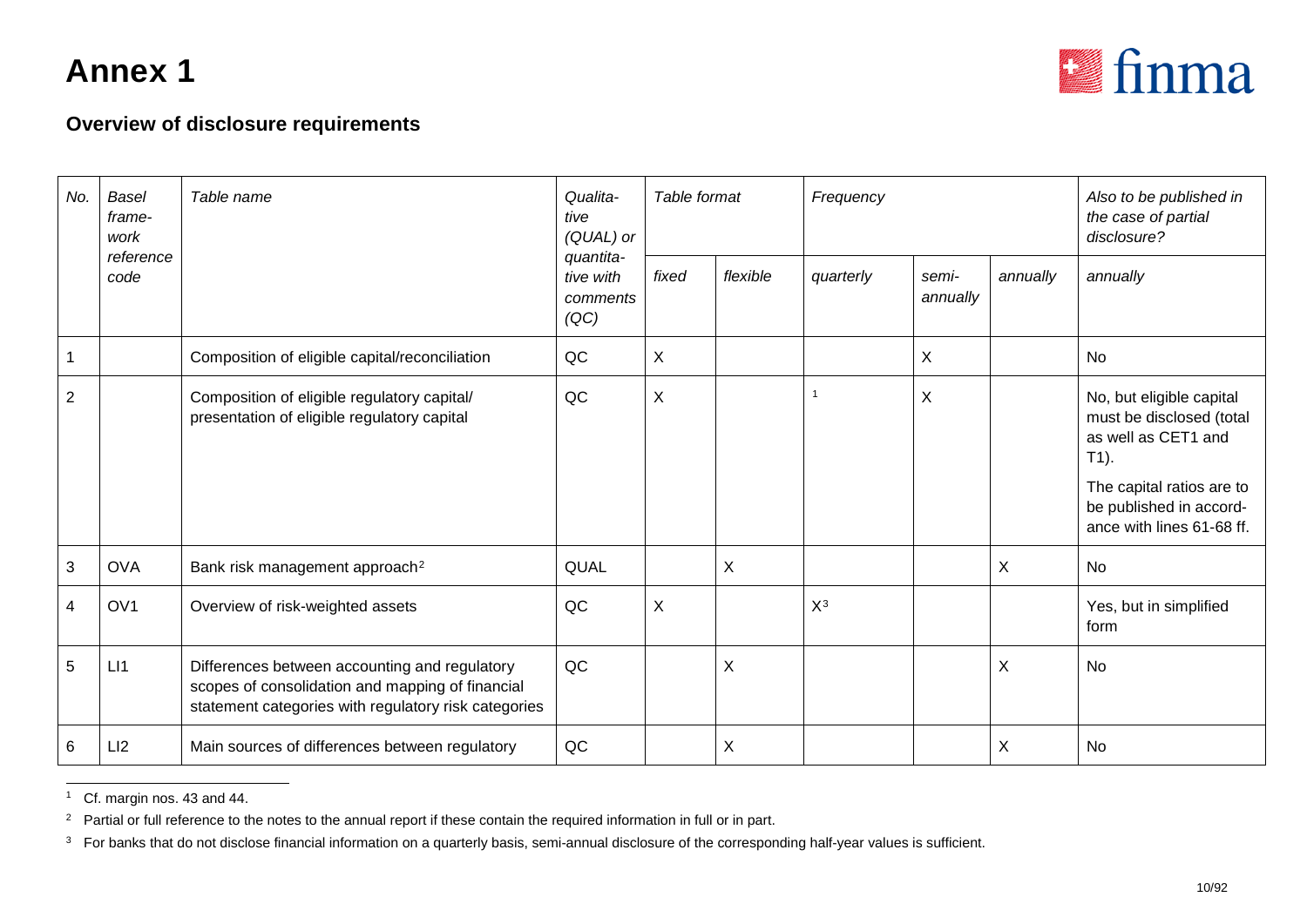<span id="page-10-0"></span>

| No.            | <b>Basel</b><br>frame-<br>work | Table name                                                                                              | Qualita-<br>tive<br>(QUAL) or<br>quantita- | Table format |                | Frequency |                   | Also to be published in<br>the case of partial<br>disclosure? |                                            |
|----------------|--------------------------------|---------------------------------------------------------------------------------------------------------|--------------------------------------------|--------------|----------------|-----------|-------------------|---------------------------------------------------------------|--------------------------------------------|
|                | reference<br>code              |                                                                                                         | tive with<br>comments<br>(QC)              | fixed        | flexible       | quarterly | semi-<br>annually | annually                                                      | annually                                   |
|                |                                | exposure amounts and carrying values in financial<br>statements                                         |                                            |              |                |           |                   |                                                               |                                            |
| $\overline{7}$ | <b>LIA</b>                     | Explanations of differences between accounting<br>and regulatory exposure amounts                       | QUAL                                       |              | X              |           |                   | X                                                             | <b>No</b>                                  |
| 8              | <b>CRA</b>                     | Credit risk: general information <sup>1</sup>                                                           | QUAL                                       |              | $\pmb{\times}$ |           |                   | X                                                             | No                                         |
| 9              | CR1                            | Credit risk: credit quality of assets                                                                   | QC                                         | X            |                |           | X                 |                                                               | Yes                                        |
| 10             | CR <sub>2</sub>                | Credit risk: changes in stock of defaulted loans and<br>debt securities                                 | QC                                         | X            |                |           | $\sf X$           |                                                               | No, unless threshold<br>value is exceeded. |
| 11             | <b>CRB</b>                     | Credit risk: additional disclosure related to the credit<br>quality of assets                           | QUAL/QC                                    |              | $\sf X$        |           |                   | X                                                             | No, unless threshold<br>value is exceeded. |
| 12             | <b>CRC</b>                     | Credit risk: qualitative disclosure requirements re-<br>lated to mitigation techniques                  | QUAL                                       |              | X              |           |                   | X                                                             | No                                         |
| 13             | CR <sub>3</sub>                | Credit risk: overview of mitigation techniques                                                          | QC                                         | $\sf X$      |                |           | $\sf X$           |                                                               | Yes, but in simplified<br>form             |
| 14             | CRD                            | Credit risk: qualitative disclosures of banks' use of<br>external credit ratings under the standardised | QUAL                                       |              | X              |           |                   | X                                                             | <b>No</b>                                  |

<sup>&</sup>lt;sup>1</sup> Partial or full reference to the notes to the financial statements if these contain the required information in full or in part.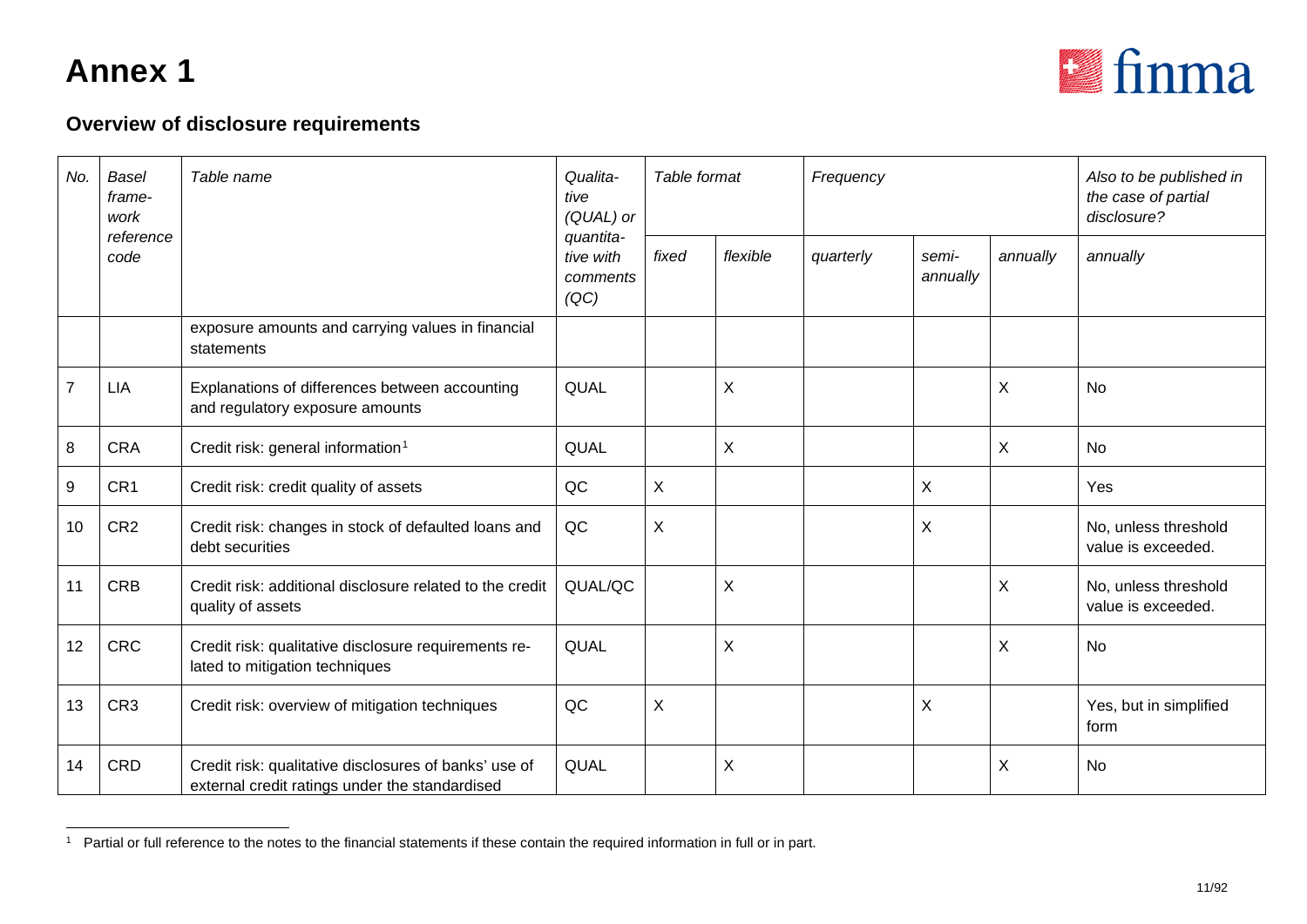<span id="page-11-0"></span>

| No. | <b>Basel</b><br>frame-<br>work | Table name                                                                                                      | Qualita-<br>tive<br>(QUAL) or              | Table format |          | Frequency      |                   | Also to be published in<br>the case of partial<br>disclosure? |                                                     |
|-----|--------------------------------|-----------------------------------------------------------------------------------------------------------------|--------------------------------------------|--------------|----------|----------------|-------------------|---------------------------------------------------------------|-----------------------------------------------------|
|     | reference<br>code              |                                                                                                                 | quantita-<br>tive with<br>comments<br>(QC) | fixed        | flexible | quarterly      | semi-<br>annually | annually                                                      | annually                                            |
|     |                                | approach                                                                                                        |                                            |              |          |                |                   |                                                               |                                                     |
| 15  | CR4                            | Credit risk: exposure and credit risk mitigation<br>(CRM) effects under the standardised approach               | QC                                         | X            |          |                | $\sf X$           |                                                               | <b>No</b>                                           |
| 16  | CR <sub>5</sub>                | Credit risk: exposures by exposure category and<br>risk weights under the standardised approach                 | QC                                         | X            |          |                | $\sf X$           |                                                               | No, unless threshold<br>value is exceeded           |
| 17  | <b>CRE</b>                     | IRB: qualitative disclosures related to IRB models<br>[QUAL/flexible/annually]                                  | QUAL                                       |              | X        |                |                   | X                                                             | Partial disclosure not<br>applicable if IRB is used |
| 18  | CR <sub>6</sub>                | IRB: credit risk exposures by portfolio and PD range<br>[QC/fixed/semi-annually]                                | QC                                         | X            |          |                | X                 |                                                               |                                                     |
| 19  | CR7                            | IRB: effect on RWA of credit derivatives used as<br>CRM techniques [QC/fixed/semi-annually]                     | QC                                         | X            |          |                | X                 |                                                               |                                                     |
| 20  | CR <sub>8</sub>                | IRB: RWA flow statements of credit risk exposures<br>[QC/fixed/quarterly or where applicable semi-<br>annually] | QC                                         | X            |          | X <sup>1</sup> |                   |                                                               |                                                     |
| 21  | CR9                            | IRB: backtesting of probability of default (PD) per<br>portfolio [QC/flexible/annually]                         | QC                                         |              | $\sf X$  |                |                   | X                                                             |                                                     |

<sup>&</sup>lt;sup>1</sup> For banks that do not disclose financial information on a quarterly basis, semi-annual disclosure of the corresponding half-year values is sufficient.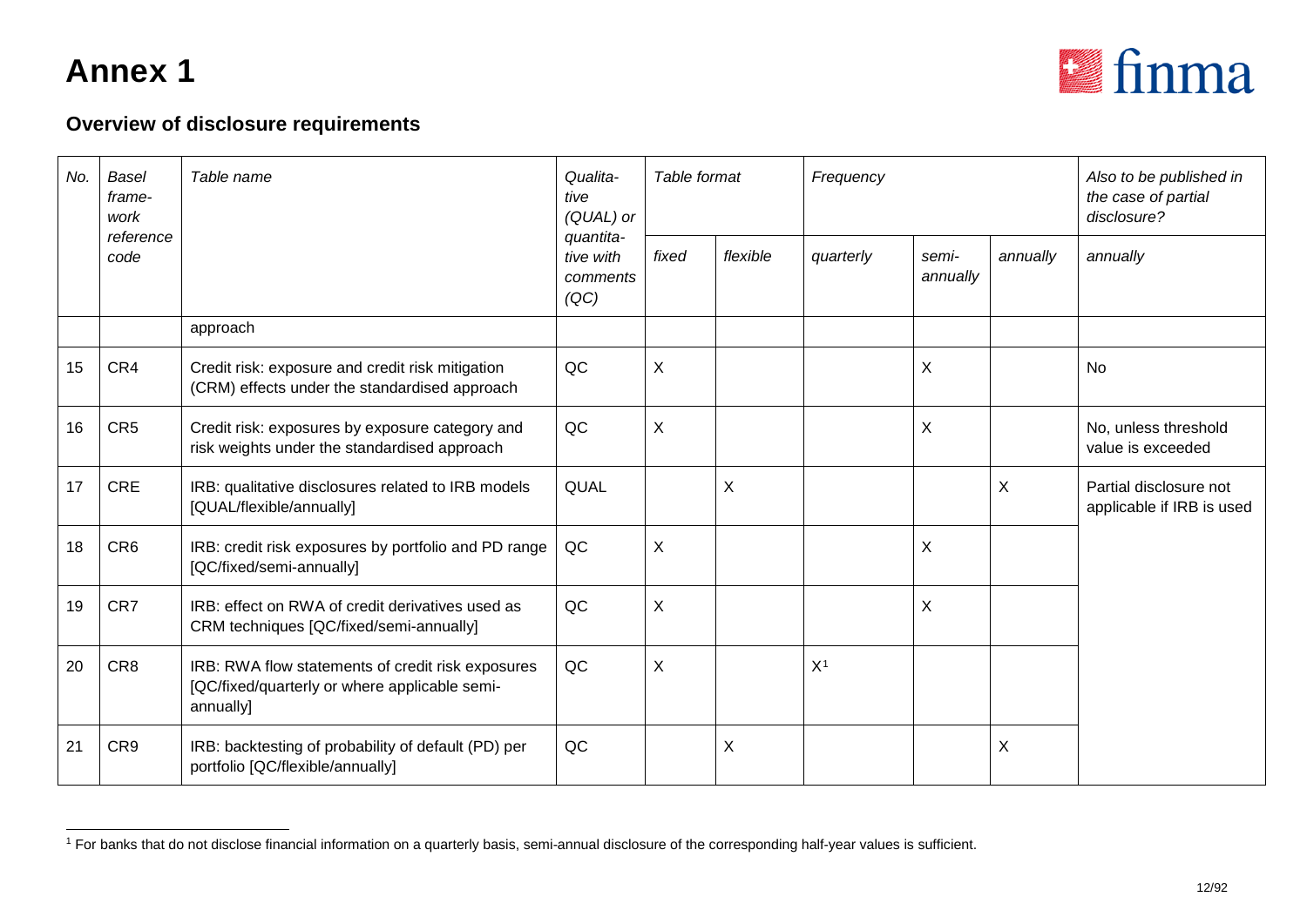

| No. | <b>Basel</b><br>frame-<br>work | Table name                                                                                                   | Qualita-<br>tive<br>(QUAL) or              | Table format |          | Frequency |                   | Also to be published in<br>the case of partial<br>disclosure? |                                                      |
|-----|--------------------------------|--------------------------------------------------------------------------------------------------------------|--------------------------------------------|--------------|----------|-----------|-------------------|---------------------------------------------------------------|------------------------------------------------------|
|     | reference<br>code              |                                                                                                              | quantita-<br>tive with<br>comments<br>(QC) | fixed        | flexible | quarterly | semi-<br>annually | annually                                                      | annually                                             |
| 22  | <b>CR10</b>                    | IRB: specialised lending and equities under the<br>simple risk weight method [QC/flexible/semi-<br>annually] | QC                                         |              | $\sf X$  |           | $\sf X$           |                                                               |                                                      |
| 23  | <b>CCRA</b>                    | Counterparty credit risk: qualitative disclosure                                                             | QUAL                                       |              | X        |           |                   | X                                                             | <b>No</b>                                            |
| 24  | CCR1                           | Counterparty credit risk: analysis by approach                                                               | QC                                         | X            |          |           | X                 |                                                               | No                                                   |
| 25  | CCR <sub>2</sub>               | Counterparty credit risk: credit valuation adjustment<br>(CVA) capital charge                                | QC                                         | X            |          |           | $\sf X$           |                                                               | <b>No</b>                                            |
| 26  | CCR <sub>3</sub>               | Counterparty credit risk: standardised approach to<br>CCR exposures by exposure category and risk<br>weights | QC                                         | X            |          |           | X                 |                                                               | No, unless threshold<br>value is exceeded.           |
| 27  | CCR4                           | IRB: CCR exposures by exposure category and PD<br>scale [QC/fixed/semi-annually]                             | QC                                         | X            |          |           | $\pmb{\times}$    |                                                               | Partial disclosure not<br>applicable if IRB is used. |
| 28  | CCR5                           | Counterparty credit risk: composition of collateral<br>for CCR exposure                                      | QC                                         |              | X        |           | X                 |                                                               | No, unless threshold<br>value is exceeded.           |
| 29  | CCR <sub>6</sub>               | Counterparty credit risk: credit derivatives<br>exposures                                                    | QC                                         |              | X        |           | X                 |                                                               | No                                                   |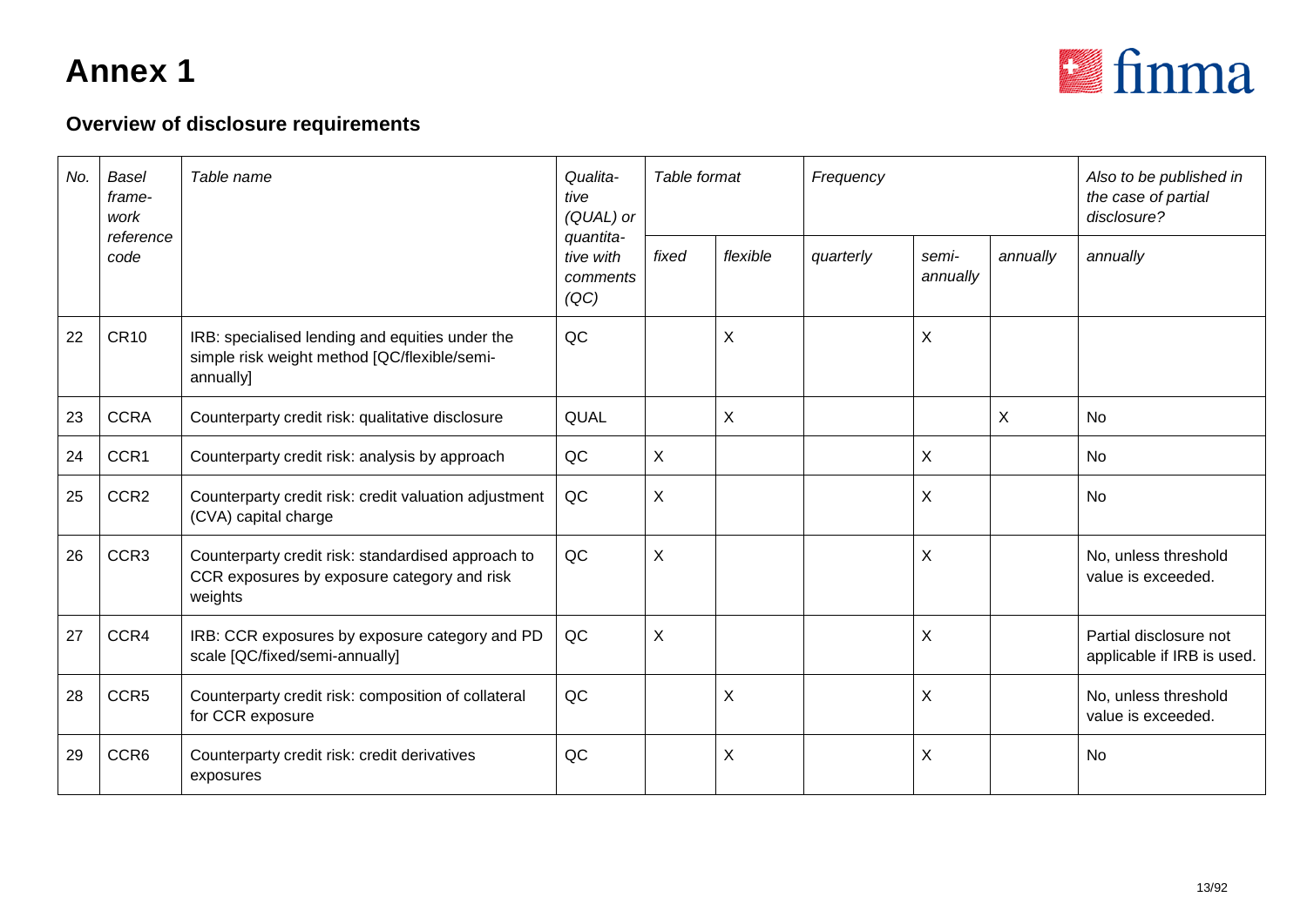<span id="page-13-0"></span>

| No. | <b>Basel</b><br>frame-<br>work | Table name                                                                                                                                                                 | Qualita-<br>tive<br>(QUAL) or              | Table format |             | Frequency      |                   | Also to be published in<br>the case of partial<br>disclosure? |                                                                                    |
|-----|--------------------------------|----------------------------------------------------------------------------------------------------------------------------------------------------------------------------|--------------------------------------------|--------------|-------------|----------------|-------------------|---------------------------------------------------------------|------------------------------------------------------------------------------------|
|     | reference<br>code              |                                                                                                                                                                            | quantita-<br>tive with<br>comments<br>(QC) | fixed        | flexible    | quarterly      | semi-<br>annually | annually                                                      | annually                                                                           |
| 30  | CCR7                           | Counterparty credit risk: RWA flow statements of<br>CCR exposures under the IMM (EPE model<br>method)                                                                      | QC                                         | X            |             | X <sup>1</sup> |                   |                                                               | Partial disclosure not<br>applicable if EPE inter-<br>nal model method is<br>used. |
| 31  | CCR8                           | Counterparty credit risk: exposures to central<br>counterparties                                                                                                           | QC                                         | X            |             |                | $\pmb{\times}$    |                                                               | <b>No</b>                                                                          |
| 32  | <b>SECA</b>                    | Securitisations: qualitative disclosure requirements<br>related to securitisation exposures<br>[QUAL/flexible/annually]                                                    | QUAL                                       |              | X           |                |                   | X                                                             | Partial disclosure not<br>applicable to such<br>activities                         |
| 33  | SEC1                           | Securitisation: exposures in the banking book<br>[QC/flexible/semi-annually]                                                                                               | QC                                         |              | $\mathsf X$ |                | $\pmb{\times}$    |                                                               |                                                                                    |
| 34  | SEC <sub>2</sub>               | Securitisations: exposures in the trading book<br>[QC/flexible/semi-annually]                                                                                              | QC                                         |              | $\mathsf X$ |                | X                 |                                                               |                                                                                    |
| 35  | SEC <sub>3</sub>               | Securitisations: exposures in the banking book and<br>associated regulatory capital requirements - bank<br>acting as originator or as sponsor [QC/fixed/semi-<br>annually] | QC                                         | X            |             |                | X                 |                                                               |                                                                                    |
| 36  | SEC4                           | Securitisation: exposures in the banking book and                                                                                                                          | QC                                         | X            |             |                | $\pmb{\times}$    |                                                               |                                                                                    |

<sup>&</sup>lt;sup>1</sup> For banks that do not disclose financial information on a quarterly basis, semi-annual disclosure of the corresponding half-year values is sufficient.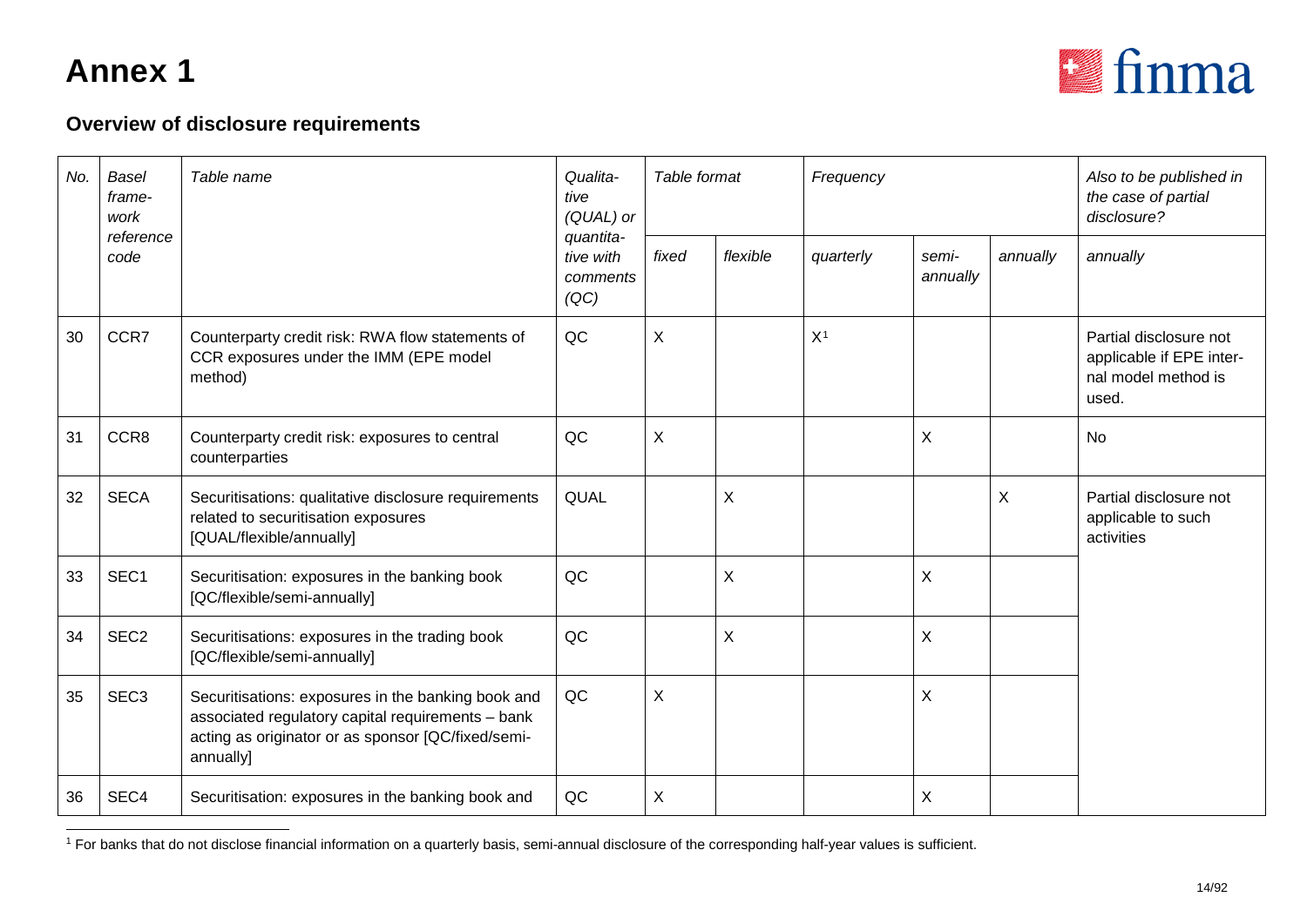<span id="page-14-0"></span>

| No. | Basel<br>frame-<br>work | Table name                                                                                                                         | Qualita-<br>tive<br>(QUAL) or              | Table format |          | Frequency      |                   |          | Also to be published in<br>the case of partial<br>disclosure? |
|-----|-------------------------|------------------------------------------------------------------------------------------------------------------------------------|--------------------------------------------|--------------|----------|----------------|-------------------|----------|---------------------------------------------------------------|
|     | reference<br>code       |                                                                                                                                    | quantita-<br>tive with<br>comments<br>(QC) | fixed        | flexible | quarterly      | semi-<br>annually | annually | annually                                                      |
|     |                         | associated capital requirements - bank acting as<br>investor [QC/fixed/semi-annually]                                              |                                            |              |          |                |                   |          |                                                               |
| 37  | <b>MRA</b>              | Market risk: qualitative disclosure requirements                                                                                   | QUAL                                       |              | X        |                |                   | X        | <b>No</b>                                                     |
| 38  | <b>MRB</b>              | Market risk: qualitative disclosures for banks using<br>the Internal Models Approach (IMA)<br>[QUAL/flexible/annually]             | QUAL                                       |              | $\sf X$  |                |                   | X        | Partial disclosure not<br>applicable if IMA is<br>used.       |
| 39  | MR1                     | Market risk: minimum capital requirements under<br>standardised approach                                                           | QC                                         | X            |          |                | X                 |          | No                                                            |
| 40  | MR <sub>2</sub>         | Market risk: RWA flow statements of market risk<br>exposures under an IMA [QC/fixed/quarterly or<br>where applicable semi-annually | QC                                         | X            |          | X <sup>1</sup> |                   |          | Partial disclosure not<br>applicable if IMA is<br>used.       |
| 41  | MR <sub>3</sub>         | Market risk: IMA values for trading portfolios<br>[QC/fixed/semi-annually]                                                         | QC                                         | X            |          |                | X                 |          |                                                               |
| 42  | MR4                     | Market risk: comparison of VaR estimates with<br>gains/losses [QC/fixed/semi-annually]                                             | QC                                         |              | X        |                | X                 |          |                                                               |
| 43  |                         | Qualitative disclosure requirements related to oper-<br>ational risks                                                              | QUAL                                       |              | X        |                |                   | X        | Yes                                                           |

<sup>&</sup>lt;sup>1</sup> For banks that do not disclose financial information on a quarterly basis, semi-annual disclosure of the corresponding half-year values is sufficient.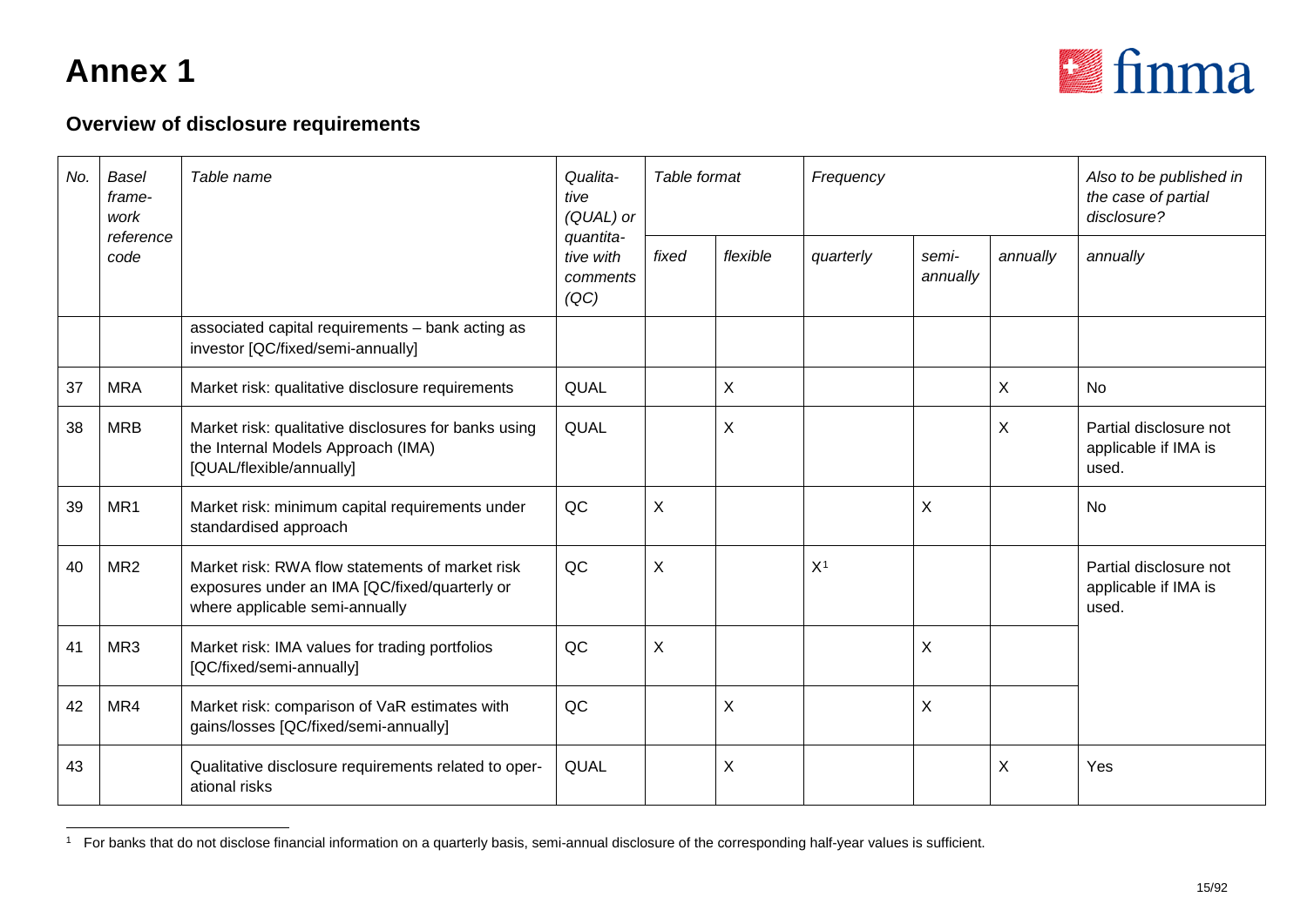<span id="page-15-1"></span><span id="page-15-0"></span>

| No. | Basel<br>frame-<br>work | Table name                                                                                | Qualita-<br>tive<br>(QUAL) or<br>quantita- | Table format              |                                                 | Frequency |                   |           | Also to be published in<br>the case of partial<br>disclosure?                                                                                    |
|-----|-------------------------|-------------------------------------------------------------------------------------------|--------------------------------------------|---------------------------|-------------------------------------------------|-----------|-------------------|-----------|--------------------------------------------------------------------------------------------------------------------------------------------------|
|     | reference<br>code       |                                                                                           | tive with<br>comments<br>(QC)              | fixed                     | flexible                                        | quarterly | semi-<br>annually | annually  | annually                                                                                                                                         |
| 44  |                         | Interest rate risk in the banking book                                                    | QUAL/QC                                    |                           | X                                               |           |                   | X         | Yes                                                                                                                                              |
| 45  |                         | Presentation of material features of regulatory<br>capital instruments                    | QUAL                                       |                           | Requirements regarding updating: cf. footnote 1 |           |                   | <b>No</b> |                                                                                                                                                  |
| 46  |                         | Leverage ratio: comparison of accounting assets<br>versus leverage ratio exposure measure | QC                                         | X                         |                                                 |           | X                 |           | <b>No</b>                                                                                                                                        |
| 47  |                         | Leverage ratio: detailed presentation                                                     | QC                                         | $\boldsymbol{\mathsf{X}}$ |                                                 |           | X                 |           | No, but the numerator<br>and denominator of the<br>leverage ratio and the<br>leverage ratio itself are<br>to be published (lines 20<br>to 22).   |
| 48  |                         | Information about the liquidity coverage ratio                                            | QC                                         | X                         |                                                 | 2         | X                 |           | No, but the numerator<br>(item 21) and denomina-<br>tor (item 22) of the LCR<br>as well as the LCR itself<br>(item 23) are to be pub-<br>lished. |

<sup>&</sup>lt;sup>1</sup> Cf. margin no. 45.

<sup>2</sup> Cf. margin no. 46.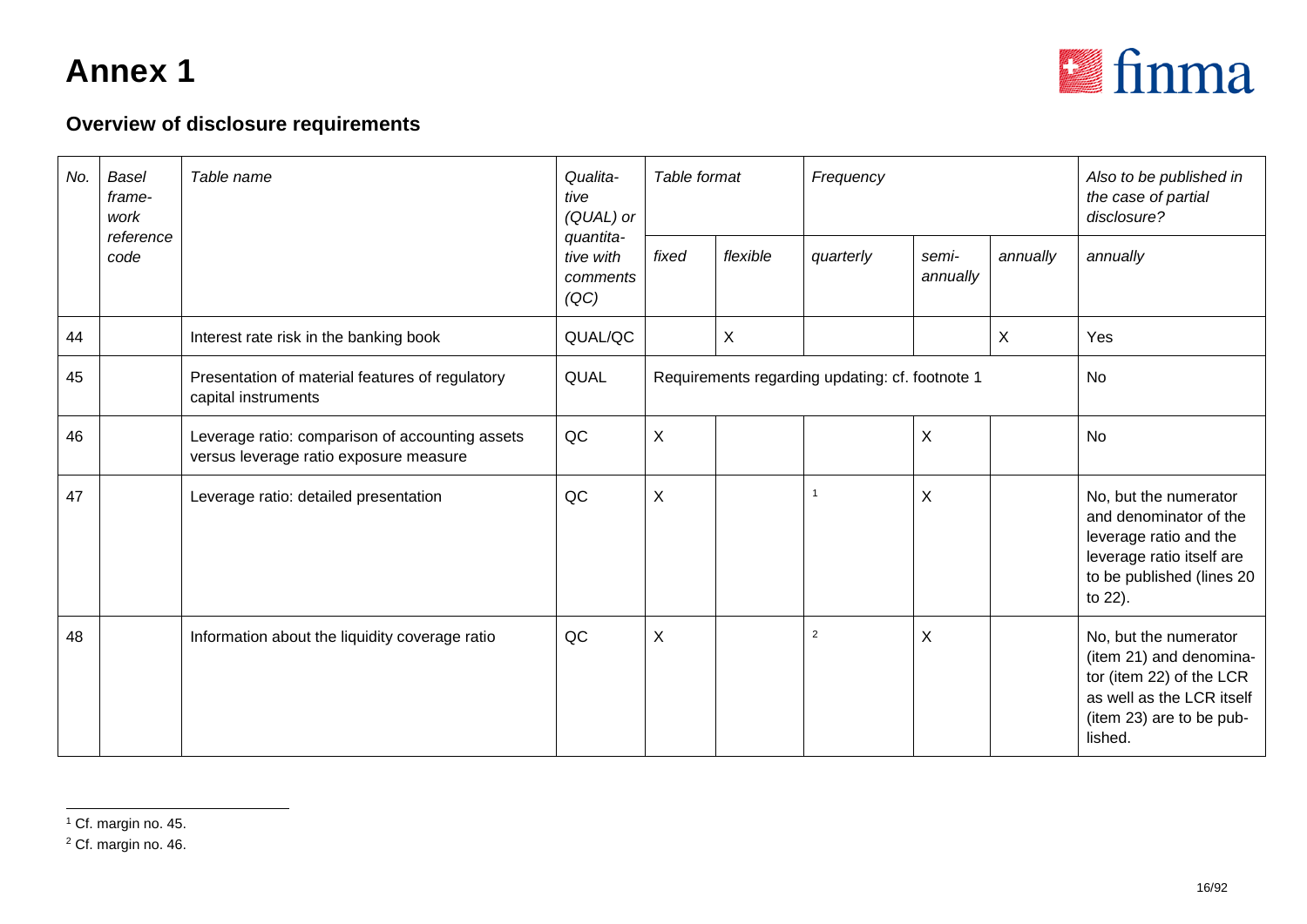

**Fixed/flexible tables**

#### **Table 1: Composition of eligible capital[1](#page-16-0)/reconciliation[2](#page-16-1)**

| Type/format                     | QC/fixed (This table may be combined with Table 5. However, this must not result in<br>any change to the totality of information to be disclosed in both tables.).                                                                                                                        |
|---------------------------------|-------------------------------------------------------------------------------------------------------------------------------------------------------------------------------------------------------------------------------------------------------------------------------------------|
| Frequency                       | Semi-annually                                                                                                                                                                                                                                                                             |
| Minimum<br>required<br>comments | Description of the scope of consolidation relevant to the calculation of capital<br>$\bullet$<br>adequacy, specifying the material differences compared with the scope of con-<br>solidation for accounting purposes;                                                                     |
|                                 | Names of the significant group companies included in the scope of accounting<br>$\bullet$<br>consolidation but not in the scope of regulatory consolidation, and vice versa.<br>The total assets and capital are also to be disclosed, and a description given of<br>the main activities: |
|                                 | Names of the significant group companies that are fully or proportionally consol-<br>$\bullet$<br>idated. Any differences between the methods used for accounting consolidation<br>and regulatory consolidation are to be disclosed and reasons given;                                    |
|                                 | Names of significant participations that are not fully or proportionally<br>$\bullet$<br>consolidated, specifying their treatment for capital adequacy purposes<br>(deduction or weighting);                                                                                              |
|                                 | Information on material changes in the scope of consolidation compared with<br>$\bullet$<br>the previous year;                                                                                                                                                                            |
|                                 | Information on any restrictions preventing the transfer of funds or capital within<br>$\bullet$<br>the group.                                                                                                                                                                             |

<span id="page-16-0"></span><sup>&</sup>lt;sup>1</sup> Unused rubrics may be omitted.

<span id="page-16-1"></span><sup>&</sup>lt;sup>2</sup> One completed column is sufficient at the level of the single-entity financial statement and consolidated financial statement provided that the scope of consolidation for accounting purposes is identical to that for regulatory purposes. In such cases, the disclosure for the group must explicitly confirm that the scopes of consolidation are identical.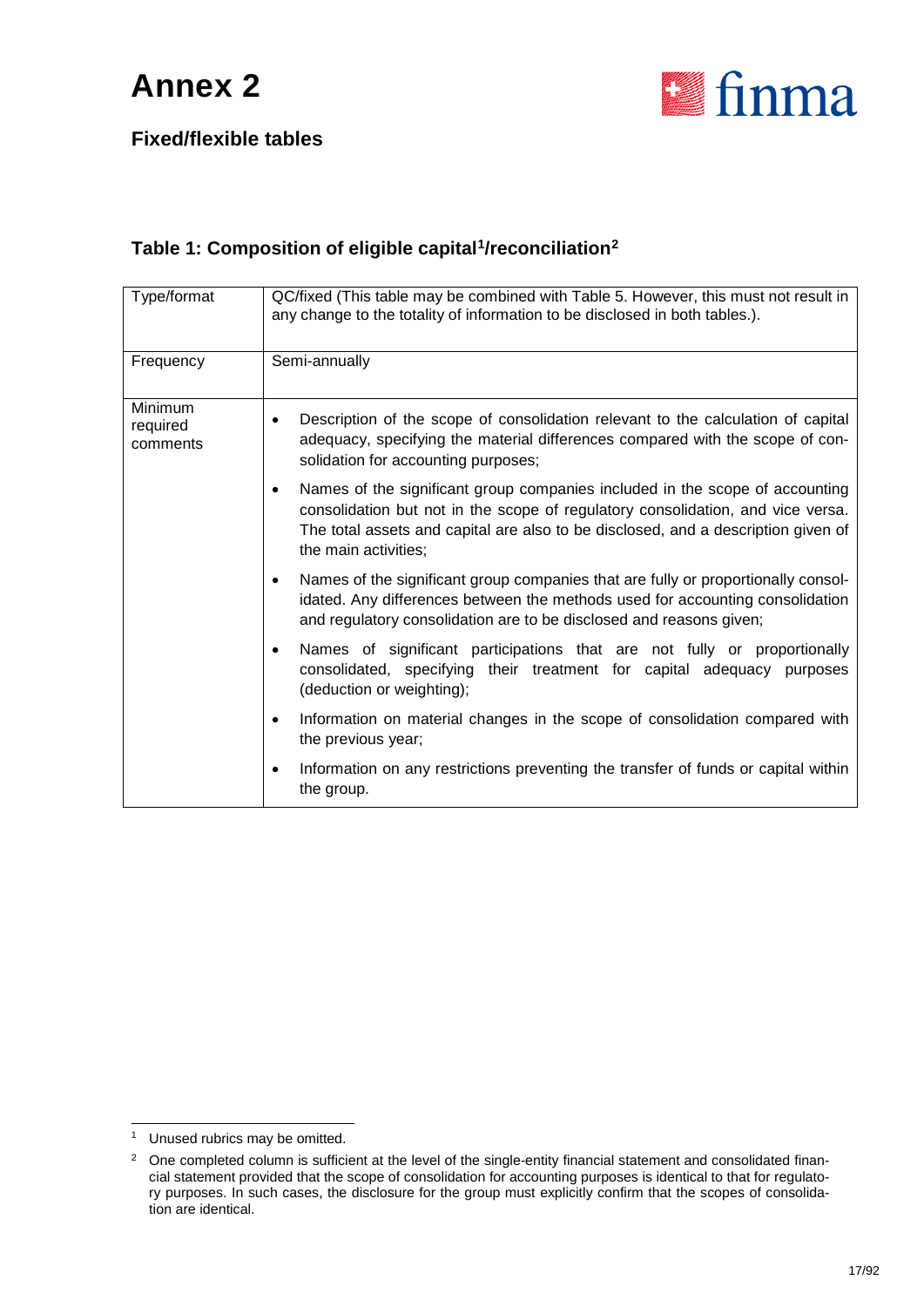

| Balance sheet <sup>3</sup>                            | As in published | <b>Under</b>  | References <sup>4</sup> |
|-------------------------------------------------------|-----------------|---------------|-------------------------|
|                                                       | financial       | regulatory    |                         |
|                                                       | statements      | scope of      |                         |
|                                                       |                 | consolidation |                         |
| <b>Assets</b><br>Liquid assets                        |                 |               |                         |
| Amounts due from banks                                |                 |               |                         |
| Amounts due from securities financing                 |                 |               |                         |
| transactions                                          |                 |               |                         |
| Amounts due from clients                              |                 |               |                         |
| Mortgage loans                                        |                 |               |                         |
| Trading portfolio assets                              |                 |               |                         |
| Positive replacement values of derivative             |                 |               |                         |
| financial instruments                                 |                 |               |                         |
| Other financial instruments at fair value             |                 |               |                         |
| <b>Financial investments</b>                          |                 |               |                         |
| Accrued income and prepaid expenses                   |                 |               |                         |
| Participations                                        |                 |               |                         |
| Tangible fixed assets                                 |                 |               |                         |
| Intangible assets                                     |                 |               |                         |
| of which goodwill                                     |                 |               |                         |
| of which other intangibles                            |                 |               |                         |
| of which                                              |                 |               |                         |
| Other assets                                          |                 |               |                         |
| of which deferred tax assets that rely on             |                 |               |                         |
| future profitability                                  |                 |               |                         |
| of which deferred tax assets arising from             |                 |               |                         |
| temporary differences                                 |                 |               |                         |
| Capital not paid in                                   |                 |               |                         |
| <b>Total assets</b>                                   |                 |               |                         |
| <b>Liabilities</b>                                    |                 |               |                         |
| Amounts due to banks                                  |                 |               |                         |
| Liabilities from securities financing transac-        |                 |               |                         |
| tions                                                 |                 |               |                         |
| Amounts due to depositors                             |                 |               |                         |
| <b>Trading portfolio liabilities</b>                  |                 |               |                         |
| Negative replacement values of derivative             |                 |               |                         |
| financial instruments                                 |                 |               |                         |
| Liabilities from other financial instruments at       |                 |               |                         |
| fair value                                            |                 |               |                         |
| Cash bonds                                            |                 |               |                         |
| Bond issues and central mortgage institution<br>loans |                 |               |                         |
| Accrued expenses and deferred income                  |                 |               |                         |
|                                                       |                 |               |                         |

<span id="page-17-0"></span><sup>&</sup>lt;sup>3</sup> Banks that apply internationally recognised accounting standards should adapt the balance sheet presentation and terminology accordingly.

<span id="page-17-1"></span><sup>4</sup> The rows in italics must be referenced systematically. These references are to be taken over into the presentation of eligible capital (cf. Table 2).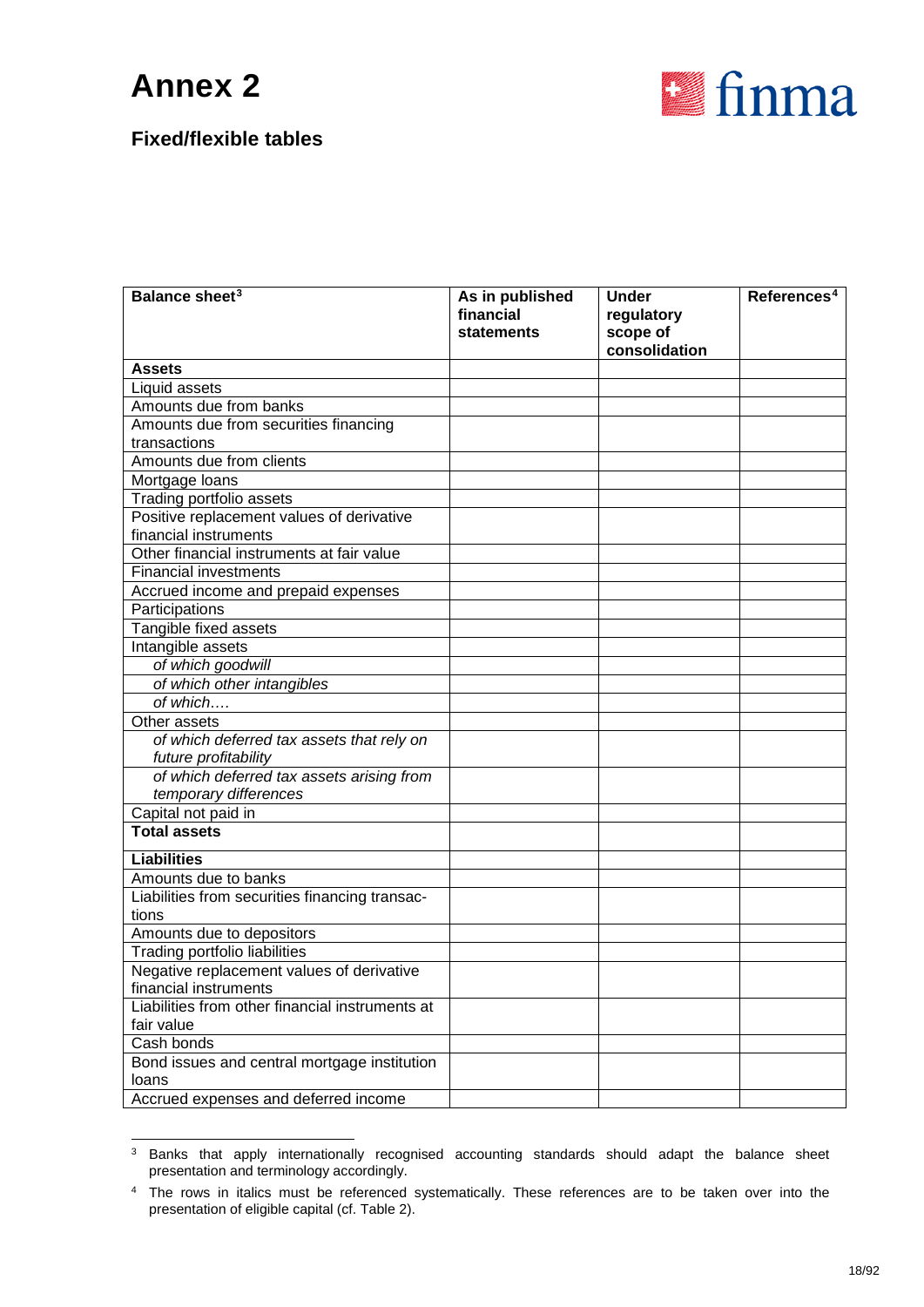

| Balance sheet <sup>3</sup>                                                                      | As in published<br>financial<br>statements | <b>Under</b><br>regulatory<br>scope of<br>consolidation | References <sup>4</sup> |
|-------------------------------------------------------------------------------------------------|--------------------------------------------|---------------------------------------------------------|-------------------------|
| Other liabilities                                                                               |                                            |                                                         |                         |
| Provisions                                                                                      |                                            |                                                         |                         |
| of which deferred tax liabilities related to<br>goodwill                                        |                                            |                                                         |                         |
| of which deferred tax liabilities related to<br>other intangible assets                         |                                            |                                                         |                         |
| of which deferred tax liabilities related<br>to                                                 |                                            |                                                         |                         |
| <b>Total liabilities</b>                                                                        |                                            |                                                         |                         |
| of which subordinated liabilities eligi-<br>ble as Tier 2 capital (T2) <sup>5</sup>             |                                            |                                                         |                         |
| of which subordinated liabilities eligi-<br>ble as Additional Tier 1 capital (AT1) <sup>6</sup> |                                            |                                                         |                         |
| Shareholders' equity                                                                            |                                            |                                                         |                         |
| Reserves for general banking risks                                                              |                                            |                                                         |                         |
| Bank's capital                                                                                  |                                            |                                                         |                         |
| of which eligible as CET1                                                                       |                                            |                                                         |                         |
| of which eligible as AT1                                                                        |                                            |                                                         |                         |
| Statutory reserves/voluntary reserves/profits                                                   |                                            |                                                         |                         |
| (losses) carried forward/profit (loss) for the                                                  |                                            |                                                         |                         |
| period                                                                                          |                                            |                                                         |                         |
| (Own shares)                                                                                    |                                            |                                                         |                         |
| Minority interests <sup>7</sup>                                                                 |                                            |                                                         |                         |
| of which eligible as CET1                                                                       |                                            |                                                         |                         |
| of which eligible as AT1                                                                        |                                            |                                                         |                         |
| Total shareholders' equity                                                                      |                                            |                                                         |                         |

<span id="page-18-0"></span> <sup>5</sup> Systemically important banks must disclose high-trigger contingent capital and low-trigger contingent capital separately.

<span id="page-18-1"></span><sup>6</sup> Systemically important banks must disclose high-trigger contingent capital and low-trigger contingent capital separately.

<span id="page-18-2"></span><sup>&</sup>lt;sup>7</sup> Only in consolidated financial statements.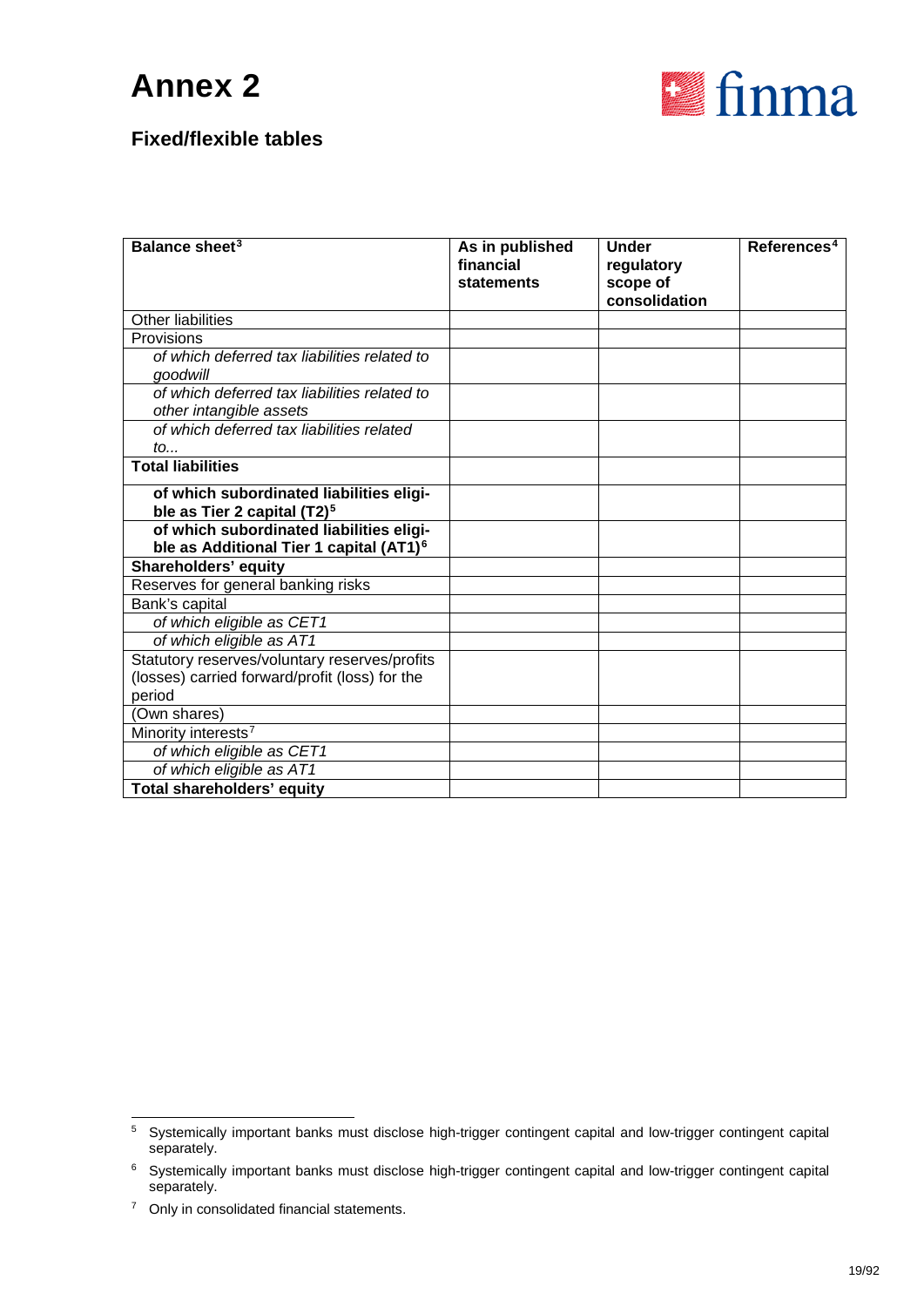

#### **Fixed/flexible tables**

#### **Table 2: Composition of eligible regulatory capital/presentation of eligible regulatory capital[1](#page-19-0)**

| Type/format                  | QC/fixed                                                                                                                                       |
|------------------------------|------------------------------------------------------------------------------------------------------------------------------------------------|
| Frequency                    | Semi-annually                                                                                                                                  |
| Minimum required<br>comments | Group companies in the insurance sector are to be taken into account where<br>applicable (excluding information on captives, cf. Art. 12 CAO). |

|                |                                                                                                                                                               | Net figures (after<br>transitional<br>arrangements<br>have been taken<br>into account) | Impact of<br>transitional<br>arrangements<br>(phase<br>in/phase out<br>for minority<br>interests) | References <sup>2</sup> |
|----------------|---------------------------------------------------------------------------------------------------------------------------------------------------------------|----------------------------------------------------------------------------------------|---------------------------------------------------------------------------------------------------|-------------------------|
|                | Common equity (CET1)                                                                                                                                          |                                                                                        |                                                                                                   |                         |
|                | Issued and paid-in capital, fully eligible                                                                                                                    |                                                                                        |                                                                                                   |                         |
| $\overline{2}$ | Retained earnings reserves, including<br>reserves for general banking risks <sup>3</sup> /profit<br>(loss) carry forwards and profit (loss) for<br>the period |                                                                                        |                                                                                                   |                         |
| 3              | Capital reserves and foreign currency<br>translation reserve $(+/-)^4$                                                                                        |                                                                                        | --                                                                                                |                         |
| 4              | Issued and paid in capital, subject to<br>phase-out <sup>5</sup>                                                                                              |                                                                                        |                                                                                                   |                         |
| 5              | Minority interests                                                                                                                                            |                                                                                        |                                                                                                   |                         |
| 6              | = Common Equity Tier 1 capital before<br>regulatory adjustments                                                                                               |                                                                                        |                                                                                                   |                         |
|                | CET1: regulatory adjustments                                                                                                                                  |                                                                                        |                                                                                                   |                         |
| 7              | Prudential valuation adjustments                                                                                                                              |                                                                                        |                                                                                                   |                         |
| 8              | Goodwill (net of related tax liability)                                                                                                                       |                                                                                        |                                                                                                   |                         |
| 9              | Other intangibles other than mortgage<br>servicing rights (net of related tax liability)                                                                      |                                                                                        |                                                                                                   |                         |
| 10             | Deferred tax assets that rely on future<br>profitability                                                                                                      |                                                                                        |                                                                                                   |                         |

<span id="page-19-0"></span><sup>1</sup> Unused rubrics may be omitted.

<span id="page-19-1"></span><sup>2</sup> See explanations to Table 1.

<span id="page-19-2"></span><sup>&</sup>lt;sup>3</sup> After deduction of deferred taxes, if no corresponding provision was created.

<span id="page-19-3"></span><sup>4</sup> Only in consolidated financial statements.

<span id="page-19-4"></span><sup>&</sup>lt;sup>5</sup> Only applicable to banks not established as a joint-stock corporation (Aktiengesellschaft).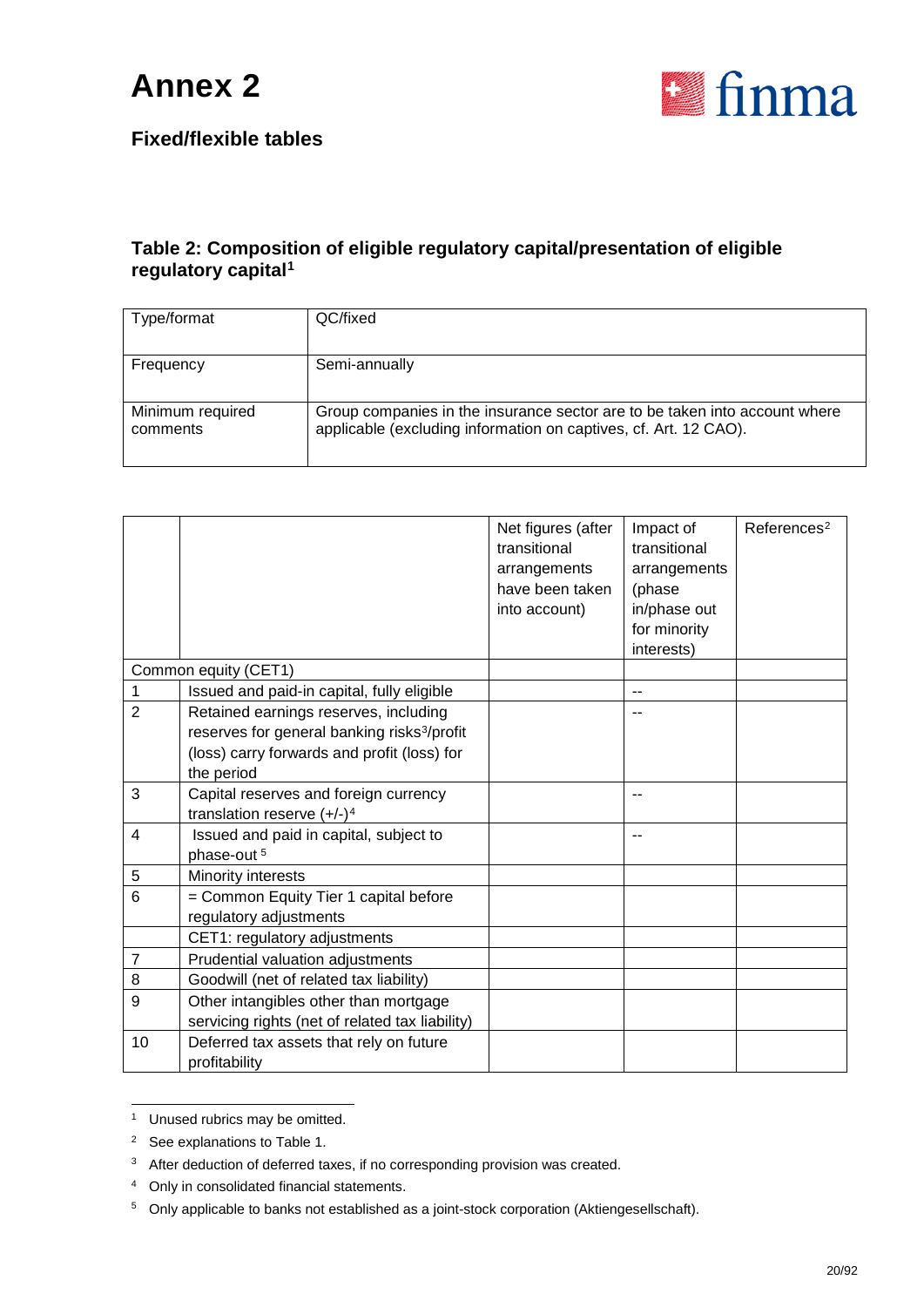

|                 |                                                                                                                         | Net figures (after<br>transitional<br>arrangements<br>have been taken<br>into account) | Impact of<br>transitional<br>arrangements<br>(phase<br>in/phase out<br>for minority<br>interests) | References <sup>2</sup> |
|-----------------|-------------------------------------------------------------------------------------------------------------------------|----------------------------------------------------------------------------------------|---------------------------------------------------------------------------------------------------|-------------------------|
| 11              | Cash flow hedge reserve $(-/+)$                                                                                         |                                                                                        |                                                                                                   |                         |
| 12              | IRB shortfall of provisions to expected<br>losses                                                                       |                                                                                        |                                                                                                   |                         |
| 13              | Securitisation gain on sale                                                                                             |                                                                                        |                                                                                                   |                         |
| 14              | Gains orlosses due to changes in own<br>credit risk <sup>7</sup>                                                        |                                                                                        |                                                                                                   |                         |
| 15              | Defined-benefit pension fund net assets<br>(net of related tax liability)                                               |                                                                                        |                                                                                                   |                         |
| 16              | Net long position in own CET1 instru-<br>ments                                                                          |                                                                                        |                                                                                                   |                         |
| 17              | Reciprocal cross-holdings in common<br>equity (CET1 instruments)                                                        |                                                                                        |                                                                                                   |                         |
| 17a             | Qualified participations where a controlling<br>influence is exercised together with other<br>owners (CET1 instruments) |                                                                                        |                                                                                                   |                         |
| 17 <sub>b</sub> | Participations to be consolidated <sup>8</sup> (CET1<br>instruments)                                                    |                                                                                        |                                                                                                   |                         |
| 18              | Non-qualified participations (max. 10%) in<br>the financial sector (amount above<br>Threshold 1) (CET1 instruments)     |                                                                                        |                                                                                                   |                         |
| 19              | Other qualified participations in the finan-<br>cial sector (amount above Threshold 2)<br>(CET1 instruments)            |                                                                                        |                                                                                                   |                         |
| 20              | Mortgage servicing rights (amount above<br>Threshold 2)                                                                 |                                                                                        |                                                                                                   |                         |
| 21              | Other deferred tax assets arising from<br>temporary differences (amount above<br>Threshold 2)                           |                                                                                        |                                                                                                   |                         |
| 22              | Amount exceeding Threshold 3 (15%)                                                                                      |                                                                                        |                                                                                                   |                         |
| 23              | of which: other qualified participations                                                                                |                                                                                        |                                                                                                   |                         |
| 24              | of which: mortgage servicing rights                                                                                     |                                                                                        |                                                                                                   |                         |
| 25              | of which: other deferred tax assets arising<br>from temporary differences                                               |                                                                                        |                                                                                                   |                         |
| 26              | Expected losses on equity investments<br>treated under the PD/LGD approach                                              |                                                                                        |                                                                                                   |                         |

<span id="page-20-0"></span> $6$  Applies only to banks that apply internationally recognised accounting standards.

<span id="page-20-1"></span><sup>&</sup>lt;sup>7</sup> Applies only to banks that apply internationally recognised accounting standards. Banks whose application of the fair value option is not recognised for regulatory purposes must disclose all adjustments in accordance with margin nos. 145 ff. of FINMA Circular 13/1 "Eligible equity capital – banks".

<span id="page-20-2"></span><sup>8</sup> Applies only to any disclosure at single entity level in addition to the consolidated disclosure.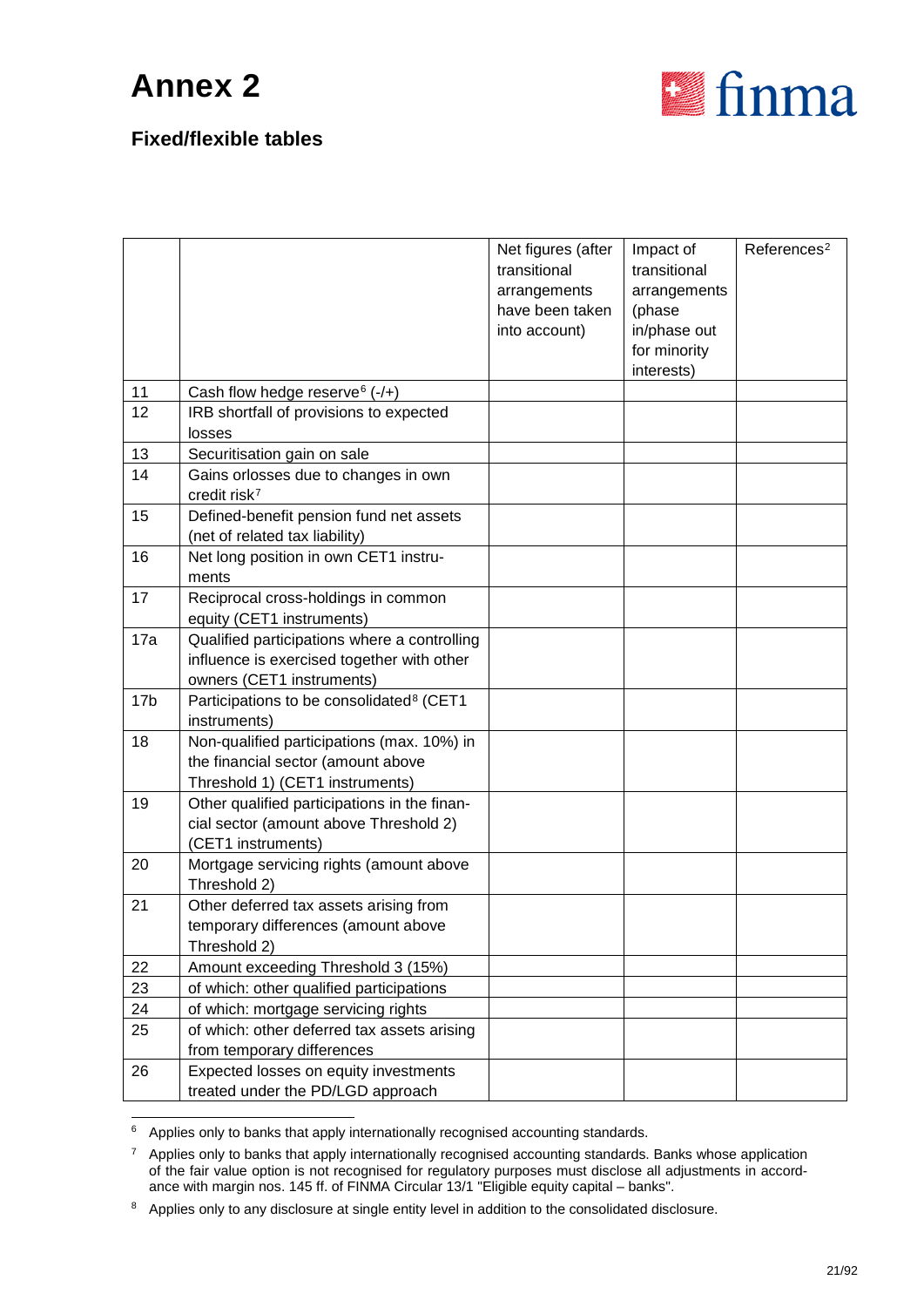

|                 |                                                                                                                                            | Net figures (after<br>transitional               | Impact of<br>transitional              | References <sup>2</sup> |
|-----------------|--------------------------------------------------------------------------------------------------------------------------------------------|--------------------------------------------------|----------------------------------------|-------------------------|
|                 |                                                                                                                                            | arrangements<br>have been taken<br>into account) | arrangements<br>(phase<br>in/phase out |                         |
|                 |                                                                                                                                            |                                                  | for minority<br>interests)             |                         |
| 26a             | Other adjustments in the case of financial<br>statements prepared in accordance with<br>internationally recognised accounting<br>standards |                                                  |                                        |                         |
| 26 <sub>b</sub> | Other deductions                                                                                                                           |                                                  |                                        |                         |
| 27              | Amount by which the AT1 deductions<br>exceed the AT1 capital                                                                               |                                                  |                                        |                         |
| 28              | = Total regulatory adjustments to CET1                                                                                                     |                                                  |                                        |                         |
| 29              | = Common Equity Tier 1 capital (net<br>CET1)                                                                                               |                                                  |                                        |                         |
|                 | Additional Tier 1 capital (AT1)                                                                                                            |                                                  |                                        |                         |
| 30              | Issued and paid in instruments, fully eligi-                                                                                               |                                                  |                                        |                         |
|                 | ble                                                                                                                                        |                                                  |                                        |                         |
| 31              | of which: classified as equity under appli-                                                                                                |                                                  |                                        |                         |
|                 | cable accounting standards                                                                                                                 |                                                  |                                        |                         |
| 32              | of which: classified as liabilities under<br>applicable accounting standards                                                               |                                                  |                                        |                         |
| 33              | Issued and paid in instruments, subject to                                                                                                 |                                                  |                                        |                         |
|                 | phase out                                                                                                                                  |                                                  |                                        |                         |
| 34              | Minority interests eligible as AT1                                                                                                         |                                                  |                                        |                         |
| 35<br>36        | of which: subject to phase out                                                                                                             |                                                  |                                        |                         |
|                 | = Additional Tier 1 capital before regulato-<br>ry adjustments                                                                             |                                                  |                                        |                         |
|                 | Additional Tier 1 capital: regulatory ad-<br>justments                                                                                     |                                                  |                                        |                         |
| 37              | Net long position in own AT1 instruments                                                                                                   |                                                  |                                        |                         |
| 38              | Reciprocal qualified cross-holdings in AT1                                                                                                 |                                                  |                                        |                         |
|                 | instruments                                                                                                                                |                                                  |                                        |                         |
| 38a             | Qualified participations where a controlling                                                                                               |                                                  |                                        |                         |
|                 | influence is exercised together with other                                                                                                 |                                                  |                                        |                         |
|                 | owners (AT1 instruments)                                                                                                                   |                                                  |                                        |                         |
| 38b             | Participations to be consolidated <sup>9</sup> (AT1<br>instruments)                                                                        |                                                  |                                        |                         |
| 39              | Non-qualified participations (max. 10%) in                                                                                                 |                                                  |                                        |                         |
|                 | the financial sector (amount above                                                                                                         |                                                  |                                        |                         |
|                 | Threshold 1) (AT1 instruments)                                                                                                             |                                                  |                                        |                         |
| 40              | Other qualified participations in the finan-<br>cial sector (AT1 instruments)                                                              |                                                  |                                        |                         |

<span id="page-21-0"></span><sup>&</sup>lt;sup>9</sup> Applies only to any disclosure at single entity level in addition to the consolidated disclosure.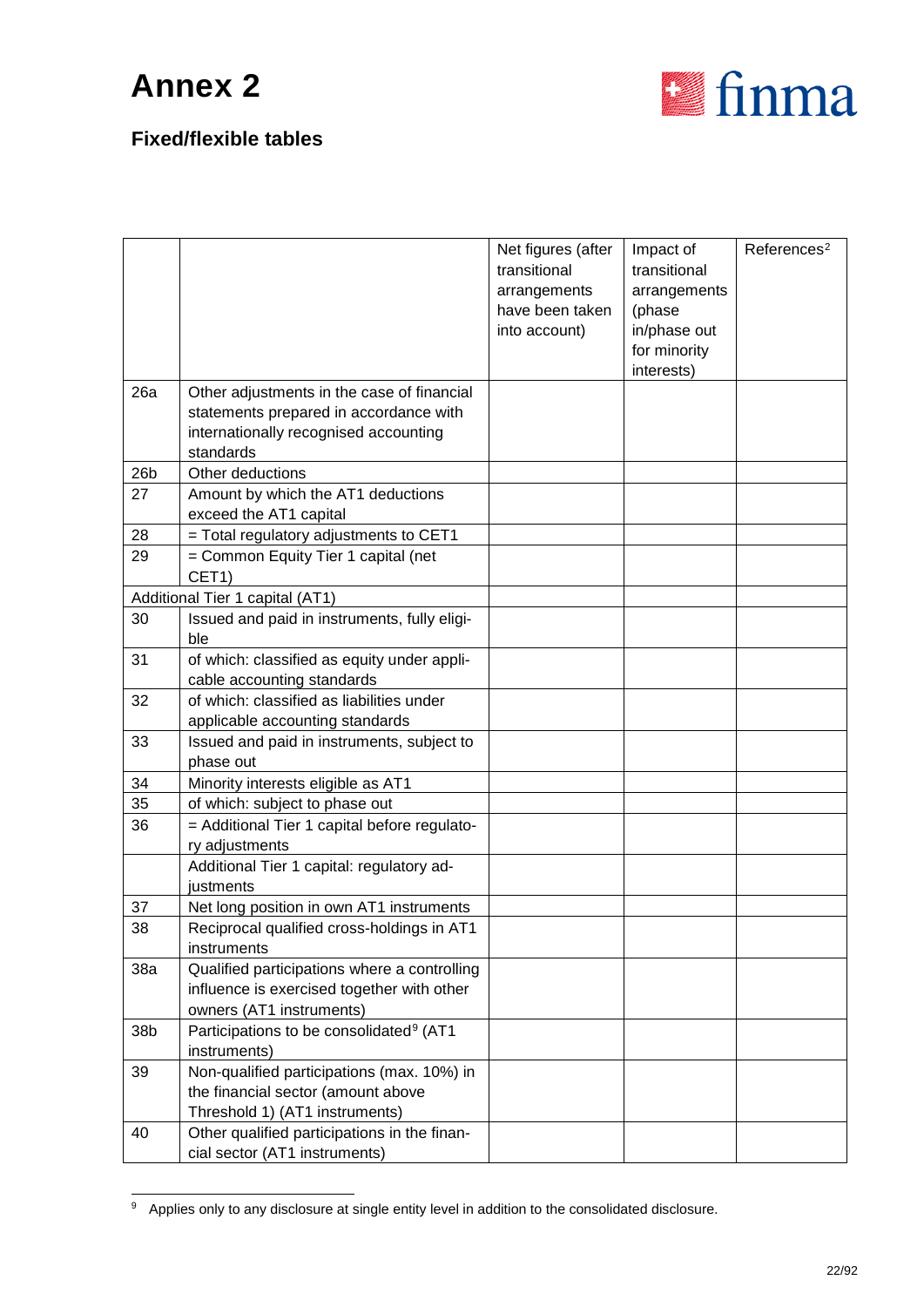

|     |                                                                                                              | Net figures (after<br>transitional<br>arrangements<br>have been taken<br>into account) | Impact of<br>transitional<br>arrangements<br>(phase<br>in/phase out<br>for minority<br>interests) | References <sup>2</sup> |
|-----|--------------------------------------------------------------------------------------------------------------|----------------------------------------------------------------------------------------|---------------------------------------------------------------------------------------------------|-------------------------|
| 41  | Other deductions                                                                                             |                                                                                        |                                                                                                   |                         |
| 42  | Amount by which the T2 deductions ex-<br>ceed the T2 capital                                                 |                                                                                        |                                                                                                   |                         |
|     | Tier 1 ADJUSTMENTS BASED ON THE<br>TRANSITIONAL ARRANGEMENTS                                                 |                                                                                        |                                                                                                   |                         |
|     | OF WHICH, FOR PRUDENTIAL<br><b>VALUATION ADJUSTMENTS</b>                                                     |                                                                                        |                                                                                                   |                         |
|     | OF WHICH, FOR OWN CET1<br><b>INSTRUMENTS</b>                                                                 |                                                                                        |                                                                                                   |                         |
|     | OF WHICH, FOR GOODWILL (NET OF<br>RELATED TAX LIABILITY)                                                     |                                                                                        |                                                                                                   |                         |
|     | OF WHICH, FOR OTHER INTANGIBLES<br>OTHER THAN MORTGAGE SERVICING<br>RIGHTS (NET OF RELATED TAX<br>LIABILITY) |                                                                                        |                                                                                                   |                         |
|     | OF WHICH, FOR CASH FLOW HEDGE<br><b>RESERVE</b>                                                              |                                                                                        |                                                                                                   |                         |
|     | OF WHICH, FOR IRB SHORTFALL                                                                                  |                                                                                        |                                                                                                   |                         |
|     | OF WHICH, FOR SECURITISATION<br><b>GAIN ON SALE</b>                                                          |                                                                                        |                                                                                                   |                         |
|     | OF WHICH, FOR GAINS (LOSSES) DUE<br>TO CHANGES IN OWN CREDIT RISK                                            |                                                                                        |                                                                                                   |                         |
|     | OF WHICH, FOR PARTICIPATIONS                                                                                 |                                                                                        |                                                                                                   |                         |
|     | OF WHICH, FOR EXPECTED LOSSES<br>ON EQUITY INVESTMENTS TREATED<br>UNDER THE PD/LGD APPROACH                  |                                                                                        |                                                                                                   |                         |
|     | OF WHICH, FOR MORTGAGE<br><b>SERVICING RIGHTS</b>                                                            |                                                                                        |                                                                                                   |                         |
| 42a | Excess of deductions allocated to CET1                                                                       |                                                                                        |                                                                                                   |                         |
| 43  | = Total regulatory adjustments to AT1                                                                        |                                                                                        |                                                                                                   |                         |
| 44  | = Additional Tier 1 capital (net $AT1$ ) <sup>10</sup>                                                       |                                                                                        |                                                                                                   |                         |
| 45  | $=$ Tier 1 capital (net Tier 1)                                                                              |                                                                                        |                                                                                                   |                         |
|     | Tier 2 capital (T2)                                                                                          |                                                                                        |                                                                                                   |                         |
| 46  | Issued and paid in instruments, fully eligi-<br>ble $11$                                                     |                                                                                        |                                                                                                   |                         |
| 47  | Issued and paid in instruments, subject to                                                                   |                                                                                        |                                                                                                   |                         |

<span id="page-22-0"></span> <sup>10</sup> Systemically important banks must disclose high-trigger contingent capital and low-trigger contingent capital separately.

<span id="page-22-1"></span><sup>&</sup>lt;sup>11</sup> After deduction of value reduction (amortisation) (cf. Art. 30 no. 2 CAO).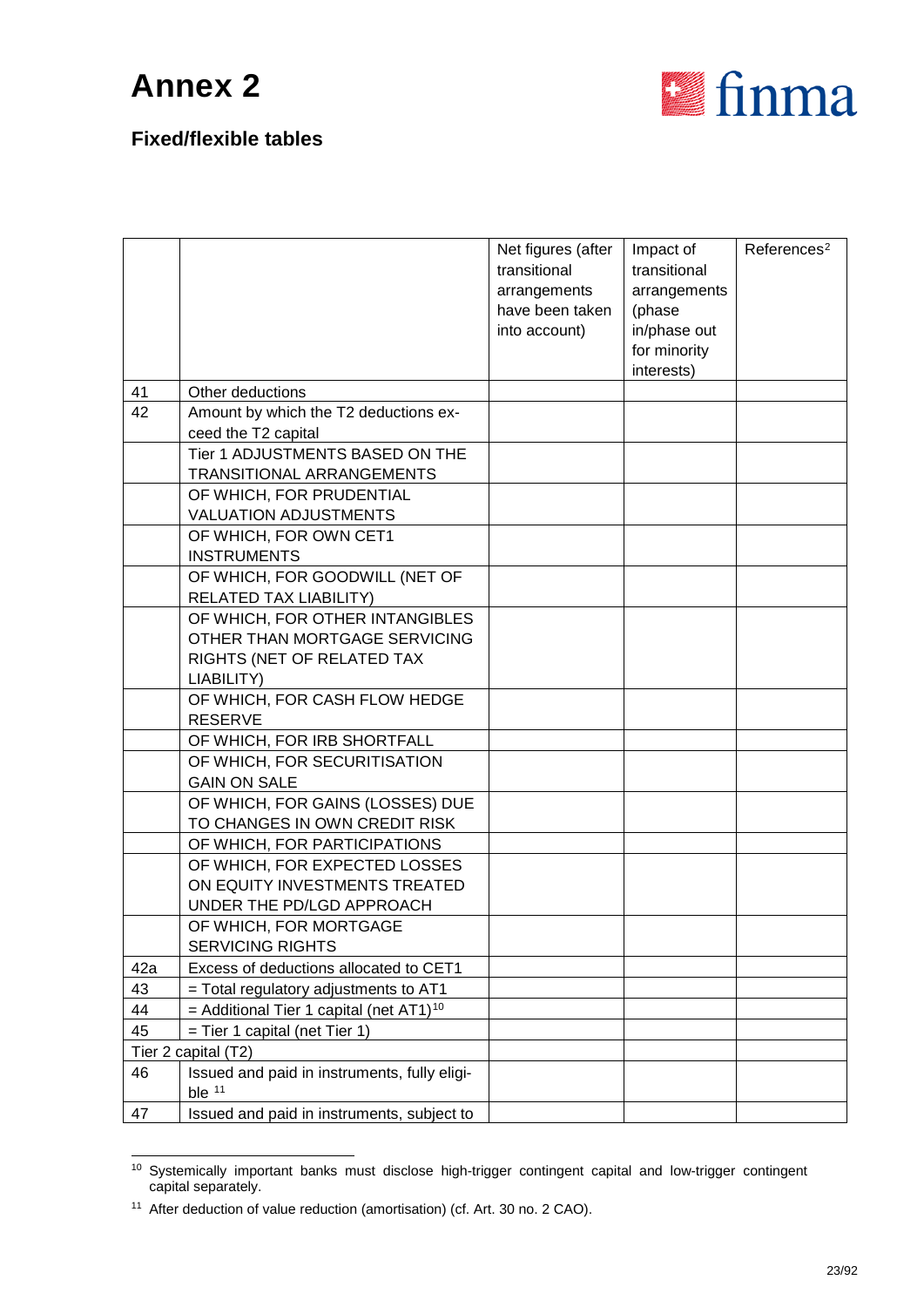

|                 |                                                     | Net figures (after<br>transitional | Impact of<br>transitional | Reference <sup>2</sup> |
|-----------------|-----------------------------------------------------|------------------------------------|---------------------------|------------------------|
|                 |                                                     |                                    |                           |                        |
|                 |                                                     | arrangements<br>have been taken    | arrangements<br>(phase    |                        |
|                 |                                                     | into account)                      | in/phase out              |                        |
|                 |                                                     |                                    | for minority              |                        |
|                 |                                                     |                                    | interests)                |                        |
|                 | phase-out                                           |                                    |                           |                        |
| 48              | Minority interests eligible as T2                   |                                    |                           |                        |
| 49              | of which: subject to phase out                      |                                    |                           |                        |
| 50              | Valuation adjustments; provisions and               |                                    |                           |                        |
|                 | depreciation for prudential reasons <sup>12</sup> ; |                                    |                           |                        |
|                 | compulsory reserves on financial invest-            |                                    |                           |                        |
|                 | ments                                               |                                    |                           |                        |
| 51              | = Tier 2 capital before regulatory adjust-          |                                    |                           |                        |
|                 | ments                                               |                                    |                           |                        |
|                 | Tier 2 capital: regulatory adjustments              |                                    |                           |                        |
| 52              | Net long position in own T2 instruments             |                                    |                           |                        |
| 53              | Reciprocal cross-holdings in T2 instru-             |                                    |                           |                        |
|                 | ments                                               |                                    |                           |                        |
| 53a             | Qualified participations where a controlling        |                                    |                           |                        |
|                 | influence is exercised together with other          |                                    |                           |                        |
|                 | owners (T2 instruments)                             |                                    |                           |                        |
| 53 <sub>b</sub> | Participations to be consolidated <sup>13</sup> (T2 |                                    |                           |                        |
|                 | instruments)                                        |                                    |                           |                        |
| 54              | Non-qualified participations (max. 10%) in          |                                    |                           |                        |
|                 | the financial sector (amount above                  |                                    |                           |                        |
|                 | Threshold 1) (T2 instruments)                       |                                    |                           |                        |
| 55              | Other qualified participations in the finan-        |                                    |                           |                        |
|                 | cial sector (T2 instruments)                        |                                    |                           |                        |
| 56              | Other deductions                                    |                                    |                           |                        |
|                 | ADDITIONAL DEDUCTIONS IN                            |                                    |                           |                        |
|                 | RESPECT OF TRANSITIONAL                             |                                    |                           |                        |
|                 | ARRANGEMENTS (OTHER DEDUCTION                       |                                    |                           |                        |
|                 | OF EQUAL AMOUNTS (50/50                             |                                    |                           |                        |
|                 | DEDUCTION METHOD) FROM AT1 AND                      |                                    |                           |                        |
|                 | T1, RESPECTIVELY")                                  |                                    |                           |                        |
|                 | OF WHICH, <sup>14</sup>                             |                                    |                           |                        |
| <b>56a</b>      | Excess of deductions allocated to AT1               |                                    |                           |                        |
| 57              | $=$ Total regulatory adjustments to T2              |                                    |                           |                        |
| 58              | = Tier 2 capital (net $T2$ ) <sup>15</sup>          |                                    |                           |                        |

<span id="page-23-3"></span><span id="page-23-0"></span><sup>&</sup>lt;sup>12</sup> Applies only to disclosure at the single-entity level. After deduction of deferred taxes, if no corresponding provision was created.

<span id="page-23-1"></span><sup>&</sup>lt;sup>13</sup> Applies only to any disclosure at the single-entity level in addition to the consolidated disclosure.

<span id="page-23-2"></span><sup>&</sup>lt;sup>14</sup> The bank adds additional rows to give a detailed presentation of the impact of the transitional arrangements (phase in).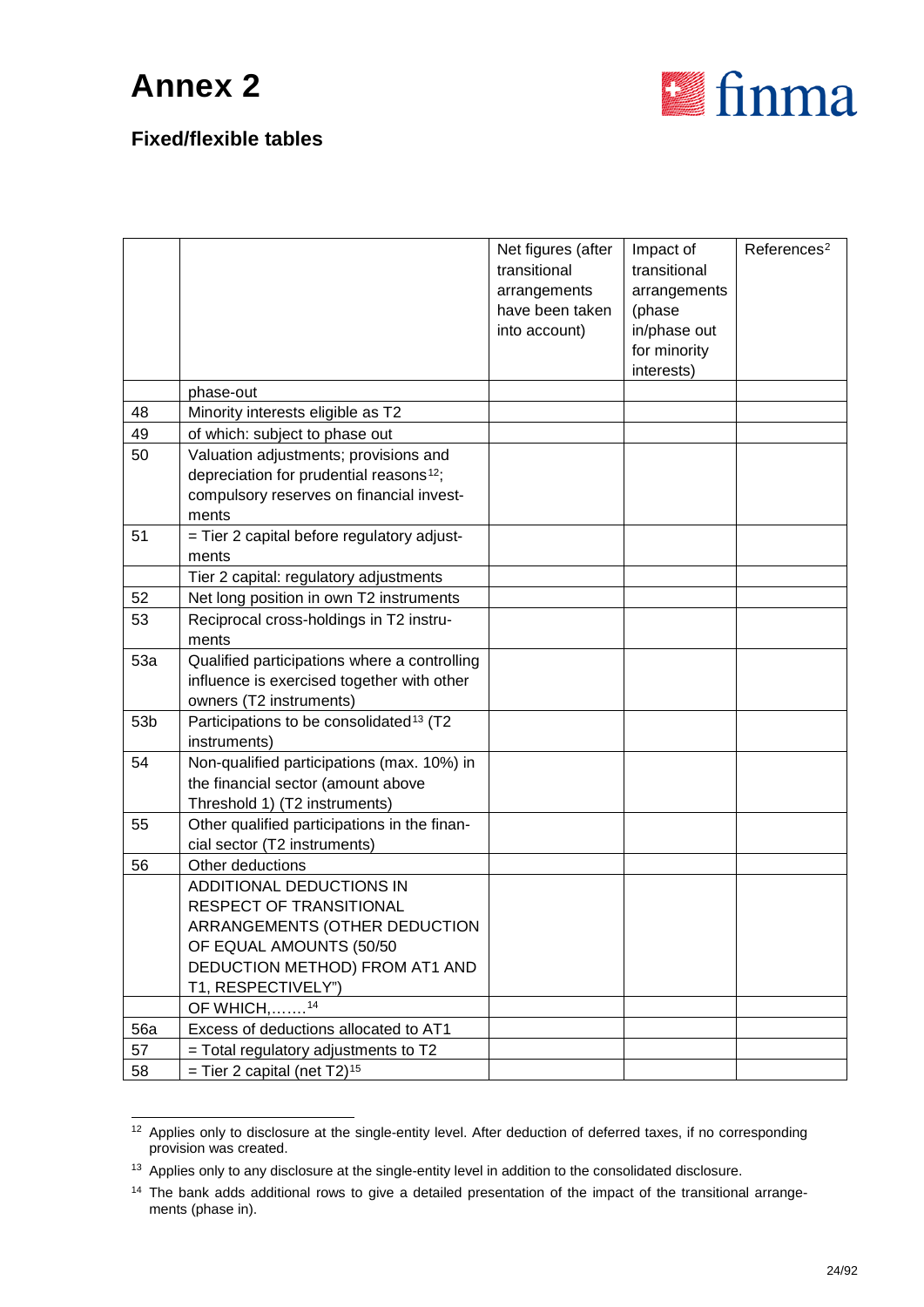-



| 59             | = Regulatory capital (net T1 & T2) <sup>16</sup>                            | Net figures (after<br>transitional<br>arrangements<br>have been taken<br>into account) | Impact of<br>transitional<br>arrangements<br>(phase<br>in/phase out<br>for minority<br>interests) | References <sup>2</sup> |
|----------------|-----------------------------------------------------------------------------|----------------------------------------------------------------------------------------|---------------------------------------------------------------------------------------------------|-------------------------|
|                | RISK WEIGHTED ASSETS IN RESPECT                                             |                                                                                        |                                                                                                   |                         |
|                | OF AMOUNTS SUBJECT TO                                                       |                                                                                        |                                                                                                   |                         |
|                | TRANSITIONAL ARRANGEMENTS                                                   |                                                                                        |                                                                                                   |                         |
|                | (PHASE IN)                                                                  |                                                                                        |                                                                                                   |                         |
|                | OF WHICH, <sup>17</sup>                                                     |                                                                                        |                                                                                                   |                         |
| 60             | Total risk weighted assets                                                  |                                                                                        |                                                                                                   |                         |
| Capital ratios |                                                                             |                                                                                        |                                                                                                   |                         |
| 61             | CET1 ratio (item 29, as a percentage of                                     |                                                                                        |                                                                                                   |                         |
|                | risk weighted assets)                                                       |                                                                                        |                                                                                                   |                         |
| 62             | T1 ratio (item 45, as a percentage of risk                                  |                                                                                        |                                                                                                   |                         |
|                | weighted assets)                                                            |                                                                                        |                                                                                                   |                         |
| 63             | Regulatory capital ratio (item 59, as a                                     |                                                                                        |                                                                                                   |                         |
| 64             | percentage of risk weighted assets)<br>CET1 requirements in accordance with |                                                                                        |                                                                                                   |                         |
|                | CAO transitional arrangements (minimum                                      |                                                                                        |                                                                                                   |                         |
|                | requirements + capital buffer + countercy-                                  |                                                                                        |                                                                                                   |                         |
|                | clical buffer) plus the capital buffer for                                  |                                                                                        |                                                                                                   |                         |
|                | systemically important institutions in ac-                                  |                                                                                        |                                                                                                   |                         |
|                | cordance with the Basel requirements (as                                    |                                                                                        |                                                                                                   |                         |
|                | a percentage of risk weighted assets)                                       |                                                                                        |                                                                                                   |                         |
| 65             | Of which, capital buffer in accordance with                                 |                                                                                        |                                                                                                   |                         |
|                | CAO (as a percentage of risk weighted                                       |                                                                                        |                                                                                                   |                         |
|                | assets)                                                                     |                                                                                        |                                                                                                   |                         |
| 66             | of which, countercyclical buffer <sup>18</sup> in (as a                     |                                                                                        |                                                                                                   |                         |
|                | percentage of risk weighted assets)                                         |                                                                                        |                                                                                                   |                         |
| 67             | of which, capital buffer for systemically                                   |                                                                                        |                                                                                                   |                         |
|                | important institutions in accordance with                                   |                                                                                        |                                                                                                   |                         |
|                | the Basel requirements (as a percentage                                     |                                                                                        |                                                                                                   |                         |
|                | of risk weighted assets)                                                    |                                                                                        |                                                                                                   |                         |
| 68             | CET1 available to meet minimum and                                          |                                                                                        |                                                                                                   |                         |
|                | buffer requirements, after deduction of the                                 |                                                                                        |                                                                                                   |                         |

- <sup>15</sup> Systemically important banks must disclose high-trigger contingent capital and low-trigger contingent capital separately.
- <span id="page-24-0"></span><sup>16</sup> Systemically important banks must disclose high-trigger contingent capital and low-trigger contingent capital separately.
- <span id="page-24-1"></span><sup>17</sup> The bank adds additional rows to give a detailed presentation of the impact of the transitional arrangements (phase in).
- <span id="page-24-2"></span><sup>18</sup> The countercyclical buffer is to be expressed as a percentage of the total risk weighted assets (item 60).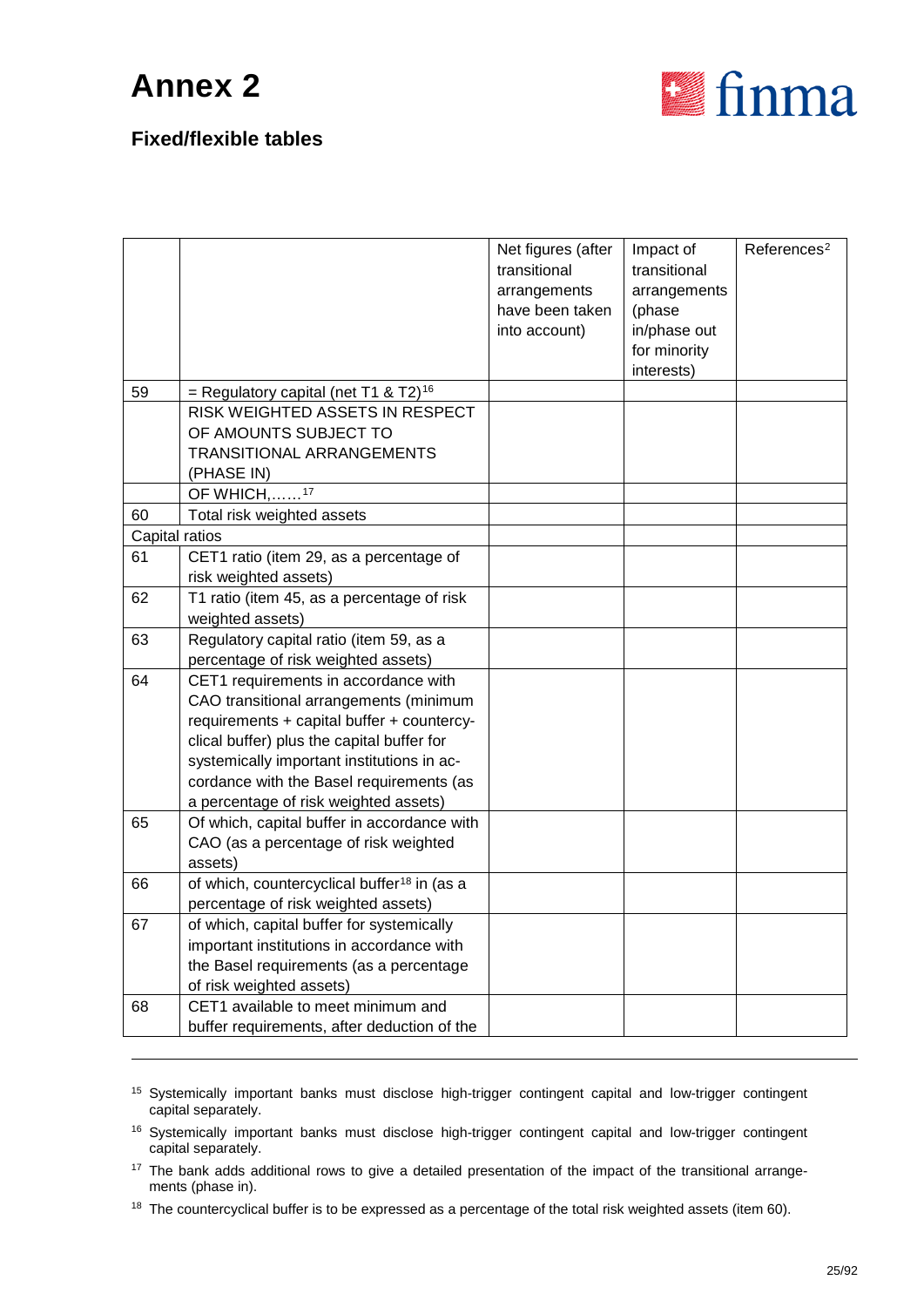

|     |                                                                                                                                                                   | Net figures (after<br>transitional<br>arrangements<br>have been taken<br>into account) | Impact of<br>transitional<br>arrangements<br>(phase<br>in/phase out | References <sup>2</sup> |
|-----|-------------------------------------------------------------------------------------------------------------------------------------------------------------------|----------------------------------------------------------------------------------------|---------------------------------------------------------------------|-------------------------|
|     |                                                                                                                                                                   |                                                                                        | for minority<br>interests)                                          |                         |
|     | AT1 and T2 requirements met by CET1<br>(as a percentage of risk weighted assets)                                                                                  |                                                                                        |                                                                     |                         |
| 68a | CET1 target in accordance with FINMA<br>Circular 11/2 plus the countercyclical buff-<br>er (as a percentage of risk weighted as-<br>sets)                         |                                                                                        |                                                                     |                         |
| 68b | CET1 available (as a percentage of risk<br>weighted assets)                                                                                                       |                                                                                        |                                                                     |                         |
| 68c | T1 target in accordance with FINMA Cir-<br>cular 11/2 plus the countercyclical buffer<br>(as a percentage of risk weighted assets)                                |                                                                                        |                                                                     |                         |
| 68d | T1 available (as a percentage of risk<br>weighted assets)                                                                                                         |                                                                                        |                                                                     |                         |
| 68e | Target for regulatory capital ratio in ac-<br>cordance with FINMA Circular 11/2 plus<br>the countercyclical buffer (as a percent-<br>age of risk weighted assets) |                                                                                        |                                                                     |                         |
| 68f | Regulatory capital available (as a per-<br>centage of risk weighted assets)                                                                                       |                                                                                        |                                                                     |                         |
|     | Amounts below the thresholds for deduction (be-<br>fore risk weighting)                                                                                           |                                                                                        |                                                                     |                         |
| 72  | Non-qualified participation in the financial<br>sector                                                                                                            |                                                                                        |                                                                     |                         |
| 73  | Other qualified participations in the finan-<br>cial sector (CET1)                                                                                                |                                                                                        |                                                                     |                         |
| 74  | Mortgage servicing rights                                                                                                                                         |                                                                                        |                                                                     |                         |
| 75  | Other deferred tax assets                                                                                                                                         |                                                                                        |                                                                     |                         |
|     | Applicable caps on the inclusion of items in T2                                                                                                                   |                                                                                        |                                                                     |                         |
| 76  | Valuation adjustments eligible in T2 in the                                                                                                                       |                                                                                        |                                                                     |                         |
|     | context of the SA-BIS approach                                                                                                                                    |                                                                                        |                                                                     |                         |
| 77  | Cap on inclusion of valuation adjustments                                                                                                                         |                                                                                        |                                                                     |                         |
|     | in T2 in the context of the SA-                                                                                                                                   |                                                                                        |                                                                     |                         |
|     | <b>BISapproach</b>                                                                                                                                                |                                                                                        |                                                                     |                         |
| 78  | Valuation adjustments eligible in T2 in the<br>context of the IRB approach                                                                                        |                                                                                        |                                                                     |                         |
| 79  | Cap on inclusion of valuation adjustments<br>in T2 in the context of the IRB approach                                                                             |                                                                                        |                                                                     |                         |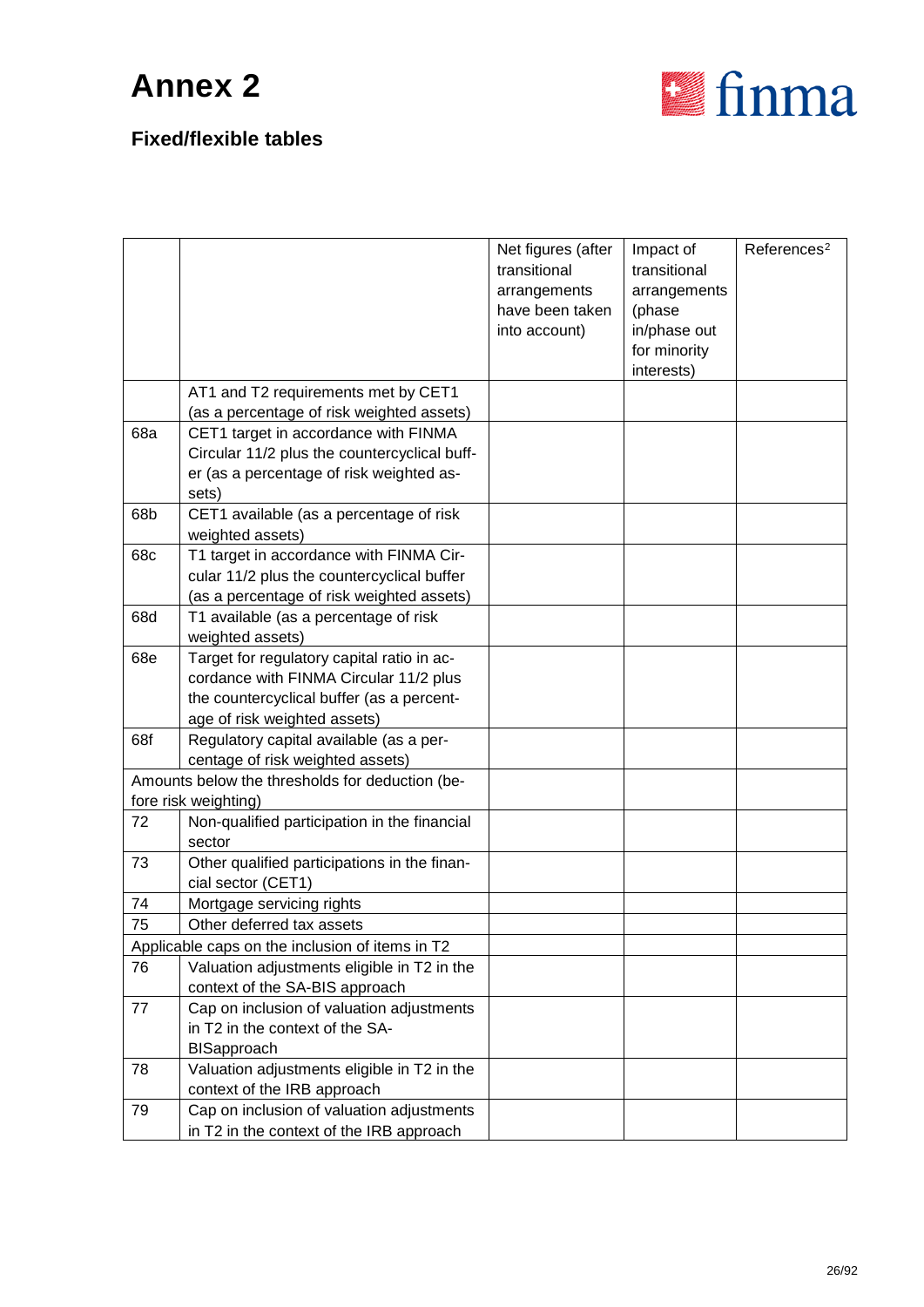

### **Fixed/flexible tables**

#### **Table 3 (OVA): Bank risk management approach**

| Purpose     | To describe the bank's strategy and how the board of directors and senior man-<br>agement assess and manage risks, enabling users to gain a clear understanding of<br>the bank's risk tolerance and appetite in relation to its main activities and all signifi-<br>cant risks. |
|-------------|---------------------------------------------------------------------------------------------------------------------------------------------------------------------------------------------------------------------------------------------------------------------------------|
| Type/format | QUAL/flexible                                                                                                                                                                                                                                                                   |
| Frequency   | Annually                                                                                                                                                                                                                                                                        |

Minimum information:

- How the business model interacts with the overall risk profile (incl. the key risks related to the business model and how each of these risks is reflected and described in the risk disclosures) and how the risk profile of the bank interacts with the risk policy approved by the board;
- The risk governance structure: responsibilities attributed throughout the bank (incl. oversight and delegation of authority; breakdown of responsibilities by type of risk, business unit, etc.); relationships between the structures involved in risk management processes (incl. board of directors, executive management, separate risk committees, risk management structure, compliance function, internal audit function);
- Channels to communicate, present and enforce the risk culture within the bank (incl. code of conduct; manuals containing operating limits or procedures to treat violations or breaches of risk thresholds; procedures to raise and share risk issues between business lines and risk functions);
- The scope and main features of risk measurement systems;
- Description of the process of risk information reporting provided to the board and senior management, in particular the scope and main content of reporting on risk exposure;
- Qualitative information on stress testing (incl. portfolios subject to stress testing, scenarios adopted and methodologies used, and use of stress testing in risk management);
- The strategies and processes to manage, capture and mitigate risks that arise from the bank's business model and the processes for monitoring the continuing effectiveness of techniques to capture and mitigate risks.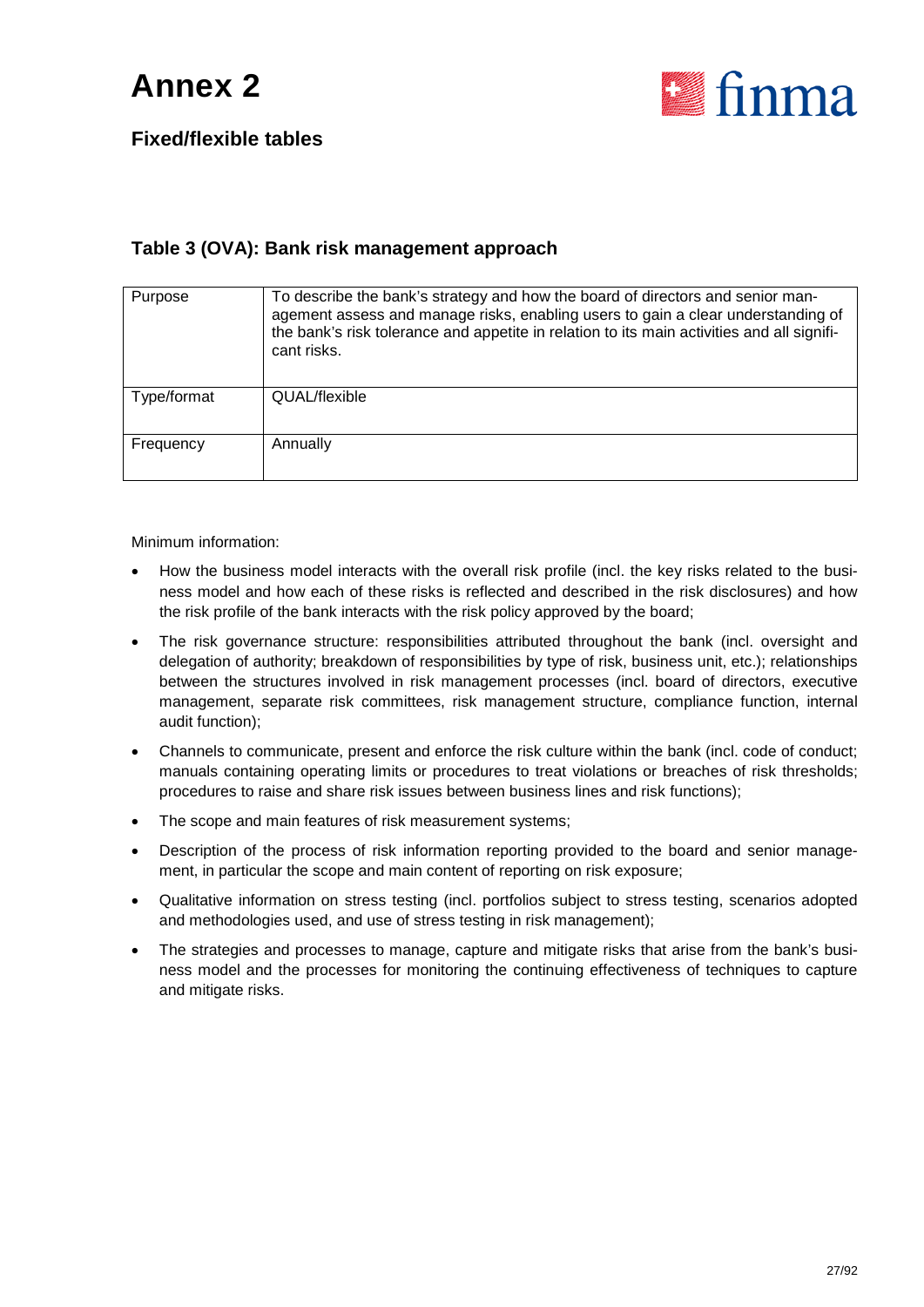

**Fixed/flexible tables**

### **Table 4 (OV1): Overview of risk-weighted assets**

| Purpose              | To provide an overview of total RWA forming the denominator of the risk-based<br>capital ratios. Further breakdowns of RWA are presented in other tables.                                                                           |
|----------------------|-------------------------------------------------------------------------------------------------------------------------------------------------------------------------------------------------------------------------------------|
| Content              | Risk-weighted assets and minimum capital requirements.                                                                                                                                                                              |
| Type/format          | QC/fixed                                                                                                                                                                                                                            |
| Frequency            | Quarterly or where applicable semi-annually                                                                                                                                                                                         |
| Minimum              | Table for banks making full disclosure:                                                                                                                                                                                             |
| required<br>comments | Banks are expected to identify and explain the drivers behind differences in<br>$\bullet$<br>reporting periods T and T-1 where these differences are significant;                                                                   |
|                      | When minimum capital requirements in column (c) do not correspond to 8% of<br>$\bullet$<br>RWA in column (a), banks must explain the adjustments made;                                                                              |
|                      | If the bank uses the IMM for its equity exposures under the market-based<br>$\bullet$<br>approach, it must provide annually a description of the main characteristics of<br>its internal model.                                     |
|                      | Table for banks making partial disclosure:                                                                                                                                                                                          |
|                      | Approaches used to determine minimum capital requirements (credit risks:<br>$\bullet$<br>standardised approach; market risks: de minimis or standardised approach;<br>operational risks: basic indicator or standardised approach); |
|                      | Banks are expected to identify and explain the drivers behind differences in<br>$\bullet$<br>reporting periods T and T-1 where these differences are significant;                                                                   |
|                      | When minimum capital requirements in column (c) do not correspond to 8% of<br>$\bullet$<br>RWA in column (a), banks must explain the adjustments made.                                                                              |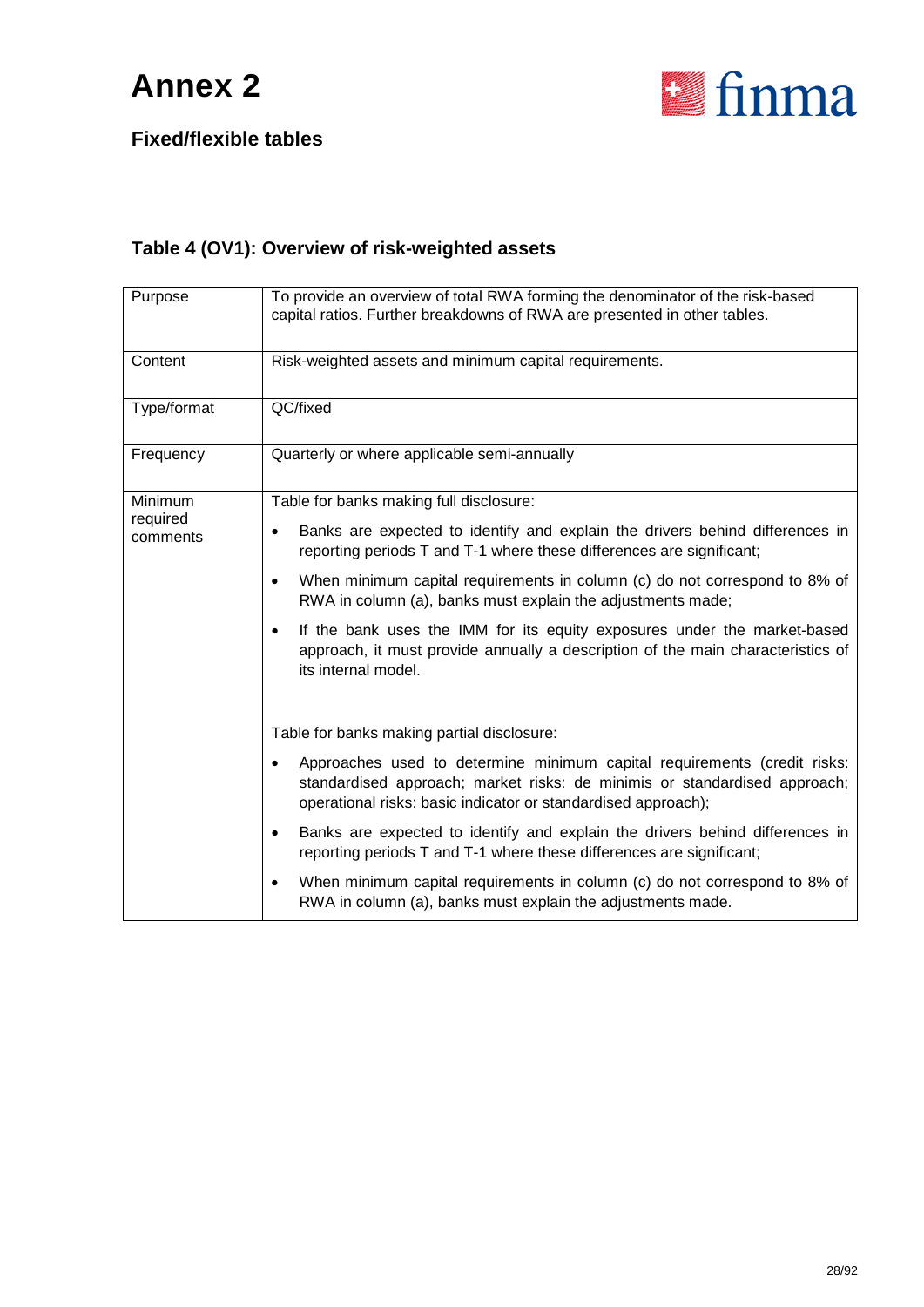

### **Fixed/flexible tables**

#### **a) Table for banks making full disclosure**

|                |                                                                               | a                | b                | C                                               |
|----------------|-------------------------------------------------------------------------------|------------------|------------------|-------------------------------------------------|
|                |                                                                               | RWA <sup>1</sup> | RWA <sup>2</sup> | Minimum<br>capital<br>requirements <sup>3</sup> |
|                |                                                                               | Т                | $T-1$            | $\top$                                          |
| 1              | Credit risk (excluding CCR - counterparty credit<br>$risk)^4$                 |                  |                  |                                                 |
| $\overline{2}$ | of which standardised approach (SA)                                           |                  |                  |                                                 |
| 3              | of which IRB approach <sup>5</sup>                                            |                  |                  |                                                 |
| 4              | Counterparty credit risk <sup>6</sup>                                         |                  |                  |                                                 |
| 5              | of which standardised approach (SA-CCR)                                       |                  |                  |                                                 |
| 6              | of which internal model method (IMM or EPE<br>model methods)                  |                  |                  |                                                 |
| 7              | Equity positions in banking book under market-<br>based approach <sup>7</sup> |                  |                  |                                                 |
| 8              | Investments in managed collective assets - look-                              |                  |                  |                                                 |

<span id="page-28-0"></span>RWA: risk-weighted assets in accordance with the capital adequacy rules. Where the regulatory framework does not refer to RWA but directly to minimum capital requirements (e.g. for market risk and operational risk), banks should indicate the derived RWA number (i.e. by multiplying capital charge by 12.5).

<span id="page-28-1"></span><sup>&</sup>lt;sup>2</sup> I.e. RWA as reported in the previous reporting period (e.g. at the end of the previous quarter or half-year).

<span id="page-28-2"></span> $3$  I.e. the minimum capital requirements at the reporting date. This will normally be RWA\*8% but may differ if a floor is applicable or adjustments (such as scaling factors) are applied.

<span id="page-28-3"></span><sup>4</sup> I.e. RWA and minimum capital requirements in accordance with the credit risk framework reported in Tables 8-22. This excludes all positions subject to the regulatory securitisation framework, including securitisation exposures in the banking book (cf. Row 12) and positions subject to a counterparty credit risk charge (cf. Row 4). The non-counterparty-related risks (cf. Art. 78 ff. CAO) are also to be taken into account in this Row.

<span id="page-28-4"></span><sup>5</sup> I.e. A-IRB (Advanced IRB) and F-IRB (Foundation IRB).

<span id="page-28-6"></span><span id="page-28-5"></span><sup>6</sup> I.e. counterparty credit risk as reported in Tables 23-31.

<sup>7</sup> This amount corresponds to RWA where the bank applies the market-based approach (simple risk-weight approach) or internal models method (IMM) approach; cf. §343-349 of the Basel II text (http://www.bis.org/publ/bcbs128.pdf). Where the regulatory treatment of equities is in accordance with the market-based/simple risk-weight method, the corresponding RWA and minimum capital requirements are to be reported in Table 22 and Row 7 of this table. Where the regulatory treatment of equities is in accordance with the PD/LGD approach, the corresponding RWA and minimum capital requirements are to be reported in Table 18 and Row 3 of this table. Where the regulatory treatment of equities is in accordance with the standardised approach, the corresponding RWA and capital requirements are to be reported in Table 15 and Row 2 of this table.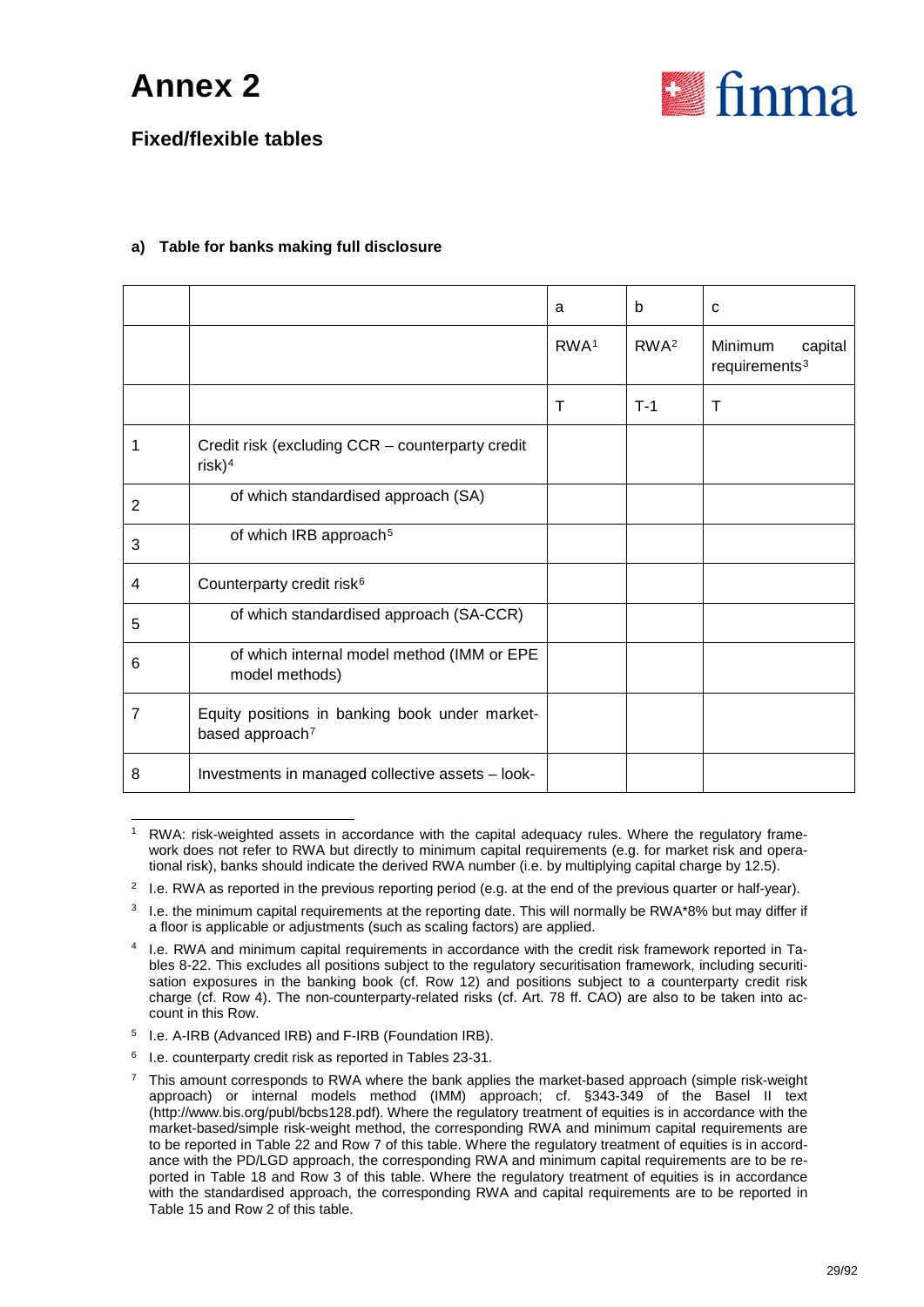

|    |                                                                    | a                | b                | C                                      |
|----|--------------------------------------------------------------------|------------------|------------------|----------------------------------------|
|    |                                                                    | RWA <sup>1</sup> | RWA <sup>2</sup> | Minimum<br>capital<br>requirements $3$ |
|    |                                                                    | т                | $T-1$            | $\mathsf{T}$                           |
|    | through approach                                                   |                  |                  |                                        |
| 9  | Investments in managed collective assets<br>mandate-based approach |                  |                  |                                        |
| 10 | Investments in managed collective assets - fall-<br>back approach  |                  |                  |                                        |
| 11 | Settlement risk <sup>8</sup>                                       |                  |                  |                                        |
| 12 | Securitisation exposures in banking book <sup>9</sup>              |                  |                  |                                        |
| 13 | of which ratings-based approach (RBA)                              |                  |                  |                                        |
| 14 | of which Supervisory Formula Approach<br>(SFA)                     |                  |                  |                                        |
| 15 | of which SA/simplified supervisory formula<br>approach (SSFA)      |                  |                  |                                        |
| 16 | Market risk <sup>10</sup>                                          |                  |                  |                                        |
| 17 | of which standardised approach                                     |                  |                  |                                        |
| 18 | of which internal model method (IMM)                               |                  |                  |                                        |
| 19 | Operational risk                                                   |                  |                  |                                        |
| 20 | of which basic indicator approach                                  |                  |                  |                                        |
| 21 | of which standardised approach                                     |                  |                  |                                        |
| 22 | of which Advanced Measurement Approach<br>(AMA)                    |                  |                  |                                        |
|    |                                                                    |                  |                  |                                        |

<span id="page-29-0"></span> <sup>8</sup> Corresponds to the requirements for positions arising from unsettled transactions as defined in Art. 76 CAO.

<span id="page-29-1"></span><sup>&</sup>lt;sup>9</sup> I.e. the amounts corresponding to capital requirements applicable to the securitisation exposures in the banking book. The RWA amounts must be derived from the minimum capital requirements (they do not systematically correspond to RWA reported in Tables 35 and 36, which are before application of a cap).

<span id="page-29-2"></span><sup>&</sup>lt;sup>10</sup> The amounts reported correspond to the minimum capital requirements in the market risk framework (cf. Tables 37-42). These also include minimum capital charges for securitisation positions booked in the trading book but exclude the counterparty credit risk minimum capital charges.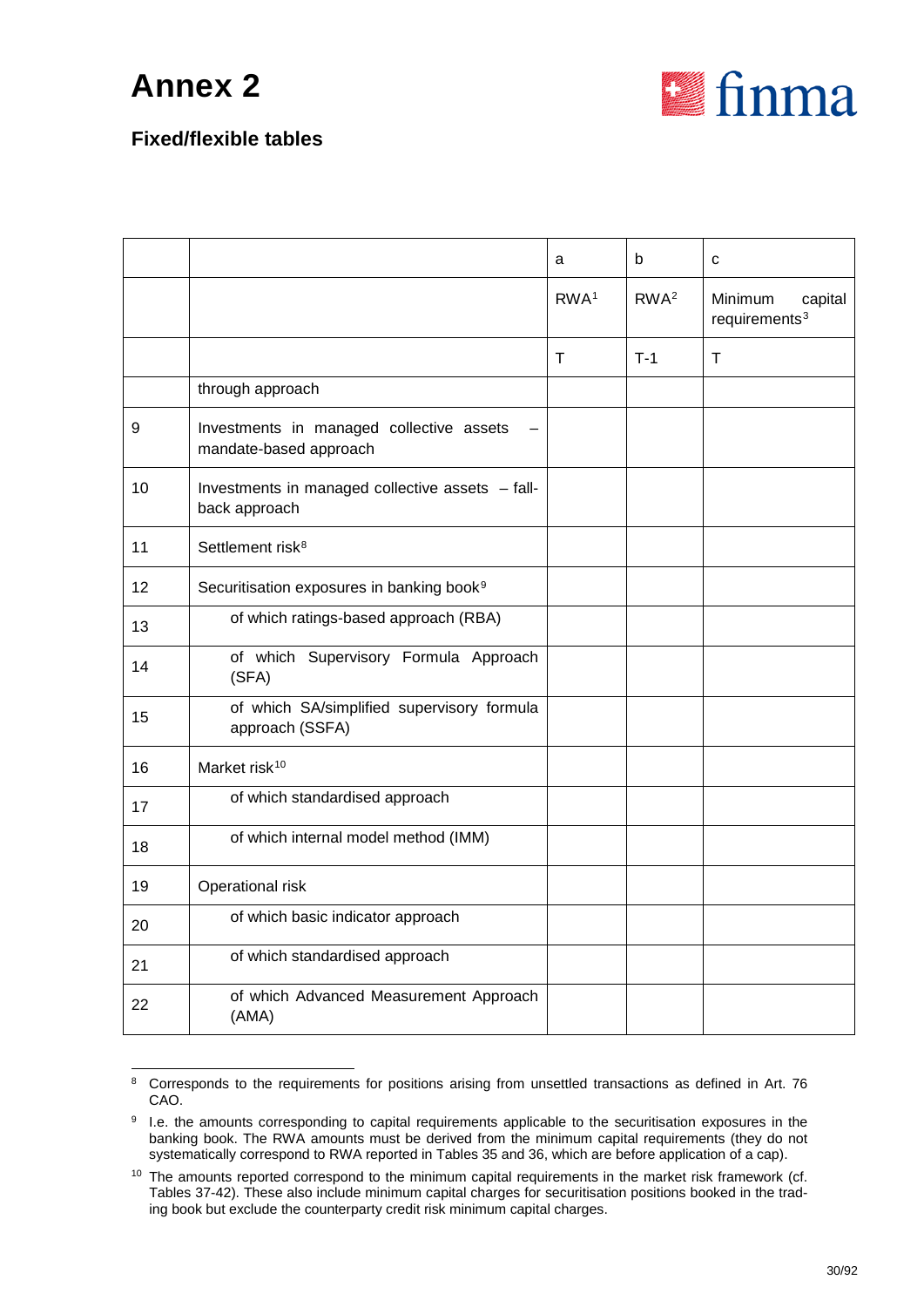

|    |                                                                                           | а                | b                | C                                               |
|----|-------------------------------------------------------------------------------------------|------------------|------------------|-------------------------------------------------|
|    |                                                                                           | RWA <sup>1</sup> | RWA <sup>2</sup> | Minimum<br>capital<br>requirements <sup>3</sup> |
|    |                                                                                           | т                | $T-1$            |                                                 |
| 23 | Amounts below the thresholds for deduction<br>(subject to 250% risk weight) <sup>11</sup> |                  |                  |                                                 |
| 24 | Floor adjustment <sup>12</sup>                                                            |                  |                  |                                                 |
| 25 | Total (1+4+7+8+9+10+11+12+16+19+23+24)                                                    |                  |                  |                                                 |

<span id="page-30-0"></span> <sup>11</sup> I.e. the amounts subject to a 250% risk weight in accordance with Thresholds 2 and 3 (other qualified participations in the financial sector, mortgage servicing rights and deferred tax assets arising from temporary differences).

<span id="page-30-1"></span><sup>&</sup>lt;sup>12</sup> This row must be used to disclose the impact of any Pillar 1 floor adjustment, be it with regard to adjustments to RWA or eligible capital. Pillar 2 adjustments applied do not need to be disclosed here. Floors and/or adjustments applied at a more granular level (e.g. at risk category level) must be reflected in the capital requirements reported for this risk category.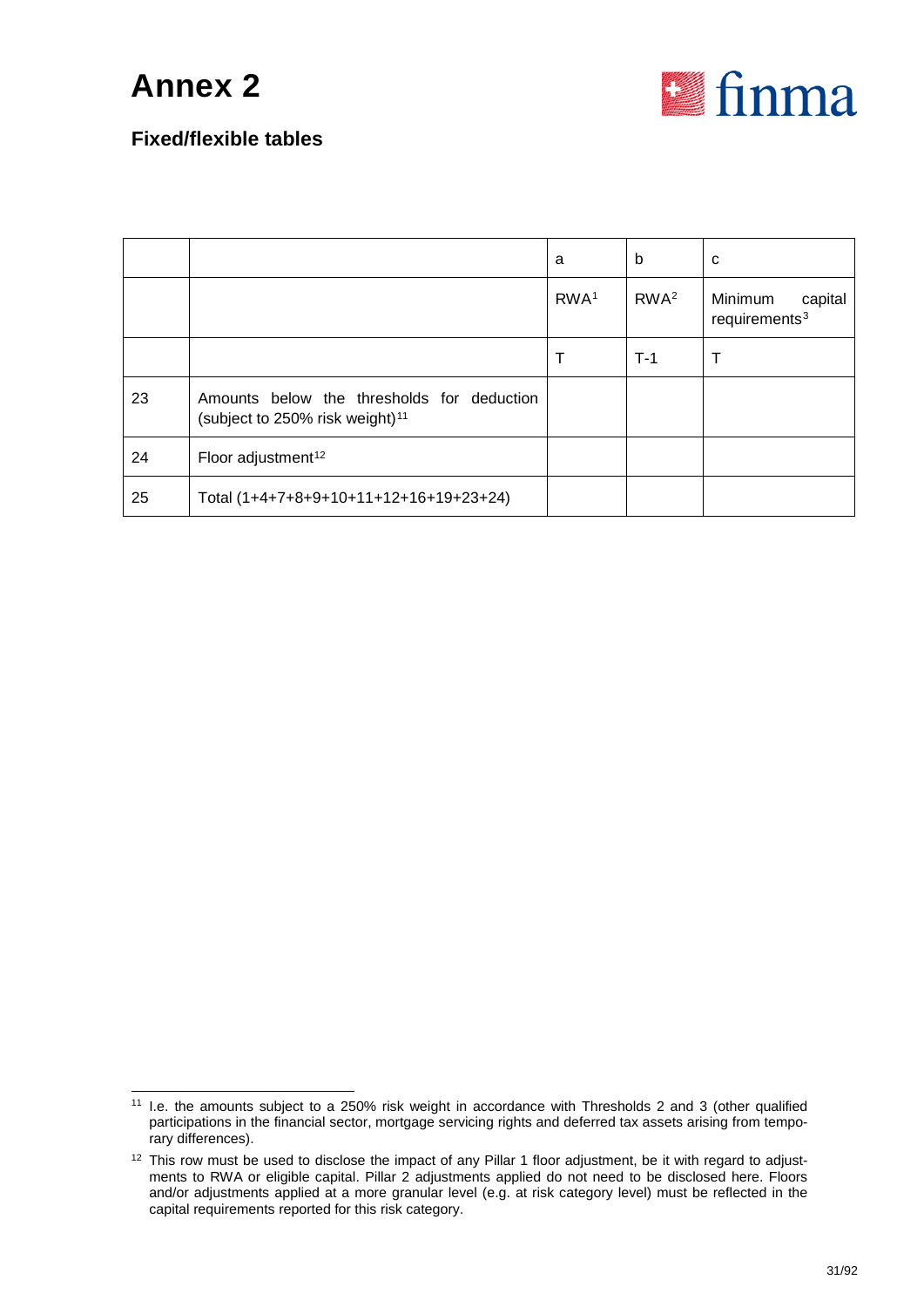

### **Fixed/flexible tables**

#### **b) Table for banks making partial disclosure:**

|    |                                                                                           | a                 | b                 | C                                                |
|----|-------------------------------------------------------------------------------------------|-------------------|-------------------|--------------------------------------------------|
|    |                                                                                           | RWA <sup>13</sup> | RWA <sup>14</sup> | Minimum<br>capital<br>requirements <sup>15</sup> |
|    |                                                                                           | Т                 | $T-1$             | T                                                |
| 1  | Credit risk <sup>16</sup>                                                                 |                   |                   |                                                  |
| 16 | Market risk                                                                               |                   |                   |                                                  |
| 19 | Operational risk                                                                          |                   |                   |                                                  |
| 23 | Amounts below the thresholds for deduction<br>(subject to 250% risk weight) <sup>17</sup> |                   |                   |                                                  |
| 25 | Total $(1 + 16 + 19 + 23)$                                                                |                   |                   |                                                  |

<span id="page-31-0"></span><sup>&</sup>lt;sup>13</sup> RWA: risk-weighted assets in accordance with the capital adequacy rules. Where the regulatory framework does not refer to RWA but directly to minimum capital charges (e.g. for market risk and operational risk), banks should indicate the derived RWA number (i.e. by multiplying capital charge by 12.5).

<span id="page-31-1"></span><sup>14</sup> I.e. RWA as reported in the previous reporting period.

<span id="page-31-2"></span><sup>&</sup>lt;sup>15</sup> I.e. the minimum capital requirements at the reporting date. This will normally be RWA\*8% but there may be exceptions.

<span id="page-31-3"></span><sup>&</sup>lt;sup>16</sup> Including the counterparty credit risk, risks relating to equity positions in the banking book and equity investments in funds, and the settlement risk. Banks for which one or more of these risks are material are recommended to add the corresponding "of which" row in the table.

<span id="page-31-4"></span><sup>17</sup> I.e. the amounts subject to a 250% risk weight in accordance with Thresholds 2 and 3 (other qualified participations in the financial sector, mortgage servicing rights and deferred tax assets arising from temporary differences).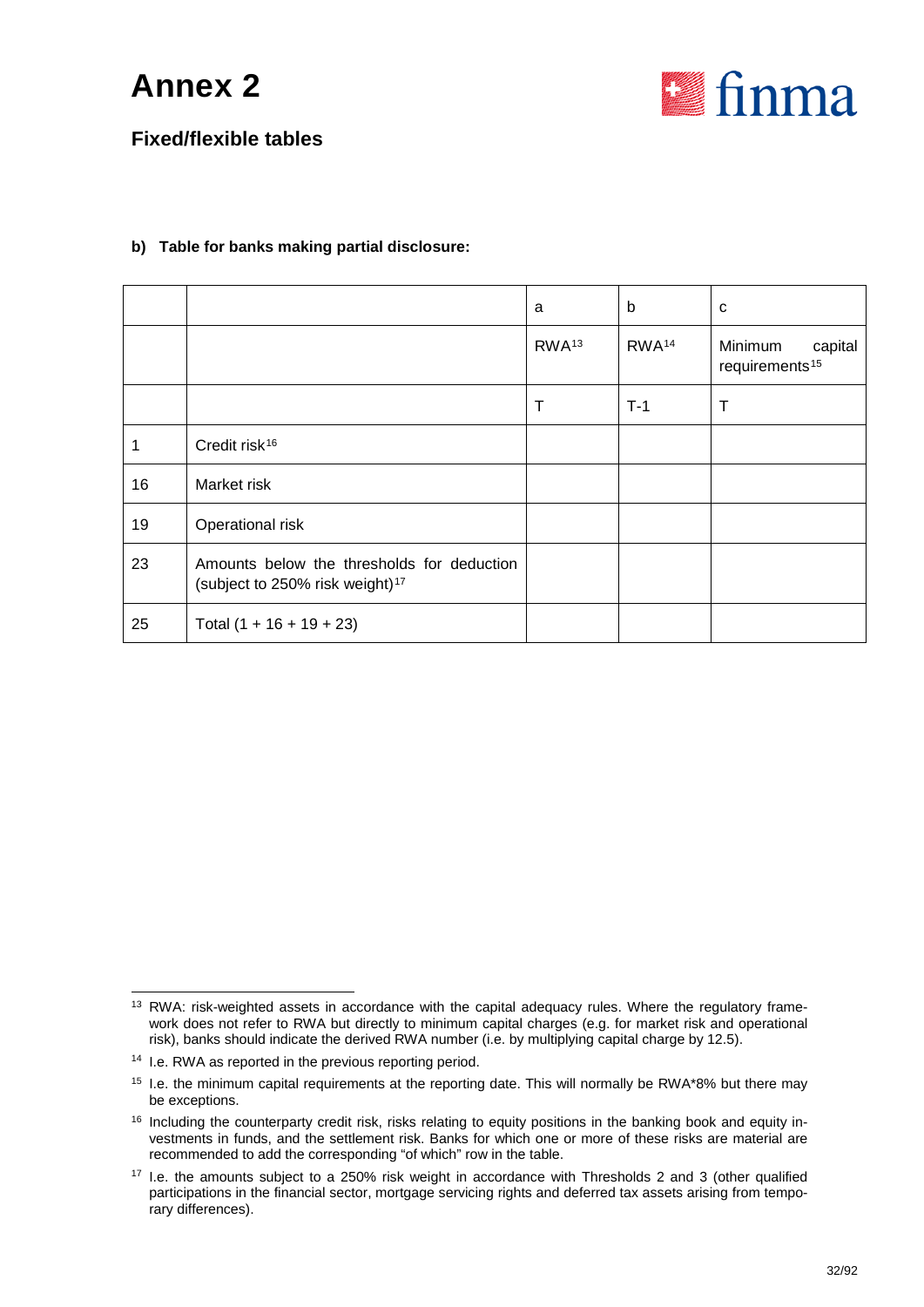

<span id="page-32-0"></span>

#### **Table 5 (LI1): Differences between accounting and regulatory scopes of consolidation and mapping of financial statement categories with regulatory risk categories[1](#page-32-0)**

| Purpose                      | Columns (a) and (b) enable users to identify the differences between the scope of accounting consolidation and the scope of regulatory<br>consolidation. Columns (c) to (g) break down how the amounts reported in banks' financial statements (rows) correspond to regulatory risk<br>categories.<br>This table may be combined with Table 1. This must not result in any change to the totality of information to be disclosed in both tables. |
|------------------------------|--------------------------------------------------------------------------------------------------------------------------------------------------------------------------------------------------------------------------------------------------------------------------------------------------------------------------------------------------------------------------------------------------------------------------------------------------|
|                              |                                                                                                                                                                                                                                                                                                                                                                                                                                                  |
| Content                      | Carrying values (corresponding to the values reported in financial statements).                                                                                                                                                                                                                                                                                                                                                                  |
| Type/format                  | QC/flexible (but the rows must align with the presentation of the bank's financial report).                                                                                                                                                                                                                                                                                                                                                      |
| Frequency                    | Annually                                                                                                                                                                                                                                                                                                                                                                                                                                         |
| Minimum required<br>comments | Banks are expected to provide an explanation on items that are subject to regulatory capital charges in more than one risk category.                                                                                                                                                                                                                                                                                                             |

<sup>&</sup>lt;sup>1</sup> Where a single item attracts capital charges in accordance with more than one risk category framework (cf. columns (c) to (g)), it should be reported in all columns that it does so. As a consequence, the sum of amounts in columns (c) to (g) may be greater than the amount in column (b).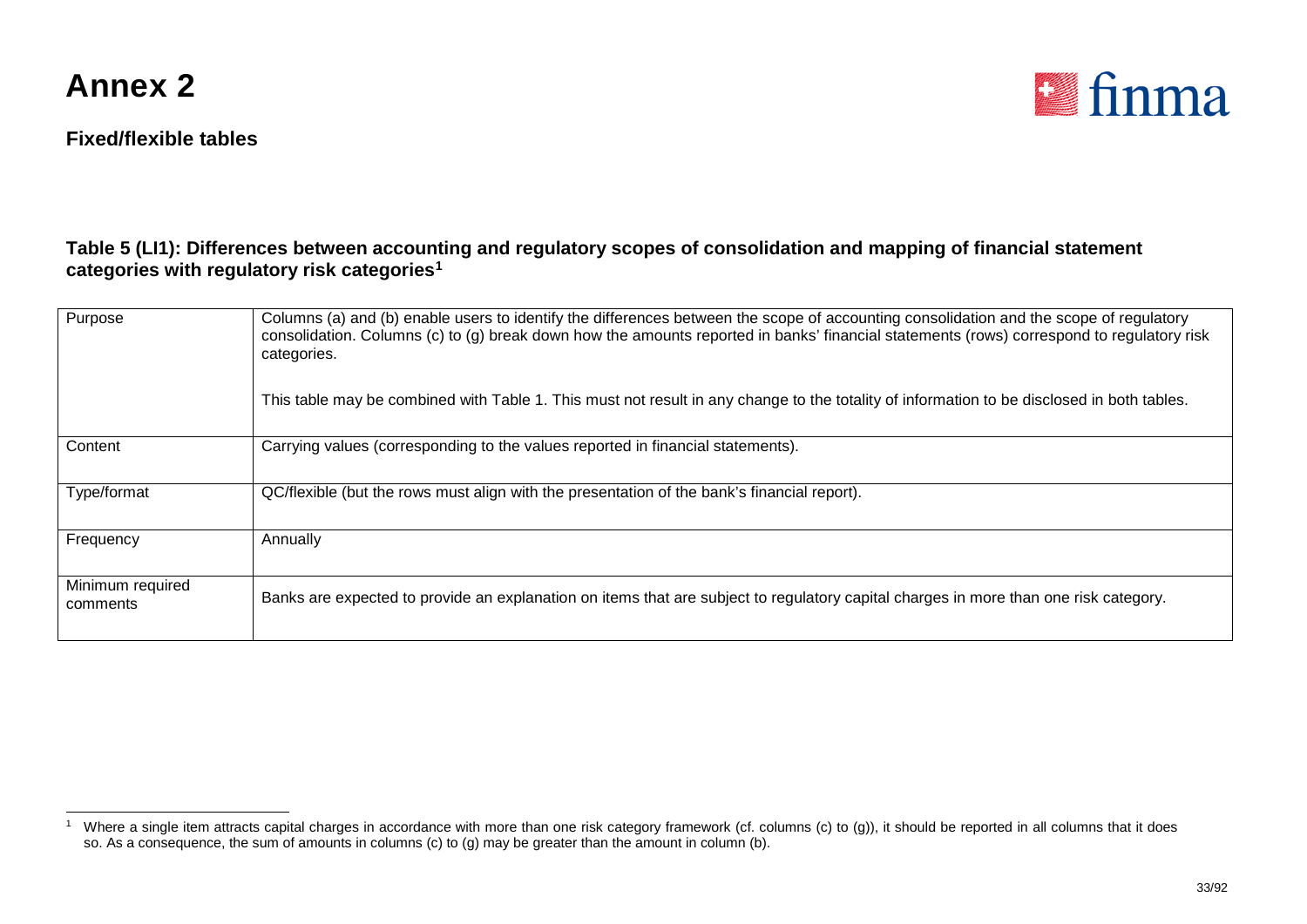<span id="page-33-5"></span><span id="page-33-4"></span><span id="page-33-3"></span><span id="page-33-2"></span><span id="page-33-1"></span><span id="page-33-0"></span>

|                                                       | a <sup>2</sup>                                        | b                                                                                | $C^3$                                        | d <sup>4</sup>                                               | e <sup>5</sup>                               | f6                                           | g                                                                                       |  |
|-------------------------------------------------------|-------------------------------------------------------|----------------------------------------------------------------------------------|----------------------------------------------|--------------------------------------------------------------|----------------------------------------------|----------------------------------------------|-----------------------------------------------------------------------------------------|--|
|                                                       | Carrying                                              | Carrying<br>under<br>values under<br>the scope of<br>regulatory<br>consolidation | Carrying values of items:                    |                                                              |                                              |                                              |                                                                                         |  |
|                                                       | values<br>the scope of<br>accounting<br>consolidation |                                                                                  | Subject<br>to<br>risk<br>credit<br>framework | Subject<br>to<br>counterparty<br>credit<br>risk<br>framework | Subject<br>to<br>securitisation<br>framework | Subject<br>to<br>risk<br>market<br>framework | Not subject to<br>capital<br>requirements<br>or subject to<br>deduction<br>from capital |  |
| ASSETS <sup>7</sup>                                   |                                                       |                                                                                  |                                              |                                                              |                                              |                                              |                                                                                         |  |
| Liquid assets                                         |                                                       |                                                                                  |                                              |                                                              |                                              |                                              |                                                                                         |  |
| Amounts due from banks                                |                                                       |                                                                                  |                                              |                                                              |                                              |                                              |                                                                                         |  |
| Amounts due from securities financing<br>transactions |                                                       |                                                                                  |                                              |                                                              |                                              |                                              |                                                                                         |  |

<sup>&</sup>lt;sup>2</sup> If the scopes of consolidation are identical, Columns (a) and (b) may be merged.

<sup>&</sup>lt;sup>3</sup> Corresponds to the carrying values of items (other than off-balance-sheet items) subject to credit risk and disclosed in Tables 9-12, 13, 15-16, and 18-22.

<sup>&</sup>lt;sup>4</sup> Corresponds to the carrying values of items (other than off-balance-sheet items) subject to counterparty credit risk and disclosed in Tables 24-31.

<sup>5</sup> Corresponds to the carrying values of items (other than off-balance-sheet items) subject to securitisation exposures, disclosed in Tables 33-36.

<sup>6</sup> Corresponds to the carrying values of items other than off-balance-sheet items subject to market risk and disclosed in Tables 39-42.

<sup>&</sup>lt;sup>7</sup> In accordance with the presentation set down in FINMA Circular 15/1 "Accounting – banks". Banks that apply internationally recognised accounting standards should adapt the presentation accordingly.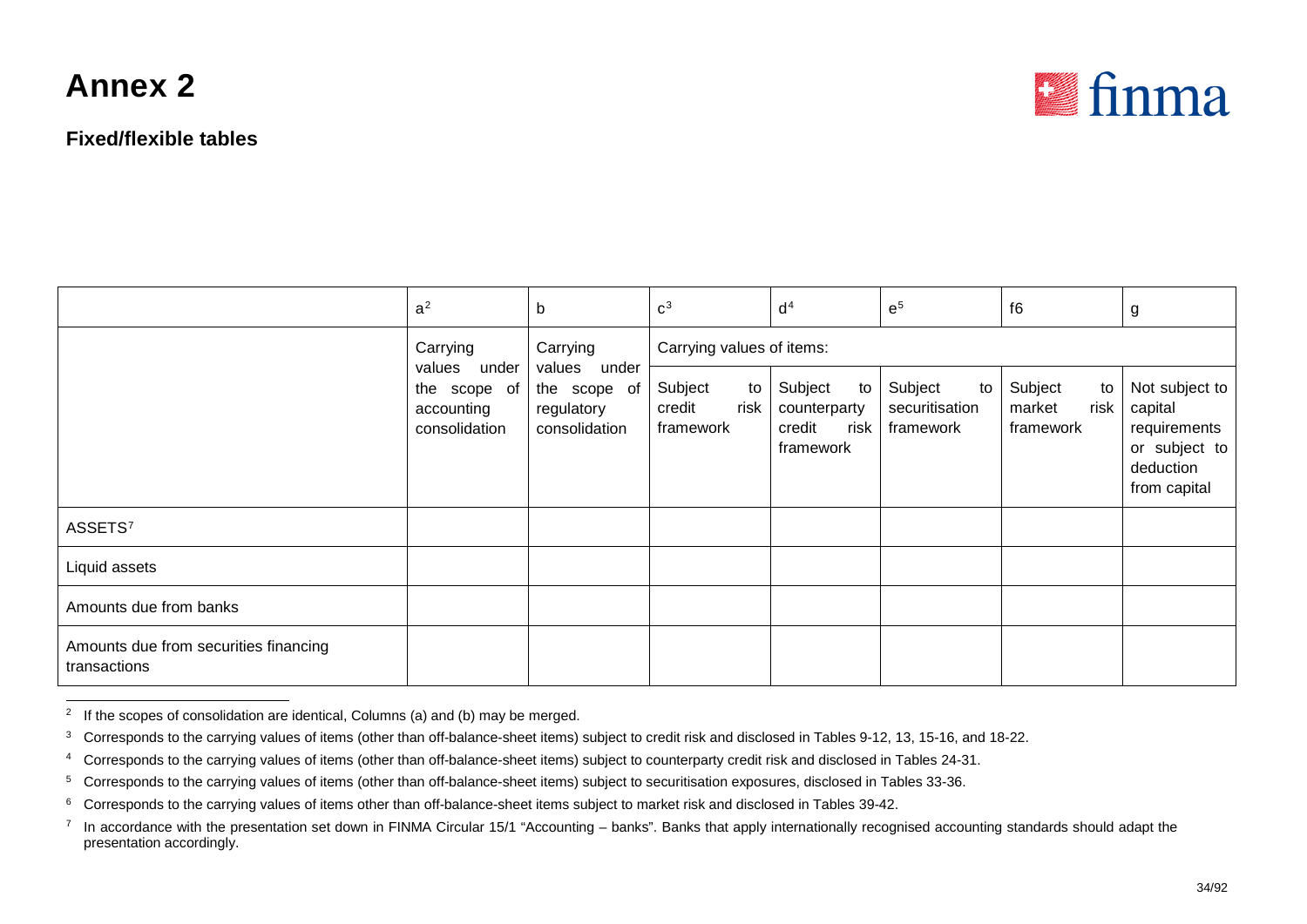

|                                                                    | a <sup>2</sup>                                              | b                                           | c <sup>3</sup>                               | d <sup>4</sup>                                               | $e^5$                                                   | f6                                           | g                                                                                       |  |  |
|--------------------------------------------------------------------|-------------------------------------------------------------|---------------------------------------------|----------------------------------------------|--------------------------------------------------------------|---------------------------------------------------------|----------------------------------------------|-----------------------------------------------------------------------------------------|--|--|
|                                                                    | Carrying                                                    | Carrying<br>values under                    | Carrying values of items:                    |                                                              |                                                         |                                              |                                                                                         |  |  |
|                                                                    | values under<br>the scope of<br>accounting<br>consolidation | the scope of<br>regulatory<br>consolidation | Subject<br>to<br>credit<br>risk<br>framework | Subject<br>to<br>counterparty<br>credit<br>risk<br>framework | Subject<br>$\mathsf{to}$<br>securitisation<br>framework | Subject<br>to<br>market<br>risk<br>framework | Not subject to<br>capital<br>requirements<br>or subject to<br>deduction<br>from capital |  |  |
| Liabilities from client deposits                                   |                                                             |                                             |                                              |                                                              |                                                         |                                              |                                                                                         |  |  |
| Mortgage loans                                                     |                                                             |                                             |                                              |                                                              |                                                         |                                              |                                                                                         |  |  |
| Trading portfolio assets                                           |                                                             |                                             |                                              |                                                              |                                                         |                                              |                                                                                         |  |  |
| Positive replacement values of derivative<br>financial instruments |                                                             |                                             |                                              |                                                              |                                                         |                                              |                                                                                         |  |  |
| Other financial instruments at fair value                          |                                                             |                                             |                                              |                                                              |                                                         |                                              |                                                                                         |  |  |
| <b>Financial investments</b>                                       |                                                             |                                             |                                              |                                                              |                                                         |                                              |                                                                                         |  |  |
| Accrued income and prepaid expenses                                |                                                             |                                             |                                              |                                                              |                                                         |                                              |                                                                                         |  |  |
| Participations                                                     |                                                             |                                             |                                              |                                                              |                                                         |                                              |                                                                                         |  |  |
| Tangible fixed assets                                              |                                                             |                                             |                                              |                                                              |                                                         |                                              |                                                                                         |  |  |
| Intangible assets                                                  |                                                             |                                             |                                              |                                                              |                                                         |                                              |                                                                                         |  |  |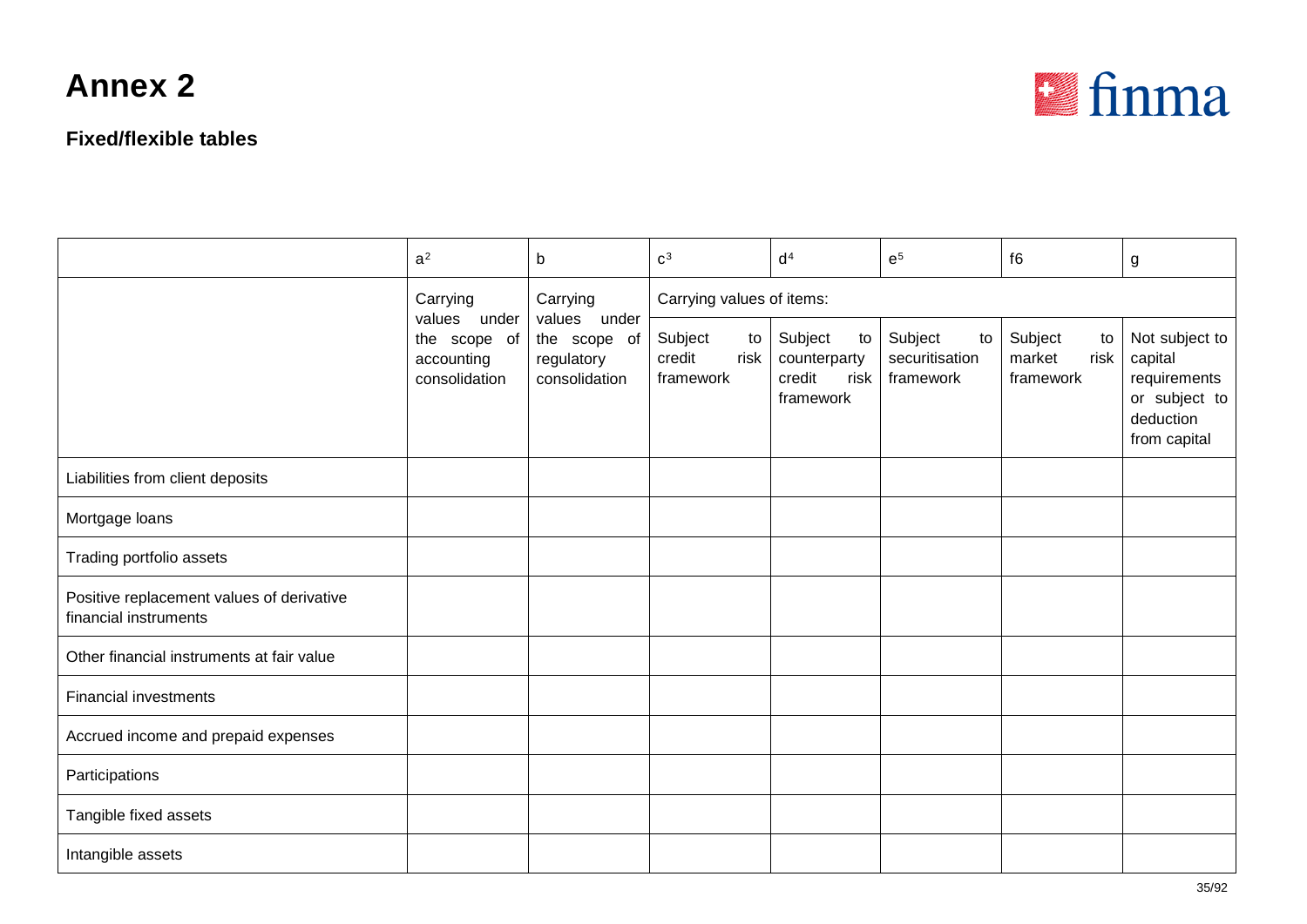

|                                                                    | a <sup>2</sup>                                              | b                                           | c <sup>3</sup>                               | d <sup>4</sup>                                               | $e^5$                                        | f6                                           | g                                                                                       |  |  |
|--------------------------------------------------------------------|-------------------------------------------------------------|---------------------------------------------|----------------------------------------------|--------------------------------------------------------------|----------------------------------------------|----------------------------------------------|-----------------------------------------------------------------------------------------|--|--|
|                                                                    | Carrying                                                    | Carrying<br>values under                    | Carrying values of items:                    |                                                              |                                              |                                              |                                                                                         |  |  |
|                                                                    | values under<br>the scope of<br>accounting<br>consolidation | the scope of<br>regulatory<br>consolidation | Subject<br>to<br>credit<br>risk<br>framework | Subject<br>to<br>counterparty<br>credit<br>risk<br>framework | Subject<br>to<br>securitisation<br>framework | Subject<br>to<br>market<br>risk<br>framework | Not subject to<br>capital<br>requirements<br>or subject to<br>deduction<br>from capital |  |  |
| Other assets                                                       |                                                             |                                             |                                              |                                                              |                                              |                                              |                                                                                         |  |  |
| Capital not paid in                                                |                                                             |                                             |                                              |                                                              |                                              |                                              |                                                                                         |  |  |
| <b>TOTAL ASSETS</b>                                                |                                                             |                                             |                                              |                                                              |                                              |                                              |                                                                                         |  |  |
| <b>LIABILITIES</b>                                                 |                                                             |                                             |                                              |                                                              |                                              |                                              |                                                                                         |  |  |
| Amounts due to banks                                               |                                                             |                                             |                                              |                                                              |                                              |                                              |                                                                                         |  |  |
| Liabilities from securities financing transactions                 |                                                             |                                             |                                              |                                                              |                                              |                                              |                                                                                         |  |  |
| Liabilities from client deposits                                   |                                                             |                                             |                                              |                                                              |                                              |                                              |                                                                                         |  |  |
| Trading portfolio liabilities                                      |                                                             |                                             |                                              |                                                              |                                              |                                              |                                                                                         |  |  |
| Negative replacement values of derivative<br>financial instruments |                                                             |                                             |                                              |                                                              |                                              |                                              |                                                                                         |  |  |
| Liabilities from other financial instruments at fair               |                                                             |                                             |                                              |                                                              |                                              |                                              |                                                                                         |  |  |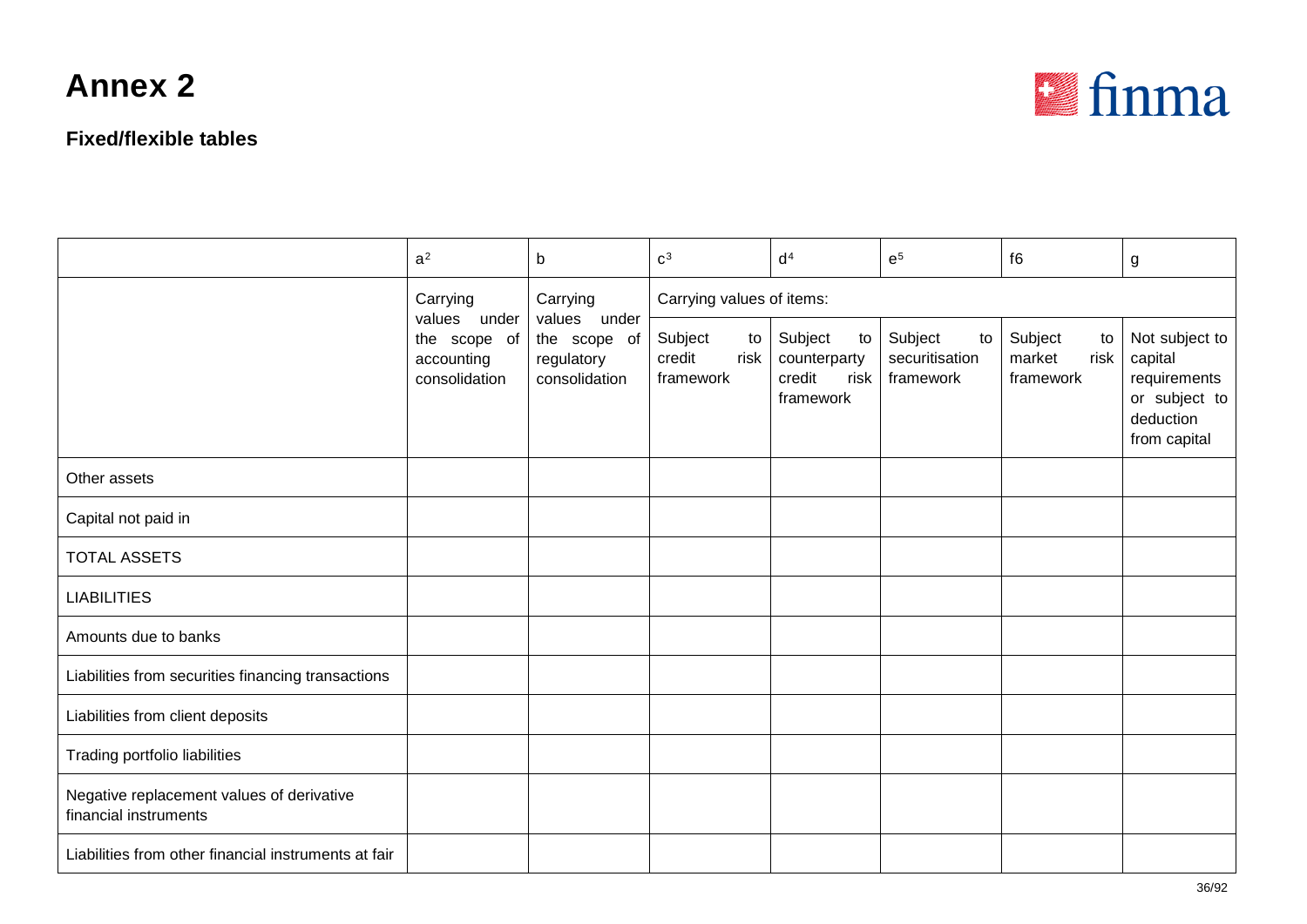#### **Fixed/flexible tables**



|                                                       | a <sup>2</sup>              | $\mathsf b$                                                                                             | c <sup>3</sup>                               | d <sup>4</sup>                                               | $\mathsf{e}^5$                                 | f6                                           | g                                                                                       |  |
|-------------------------------------------------------|-----------------------------|---------------------------------------------------------------------------------------------------------|----------------------------------------------|--------------------------------------------------------------|------------------------------------------------|----------------------------------------------|-----------------------------------------------------------------------------------------|--|
|                                                       | Carrying                    | Carrying<br>values under<br>values under<br>the scope of<br>the scope of<br>regulatory<br>consolidation | Carrying values of items:                    |                                                              |                                                |                                              |                                                                                         |  |
|                                                       | accounting<br>consolidation |                                                                                                         | Subject<br>to<br>credit<br>risk<br>framework | Subject<br>to<br>counterparty<br>credit<br>risk<br>framework | Subject<br>to I<br>securitisation<br>framework | Subject<br>to<br>market<br>risk<br>framework | Not subject to<br>capital<br>requirements<br>or subject to<br>deduction<br>from capital |  |
| value                                                 |                             |                                                                                                         |                                              |                                                              |                                                |                                              |                                                                                         |  |
| Cash bonds                                            |                             |                                                                                                         |                                              |                                                              |                                                |                                              |                                                                                         |  |
| Bond issues and central mortgage institution<br>loans |                             |                                                                                                         |                                              |                                                              |                                                |                                              |                                                                                         |  |
| Accrued expenses and deferred income                  |                             |                                                                                                         |                                              |                                                              |                                                |                                              |                                                                                         |  |
| Other liabilities                                     |                             |                                                                                                         |                                              |                                                              |                                                |                                              |                                                                                         |  |
| Provisions                                            |                             |                                                                                                         |                                              |                                                              |                                                |                                              |                                                                                         |  |
| <b>TOTAL LIABILITIES</b>                              |                             |                                                                                                         |                                              |                                                              |                                                |                                              |                                                                                         |  |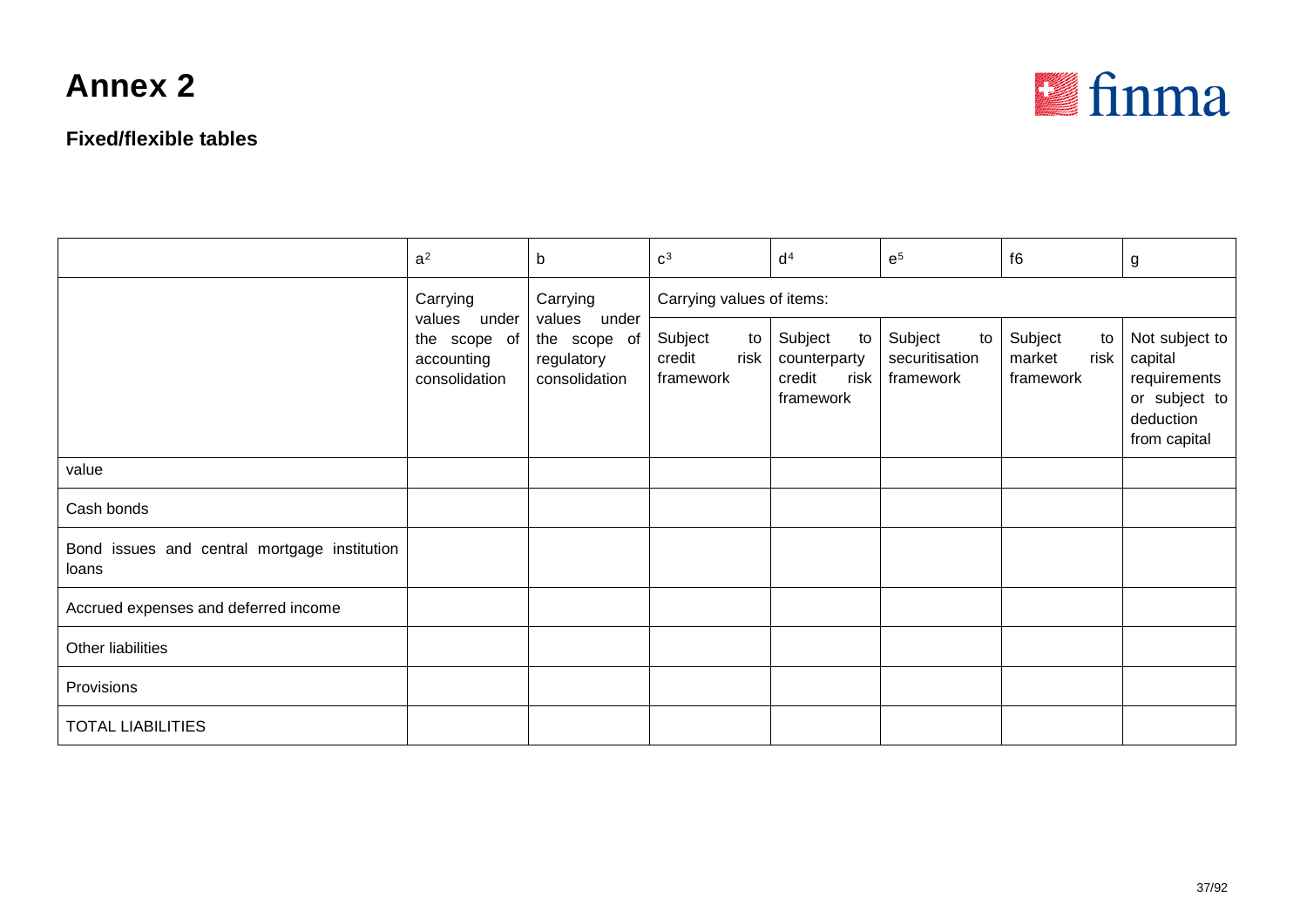

#### **Fixed/flexible tables**

<span id="page-37-0"></span>

#### **Table 6 (LI2): Main sources of differences between regulatory exposure amounts and carrying values in financial statements[1](#page-37-0)**

| Purpose                      | Provide information on the main sources of differences (other than due to different scopes of consolidation which are shown in Table 5)<br>between the financial statements' carrying value amounts and the exposure amounts considered for regulatory purposes.                    |
|------------------------------|-------------------------------------------------------------------------------------------------------------------------------------------------------------------------------------------------------------------------------------------------------------------------------------|
| Content                      | Carrying values (that correspond to values reported in financial statements) but according to the scope of regulatory consolidation (cf. Rows<br>1–3) and amounts considered for regulatory exposure purposes (cf. Row 10).                                                         |
| Type/format                  | QC/flexible (Row headings shown below are provided for illustrative purposes only and should be adapted by the bank to describe the most<br>meaningful drivers for differences between its financial statement carrying values and the amounts considered for regulatory purposes). |
| Frequency                    | Annually                                                                                                                                                                                                                                                                            |
| Minimum required<br>comments | cf. Table 7                                                                                                                                                                                                                                                                         |

<sup>&</sup>lt;sup>1</sup> The row headings may and should be adapted by banks to describe the most meaningful drivers for differences between their financial statement carrying values and the amounts considered for regulatory purposes.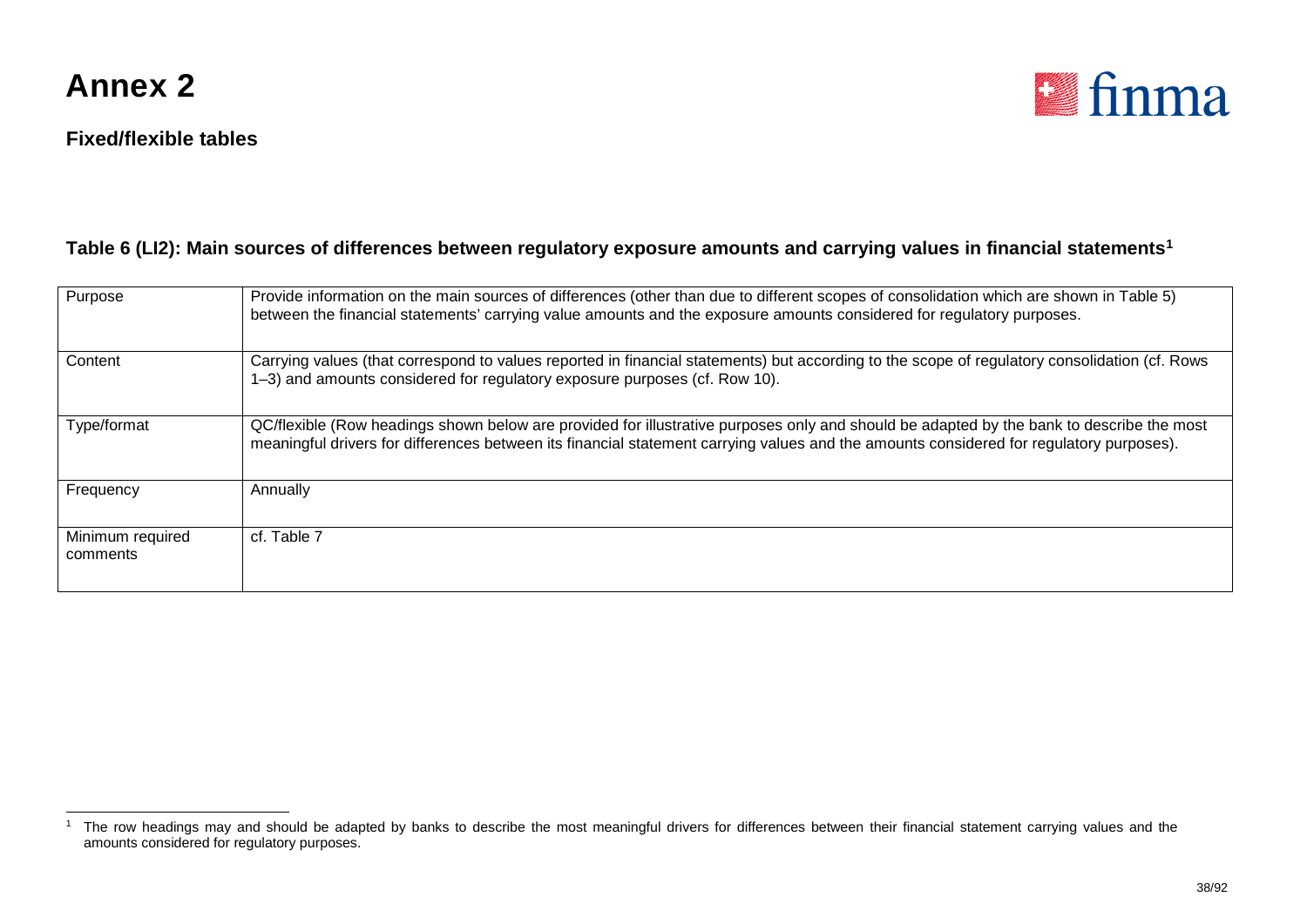<span id="page-38-2"></span><span id="page-38-1"></span><span id="page-38-0"></span>

#### **Fixed/flexible tables**

|                |                                                                                               | a     | b                                  | C                           | d                                           | e                           |
|----------------|-----------------------------------------------------------------------------------------------|-------|------------------------------------|-----------------------------|---------------------------------------------|-----------------------------|
|                |                                                                                               | Total | Positions subject to: <sup>2</sup> |                             |                                             |                             |
|                |                                                                                               |       | Credit<br>risk  <br>framework      | Securitisation<br>framework | Counterparty<br>credit<br>risk<br>framework | Market<br>risk<br>framework |
|                | Asset carrying value amount under regulatory scope of consolidation (as<br>per Table $5)^3$   |       |                                    |                             |                                             |                             |
| 2              | Liabilities carrying value amount under regulatory scope of consolidation<br>(as per Table 5) |       |                                    |                             |                                             |                             |
| 3              | Total net amount under regulatory scope of consolidation                                      |       |                                    |                             |                                             |                             |
| 4              | Off-balance-sheet amounts <sup>4</sup>                                                        |       |                                    |                             |                                             |                             |
| 5              | Differences in valuations                                                                     |       |                                    |                             |                                             |                             |
| 6              | Differences due to different netting rules, other than those already<br>included in Row 2     |       |                                    |                             |                                             |                             |
| $\overline{7}$ | Differences due to consideration of value adjustments and provisions                          |       |                                    |                             |                                             |                             |

 $^2$  The columns correspond to the tables as follows: Column (b) → Tables 9-12, 13, 15-16 and 18-22; column (c) → Tables 33-36; column (d) → Tables 24-31; column (e) → Tables 39-42.

<sup>&</sup>lt;sup>3</sup> The amounts in Rows 1 and 2, columns (b) to (e) correspond to the amounts in columns (c) to (f) of Table 5.

<sup>4</sup> I.e. off-balance-sheet original exposure in column (a) and the amounts after application of the credit conversion factors (CCFs) in columns (b) to (e).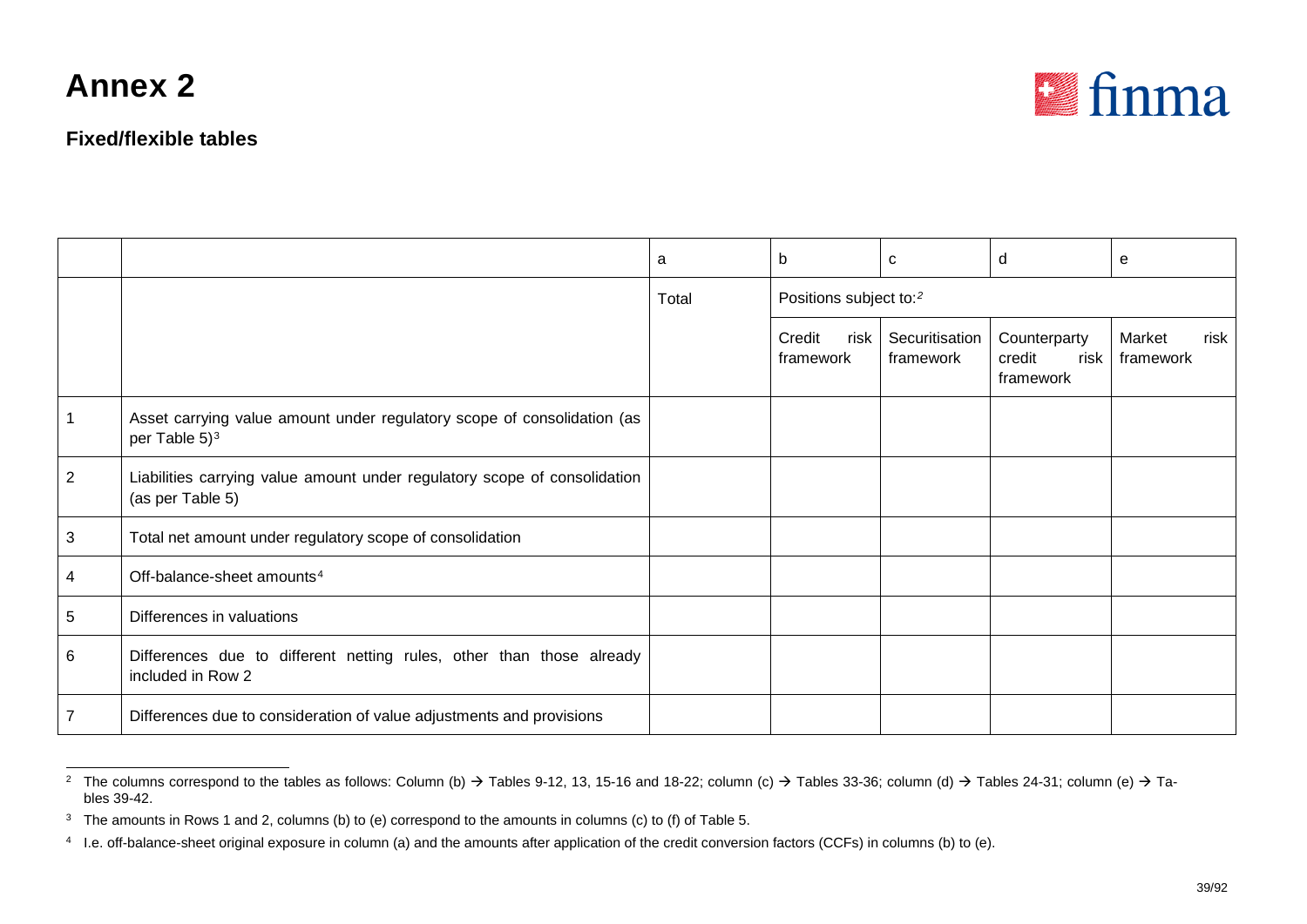

<span id="page-39-0"></span>

|    |                                                                  | a     | b                                  | C                           | d                                             | e                           |
|----|------------------------------------------------------------------|-------|------------------------------------|-----------------------------|-----------------------------------------------|-----------------------------|
|    |                                                                  | Total | Positions subject to: <sup>2</sup> |                             |                                               |                             |
|    |                                                                  |       | risk<br>Credit<br>framework        | Securitisation<br>framework | Counterparty<br>risk  <br>credit<br>framework | risk<br>Market<br>framework |
| 8  | Differences due to prudential filters                            |       |                                    |                             |                                               |                             |
| 9  | $\cdots$                                                         |       |                                    |                             |                                               |                             |
| 10 | Exposure amounts considered for regulatory purposes <sup>5</sup> |       |                                    |                             |                                               |                             |

<sup>&</sup>lt;sup>5</sup> This designates the aggregate amount considered as a starting point of the RWA calculation for each of the risk categories. Under the credit risk framework this should correspond either to the exposure amount applied in the credit risk standardised approach or to the exposures at default (EAD) in the IRB approach. Securitisation exposures should be defined as in the securitisation framework. Market risk exposures correspond to positions subject to the market risk framework.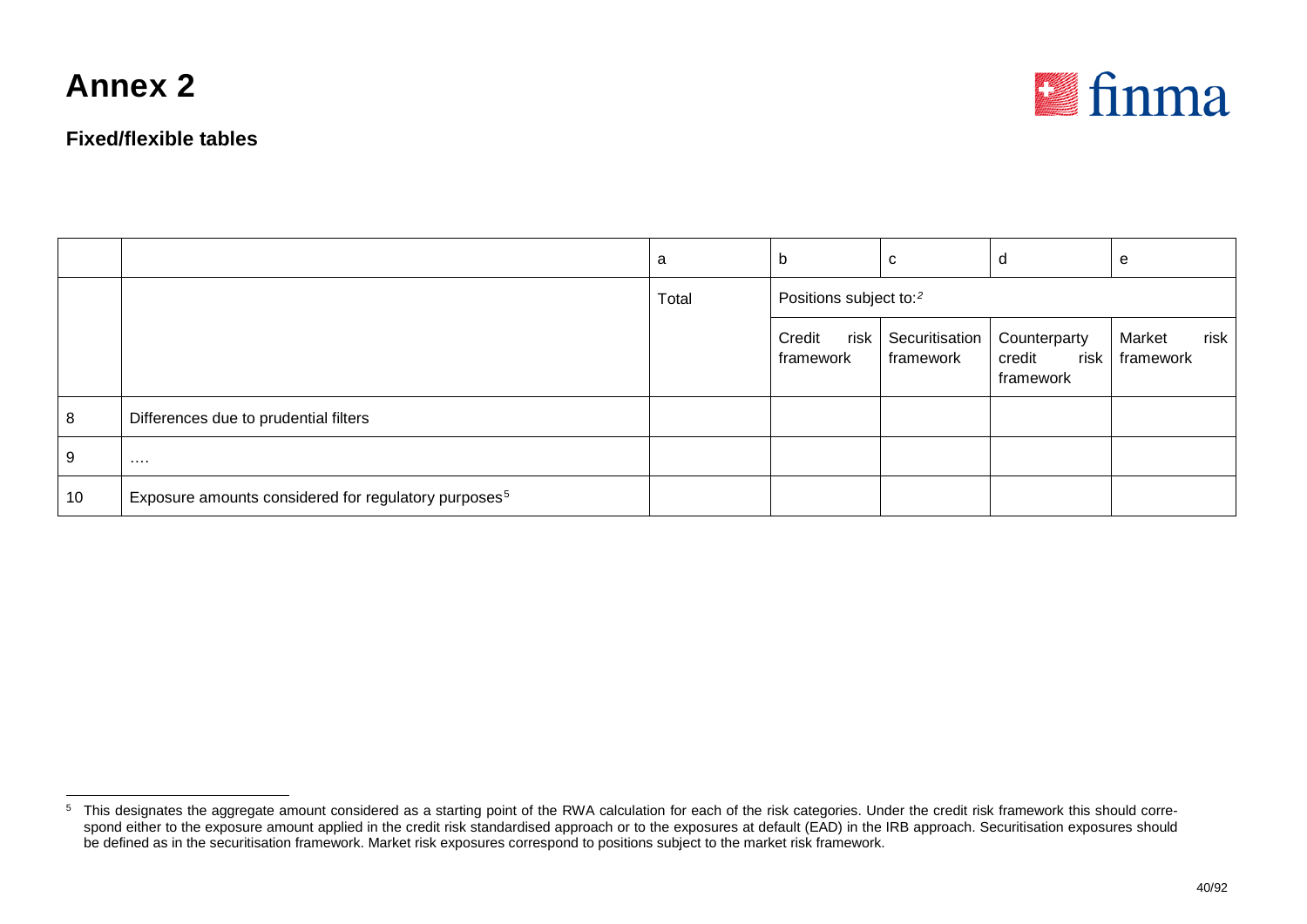

#### **Table 7 (LIA): Explanations of differences between accounting and regulatory exposure amounts**

| Purpose     | To provide qualitative explanations on the differences observed between accounting<br>carrying values (as defined in Table 5/LI1) and amounts considered for regulatory<br>purposes (as defined in Table 6/LI2) |
|-------------|-----------------------------------------------------------------------------------------------------------------------------------------------------------------------------------------------------------------|
| Type/format | QUAL/flexible                                                                                                                                                                                                   |
| Frequency   | Annually                                                                                                                                                                                                        |

Banks must in particular:

- explain the origins of differences between accounting amounts as reported in financial statements (cf. Table 5) and regulatory exposure amounts (cf. Table 6);
- explain the origins of any significant differences between the amounts in columns (a) and (b) in Table 5;
- explain the origins of differences between carrying values and amounts considered for regulatory purposes (cf. Table 6);
- describe systems and controls to ensure that the valuation estimates are prudent and reliable, in accordance with the implementation of the guidance on prudent valuation. Such disclosure must include:
	- valuation methodologies, including an explanation of how far mark-to-market and mark-to-model methodologies are used;
	- a description of the independent price verification process;
	- the procedures for valuation adjustments or reserves (including a description of the process and the methodology for valuing trading positions by type of instrument).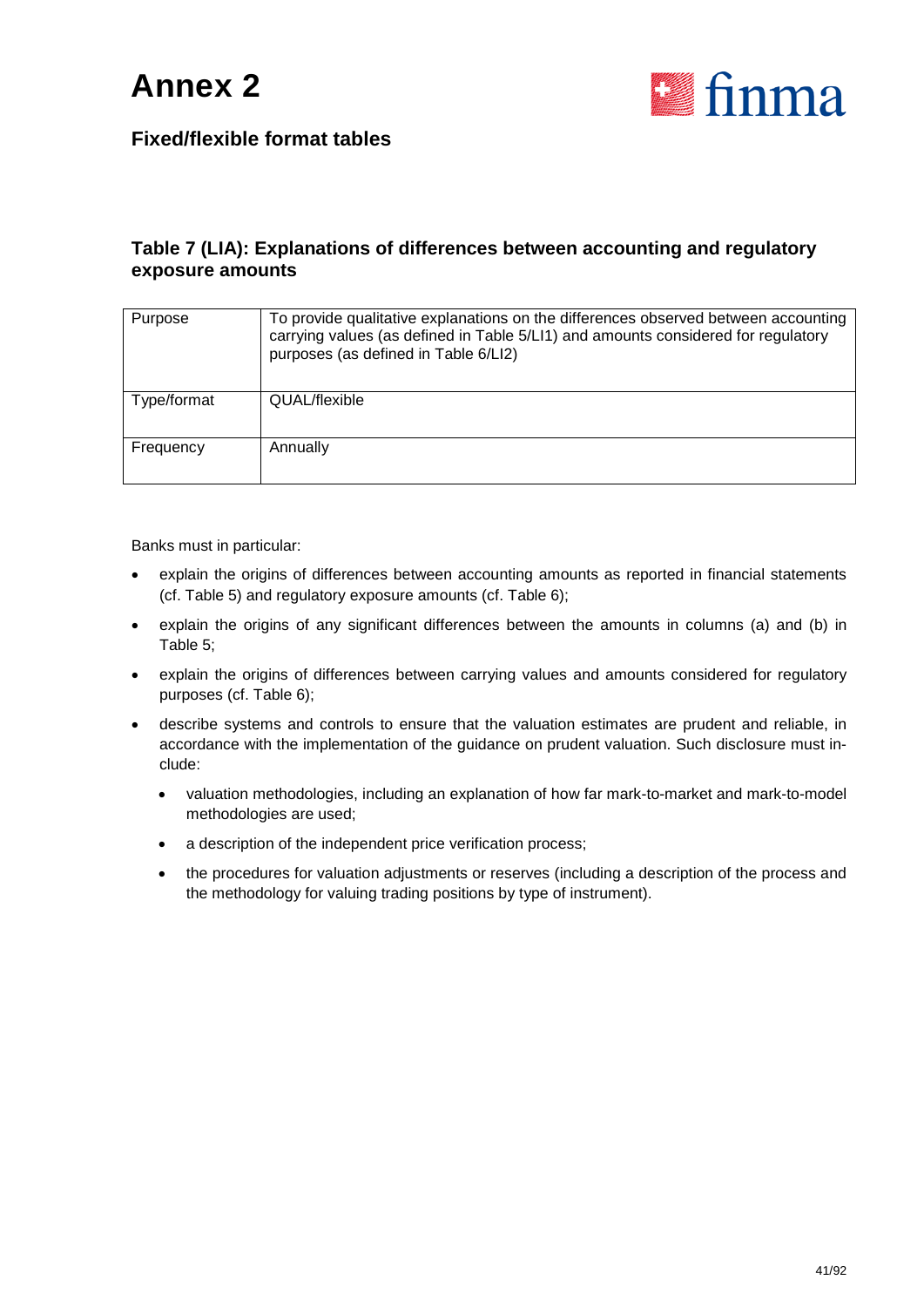

#### **Table 8 (CRA): Credit risk: general information**

| Purpose     | To describe the main characteristics and elements of credit risk management (busi-<br>ness model and credit risk profile, organisation and functions involved in credit risk<br>management, risk management reporting). |
|-------------|-------------------------------------------------------------------------------------------------------------------------------------------------------------------------------------------------------------------------|
| Type/format | QUAL/flexible                                                                                                                                                                                                           |
| Frequency   | Annually                                                                                                                                                                                                                |

Banks must describe their risk management objectives and policies for credit risk, focusing in particular on:

- How the business model impacts the components of the bank's credit risk profile.
- Criteria and approach used for defining credit risk management policy and for setting credit risk limits.
- Structure and organisation of the credit risk management and control function.
- Relationships between the credit risk management, risk control, compliance and internal audit functions.
- Scope and main content of the reporting on credit risk exposure and on the credit risk management function to the executive management and to the board of directors.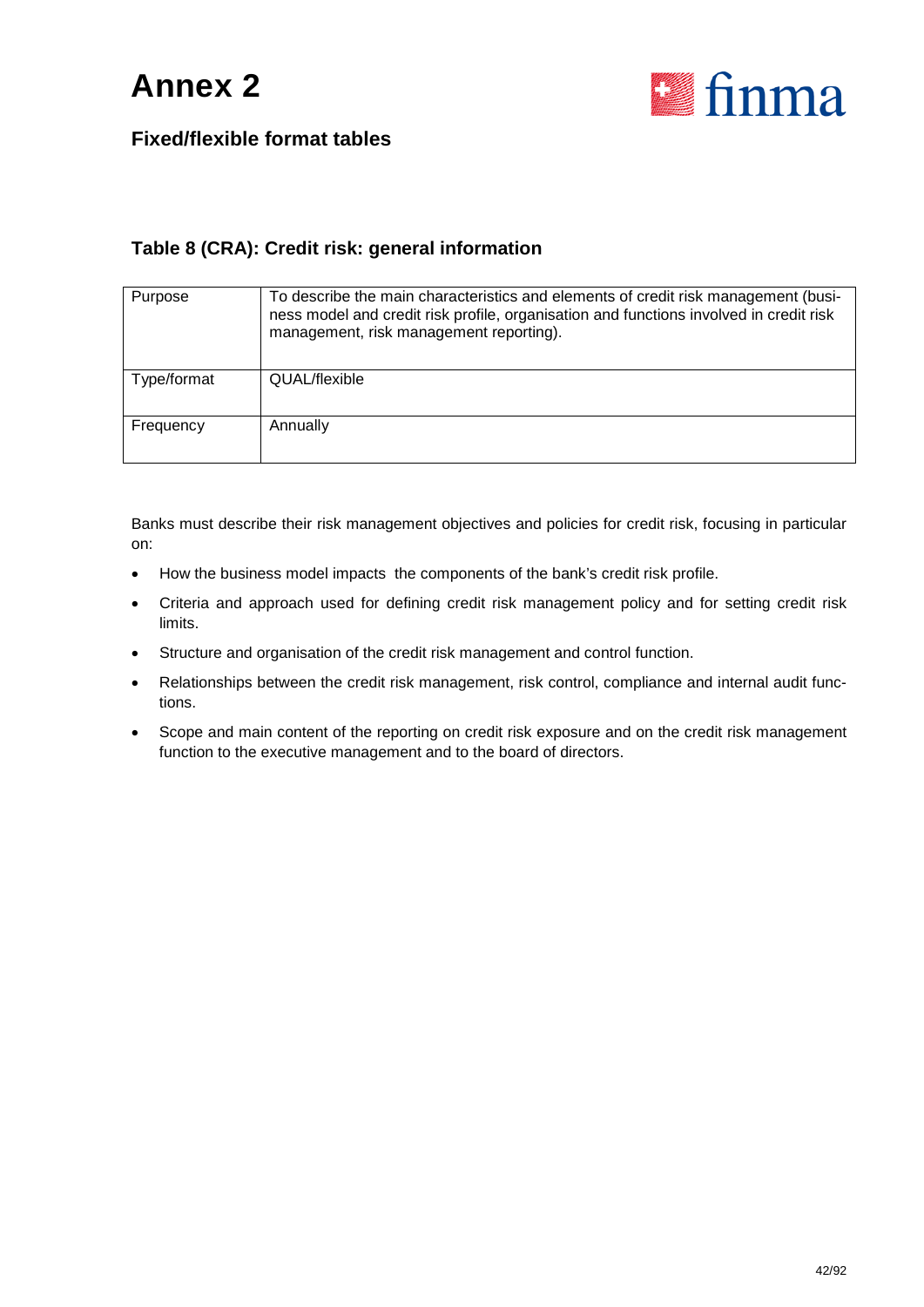

#### **Table 9 (CR1): Credit risk: credit quality of assets**

| Purpose                      | To provide a comprehensive picture of the credit quality of a bank's (on and<br>off-balance-sheet) positions.                                           |
|------------------------------|---------------------------------------------------------------------------------------------------------------------------------------------------------|
| Content                      | Carrying values (corresponding to the accounting values reported in finan-<br>cial statements, but according to the scope of regulatory consolidation). |
| Type/format                  | QC/fixed                                                                                                                                                |
| Frequency                    | Semi-annually                                                                                                                                           |
| Minimum required<br>comments | Disclosure and explanation of internal definition of default                                                                                            |

|   |                                            | a                                     | b                          | C                                           | d                    |
|---|--------------------------------------------|---------------------------------------|----------------------------|---------------------------------------------|----------------------|
|   |                                            | Gross carrying values <sup>1</sup> of |                            | Value                                       | values<br><b>Net</b> |
|   |                                            | Defaulted<br>exposures <sup>3</sup>   | Non-defaulted<br>exposures | adjustments/impai<br>$r$ ments <sup>2</sup> | $(a + b - c)$        |
| 1 | (excluding<br>debt<br>Loans<br>securities) |                                       |                            |                                             |                      |
| 2 | Debt securities                            |                                       |                            |                                             |                      |
| 3 | Off-balance-sheet<br>exposures             |                                       |                            |                                             |                      |
| 4 | <b>TOTAL</b>                               |                                       |                            |                                             |                      |

<span id="page-42-0"></span><sup>&</sup>lt;sup>1</sup> On and off-balance-sheet positions with a credit risk exposure in accordance with the Basel framework (other than counterparty credit risks). On-balance-sheet items include loans and debt securities. Offbalance-sheet items must be measured in accordance with the following criteria: 1) Guarantees given: the maximum amount that the bank would have to pay if the guarantee were called (gross amount, i.e. gross of any credit conversion factor (CCF) or credit risk mitigation (CRM) techniques); 2) Irrevocable loan commitments: total amount that the bank has committed to lend (also gross amounts as defined above); revocable loan commitments must not be included. The gross value is the accounting value before any allowances/impairments but after considering write-offs (write-offs are defined as being a direct reduction of the carrying amount made by the bank if there is no reasonable expectation of recovery). Banks must not take into account any credit risk mitigation technique.

<span id="page-42-1"></span><sup>&</sup>lt;sup>2</sup> Total amount of value adjustments recorded for covering impaired exposures as well as latent risks and direct write-downs.

<span id="page-42-2"></span><sup>&</sup>lt;sup>3</sup> In the case of the BIS standardised approach, this includes past-due and impaired exposures. In the case of IRB, §452 of the Basel framework (Basel II text) gives the definition for regulatory purposes.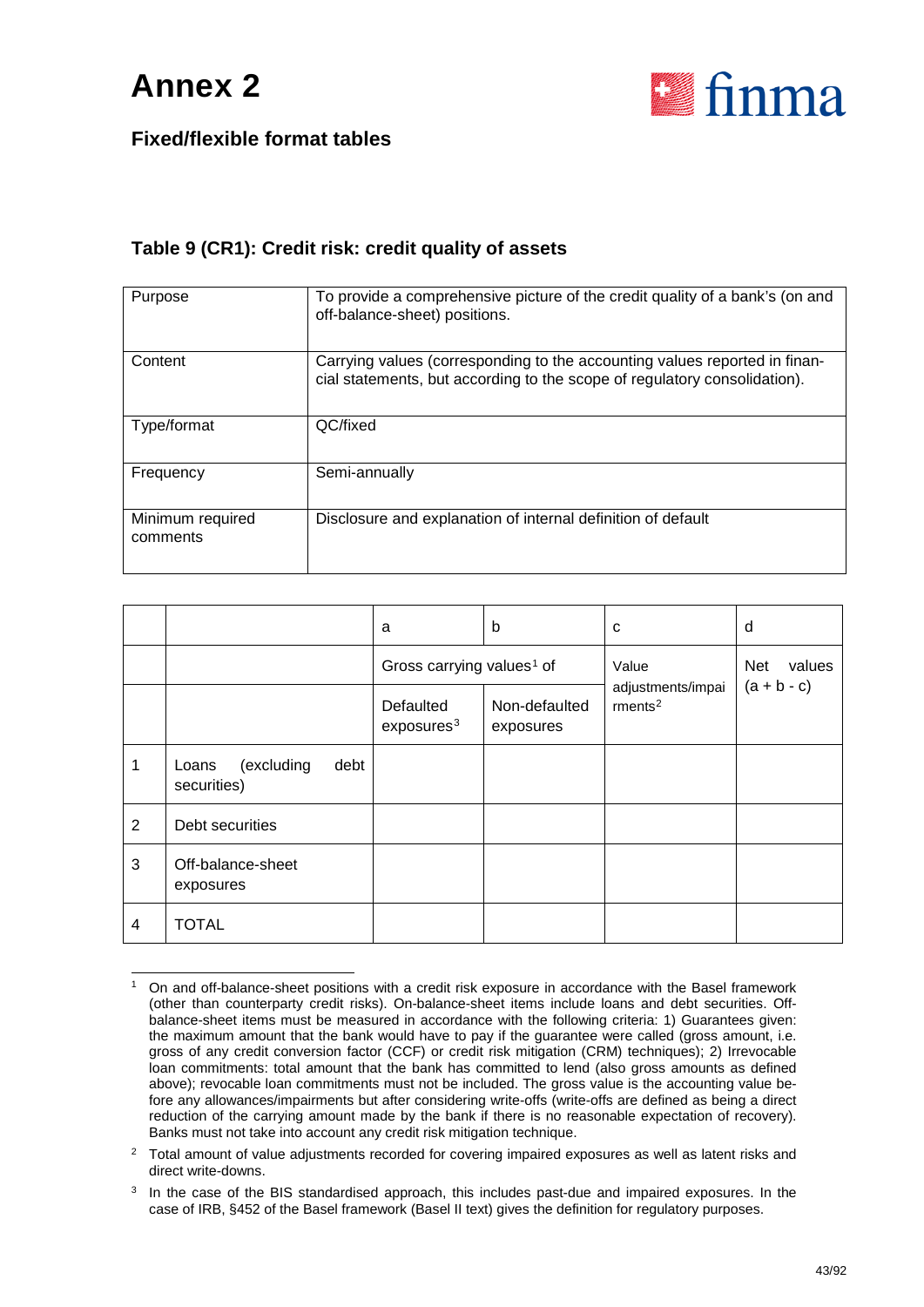

#### **Table 10 (CR2): Credit risk: changes in stock of defaulted loans and debt securities**

| Purpose                      | To identify the changes in a bank's stock of defaulted loans/debt securities,<br>the flows between non-defaulted and defaulted loans/debt securities cate-<br>gories and reductions in the stock of defaulted loans/debt securities due to<br>write-offs. |
|------------------------------|-----------------------------------------------------------------------------------------------------------------------------------------------------------------------------------------------------------------------------------------------------------|
| Content                      | Carrying values                                                                                                                                                                                                                                           |
| Type/format                  | QC/fixed                                                                                                                                                                                                                                                  |
| Frequency                    | Semi-annually                                                                                                                                                                                                                                             |
| Minimum required<br>comments | Explanation of drivers of any significant changes in the amounts of<br>defaulted exposures from the previous reporting period and any significant<br>movement between defaulted and non-defaulted exposures.                                              |

|   |                                                                                             | a |
|---|---------------------------------------------------------------------------------------------|---|
|   | Defaulted loans and debt securities <sup>4</sup> at end of the previous<br>reporting period |   |
| 2 | Loans and debt securities that have defaulted since the last<br>reporting period            |   |
| 3 | Returned to non-defaulted status                                                            |   |
| 4 | Amounts written off <sup>5</sup>                                                            |   |
| 5 | Other changes $6 (+/-)$                                                                     |   |
| 6 | Defaulted loans and debt securities at end of the reporting period<br>$(1+2-3-4+5)$         |   |

<span id="page-43-0"></span> <sup>4</sup> I.e. exposures net of write-offs and gross of allowances/impairments.

<span id="page-43-1"></span><sup>5</sup> I.e. total and partial write-offs.

<span id="page-43-2"></span><sup>6</sup> I.e. balancing items that are necessary to enable total to reconcile.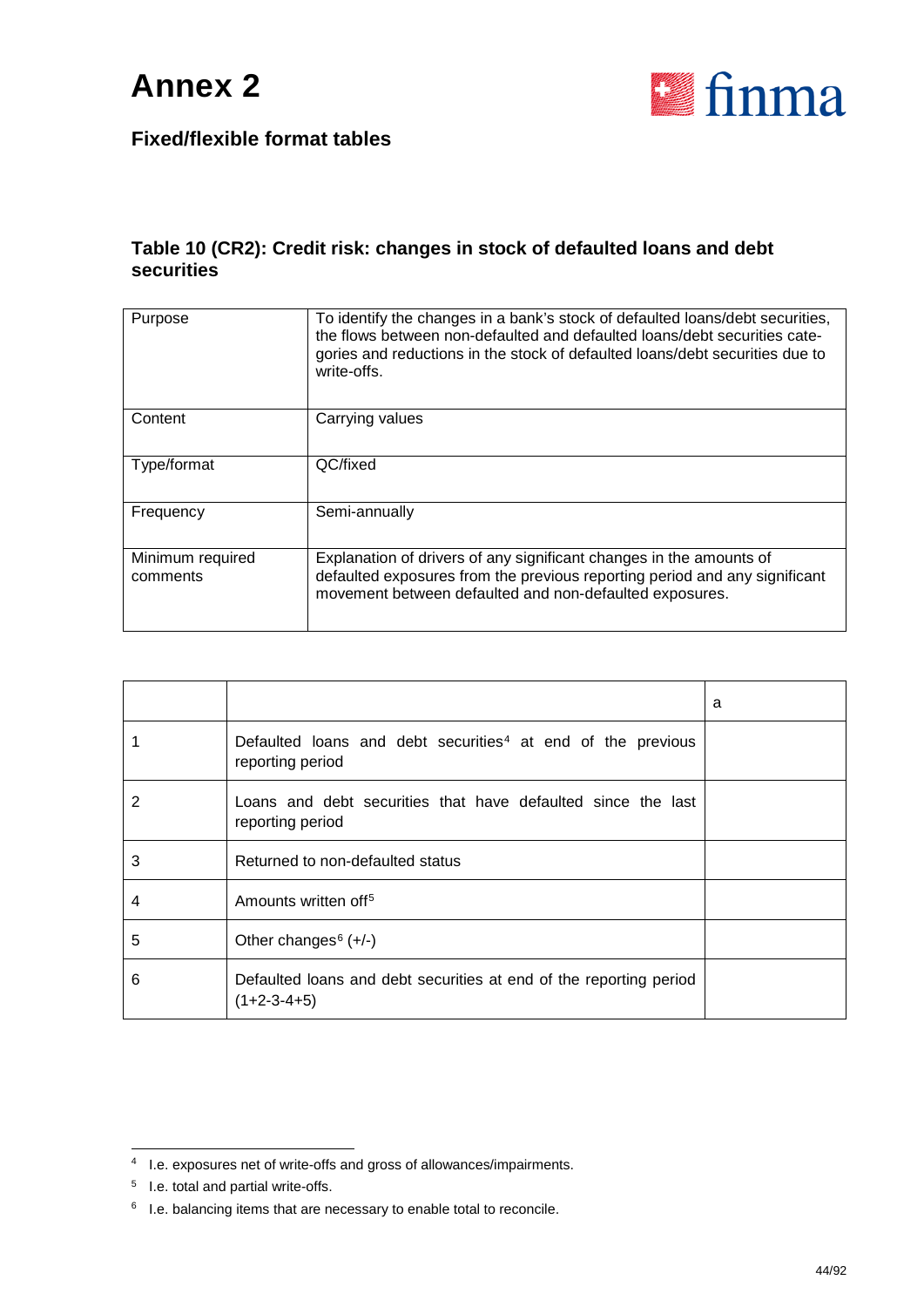

#### **Table 11 (CRB): Credit risk: additional disclosure related to the credit quality of assets**

| Purpose     | To supplement the quantitative tables with information on the credit quality of a<br>bank's assets. |
|-------------|-----------------------------------------------------------------------------------------------------|
| Type/format | QUAL/QC/flexible                                                                                    |
| Frequency   | Annually                                                                                            |

Banks must provide the following disclosures:

| Qualitative                                                                                                                                                                                    | Quantitative                                                                                                                                                                                           |
|------------------------------------------------------------------------------------------------------------------------------------------------------------------------------------------------|--------------------------------------------------------------------------------------------------------------------------------------------------------------------------------------------------------|
| The scope and definitions of "past due" and<br>"impaired" exposures used for accounting purposes<br>and any differences with respect to "past due" and<br>"defaulted" for regulatory purposes. | Breakdown of exposures by a) geographical <sup>1</sup><br>area, b) industry, and c) residual maturity                                                                                                  |
| The extent of past due exposures (more than 90<br>days) that are not considered to be impaired and the<br>reasons for this                                                                     | Amounts of impaired exposures (according to<br>the definition used by the bank for accounting<br>purposes) and related allowances and write-<br>offs, broken down by geographical area and<br>industry |
| Description of methods used for determining<br>impairments                                                                                                                                     | Ageing analysis of<br>accounting<br>past-due<br>exposures                                                                                                                                              |
| The bank's own definition of a restructured exposure                                                                                                                                           | Breakdown of restructured exposures between<br>impaired and not impaired exposures                                                                                                                     |

<span id="page-44-0"></span> <sup>1</sup> This breakdown is to be disclosed for banks with significant international activity. Areas are "Switzerland" and sensibly chosen areas outside Switzerland.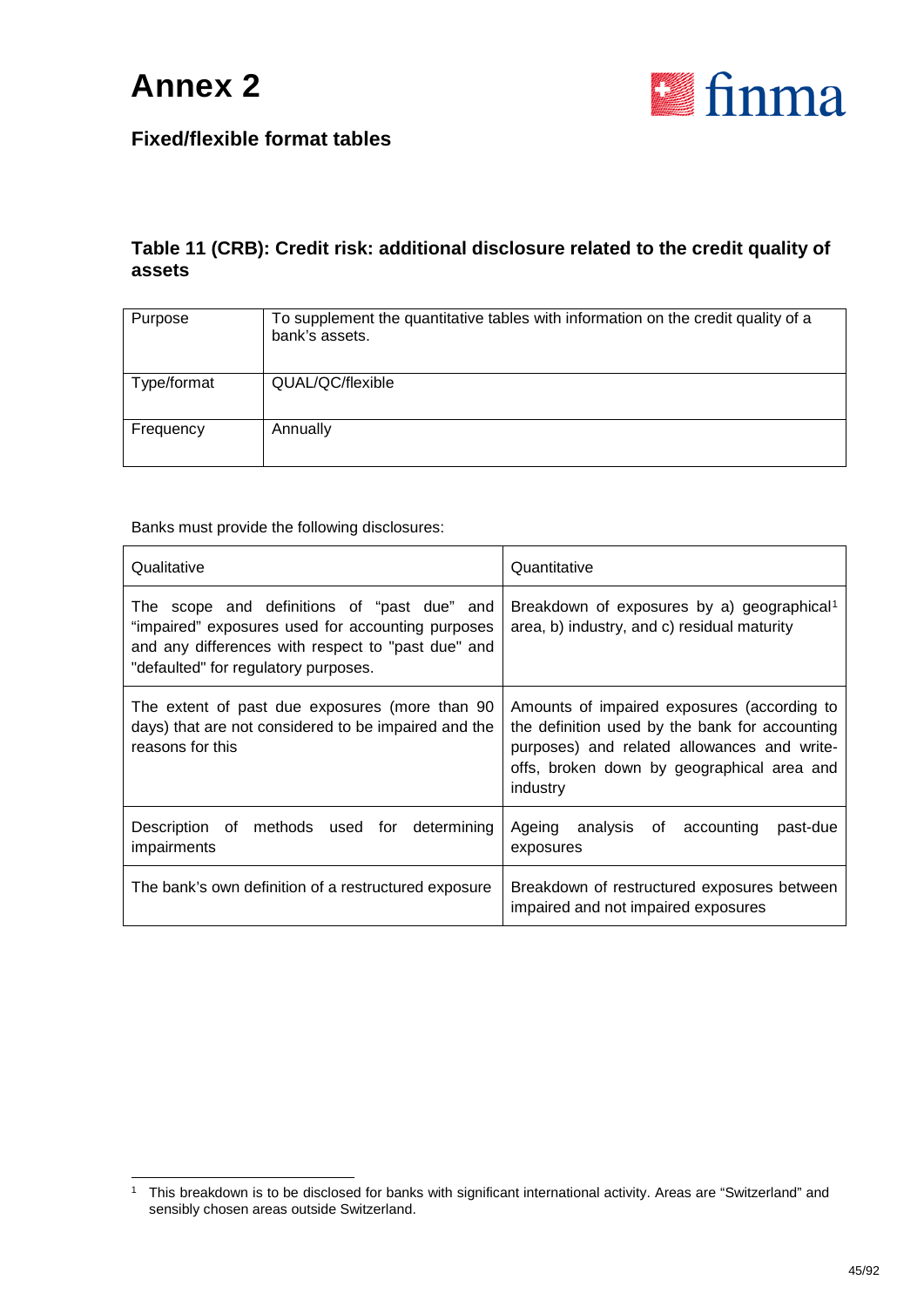



#### **Table 12 (CRC): Credit risk: qualitative disclosure requirements related to mitigation techniques**

| Purpose     | To provide qualitative information on the mitigation of credit risk. |
|-------------|----------------------------------------------------------------------|
| Type/format | QUAL/flexible                                                        |
| Frequency   | Annually                                                             |

Banks must disclose:

- core features of policies and processes for on- and off-balance-sheet netting, and an indication of the extent to which the bank makes use of such netting;
- core features of policies and processes for collateral evaluation and management;
- information about market or credit risk concentrations under the credit risk mitigation instruments used (i.e. by guarantor type, collateral and credit derivative protection providers).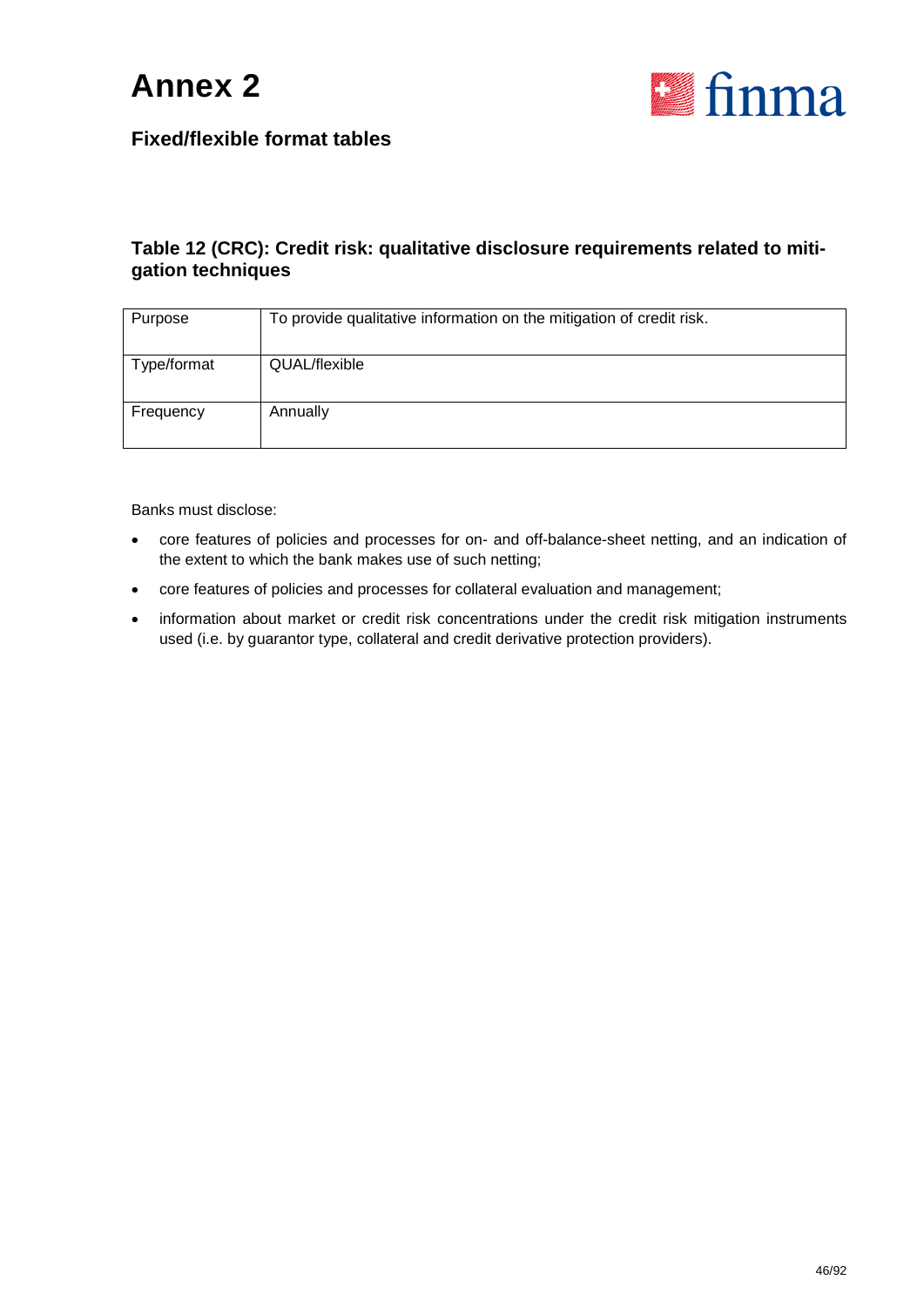

#### **Fixed/flexible tables**

<span id="page-46-0"></span>

#### **Table 13 (CR3): Credit risk: overview of mitigation techniques[1](#page-46-0)**

| Purpose                      | To disclose the extent of use of credit risk mitigation techniques.                                                                                                                                                              |
|------------------------------|----------------------------------------------------------------------------------------------------------------------------------------------------------------------------------------------------------------------------------|
| Content                      | Carrying values. Banks must include all CRM techniques used to reduce capital requirements and disclose all secured exposures, irrespec-<br>tive of whether the SA or IRB approach is used for risk-weighted assets calculation. |
| Type/format                  | QC/fixed                                                                                                                                                                                                                         |
| Frequency                    | Semi-annually                                                                                                                                                                                                                    |
| Minimum required<br>comments | Any significant changes over the reporting period and the key drivers of such changes.                                                                                                                                           |

<sup>1</sup> Where banks are unable to categorise exposures secured by collateral, financial guarantees and/or credit derivatives into "loans" and "debt securities", they can either merge two corresponding cells or divide the amount by the pro-rata weight of gross carrying values. The bank must explain which method it has used.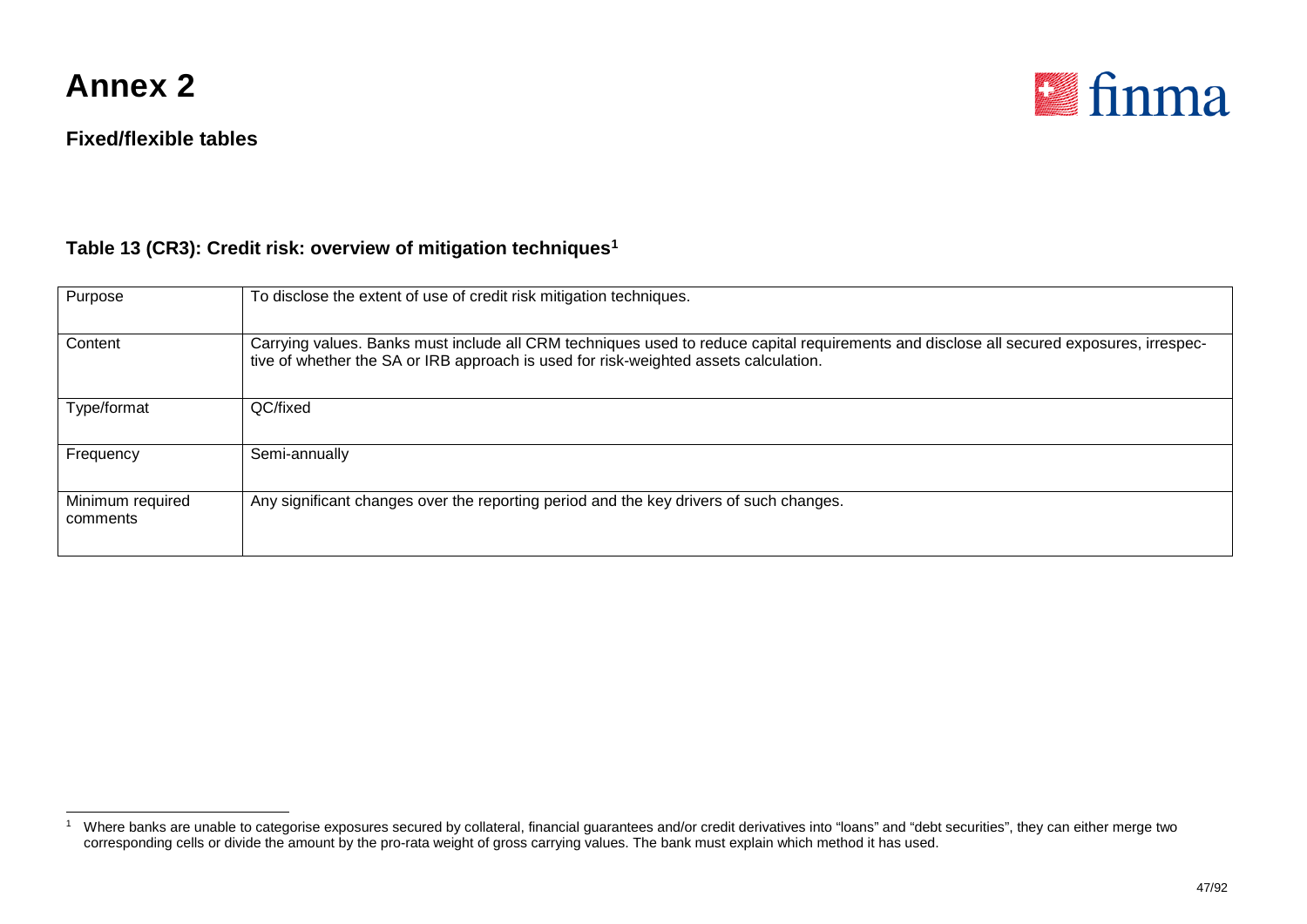#### **Fixed/flexible tables**

<span id="page-47-6"></span><span id="page-47-5"></span><span id="page-47-4"></span><span id="page-47-3"></span><span id="page-47-2"></span><span id="page-47-1"></span><span id="page-47-0"></span>

#### **c) Table for banks making full disclosure**

|   |                                            | a                                                        | D                                                     | C                                                                                        | d                                                                  | e                                                                                                        |                                                                  | g                                                                                                   |
|---|--------------------------------------------|----------------------------------------------------------|-------------------------------------------------------|------------------------------------------------------------------------------------------|--------------------------------------------------------------------|----------------------------------------------------------------------------------------------------------|------------------------------------------------------------------|-----------------------------------------------------------------------------------------------------|
|   |                                            | Exposures<br>unsecured <sup>2</sup> /carr<br>ying amount | Exposures<br>by<br>secured<br>collateral <sup>3</sup> | Exposures<br>by<br>secured<br>collateral,<br>of<br>which: secured<br>amount <sup>4</sup> | Exposures<br>secured<br>by<br>financial<br>guarantees <sup>5</sup> | Exposures<br>secured<br>by<br>financial<br>of<br>guarantees,<br>which:<br>secured<br>amount <sup>6</sup> | Exposures<br>secured<br>by<br>credit<br>derivatives <sup>7</sup> | Exposures<br>by<br>secured<br>credit<br>derivatives,<br>of<br>which: secured<br>amount <sup>8</sup> |
|   | debt<br>(excluding<br>Loans<br>securities) |                                                          |                                                       |                                                                                          |                                                                    |                                                                                                          |                                                                  |                                                                                                     |
| 2 | Debt securities                            |                                                          |                                                       |                                                                                          |                                                                    |                                                                                                          |                                                                  |                                                                                                     |
| 3 | <b>TOTAL</b>                               |                                                          |                                                       |                                                                                          |                                                                    |                                                                                                          |                                                                  |                                                                                                     |
| 4 | of which defaulted                         |                                                          |                                                       |                                                                                          |                                                                    |                                                                                                          |                                                                  |                                                                                                     |

<sup>6</sup> As per Footnote 3.

<sup>7</sup> As per Footnote 4.

<sup>8</sup> As per Footnote 3.

<sup>&</sup>lt;sup>2</sup> I.e. carrying amount of exposures (net of value adjustments) that do not benefit from a credit risk mitigation technique.

<sup>&</sup>lt;sup>3</sup> I.e. carrying amount of exposures (net of value adjustments) partly or totally secured by collateral, regardless of what portion of the original exposure is secured.

<sup>4</sup> I.e. amounts of the exposure portions which are secured by collateral. Where the amount the collateral can be settled for exceeds the value of the exposure, the bank must report the exposure amount.

<sup>&</sup>lt;sup>5</sup> I.e. carrying amount of exposures (net of allowances/ impairments) partly or totally secured by financial guarantees, regardless of what portion of the original exposure is guaranteed.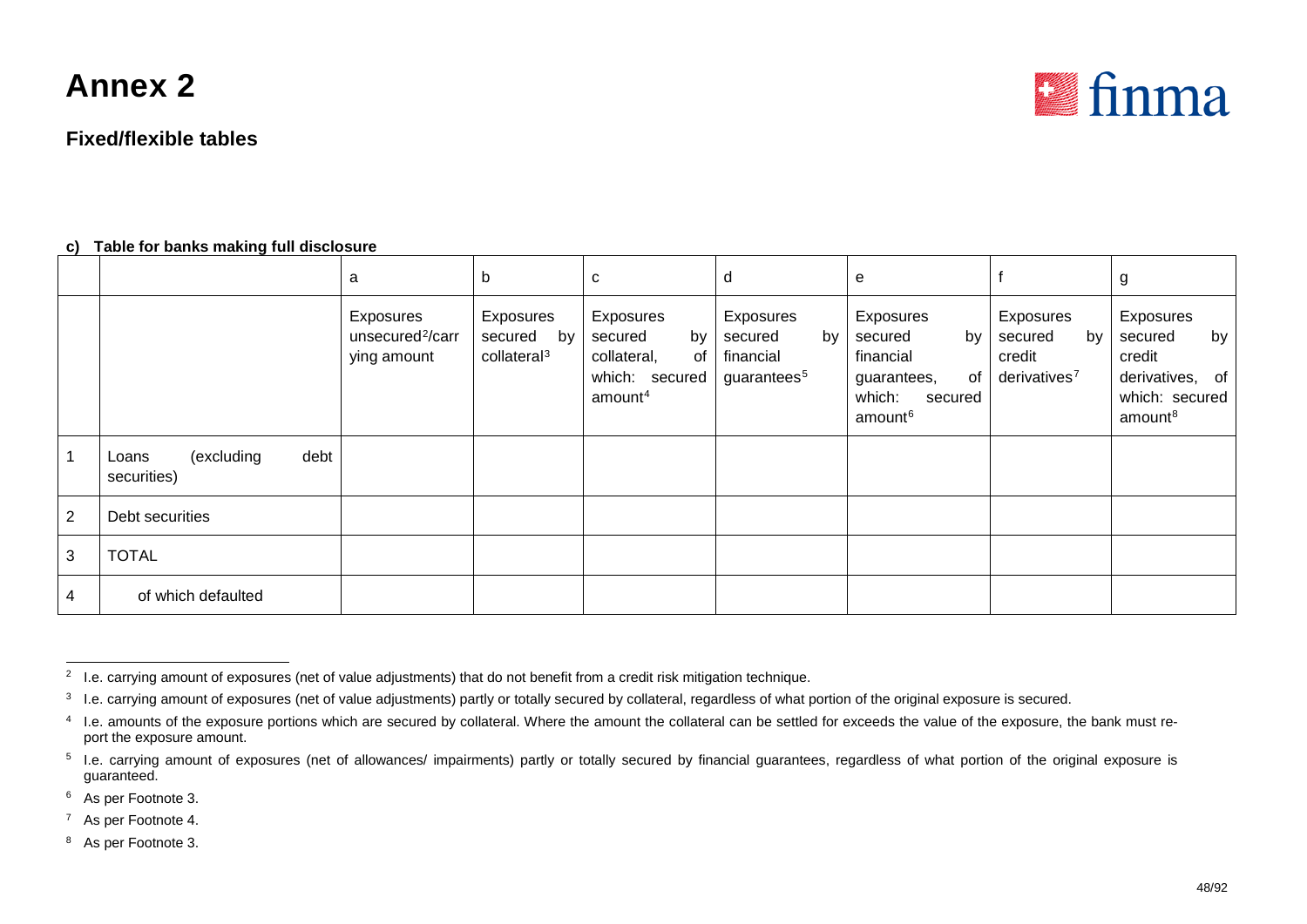**Fixed/flexible tables**

<span id="page-48-2"></span><span id="page-48-1"></span><span id="page-48-0"></span>

#### **d) Table for banks making partial disclosure:**

|                                             | a                                                 | C                                                                          | e & g                                                                                                                  |
|---------------------------------------------|---------------------------------------------------|----------------------------------------------------------------------------|------------------------------------------------------------------------------------------------------------------------|
|                                             | Exposures unsecured <sup>9</sup> /carrying amount | Exposures secured by collateral, of<br>which: secured amount <sup>10</sup> | financial<br>Exposures<br>secured<br>by<br>guarantees or credit derivatives, of<br>which: secured amount <sup>11</sup> |
| debt<br>Claims<br>(including<br>securities) |                                                   |                                                                            |                                                                                                                        |
| Off-balance sheet transactions              |                                                   |                                                                            |                                                                                                                        |
| <b>TOTAL</b>                                |                                                   |                                                                            |                                                                                                                        |
| of which defaulted                          |                                                   |                                                                            |                                                                                                                        |

<sup>&</sup>lt;sup>9</sup> I.e. carrying amount of exposures (net of allowances/impairments) that do not benefit from a credit risk mitigation technique.

<sup>&</sup>lt;sup>10</sup> I.e. amounts of the exposure portions which are secured by collateral. Where the value of the collateral exceeds the value of the exposure, the bank must report the exposure amount.

<sup>11</sup> As per Footnote 3.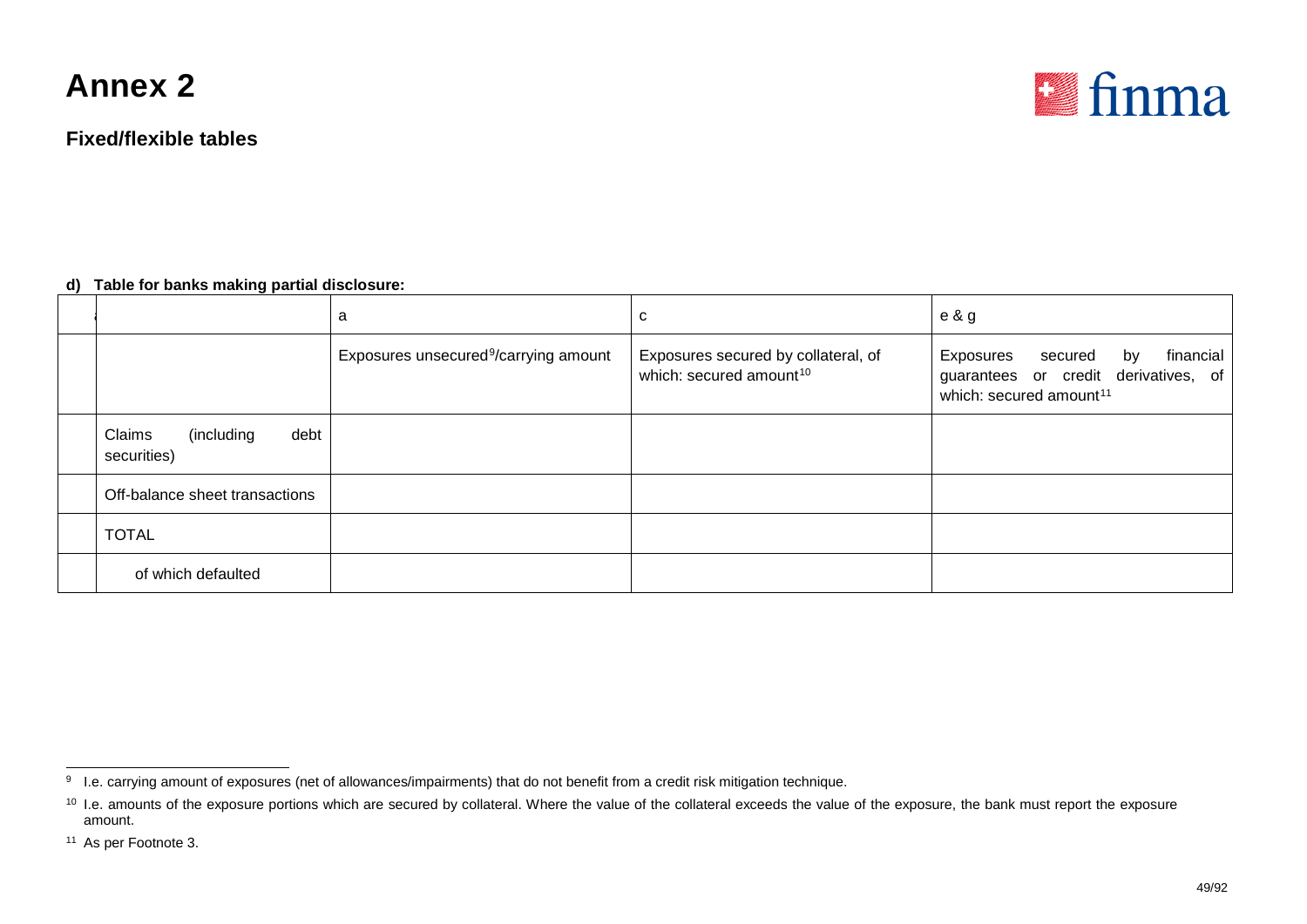

#### **Table 14 (CRD): Credit risk: qualitative disclosures of banks' use of external credit ratings under the standardised approach**

| Purpose     | To supplement the information on a bank's use of the standardised approach with<br>qualitative data on the use of external ratings. |
|-------------|-------------------------------------------------------------------------------------------------------------------------------------|
| Type/format | QUAL/flexible                                                                                                                       |
| Frequency   | Annually                                                                                                                            |

Banks must disclose the following information:

- names of the external credit assessment institutions (ECAIs) and export credit agencies (ECAs) used by the bank, and the reasons for any changes over the reporting period;
- the asset classes for which each ECAI or ECA is used;
- a description of the process used to transfer the issuer and issue credit ratings onto comparable assets in the banking book.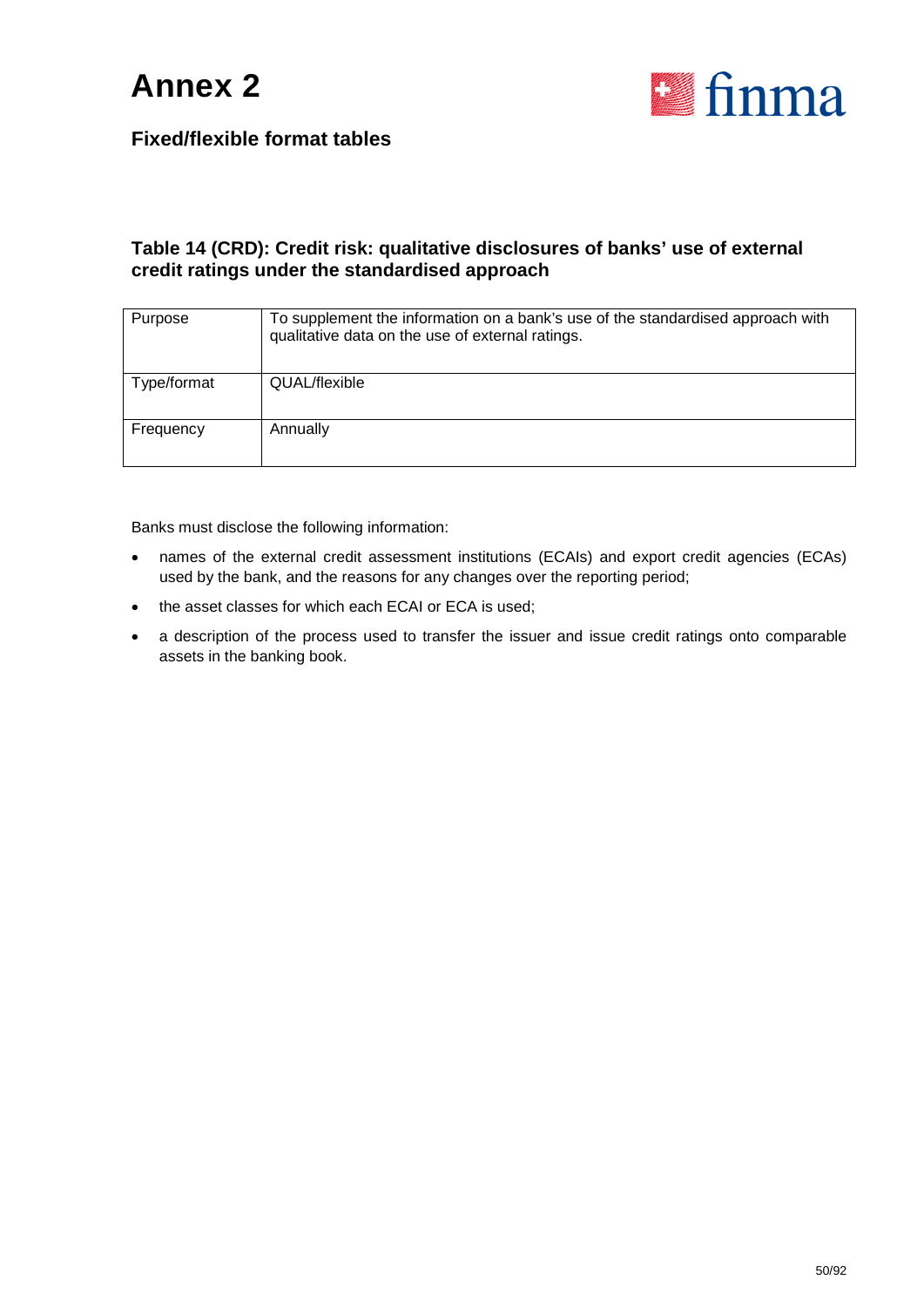

<span id="page-50-0"></span>

#### **Table 15 (CR4): Credit risk: exposure and credit risk mitigation (CRM) effects under the standardised approach [1](#page-50-0)**

| Purpose                      | To illustrate the effect of CRM (comprehensive and simple approach) on standardised approach capital requirements calculations. RWA den-<br>sity provides a synthetic metric on riskiness of a portfolio. |
|------------------------------|-----------------------------------------------------------------------------------------------------------------------------------------------------------------------------------------------------------|
| Content                      | Regulatory exposure amounts                                                                                                                                                                               |
| Type/format                  | QC/fixed                                                                                                                                                                                                  |
| Frequency                    | Semi-annually                                                                                                                                                                                             |
| Minimum required<br>comments | Any significant changes over the reporting period and the key drivers of such changes.                                                                                                                    |

<sup>&</sup>lt;sup>1</sup> Banks that largely do not determine their minimum capital requirements for credit risk using the standardised approach may, subject to the requirements set out in Margin no. 27, refrain from publishing a detailed version of Table 15.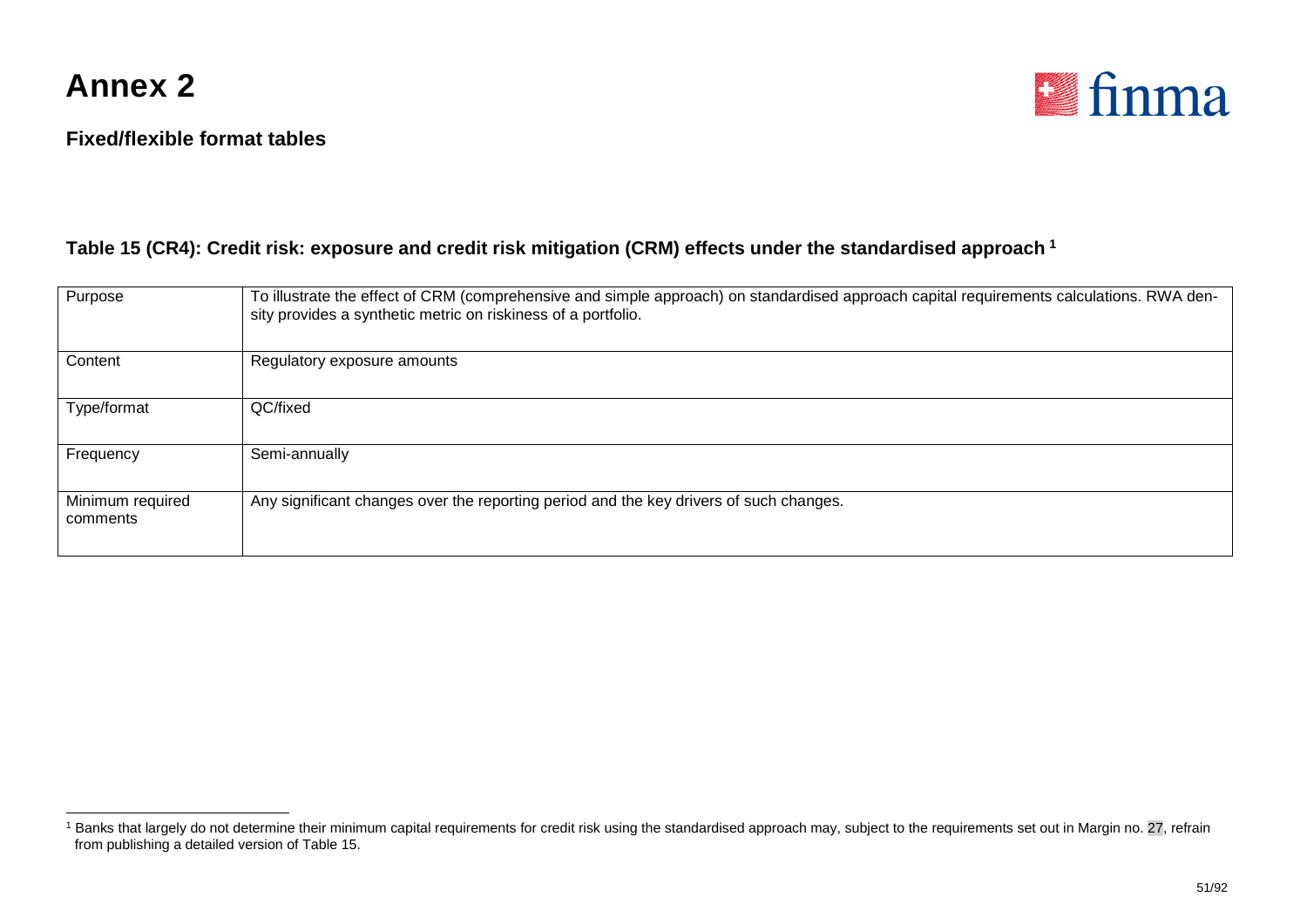<span id="page-51-3"></span><span id="page-51-2"></span><span id="page-51-1"></span><span id="page-51-0"></span>

#### **Fixed/flexible format tables**

|                |                                                                    | a                                         |       | b                           | C                                       | d                           | e          |                                    |
|----------------|--------------------------------------------------------------------|-------------------------------------------|-------|-----------------------------|-----------------------------------------|-----------------------------|------------|------------------------------------|
|                |                                                                    | Exposures before CCF and CRM <sup>2</sup> |       |                             | Exposures post-CCF and CRM <sup>3</sup> |                             |            |                                    |
|                | Exposure class                                                     | On-balance<br>amount                      | sheet | Off-balance sheet<br>amount | On-balance<br>sheet amount              | Off-balance sheet<br>amount | <b>RWA</b> | <b>RWA</b><br>density <sup>4</sup> |
|                | Central governments and central banks                              |                                           |       |                             |                                         |                             |            |                                    |
| $\overline{2}$ | Banks and securities firms                                         |                                           |       |                             |                                         |                             |            |                                    |
| 3              | Other public sector entities and multilateral<br>development banks |                                           |       |                             |                                         |                             |            |                                    |
| 4              | Corporates                                                         |                                           |       |                             |                                         |                             |            |                                    |
| 5              | Retail                                                             |                                           |       |                             |                                         |                             |            |                                    |
| 6              | Equity                                                             |                                           |       |                             |                                         |                             |            |                                    |
| $\overline{7}$ | Other exposures <sup>5</sup>                                       |                                           |       |                             |                                         |                             |            |                                    |
| 8              | <b>TOTAL</b>                                                       |                                           |       |                             |                                         |                             |            |                                    |

 $\frac{2}{1}$  i.e. the regulatory exposure amount (net of allowances and write-offs) under the regulatory scope of consolidation, before taking into account the effect of credit risk mitigation techniques. Off-balance-sheet amounts are to be disclosed gross of conversion factors.

<sup>3</sup> Amounts to which the capital requirements are applied.

<sup>&</sup>lt;sup>4</sup> i.e. the RWA divided by the total assets and the off-balance-sheet exposures (post-CCF and post-CRM), expressed as a percentage (f = (e/(c+d)\*100%).

 $5$  This row refers to the other assets (§81 of the Basel II text, i.e. securitisation exposures, non-counterparty-related exposures and other exposures) and to significant investments (participations) in commercial entities that receive a 1250% risk weight (cf. §90 of the Basel III text, http://www.bis.org/publ/bcbs189.pdf).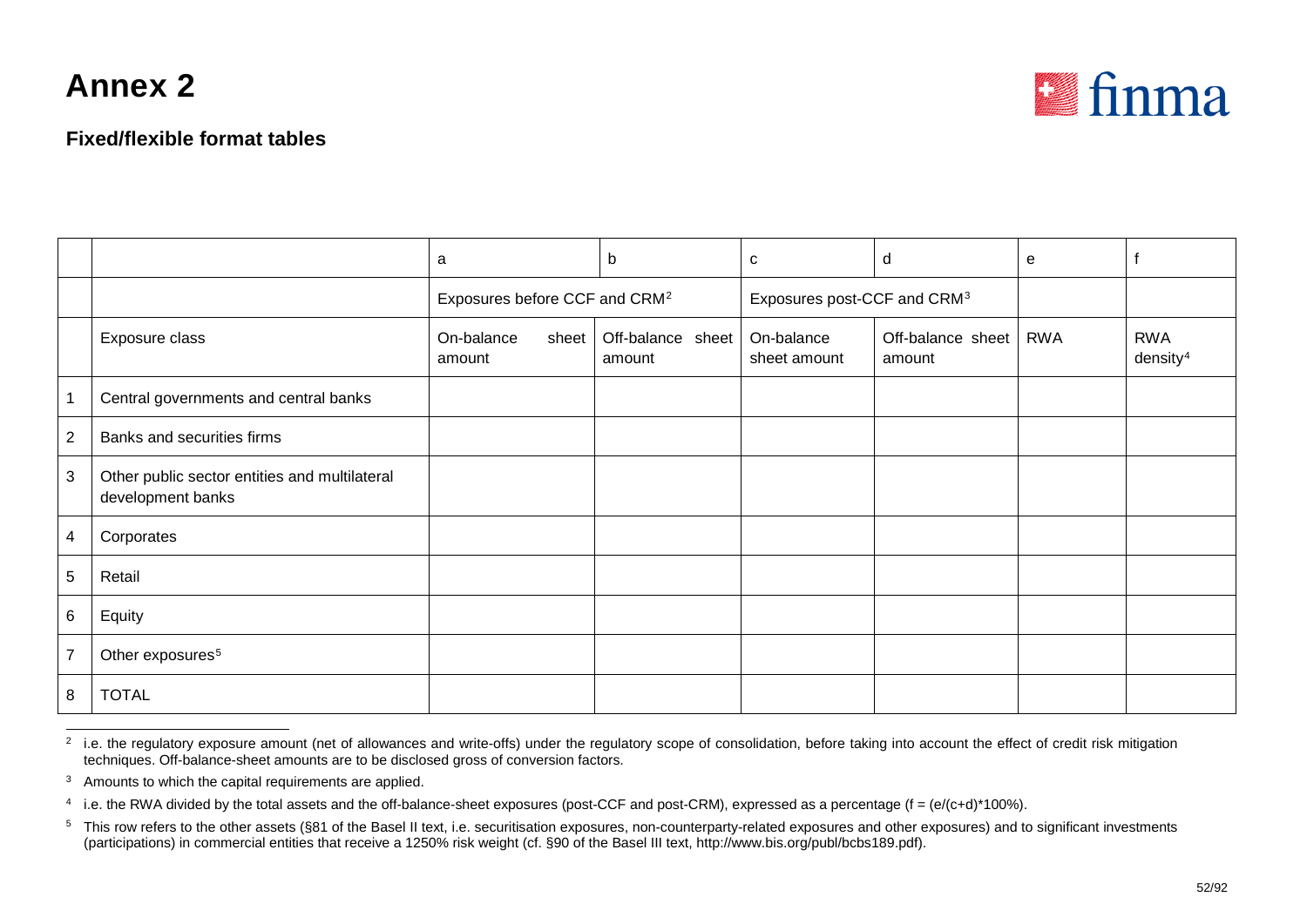

<span id="page-52-0"></span>

#### **Table 16 (CR5): Credit risk: exposures by exposure category and risk weights under the standardised approach [6](#page-52-0)**

| Purpose                      | To present the breakdown of credit risk exposures under the standardised approach by asset class and risk weight (corresponding to the<br>riskiness attributed to the exposure according to standardised approach). |
|------------------------------|---------------------------------------------------------------------------------------------------------------------------------------------------------------------------------------------------------------------|
| Content                      | Regulatory exposure values                                                                                                                                                                                          |
| Type/format                  | QC/fixed                                                                                                                                                                                                            |
| Frequency                    | Semi-annually                                                                                                                                                                                                       |
| Minimum required<br>comments | Any significant changes over the reporting period and the key drivers of such changes.                                                                                                                              |

<sup>&</sup>lt;sup>6</sup> Banks that largely do not determine their minimum capital requirements for credit risk using the standardised approach may, subject to the requirements set out in Margin no. 27, refrain from publishing a detailed version of Table 16.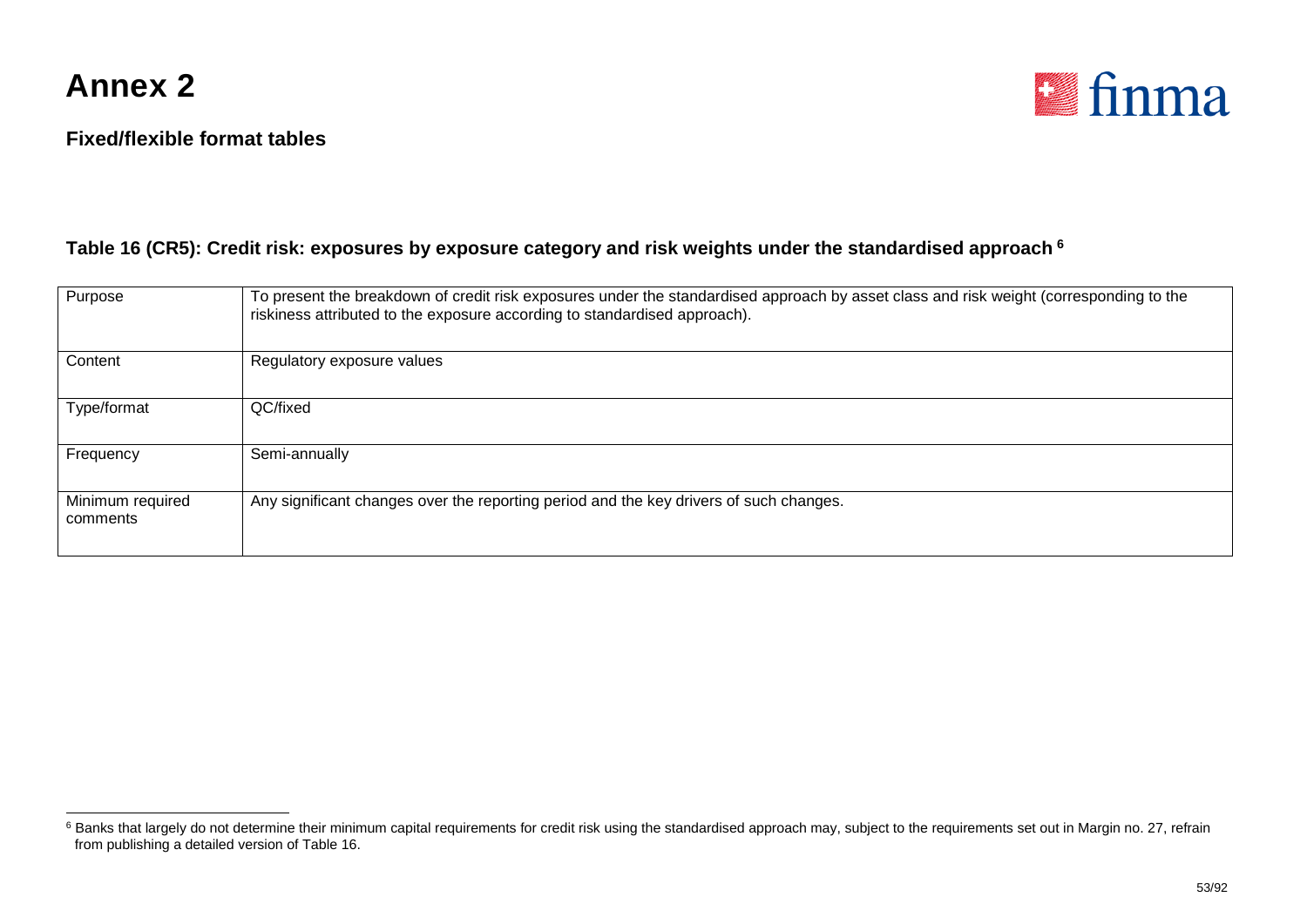

<span id="page-53-1"></span><span id="page-53-0"></span>

|                 |                                                                                        | a  | $\mathsf b$ | $\mathbf{C}$ | d   | e   |     | $\mathsf g$ | h    |       |                                                                                     |
|-----------------|----------------------------------------------------------------------------------------|----|-------------|--------------|-----|-----|-----|-------------|------|-------|-------------------------------------------------------------------------------------|
|                 | Exposure class/risk weight                                                             | 0% | 10%         | 20%          | 35% | 50% | 75% | 100%        | 150% | Other | Total<br>credit<br>amount<br>exposures<br>(post-CCF and post-<br>$CRM$ <sup>7</sup> |
| $\mathbf 1$     | Central<br>governments<br>and central<br>banks                                         |    |             |              |     |     |     |             |      |       |                                                                                     |
| 2               | Banks and securities firms                                                             |    |             |              |     |     |     |             |      |       |                                                                                     |
| $\mathbf{3}$    | Non-central government public sector<br>entities and multilateral development<br>banks |    |             |              |     |     |     |             |      |       |                                                                                     |
| $\overline{4}$  | Corporates                                                                             |    |             |              |     |     |     |             |      |       |                                                                                     |
| $5\phantom{.0}$ | Retail                                                                                 |    |             |              |     |     |     |             |      |       |                                                                                     |
| $\,6\,$         | Equity                                                                                 |    |             |              |     |     |     |             |      |       |                                                                                     |
| $\overline{7}$  | Other exposures <sup>8</sup>                                                           |    |             |              |     |     |     |             |      |       |                                                                                     |
| 8               | <b>TOTAL</b>                                                                           |    |             |              |     |     |     |             |      |       |                                                                                     |

 $<sup>7</sup>$  i.e. the amount used for the capital requirements calculation (both for on- and off-balance-sheet amounts), therefore net of allowances and write-offs and after having applied</sup> CRM techniques and CCF but before the application of the relevant risk weights.

<sup>&</sup>lt;sup>8</sup> This row refers to the other assets (cf. §81 of the Basel II text, i.e. securitisation exposures, non-counterparty-related exposures and other exposures) and to any significant investments (participations) in commercial entities that receive a 1250% risk weight (cf. §90 of the Basel III text, http://www.bis.org/publ/bcbs189.pdf).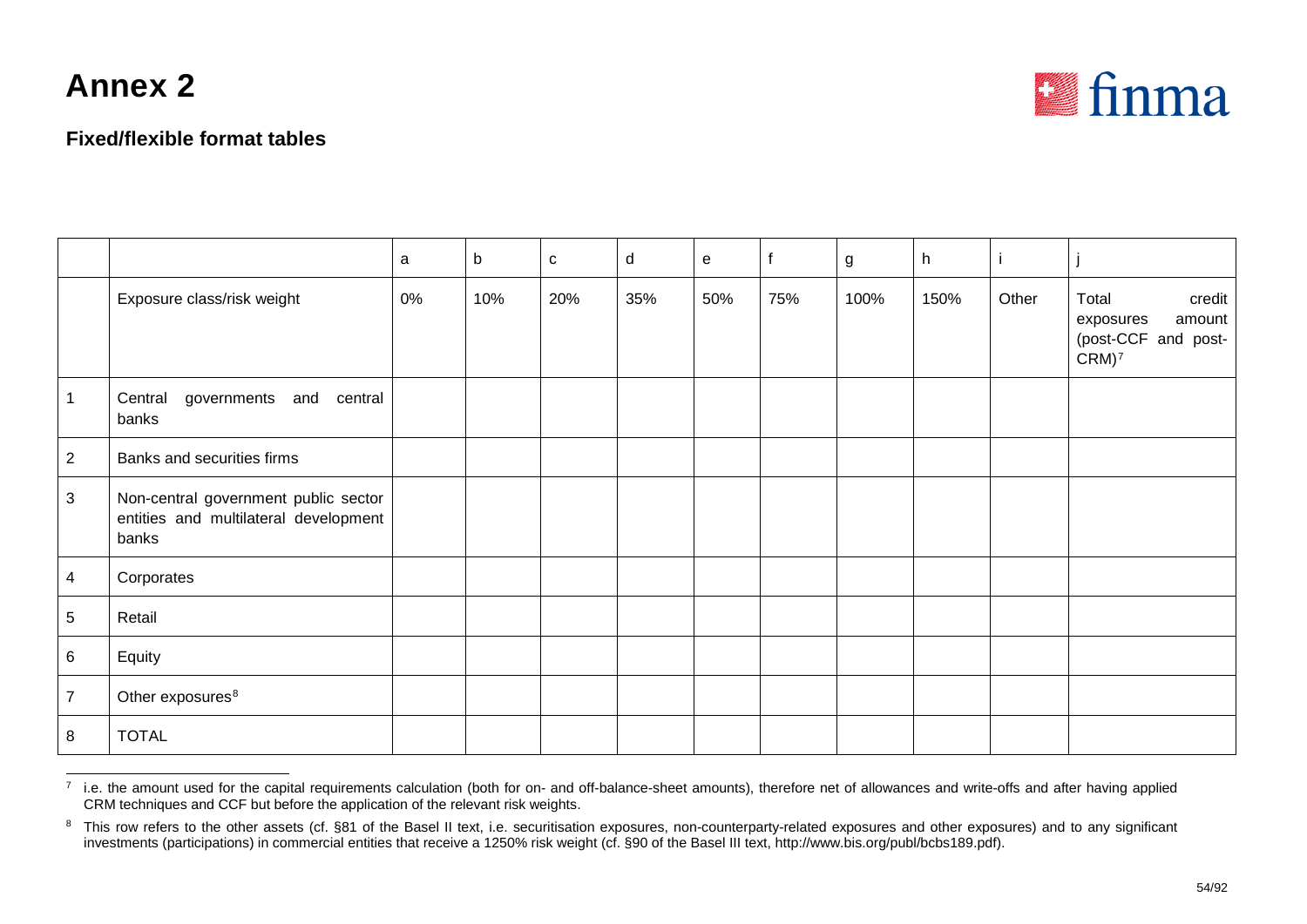



|    |                                | a  | $\mathfrak{v}$ | C   | d   | e   |     | g    |      |       |                                                                                     |
|----|--------------------------------|----|----------------|-----|-----|-----|-----|------|------|-------|-------------------------------------------------------------------------------------|
|    | Exposure class/risk weight     | 0% | 10%            | 20% | 35% | 50% | 75% | 100% | 150% | Other | credit<br>Total<br>amount<br>exposures<br>(post-CCF and post-<br>$CRM$ <sup>7</sup> |
| 9  | Of which, covered by mortgages |    |                |     |     |     |     |      |      |       |                                                                                     |
| 10 | Of which, past-due loans       |    |                |     |     |     |     |      |      |       |                                                                                     |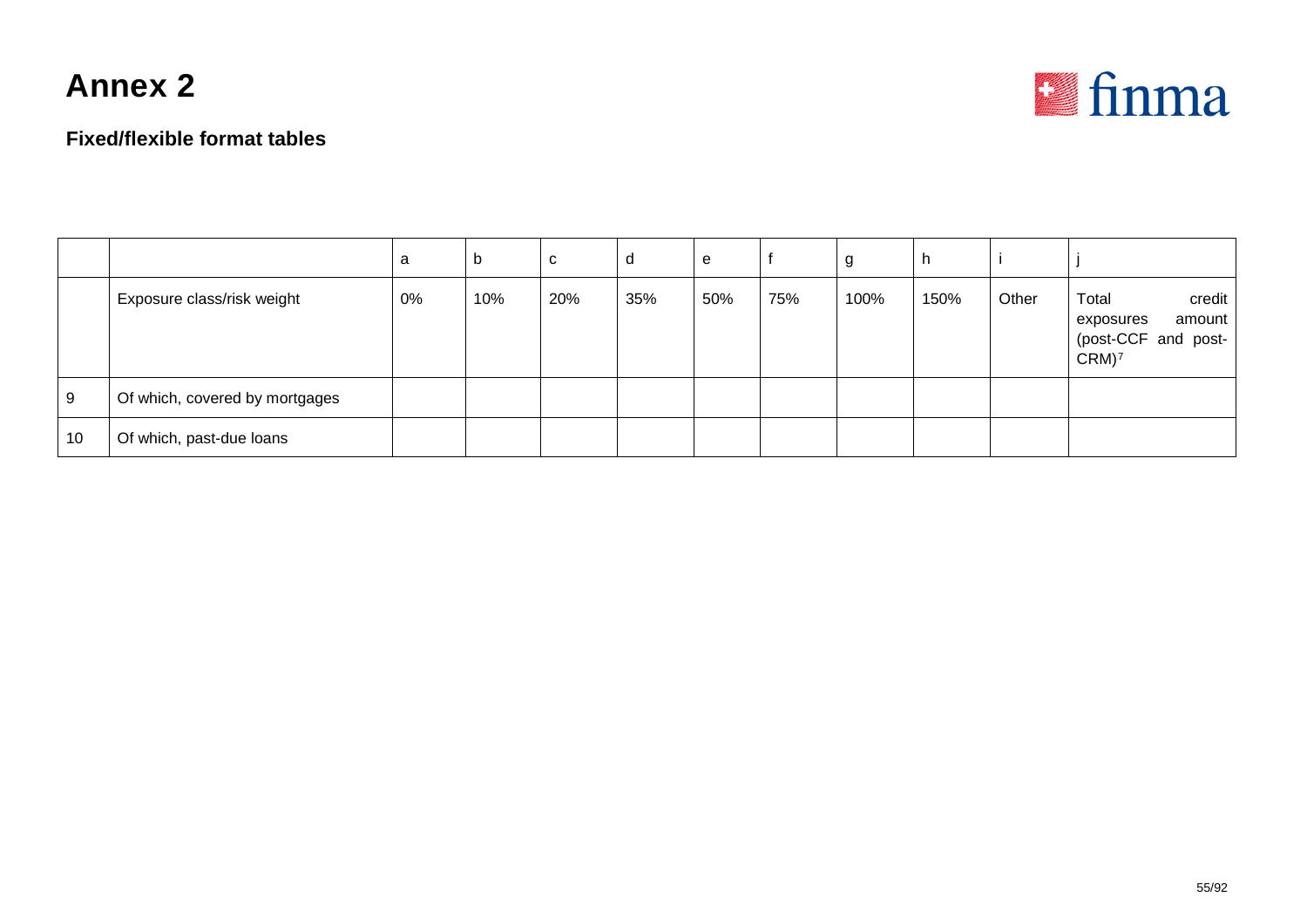

#### **Fixed/flexible tables**

#### **Table 17 (CRE): IRB: qualitative disclosures related to IRB models [QUAL/flexible/annually]**

Please see the requirements set down in the "Revised Pillar 3 disclosure requirements" issued by the Basel Committee in January 2015.

#### **Table 18 (CR6): IRB: credit risk exposures by portfolio and PD range [QC/fixed/semi-annually]**

Please see the requirements set down in the "Revised Pillar 3 disclosure requirements" issued by the Basel Committee in January 2015. The definition of "Portfolio X" under FIRB and AIRB is based on the corresponding row specification as defined for Table 19 (CR7).

#### **Table 19 (CR7): IRB: effect on RWA of credit derivatives used as CRM techniques [QC/fixed/semi-annually]**

Please see the requirements in this regard set down in the "Revised Pillar 3 disclosure requirements" issued by the Basel Committee in January 2015; the Rows in Table 19 (CR7) are defined as follows:

| 1              | Central governments and central banks - FIRB                        |
|----------------|---------------------------------------------------------------------|
| 2              | Central governments and central banks - AIRB                        |
| 3              | Banks and securities firms - FIRB                                   |
| 4              | Banks and securities firms - AIRB                                   |
| 5              | Other public sector entities, multilateral development banks (FIRB) |
| 6              | Other public sector entities, multilateral development banks (AIRB) |
| $\overline{7}$ | Corporates: specialised lending (FIRB)                              |
| 8              | Corporates: specialised lending (AIRB)                              |
| 9              | Corporates: other lending (FIRB)                                    |
| 10             | Corporates: other lending (AIRB)                                    |
| 11             | Retail: covered by mortgages                                        |
| 12             | Retail: qualifying revolving exposures (QRRE)                       |
| 13             | Other retail exposures                                              |
| 14             | Equity (PD/LGD approach)                                            |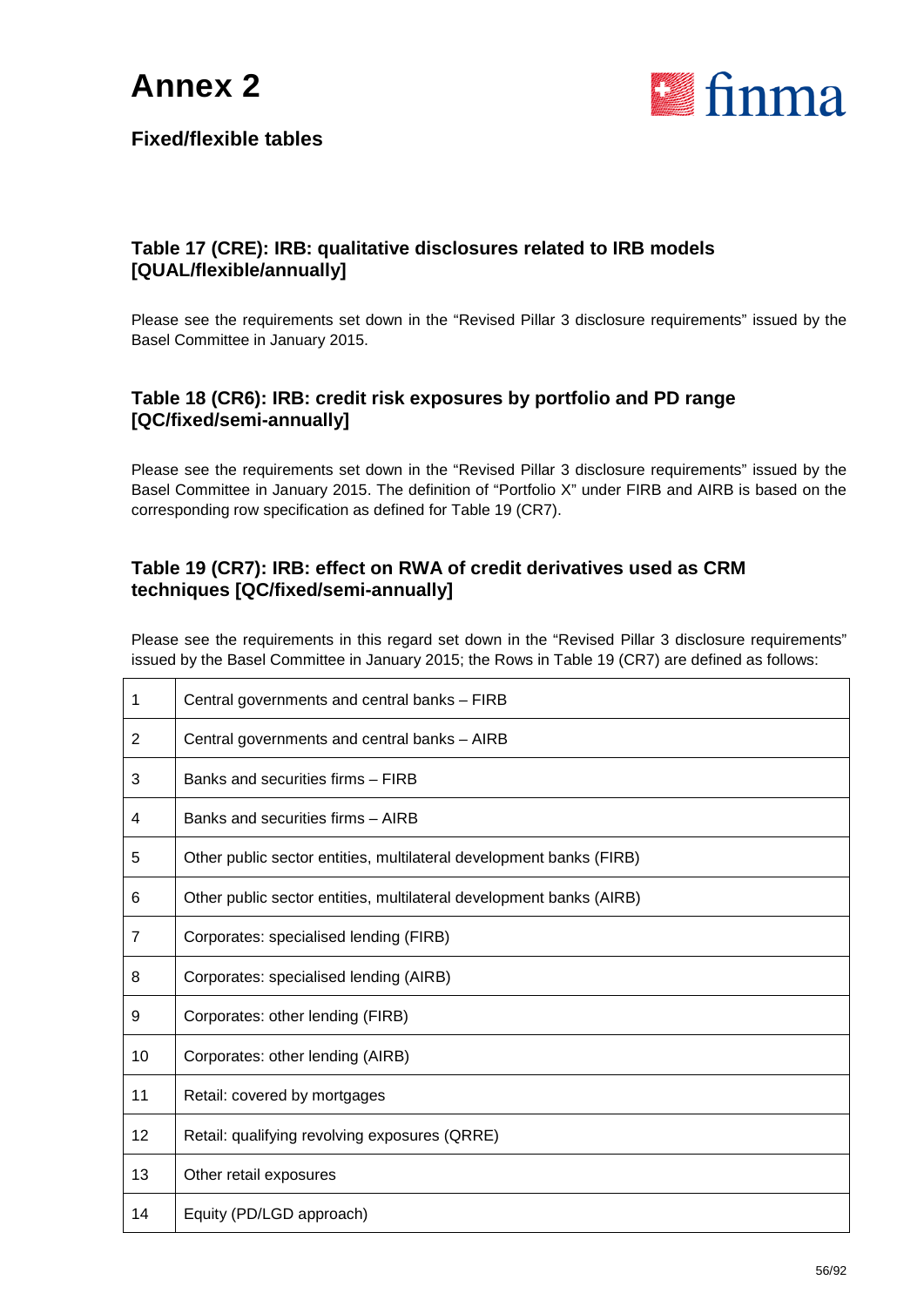

#### **Fixed/flexible tables**

#### **Table 20 (CR8): IRB: RWA flow statements of credit risk exposures [QC/fixed/quarterly or where applicable semi-annually]**

Please see the requirements set down in the "Revised Pillar 3 disclosure requirements" issued by the Basel Committee in January 2015. Row

#### **Table 21 (CR9): IRB: backtesting of probability of default (PD) per portfolio [QC/flexible/annually]**

Please see the requirements set down in the "Revised Pillar 3 disclosure requirements" issued by the Basel Committee in January 2015. The definition of "Portfolio X" under FIRB and AIRB is based on the corresponding row specification as defined for Table 19 (CR7).

#### **Table 22 (CR10): IRB: specialised lending and equities under the simple risk weight method [QC/flexible/semi-annually]**

Please see the requirements set down in the "Revised Pillar 3 disclosure requirements" issued by the Basel Committee in January 2015.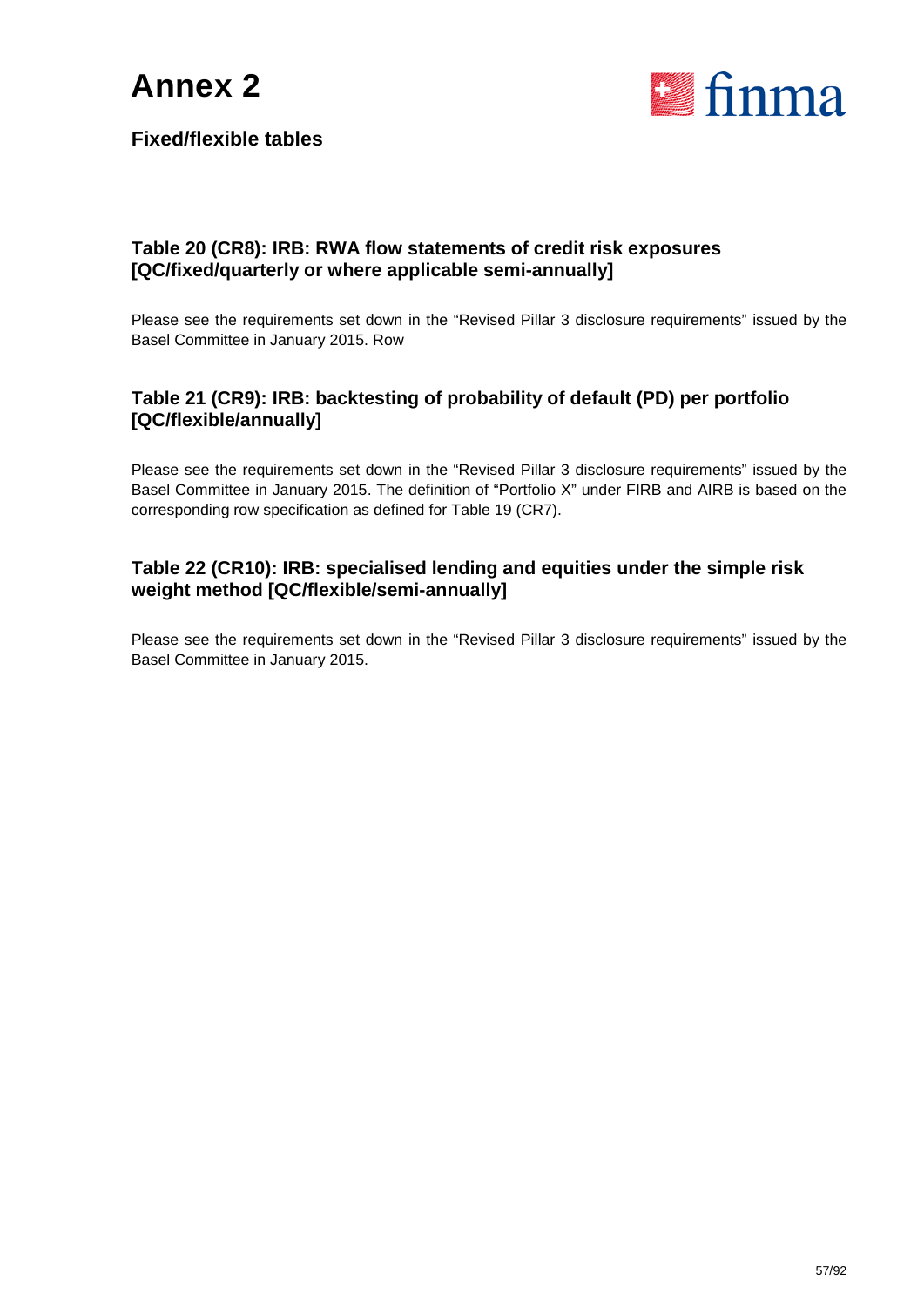

#### **Fixed/flexible tables**

#### **Table 23 (CCRA): Counterparty credit risk: qualitative disclosure**

| Purpose     | To describe the main characteristics of counterparty credit risk management<br>(e.g. operating limits, use of guarantees and other CRM techniques, impacts of own<br>credit rating downgrading). |
|-------------|--------------------------------------------------------------------------------------------------------------------------------------------------------------------------------------------------|
| Type/format | QUAL/flexible                                                                                                                                                                                    |
| Frequency   | Annually                                                                                                                                                                                         |

Banks must disclose:

Risk management objectives and policies related to counterparty credit risk, including:

- The method used to assign the operating limits defined in terms of internal capital for counterparty credit exposures and for CCP exposures.
- Policies relating to guarantees and other risk mitigants and assessments concerning counterparty risk, including exposures towards CCPs.
- Policies with respect to wrong-way risk exposures.
- The impact in terms of the amount of collateral that the bank would be required to provide given a credit rating downgrade.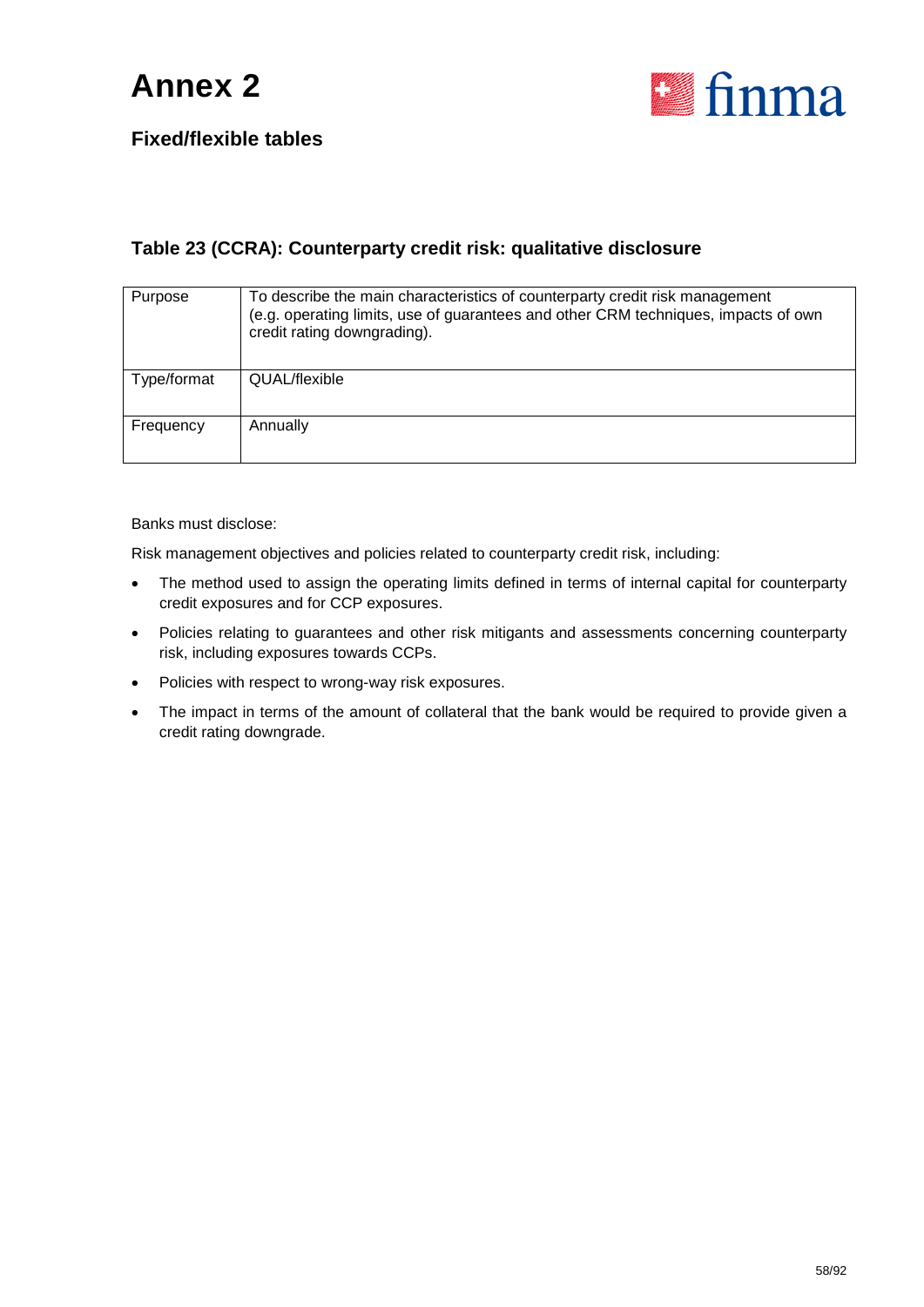

#### **Fixed/flexible tables**

### **Table 24 (CCR1): Counterparty credit risk: analysis by approach**

| Purpose                      | To provide a comprehensive view of the methods used to calculate counterparty credit risk regulatory requirements and the main parameters<br>used within each method.                                 |
|------------------------------|-------------------------------------------------------------------------------------------------------------------------------------------------------------------------------------------------------|
| Content                      | Regulatory exposures, RWA and parameters used for RWA calculations for all exposures subject to the counterparty credit risk framework<br>(excluding CVA charges or exposures cleared through a CCP). |
| Type/format                  | QC/fixed                                                                                                                                                                                              |
| Frequency                    | Semi-annually                                                                                                                                                                                         |
| Minimum required<br>comments | Any significant changes over the reporting period and the key drivers of such changes.                                                                                                                |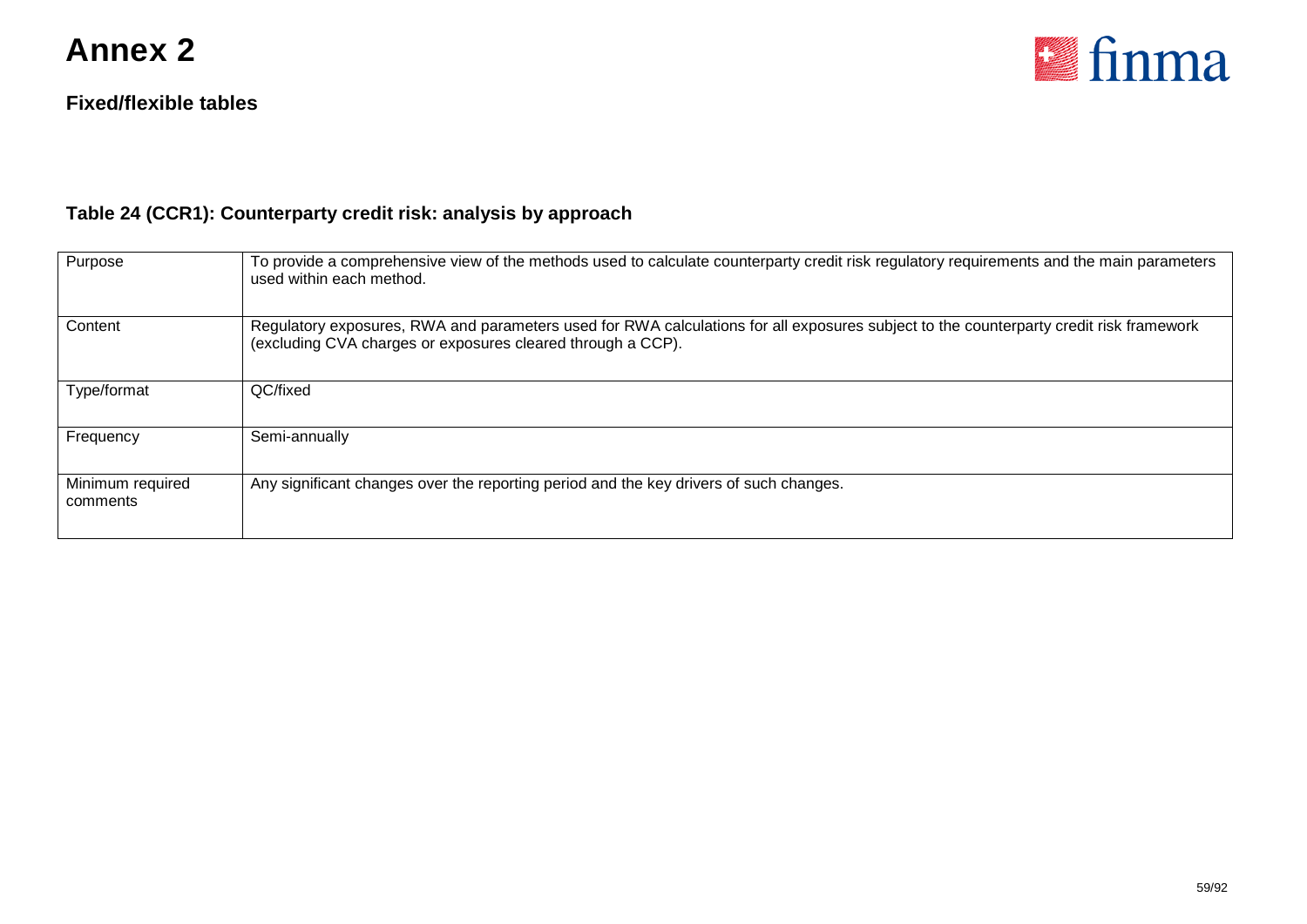<span id="page-59-3"></span><span id="page-59-2"></span><span id="page-59-1"></span><span id="page-59-0"></span>

#### **Fixed/flexible tables**

|                |                                                                | a                                | b                                            | C                         | d                                             | е                         |            |
|----------------|----------------------------------------------------------------|----------------------------------|----------------------------------------------|---------------------------|-----------------------------------------------|---------------------------|------------|
|                |                                                                | Replacement<br>cost <sup>1</sup> | Potential<br>future<br>exposure <sup>2</sup> | EEPE <sup>3</sup>         | Alpha used for<br>computing<br>regulatory EAD | EAD post-CRM <sup>4</sup> | <b>RWA</b> |
|                | SA-CCR (for derivatives)                                       |                                  |                                              | ///////////////////////// | 1.4                                           |                           |            |
| $\overline{2}$ | IMM (for derivatives and SFTs)                                 | //////////////////////////       | ////////////////////////                     |                           |                                               |                           |            |
| 3              | Simple approach for risk mitigation (for<br>SFT <sub>s</sub> ) | ////////////////////////         | ////////////////////////                     | ////////////////////////  | ////////////////////////                      |                           |            |
| 4              | Comprehensive approach for risk mitigation<br>(for SFTs)       | ////////////////////////         | ////////////////////////                     | ////////////////////////  | ////////////////////////                      |                           |            |
| 5              | VaR for SFTs                                                   | ////////////////////////         | ////////////////////////                     | ////////////////////////  | ////////////////////////                      |                           |            |
| 6              | <b>TOTAL</b>                                                   | ////////////////////////         | ////////////////////////                     | ////////////////////////  | ////////////////////////                      | ///////////////////////// |            |

 $1$  For trades that are not subject to margining requirements, the RC is the direct loss that would occur if a counterparty were to default and was closed out of its transactions immediately. For margined trades, it is the loss that would occur if a counterparty were to default at present or at a future date, assuming that the close-out and replacement of transactions occur instantaneously. However, closeout of a trade upon a counterparty default may not be instantaneous. The replacement cost under the Current Exposure Method is described in Annex 4, §92 of the Basel II text. The replacement cost under the standardised approach for measuring counterparty credit risk exposures (SA-CCR) is described in Basel document "The standardised approach for measuring counterparty credit risk exposures" (http://www.bis.org/publ/bcbs279.pdf).

<sup>&</sup>lt;sup>2</sup> The potential future exposure corresponds to any potential increase in exposure between the present and up to the end of the margin period of risk. The potential future exposure for the Current Exposure Method is described in Annex 4, §92 of the Basel II text. The replacement costs for the standardised approach are described in the aforementioned Basel document.

<sup>&</sup>lt;sup>3</sup> The effective expected positive exposure (EEPE) corresponds to the weighted average over time of the effective expected exposure over the first year, or, if all the contracts in the netting set mature before one year, over the time period of the longest-maturity contract in the netting set. The weights correspond to the proportion that an individual expected exposure represents of the entire time interval.

<sup>&</sup>lt;sup>4</sup> I.e. the amount relevant for the minimum capital requirements calculation having applied CRM techniques, counterparty credit risk valuation adjustments and specific wrong-way risk adjustments.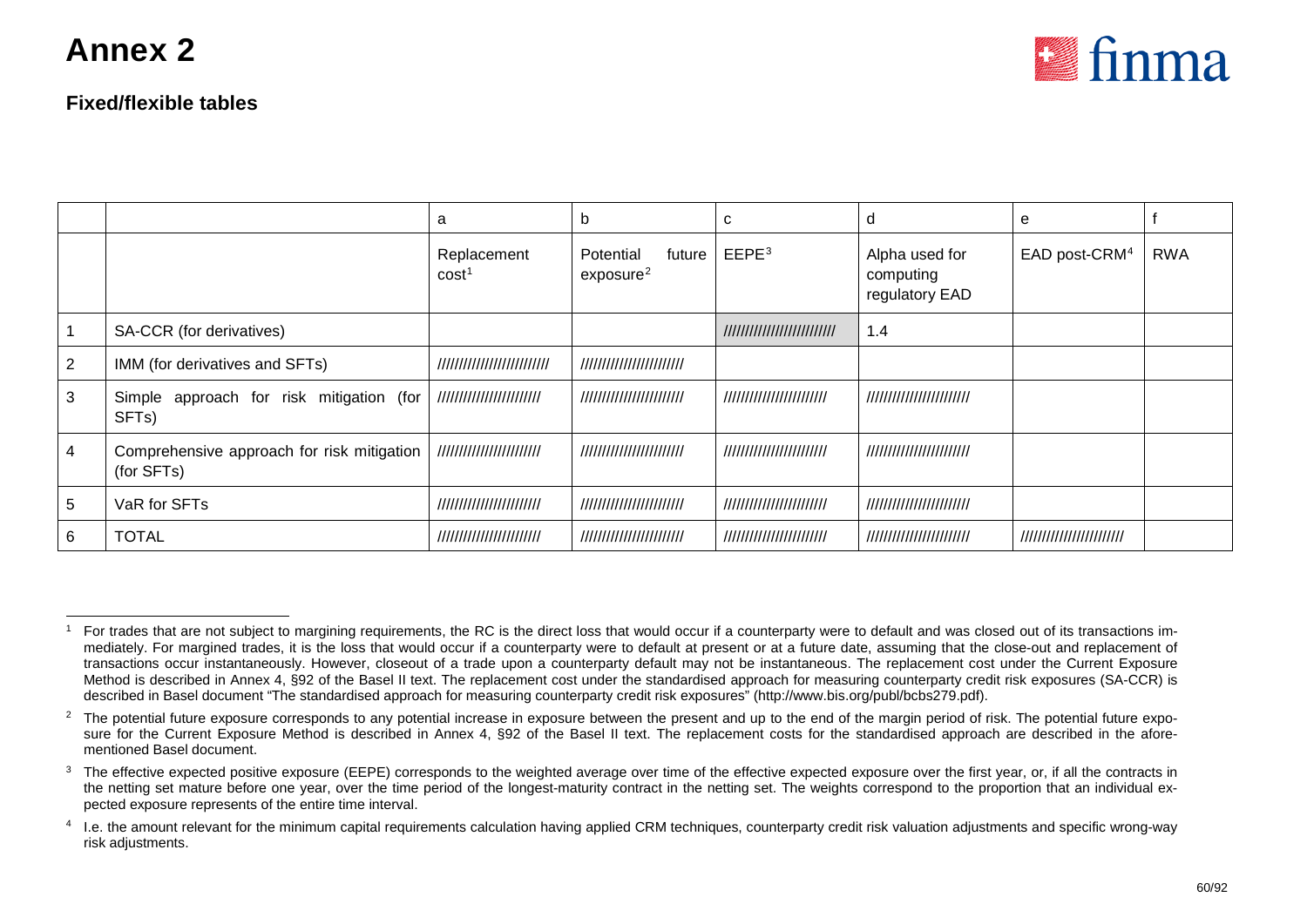



#### **Table 25 (CCR2): Counterparty credit risk: credit valuation adjustment (CVA) capital charge**

| Purpose                      | To provide the CVA regulatory calculations (with a breakdown by standardised<br>and advanced approaches). |
|------------------------------|-----------------------------------------------------------------------------------------------------------|
| Content                      | RWA and corresponding exposures at default (EAD).                                                         |
| Type/format                  | QC/fixed                                                                                                  |
| Frequency                    | Semi-annually                                                                                             |
| Minimum required<br>comments | Any significant changes over the reporting period and the key drivers of such<br>changes.                 |

|   |                                                                             | a                                | b          |
|---|-----------------------------------------------------------------------------|----------------------------------|------------|
|   |                                                                             | EAD<br>post-<br>CRM <sup>1</sup> | <b>RWA</b> |
|   | Total portfolios subject to the Advanced CVA capital<br>charge <sup>2</sup> |                                  |            |
|   | VAR component (including the 3xmultiplier)                                  | ////////////////////////         |            |
| 2 | Stressed VAR component (including the 3xmultiplier)                         | ////////////////////////         |            |
| 3 | All portfolios subject to the standardised CVA capital<br>charge            |                                  |            |
| 4 | Total subject to the standardised CVA capital charge                        |                                  |            |

<span id="page-60-0"></span> <sup>1</sup> I.e. the amount used for the minimum capital requirements calculation. It corresponds to the amount of the credit counterparty valuation adjustments and of the specific wrong-way adjustments, having applied CRM techniques.

<span id="page-60-1"></span><sup>&</sup>lt;sup>2</sup> I.e. the amount of the advanced capital charge calculated in accordance with §98-103 of Annex 4 of the Basel framework and the Basel II text.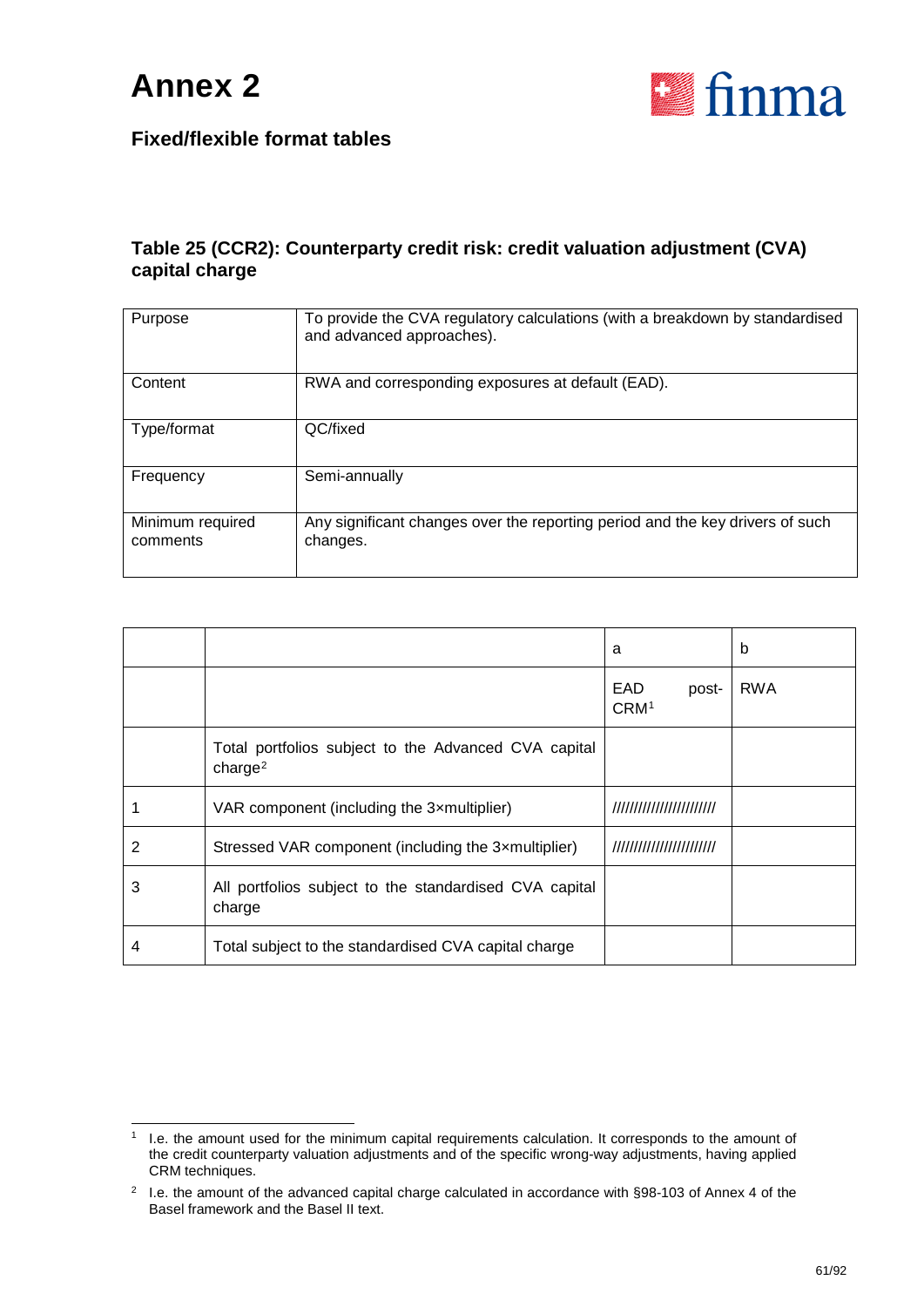

#### **Fixed/flexible tables**



#### **Table 26 (CCR3): Counterparty credit risk: standardised approach to CCR exposures by exposure category and risk weights**

| Purpose                      | To provide a breakdown of counterparty credit risk exposures calculated according to the standardised approach: by exposure category and<br>by risk weight. |
|------------------------------|-------------------------------------------------------------------------------------------------------------------------------------------------------------|
| Content                      | Counterparty credit risk exposures irrespective of the approach used to calculate the exposures at default (EAD).                                           |
| Type/format                  | QC/fixed                                                                                                                                                    |
| Frequency                    | Semi-annually                                                                                                                                               |
| Minimum required<br>comments | Any significant changes over the reporting period and the key drivers of such changes.                                                                      |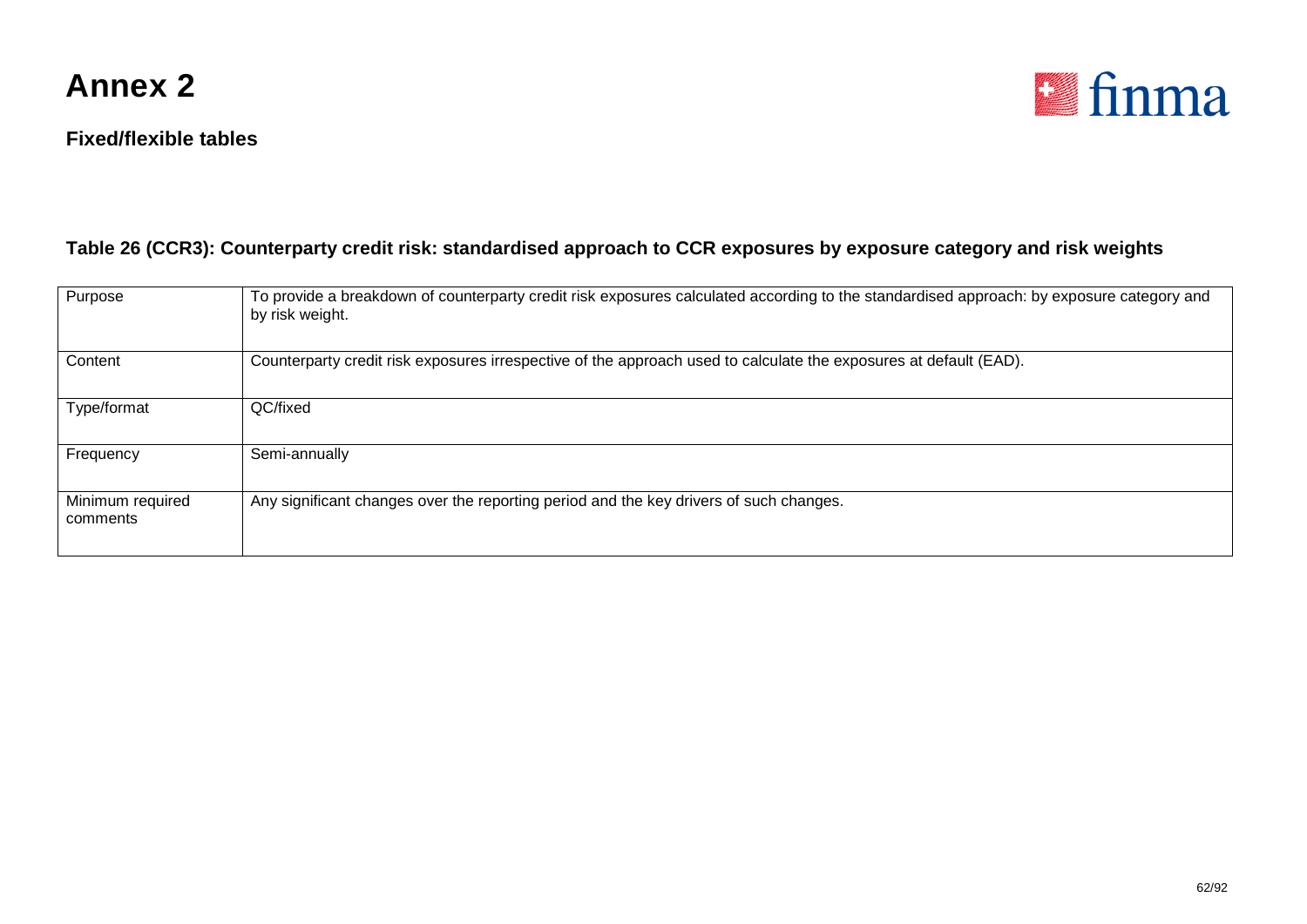**Fixed/flexible tables**

<span id="page-62-1"></span><span id="page-62-0"></span>

|                 |                                                                    | a     | b   | $\mathbf{C}$ | d   | $\mathbf e$ |      | g    | h     |                                              |
|-----------------|--------------------------------------------------------------------|-------|-----|--------------|-----|-------------|------|------|-------|----------------------------------------------|
|                 | Exposure category/risk weight                                      | $0\%$ | 10% | 20%          | 50% | 75%         | 100% | 150% | Other | <b>Total credit</b><br>exposure <sup>1</sup> |
| $\mathbf{1}$    | Central government and central banks                               |       |     |              |     |             |      |      |       |                                              |
| $\overline{2}$  | Banks and securities firms                                         |       |     |              |     |             |      |      |       |                                              |
| $\mathbf{3}$    | Other public sector entities and multilateral development<br>banks |       |     |              |     |             |      |      |       |                                              |
| $\overline{4}$  | Corporates                                                         |       |     |              |     |             |      |      |       |                                              |
| $5\phantom{.0}$ | Retail                                                             |       |     |              |     |             |      |      |       |                                              |
| $6\phantom{.}6$ | Equity                                                             |       |     |              |     |             |      |      |       |                                              |
| $\overline{7}$  | Other exposures <sup>2</sup>                                       |       |     |              |     |             |      |      |       |                                              |
| 8               |                                                                    |       |     |              |     |             |      |      |       |                                              |
| 9               | <b>TOTAL</b>                                                       |       |     |              |     |             |      |      |       |                                              |

<sup>&</sup>lt;sup>1</sup> The amount relevant for the capital requirements calculation, having applied CRM techniques.

 $^2$  This row refers to the other assets (cf. §81 of the Basel II text, i.e. securitisation exposures, non-counterparty-related exposures and other exposures) and to significant investments (participations) in commercial entities that receive a 1250% risk weight (cf. §90 of the Basel III text, http://www.bis.org/publ/bcbs189.pdf).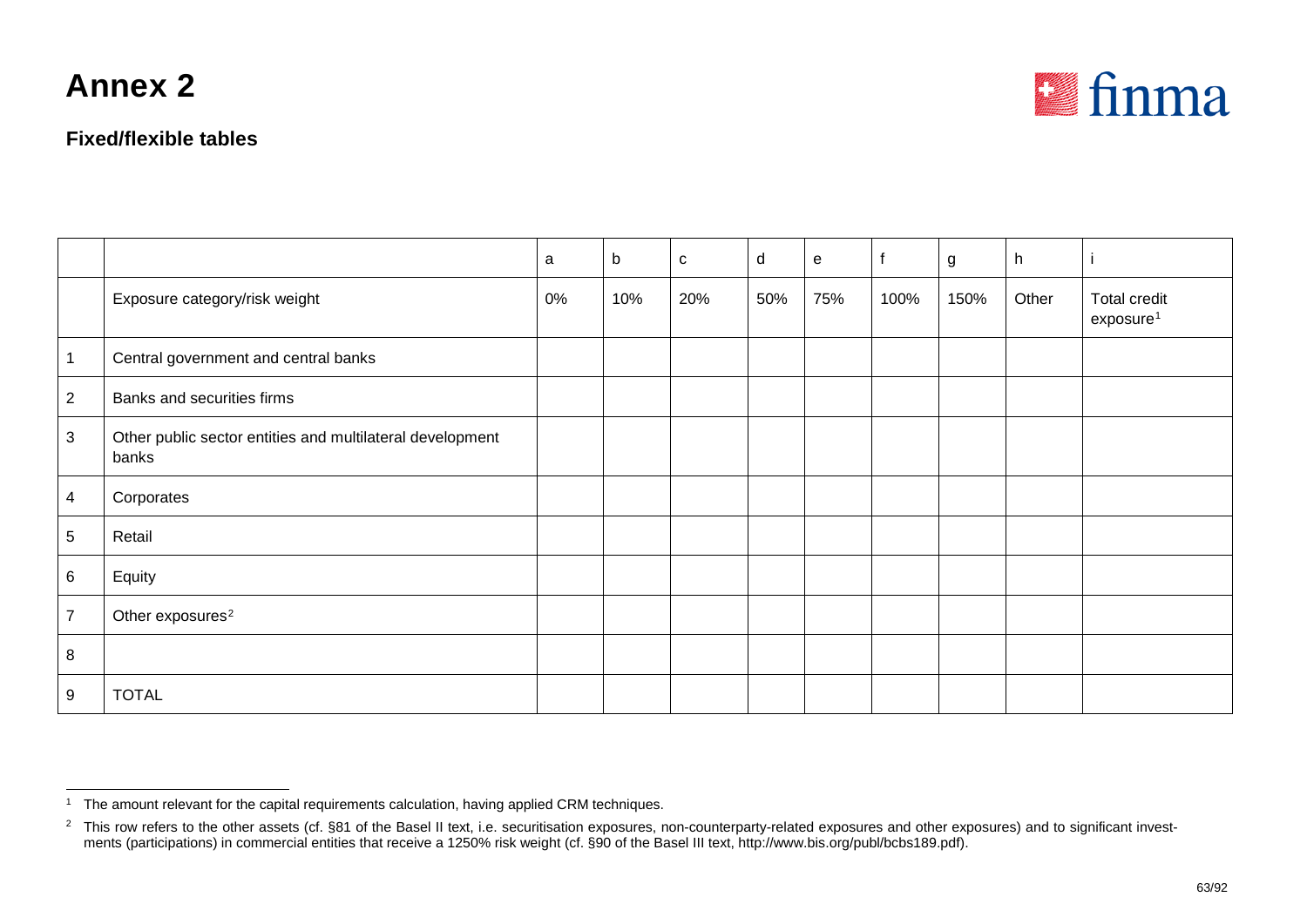



#### **Table 27 (CCR4): IRB: CCR exposures by exposure category and PD scale [QC/fixed/semi-annually]**

Please see the requirements set down in the "Revised Pillar 3 disclosure requirements" issued by the Basel Committee in January 2015. The definition of "Portfolio X" under FIRB and AIRB is based on the corresponding row specification as defined for Table 19 (CR7).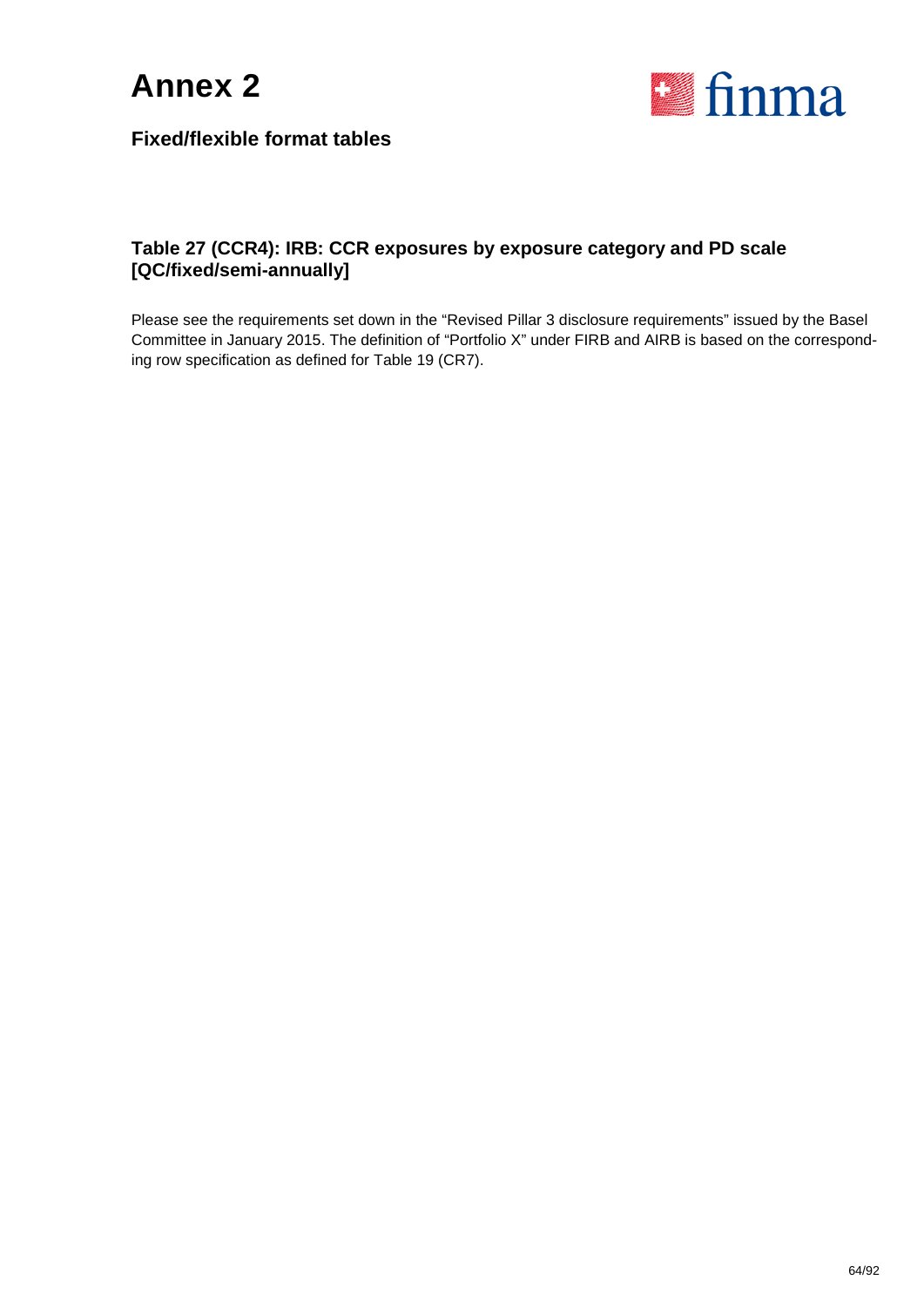



#### **Table 28 (CCR5): Counterparty credit risk: composition of collateral for CCR exposure**

| Purpose                      | To provide a breakdown of all types of collateral posted or received by banks to support or reduce the counterparty credit risk exposures re-<br>lated to derivative transactions or to SFTs, including transactions cleared through a CCP. |
|------------------------------|---------------------------------------------------------------------------------------------------------------------------------------------------------------------------------------------------------------------------------------------|
| Content                      | Carrying values of collateral used in derivative transactions or SFTs, whether or not the transactions are cleared through a CCP and whether<br>or not the collateral is posted to a CCP.                                                   |
| Type/format                  | QC/flexible (only the rows are flexible; the columns cannot be altered).                                                                                                                                                                    |
| Frequency                    | Semi-annually                                                                                                                                                                                                                               |
| Minimum required<br>comments | Any significant changes over the reporting period and the key drivers of such changes.                                                                                                                                                      |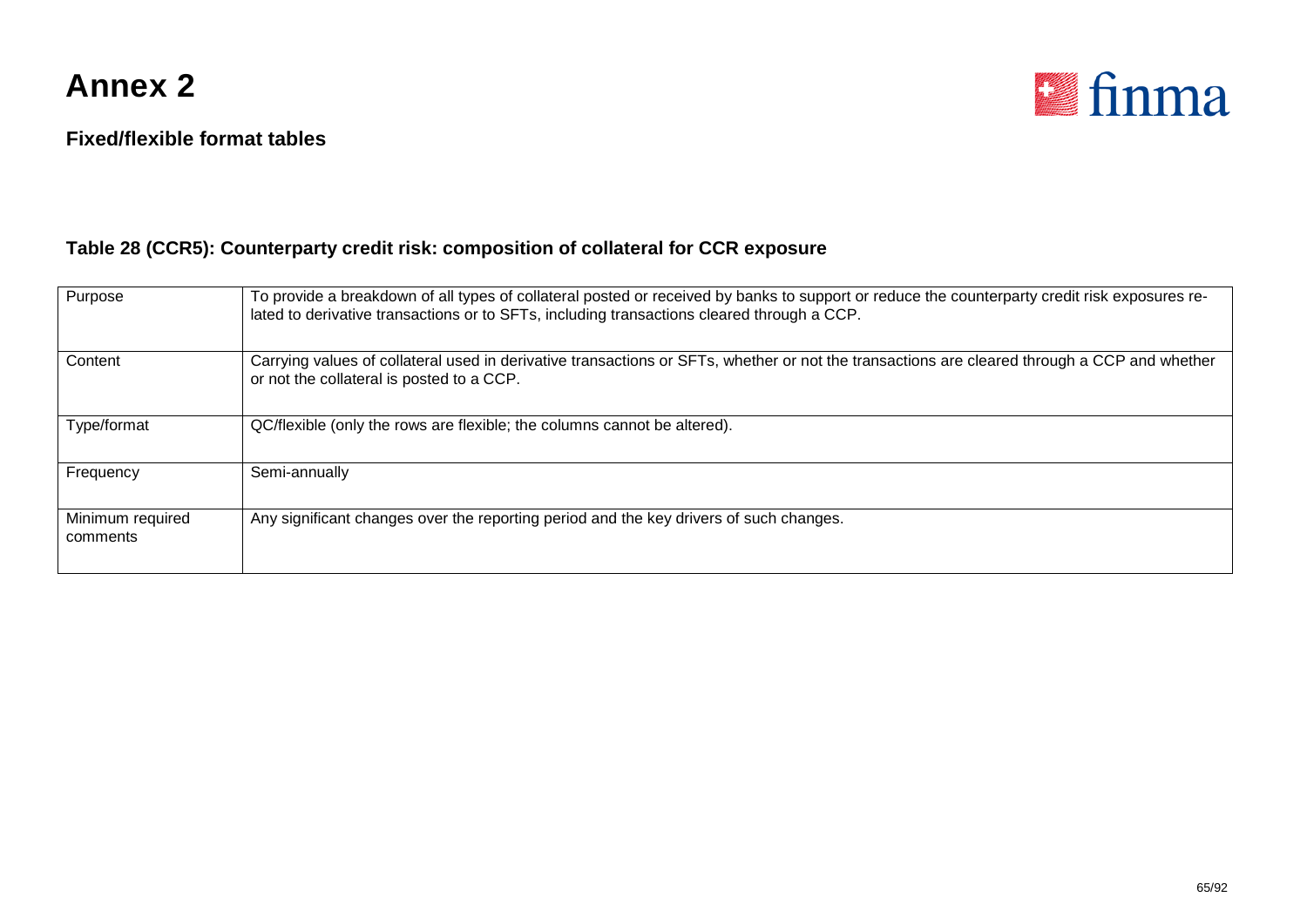<span id="page-65-0"></span>

### **Fixed/flexible format tables**

|                                    | a                                          | b            | C                               | d            | e                        |                                         |
|------------------------------------|--------------------------------------------|--------------|---------------------------------|--------------|--------------------------|-----------------------------------------|
|                                    | Collateral used in derivative transactions |              | Collateral used in SFTs         |              |                          |                                         |
|                                    | Fair value of collateral received          |              | Fair value of posted collateral |              | Fair value of            | Fair value of<br>posted collat-<br>eral |
|                                    | Segregated <sup>1</sup>                    | Unsegregated | Segregated                      | Unsegregated | collateral re-<br>ceived |                                         |
| $Cash - CHF$                       |                                            |              |                                 |              |                          |                                         |
| Cash - other currencies            |                                            |              |                                 |              |                          |                                         |
| Swiss Confederation sovereign debt |                                            |              |                                 |              |                          |                                         |
| Other sovereign debt               |                                            |              |                                 |              |                          |                                         |
| Government agency debt             |                                            |              |                                 |              |                          |                                         |
| Corporate bonds                    |                                            |              |                                 |              |                          |                                         |
| Equity securities                  |                                            |              |                                 |              |                          |                                         |
| Other collateral                   |                                            |              |                                 |              |                          |                                         |
| <b>TOTAL</b>                       |                                            |              |                                 |              |                          |                                         |

<sup>&</sup>lt;sup>1</sup> "Segregated" refers to collateral which is held in a bankruptcy-remote manner. For details, see §200-203 of the document "Capital requirements for bank exposures to central counterparties", April 2014.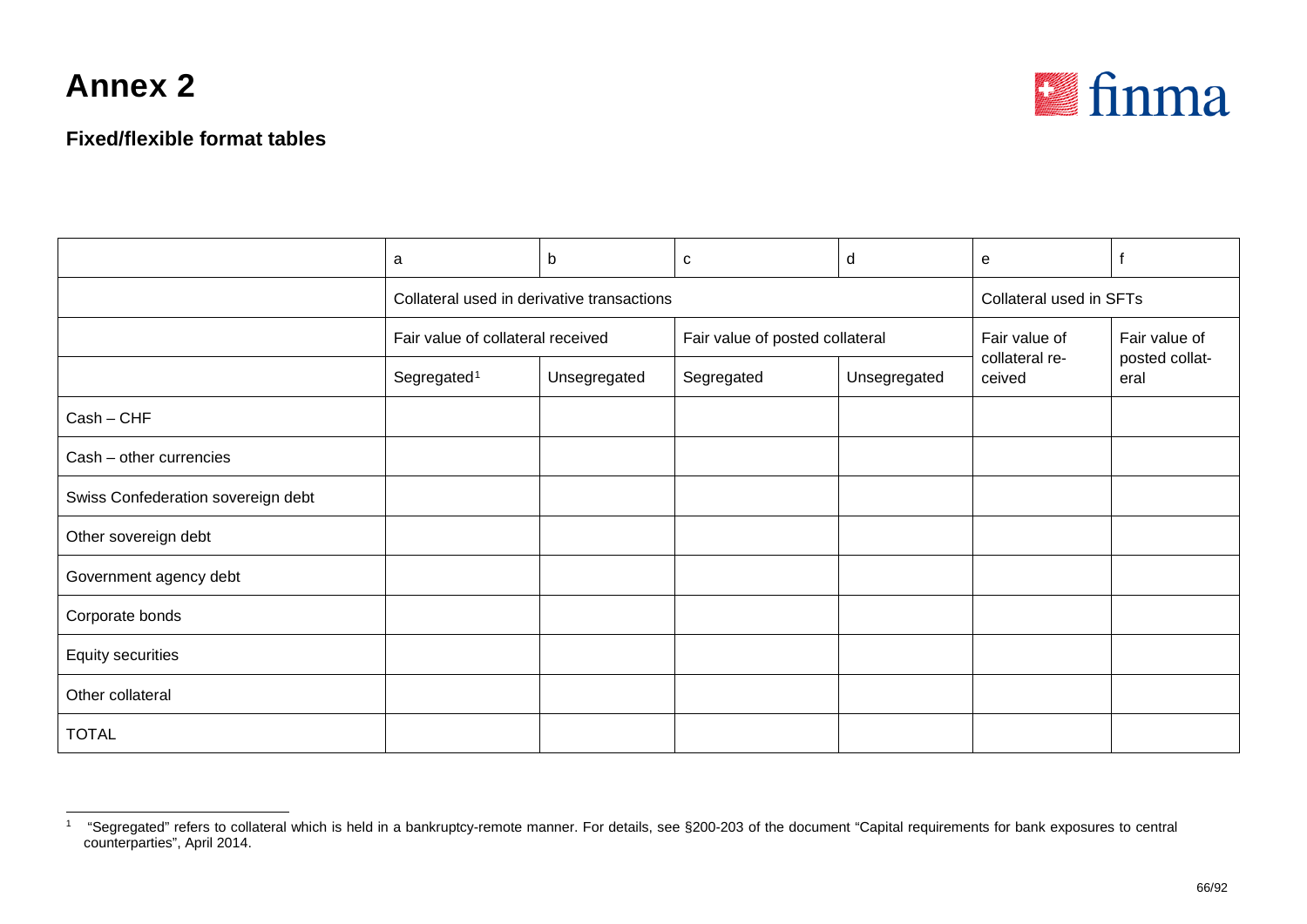

#### **Table 29 (CCR6): Counterparty credit risk: credit derivatives exposures**

| Purpose                      | To illustrate the extent of exposures to credit derivative transactions, broken<br>down between derivatives bought or sold. |
|------------------------------|-----------------------------------------------------------------------------------------------------------------------------|
| Content                      | Notional derivative amounts (before any netting) and fair values.                                                           |
| Type/format                  | QC/flexible (only the rows are flexible; the columns cannot be altered).                                                    |
| Frequency                    | Semi-annually                                                                                                               |
| Minimum required<br>comments | Any significant changes over the reporting period and the key drivers of<br>such changes.                                   |

|                                        | a                 | b               |
|----------------------------------------|-------------------|-----------------|
|                                        | Protection bought | Protection sold |
| <b>Notionals</b>                       |                   |                 |
| Single-name CDSs                       |                   |                 |
| <b>Index CDSs</b>                      |                   |                 |
| Total return swaps                     |                   |                 |
| Credit options                         |                   |                 |
| Other credit derivatives               |                   |                 |
| <b>TOTAL NOTIONALS</b>                 |                   |                 |
| Fair values                            |                   |                 |
| Positive replacement value (asset)     |                   |                 |
| Negative replacement value (liability) |                   |                 |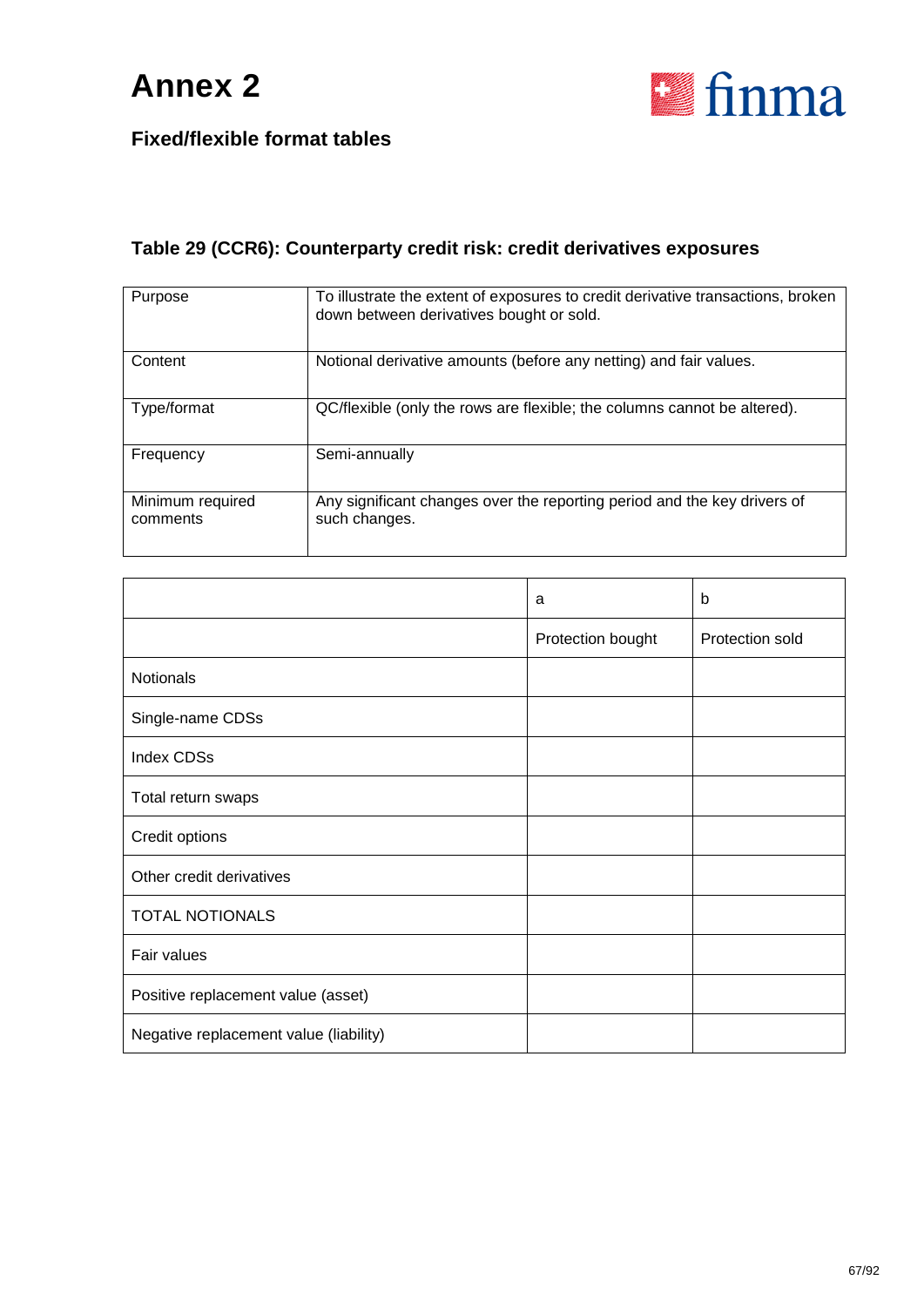

#### **Table 30 (CCR7): Counterparty credit risk: RWA flow statements of CCR exposures under the IMM approach (EPE model method)**

| Purpose                      | To present a flow statement explaining changes in counterparty credit risk<br>RWA determined under the EPE model method (derivatives and SFTs).                                                                                                                           |
|------------------------------|---------------------------------------------------------------------------------------------------------------------------------------------------------------------------------------------------------------------------------------------------------------------------|
| Content                      | Risk-weighted assets corresponding to counterparty credit risk (i.e. credit risk<br>as shown in Table 20 (CR8) is excluded). Changes in RWA amounts over the<br>reporting period for each of the key drivers should be based on a reasonable<br>estimation of the figure. |
| Type/format                  | QC/fixed (The columns and Rows 1 to 9 are fixed. Banks may add additional<br>rows between Rows 7 and 8 to disclose additional elements that contribute to<br>RWA variations).                                                                                             |
| Frequency                    | Quarterly or where applicable semi-annually                                                                                                                                                                                                                               |
| Minimum required<br>comments | Any significant changes over the reporting period and the key drivers of such<br>changes.                                                                                                                                                                                 |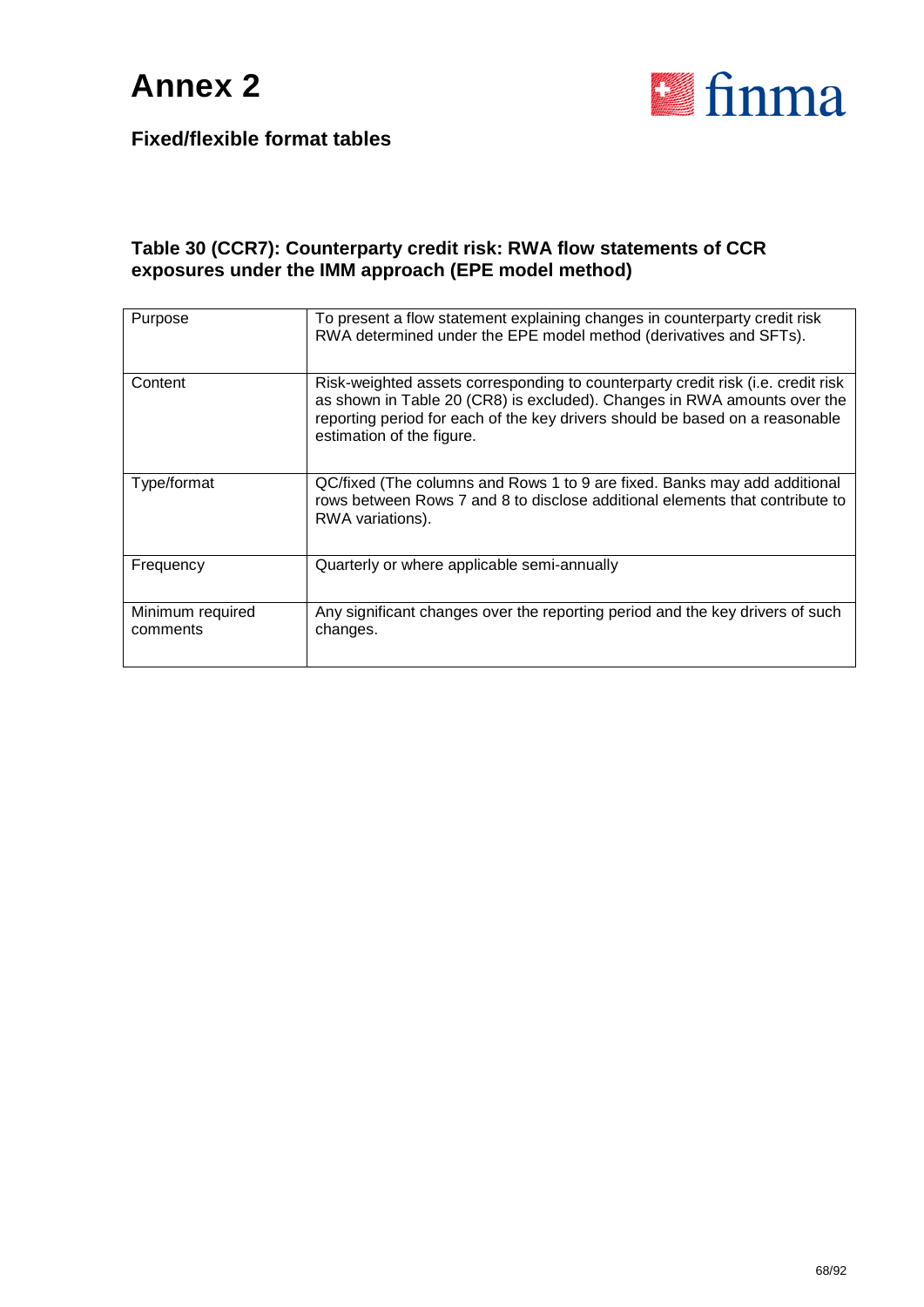

#### **Fixed/flexible format tables**

|                |                                                              | a       |
|----------------|--------------------------------------------------------------|---------|
|                |                                                              | Amounts |
|                | RWA as at end of previous reporting period                   |         |
| $\overline{2}$ | Asset size changes <sup>1</sup>                              |         |
| 3              | Changes in the credit quality of counterparties <sup>2</sup> |         |
| 4              | Model updates <sup>3</sup>                                   |         |
| 5              | Methodology and policy changes (IMM only)                    |         |
| 6              | Acquisitions and disposals (of entities) <sup>4</sup>        |         |
| $\overline{7}$ | Foreign exchange movements <sup>5</sup>                      |         |
| 8              | Other                                                        |         |
| 9              | RWA as at end of current reporting period                    |         |

<span id="page-68-0"></span><sup>&</sup>lt;sup>1</sup> I.e. organic changes in book size and composition (including origination of new businesses and maturing exposures) but excluding changes in book size due to acquisitions and disposal of entities.

<span id="page-68-1"></span> $2$  I.e. changes in the assessed quality of the bank's counterparties as measured under the credit risk framework, whatever approach the bank uses. This row also includes potential changes due to IRB models when the bank uses an IRB approach.

<span id="page-68-2"></span> $3$  I.e. changes due to model implementation, changes in model scope, or any changes intended to address model weaknesses. This row addresses only changes in IMM models (i.e. EPE model method).

<span id="page-68-3"></span><sup>4</sup> I.e. changes in book sizes due to acquisitions and disposal of entities.

<span id="page-68-4"></span><sup>5</sup> I.e. changes driven by changes in FX rates.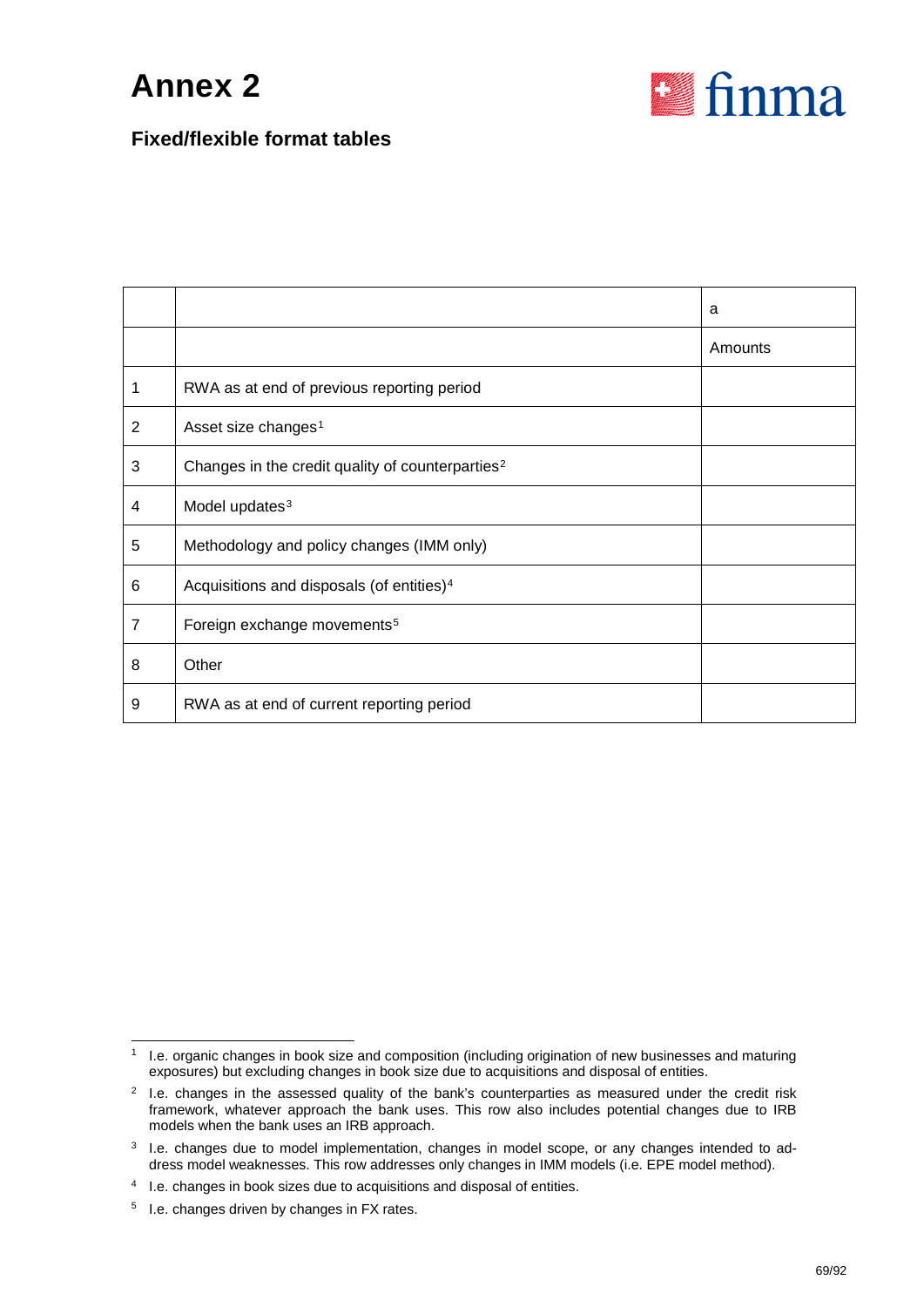

#### **Table 31 (CCR8): Counterparty credit risk: exposures to central counterparties**[1](#page-69-0)

| Purpose                      | To provide a comprehensive picture of the bank's exposures to central<br>counterparties. In particular, the table includes all types of exposures<br>(due to operations, margins, contributions to default funds) and related<br>RWA. |  |
|------------------------------|---------------------------------------------------------------------------------------------------------------------------------------------------------------------------------------------------------------------------------------|--|
| Content                      | Exposures at default (EAD) and RWA corresponding to exposures to<br>central counterparties.                                                                                                                                           |  |
| Type/format                  | QC/fixed. Banks must provide a breakdown of their exposures, as de-<br>fined in the footnote below, by qualifying and non-qualifying central<br>counterparties.(                                                                      |  |
| Frequency                    | Semi-annually                                                                                                                                                                                                                         |  |
| Minimum required<br>comments | Any significant changes over the reporting period and the key drivers<br>of such changes.                                                                                                                                             |  |
| Entry into force             | Applicable from 1 January 2017                                                                                                                                                                                                        |  |

<span id="page-69-0"></span><sup>&</sup>lt;sup>1</sup> All trades are to be included where the economic effect is equivalent to having a trade with a CCP, e.g. trades with a direct clearing member acting as an agent or a principal in a client-cleared trade.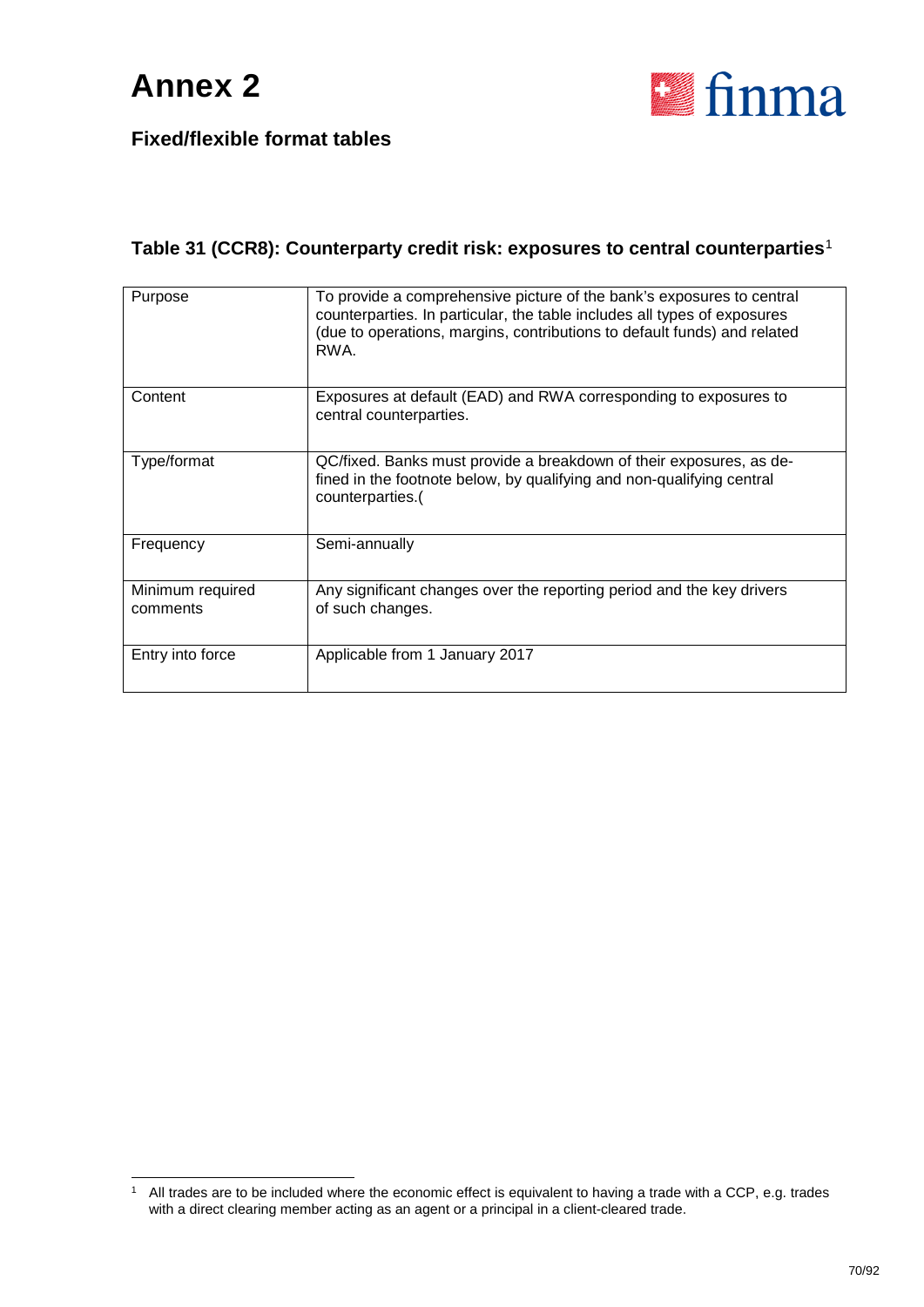

#### **Fixed/flexible format tables**

|                |                                                                                                     | a                           | b                                  |
|----------------|-----------------------------------------------------------------------------------------------------|-----------------------------|------------------------------------|
|                |                                                                                                     | EAD (post-CRM) <sup>2</sup> | <b>RWA</b>                         |
| $\mathbf 1$    | Exposures to QCCPs <sup>3</sup> (total)                                                             |                             |                                    |
| 2              | Exposures for trades at QCCPs<br>(excluding initial margin and default fund<br>contributions)       |                             |                                    |
| 3              | of which, OTC derivatives                                                                           |                             |                                    |
| 4              | of which, exchange-traded<br>derivatives                                                            |                             |                                    |
| 5              | of which, SFTs                                                                                      |                             |                                    |
| 6              | of which, netting sets where cross-<br>product netting has been approved                            |                             |                                    |
| $\overline{7}$ | Segregated <sup>4</sup> initial margin <sup>5</sup>                                                 |                             | ////////////////////////////////// |
| 8              | Non-segregated initial margin                                                                       |                             |                                    |
| 9              | Pre-funded default fund contributions <sup>6</sup>                                                  |                             |                                    |
| 10             | Unfunded default fund contributions <sup>7</sup>                                                    |                             |                                    |
| 11             | Exposures to non-QCCPs (total)                                                                      |                             |                                    |
| 12             | Exposures for trades at non-QCCPs (ex-<br>cluding initial margin and default fund<br>contributions) |                             |                                    |
| 13             | of which, OTC derivatives                                                                           |                             |                                    |

<span id="page-70-0"></span><sup>&</sup>lt;sup>2</sup> I.e. the amount relevant for the minimum capital requirements calculation having applied CRM techniques, credit valuation adjustments and specific wrong-way risk adjustments.

<span id="page-70-1"></span><sup>&</sup>lt;sup>3</sup> A qualifying central counterparty (QCCP) is an entity that is licensed to operate as a CCP by the appropriate regulator.

<span id="page-70-2"></span><sup>4</sup> "Segregated" refers to collateral which is held in a bankruptcy-remote manner.

<span id="page-70-3"></span><sup>&</sup>lt;sup>5</sup> Initial margin means a clearing member's or client's funded collateral posted to the CCP to mitigate the potential future credit exposure of the CCP. For the purposes of this table, initial margin does not include contributions to a CCP for mutualised loss-sharing arrangements (default fund).

<span id="page-70-4"></span><sup>&</sup>lt;sup>6</sup> I.e. prefunded contributions towards, or underwriting of, mutualised loss-sharing arrangements.

<span id="page-70-5"></span> $7$  I.e. contributions as defined in Footnote 6 with the difference that these are not paid in prior to a loss event occurring.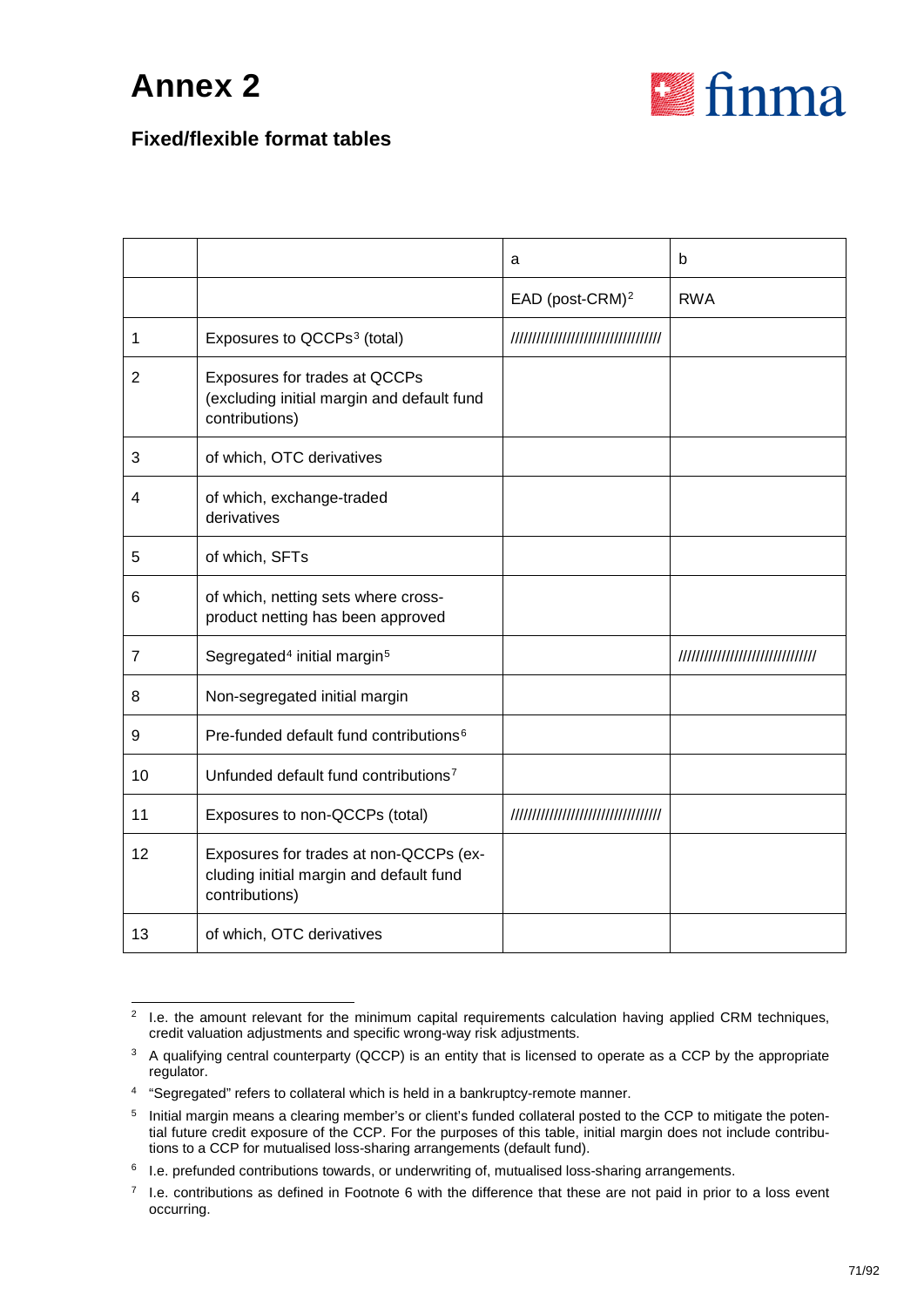

### **Fixed/flexible format tables**

|    |                                                                          | a                           | b          |
|----|--------------------------------------------------------------------------|-----------------------------|------------|
|    |                                                                          | EAD (post-CRM) <sup>2</sup> | <b>RWA</b> |
| 14 | of which, exchange-traded derivatives                                    |                             |            |
| 15 | of which, SFTs                                                           |                             |            |
| 16 | of which, netting sets where cross-<br>product netting has been approved |                             |            |
| 17 | Segregated initial margin                                                |                             |            |
| 18 | Non-segregated initial margin                                            |                             |            |
| 19 | Pre-funded default fund contributions                                    |                             |            |
| 20 | Unfunded default fund contributions                                      |                             |            |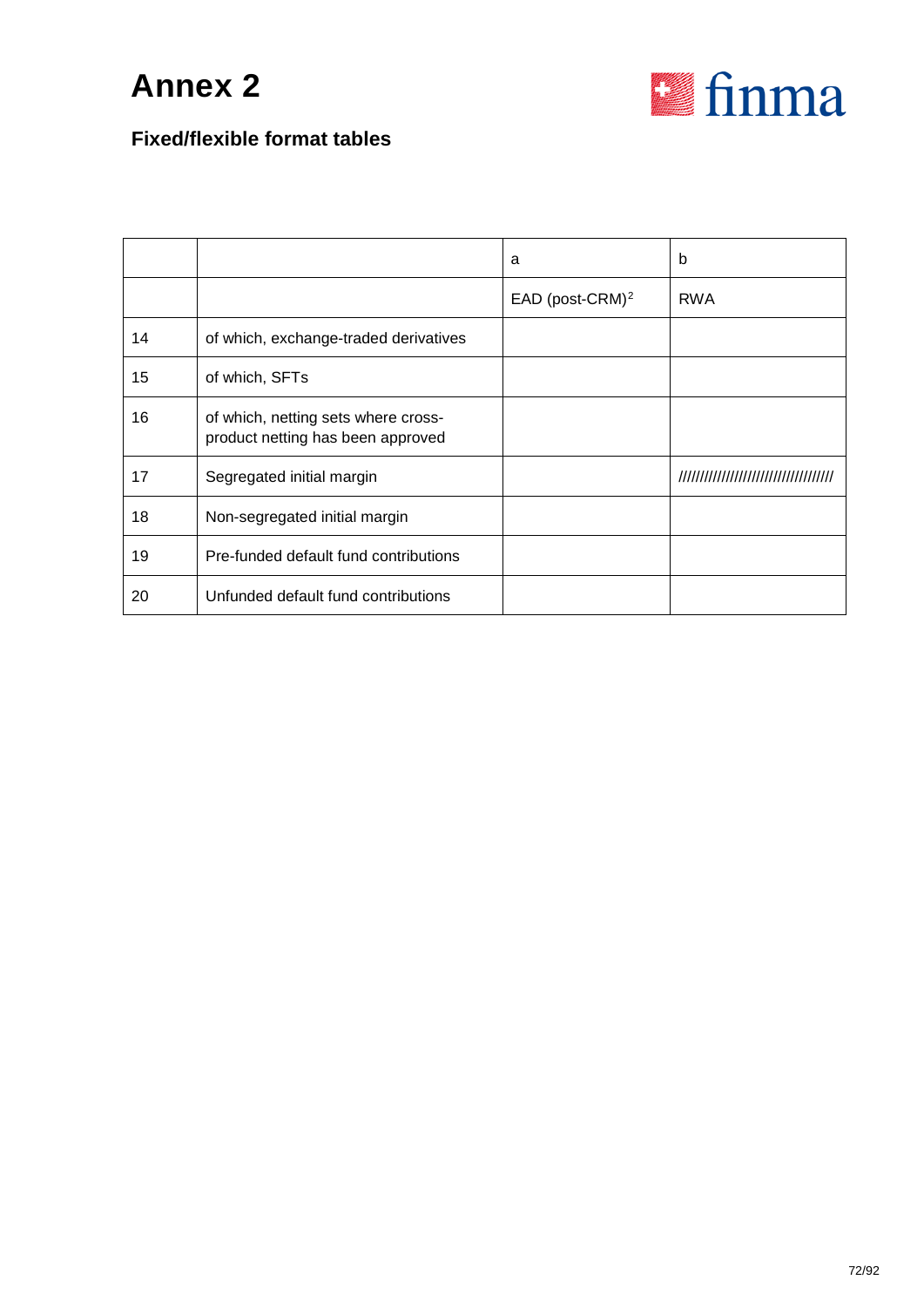



#### **Table 32 (SECA): Securitisations: qualitative disclosure requirements related to securitisation exposures [QUAL/flexible/annually]**

Please see the requirements set down in the "Revised Pillar 3 disclosure requirements" issued by the Basel Committee in January 2015.

#### **Table 33 (SEC1): Securitisations: exposures in the banking book [QC/flexible/semi-annually]**

As above.

#### **Table 34 (SEC2): Securitisations: exposures in the trading book [QC/flexible/semi-annually]**

As above.

#### **Table 35 (SEC3): Securitisations: exposures in the banking book and associated regulatory capital requirements – bank acting as originator or as sponsor [QC/fixed/semi-annually]**

As above.

**Table 36 (SEC4): Securitisations: exposures in the banking book and associated capital requirements – bank acting as investor [QC/fixed/semi-annually]**

As above.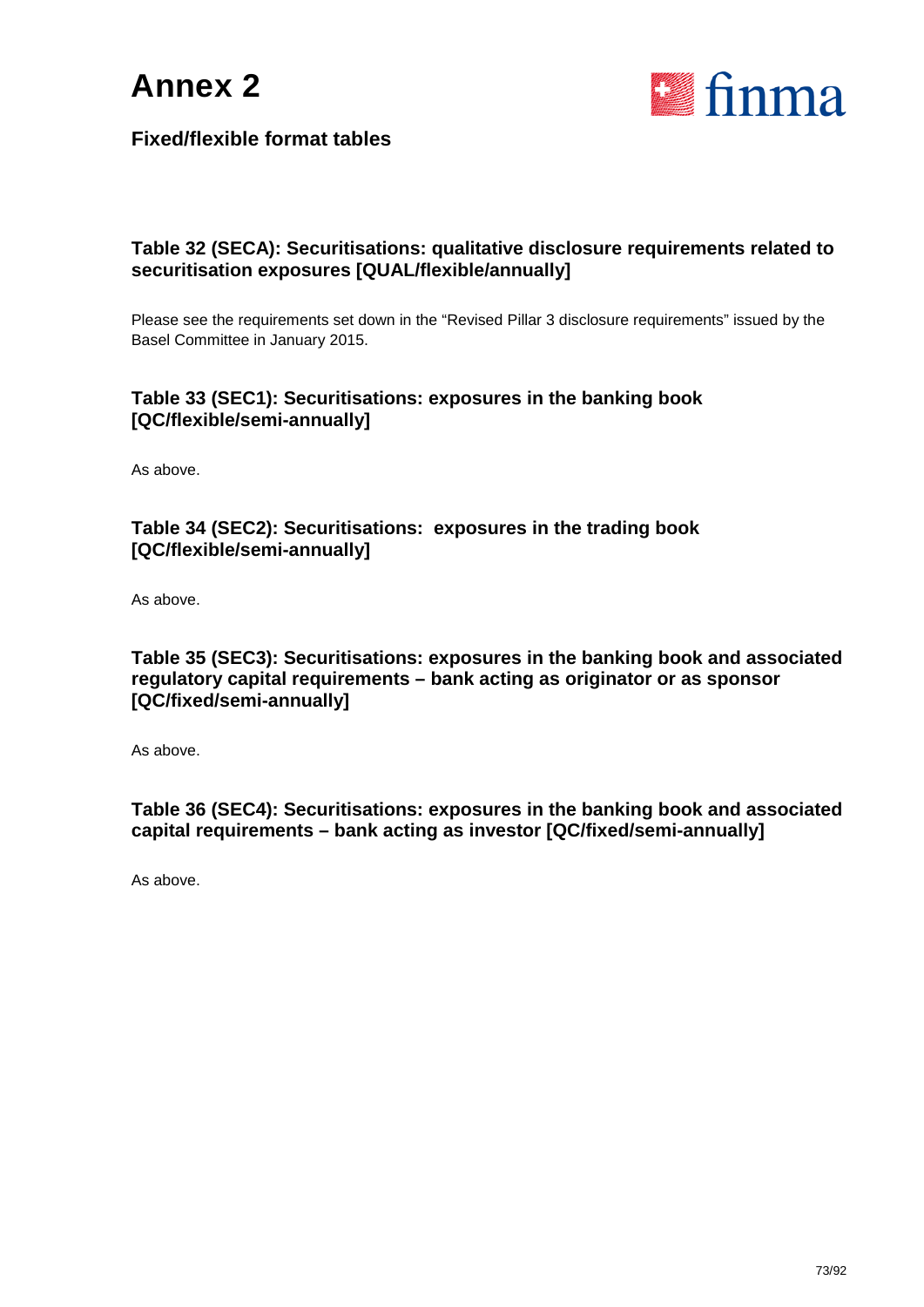

#### **Table 37 (MRA): Market risk: qualitative disclosure requirements**

| Purpose     | To provide a description of the risk management objectives and policies concerning<br>market risk as defined in §683(i) of the Basel framework <sup>1</sup> . |
|-------------|---------------------------------------------------------------------------------------------------------------------------------------------------------------|
| Type/format | QUAL/flexible                                                                                                                                                 |
| Frequency   | Annually                                                                                                                                                      |

Banks must describe their risk management objectives and policies for market risk according to the framework below (the granularity of the information must be appropriate for the provision of meaningful information to users):

- Strategies and processes of the bank: this must include an explanation of the strategic objectives in undertaking trading activities, as well as the processes implemented to identify, measure, monitor and control the bank's market risks. These explanations must also include the policies for hedging risk and strategies/processes for monitoring the continuing effectiveness of hedges.
- Structure and organisation of the market risk management function: description of the market risk governance structure established to implement the afore-mentioned strategies and processes of the bank, and describing the relationships and the communication mechanisms between the different parties involved in market risk management.
- Scope and nature of reporting and/or measurement systems.

<span id="page-73-0"></span> <sup>1</sup> Basel II text, [http://www.bis.org/publ/bcbs128.pdf.](http://www.bis.org/publ/bcbs128.pdf)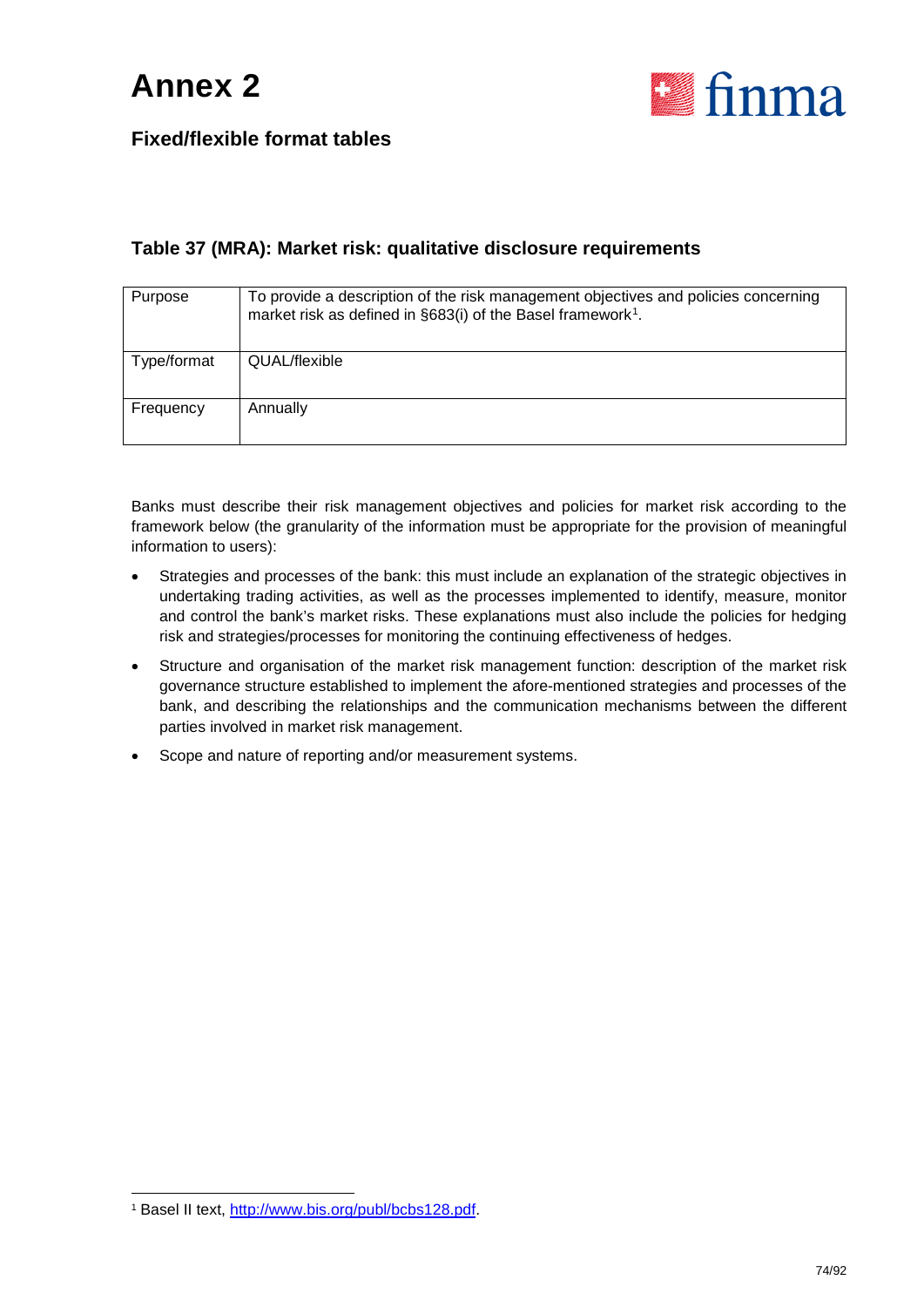



#### **Table 38 (MRB): Market risk: qualitative disclosures for banks using the Internal Models Approach (IMA) [QUAL/flexible/annually]**

Please see the requirements set down in the "Revised Pillar 3 disclosure requirements" issued by the Basel Committee in January 2015.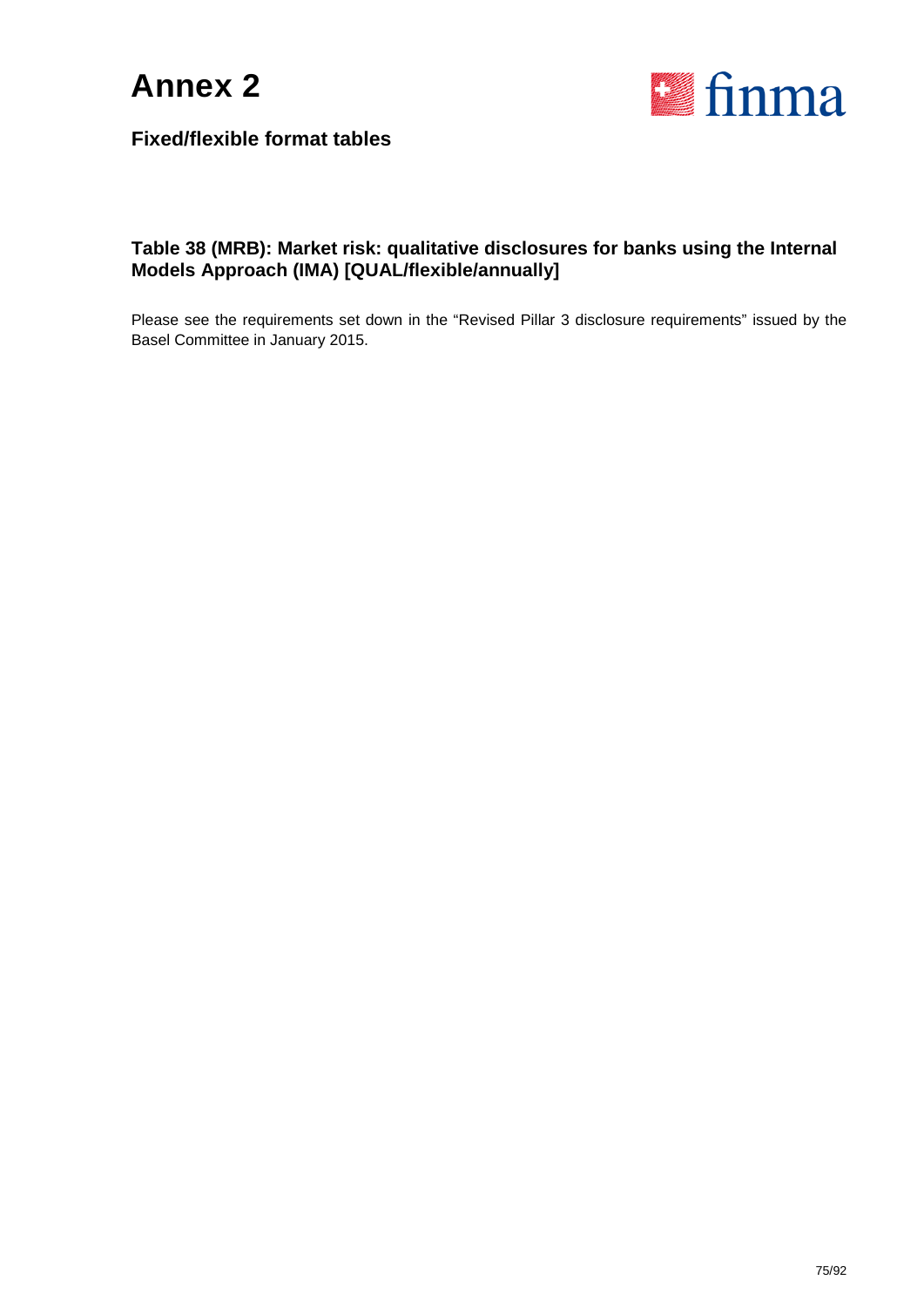



#### **Table 39 (MR1): Market risk: minimum capital requirements under standardised approach**

| Purpose                      | To present the components of the capital charge under the standardised<br>approach for market risk. |
|------------------------------|-----------------------------------------------------------------------------------------------------|
| Content                      | <b>RWA</b>                                                                                          |
| Type/format                  | QC/fixed                                                                                            |
| Frequency                    | Semi-annually                                                                                       |
| Minimum required<br>comments | Any significant changes over the reporting period and the key drivers of<br>such changes.           |

|                |                                           | a                 |
|----------------|-------------------------------------------|-------------------|
|                |                                           | RWAs <sup>1</sup> |
|                | Outright <sup>2</sup> products            |                   |
| 1              | Interest-rate risk (general and specific) |                   |
| $\overline{2}$ | Equity risk (general and specific)        |                   |
| 3              | Foreign exchange risk                     |                   |
| 4              | Commodity risk                            |                   |
|                | Options                                   |                   |
| 5              | Simplified approach                       |                   |
| 6              | Delta-plus method                         |                   |
| $\overline{7}$ | Scenario approach                         |                   |
| 8              | Securitisation                            |                   |
| 9              | <b>TOTAL</b>                              |                   |

<span id="page-75-0"></span><sup>&</sup>lt;sup>1</sup> RWA: corresponds to the minimum capital requirement multiplied by 12.5.

<span id="page-75-1"></span><sup>2</sup> Outright refers to products that are not optional.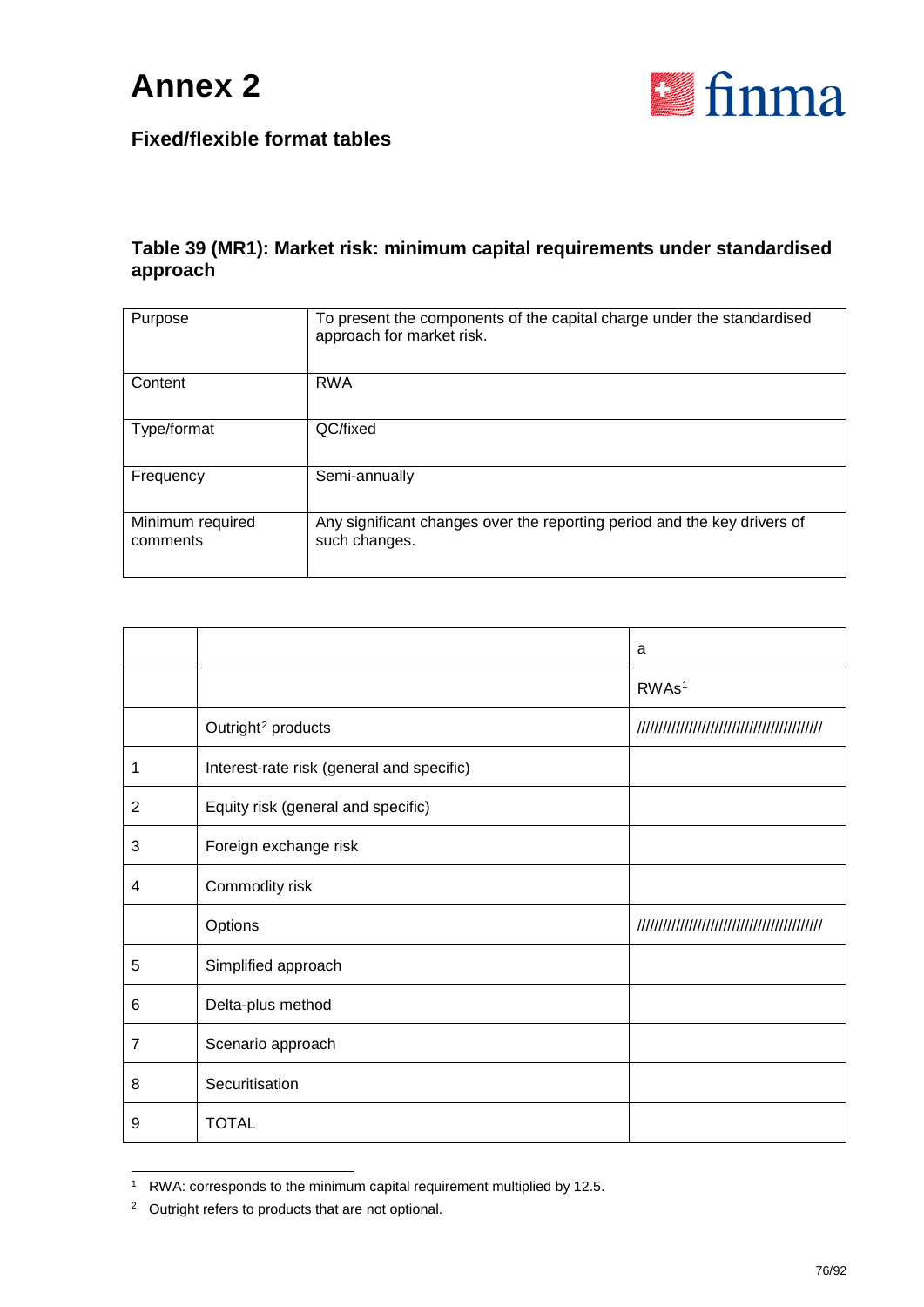



#### **Table 40 (MR2): Market risk: RWA flow statements of market risk exposures under an IMA[1](#page-76-0) [QC/fixed/quarterly or where applicable semi-annually]**

Please see the requirements set down in the "Revised Pillar 3 disclosure requirements" issued by the Basel Committee in January 2015.

#### **Table 41 (MR3): Market risk: IMA values for trading portfolios[2](#page-76-1) [QC/fixed/semiannually]**

as above

#### **Table 42 (MR4): Market risk: comparison of VaR estimates with gains/losses[3](#page-76-2) [QC/flexible/semi-annually]**

as above

<span id="page-76-0"></span><sup>&</sup>lt;sup>1</sup> Only if a market risk model approach is used for regulatory purposes.

<span id="page-76-1"></span><sup>&</sup>lt;sup>2</sup> Only if a market risk model approach is used for regulatory purposes.

<span id="page-76-2"></span><sup>&</sup>lt;sup>3</sup> Only if a market risk model approach is used for regulatory purposes.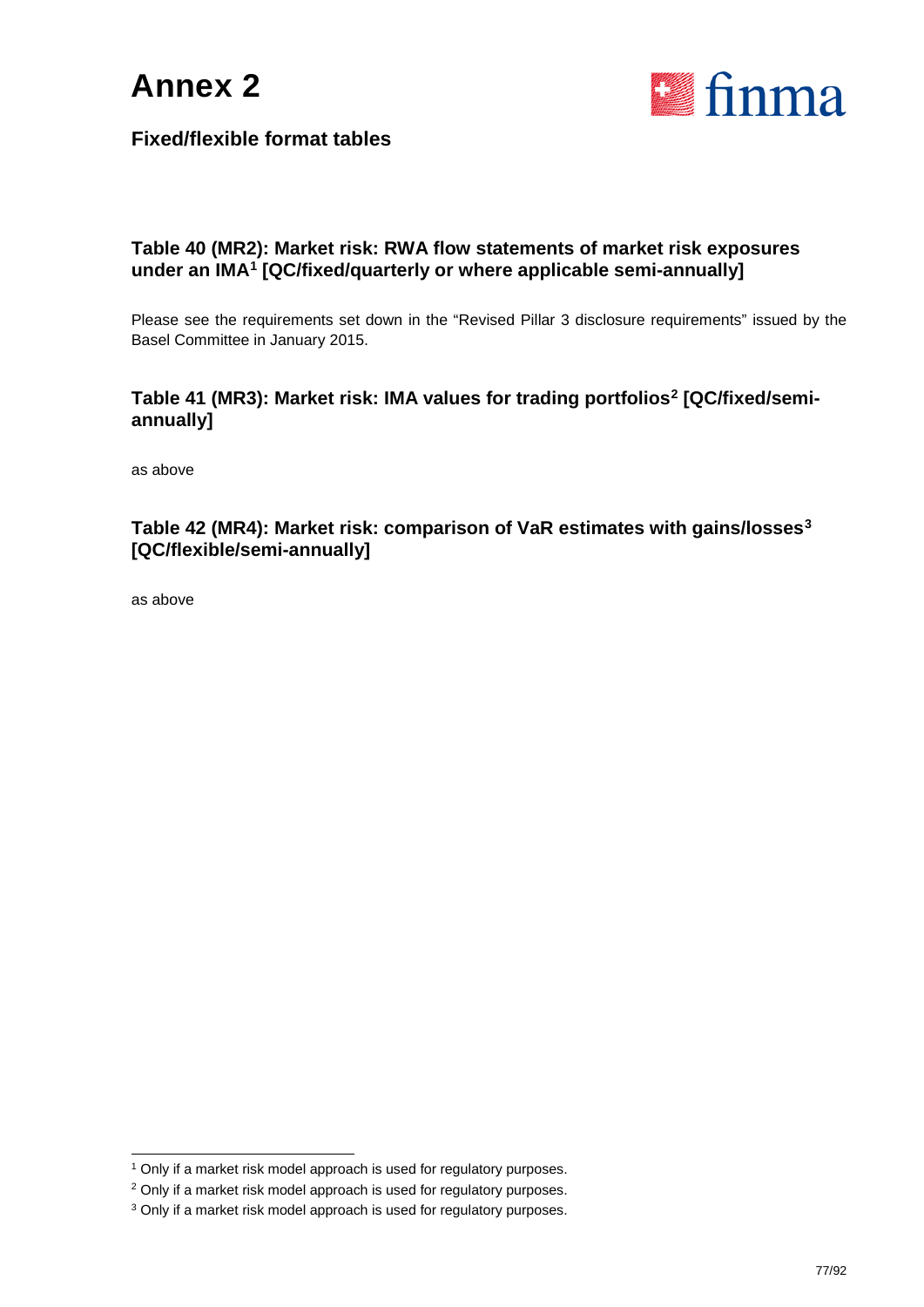



#### **Table 43: Qualitative disclosure requirements related to operational risks**

| Type/format | QUAL/flexible |
|-------------|---------------|
| Frequency   | Annually      |

Banks must describe their strategy, processes and organisational structure for managing operational risks.

The approach used to calculate capital requirements must be disclosed.

If a bank uses the AMA model approach, it must:

- describe the AMA model approach used and discuss its internal and external factors. In the case of partial use, disclose the scope and coverage of the different approaches used;
- describe the use of insurance for the purpose of mitigating operational risk.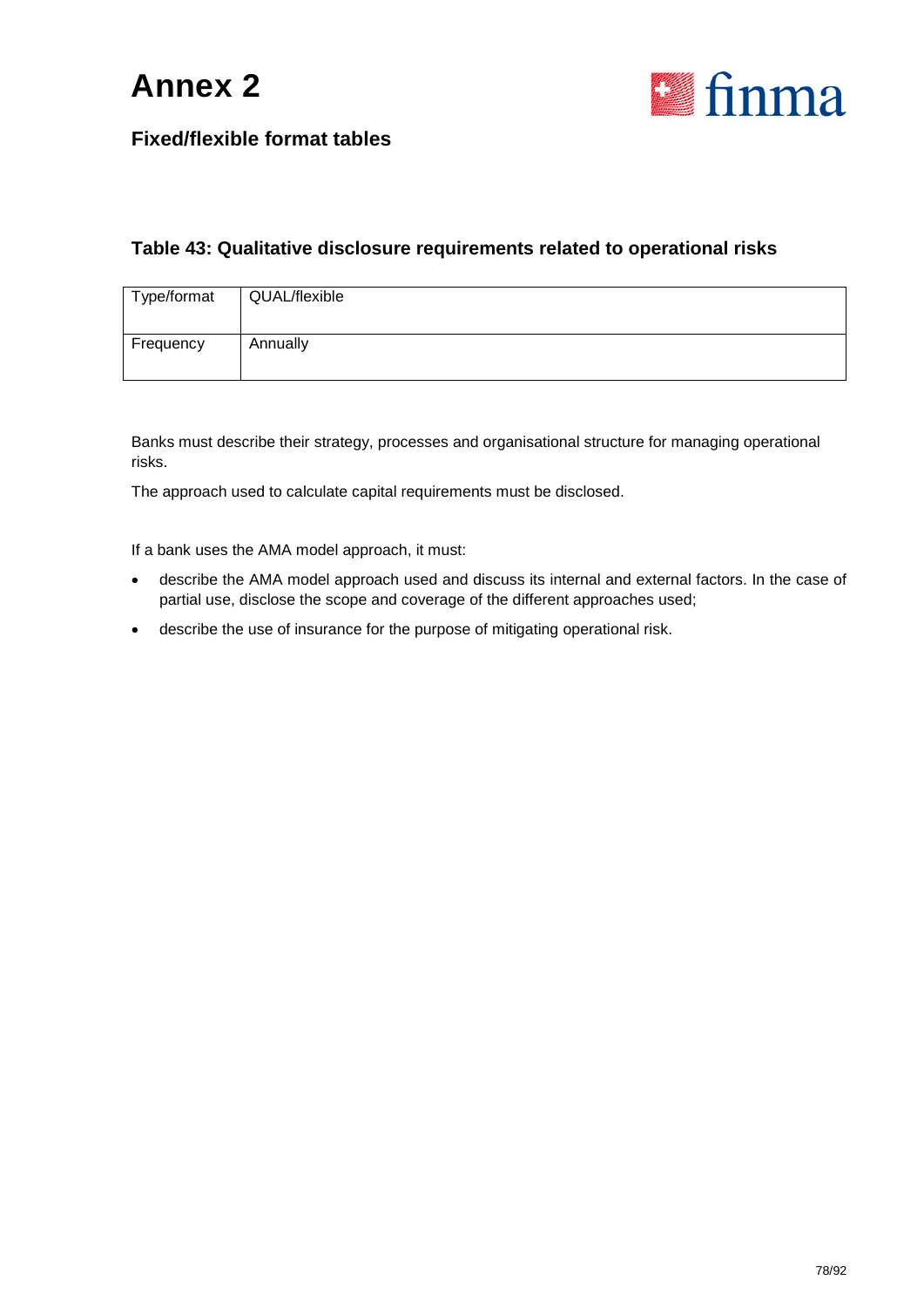



#### **Table 44: Interest-rate risk in the banking book**

| Type/format | QUAL/flexible |
|-------------|---------------|
| Frequency   | Annually      |

Qualitative disclosures:

Descriptions must be given of the nature of the interest-rate risks and key assumptions. This includes assumptions regarding loan prepayments and behaviour of non-maturity deposits. The frequency of interest-rate risk measurement is to be disclosed.

Concept for hedging or mitigating the interest-rate risk.

Quantitative disclosures:

Banks are to disclose information on the increase or decline in earnings or present value of equity (or relevant measure used by management) for upward and downward rate shocks according to management's method for measuring interest-rate risk. Separate disclosures are to be made for the significant currencies.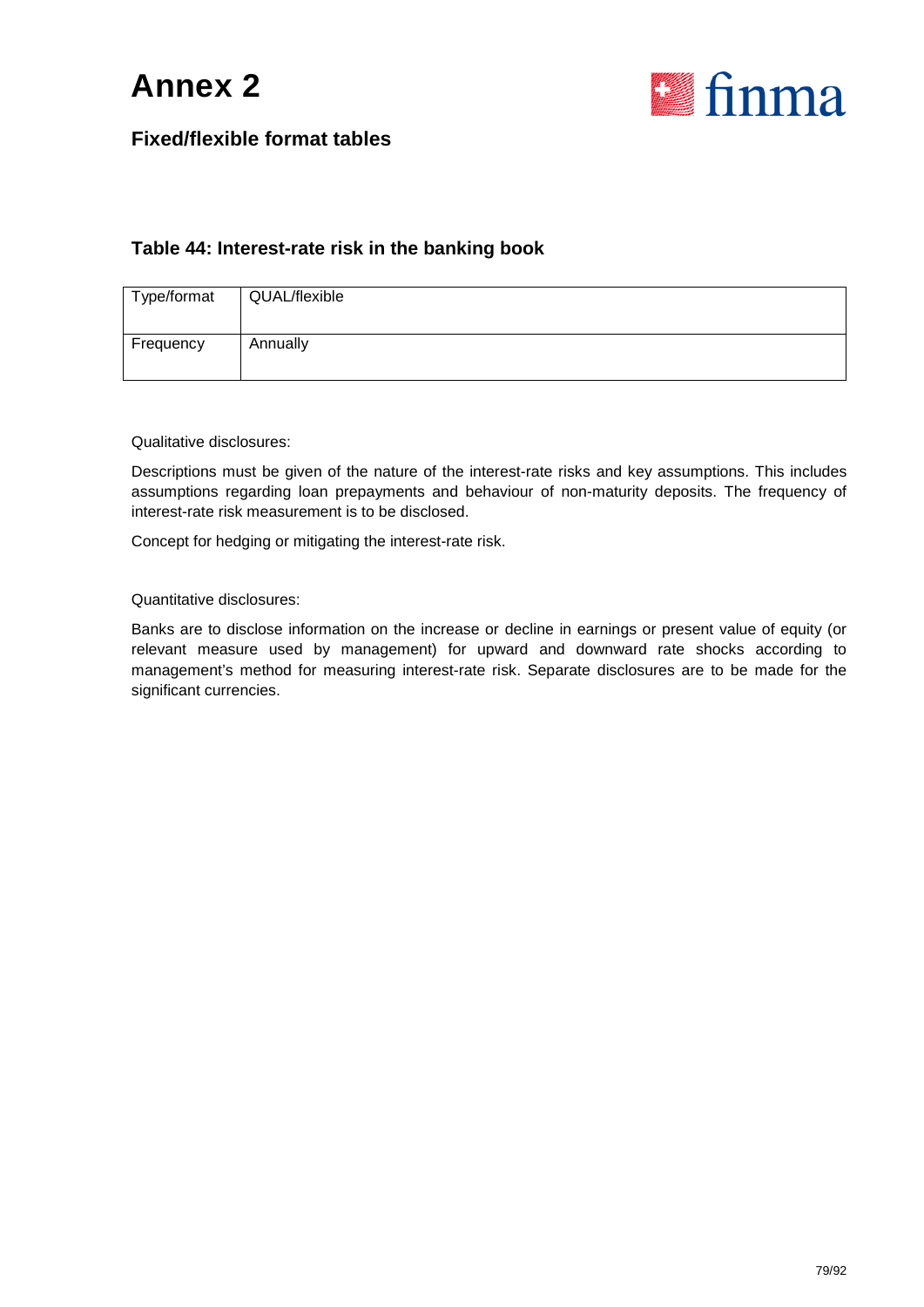

**Fixed/flexible tables**

### **Table 45: Presentation of material features of regulatory capital instruments[1](#page-79-0) \***

| $\mathbf 1$    | <b>Issuer</b>                                                                         | $\overline{2}$ |
|----------------|---------------------------------------------------------------------------------------|----------------|
| $\mathbf 2$    | Unique identifier (e.g. ISIN)                                                         |                |
| 3              | Governing law of the instrument                                                       |                |
|                | <b>Regulatory treatment</b>                                                           |                |
| 4              | Under transitional Basel III rules (CET1/AT1/T2)                                      |                |
| 5              | Under post-transitional Basel III rules (CET1/AT1/T2)                                 |                |
| 6              | Eligible at single-entity, group/single-entity and group levels                       |                |
| $\overline{7}$ | Equity securities/debt securities/hybrid instruments/other instruments                |                |
| 8              | Amount recognised in regulatory capital (as per most recent capital adequacy          |                |
|                | report)                                                                               |                |
| 9              | Par value of instrument                                                               |                |
| 10             | Accounting classification                                                             |                |
| 11             | Original date of issuance                                                             |                |
| 12             | Perpetual or dated                                                                    |                |
| 13             | Original maturity date                                                                |                |
| 14             | Issuer call (subject to prior approval from supervisory authority)                    |                |
| 15             | Optional call date/contingent call dates/redemption amount                            |                |
| 16             | Subsequent call dates, if applicable                                                  |                |
|                | <b>Coupons/dividends</b>                                                              |                |
| 17             | Fixed/floating rate/initially fixed and subsequently floating rate/initially floating |                |
|                | rate and subsequently fixed                                                           |                |
| 18             | Coupon rate and any related index                                                     |                |
| 19             | Existence of a dividend stopper (non-payment of dividend on the instrument pro-       |                |
|                | hibits the payment of dividends on common shares)                                     |                |
| 20             | Coupon payment/dividends: fully discretionary/partially discretionary/mandatory       |                |
| 21             | Existence of step up or other incentive to redeem                                     |                |
| 22             | Non-cumulative or cumulative                                                          |                |
| 23             | Convertible or non-convertible                                                        |                |
| 24             | If convertible, conversion trigger (including by PONV)                                |                |
| 25             | If convertible, fully in every case/fully or partially/partially in every case        |                |
| 26             | If convertible, conversion rate                                                       |                |
| 27             | If convertible, mandatory/optional conversion                                         |                |
| 28             | If convertible, specify instrument type convertible into                              |                |
| 29             | If convertible, specify issuer of instrument it converts into                         |                |
| 30             | Write-down feature                                                                    |                |
| 31             | Write-down trigger(s)                                                                 |                |
| 32             | Full/partial                                                                          |                |
| 33             | Permanent or temporary                                                                |                |
| 34             | If temporary write-down: description of write-up mechanism                            |                |
|                |                                                                                       |                |

<span id="page-79-0"></span><sup>&</sup>lt;sup>1</sup> This table must be made available on the bank's website and must be updated with every change (repayment, repurchase, conversion, issue, etc.). The adjustment of the amount recognised in regulatory capital (cf. item 8) takes place at the single entity level as at the end of the last quarter, and at the group level as at the end of the last half-year. Integration in the periodic disclosures is optional.

<span id="page-79-1"></span>There is a column for each instrument issued.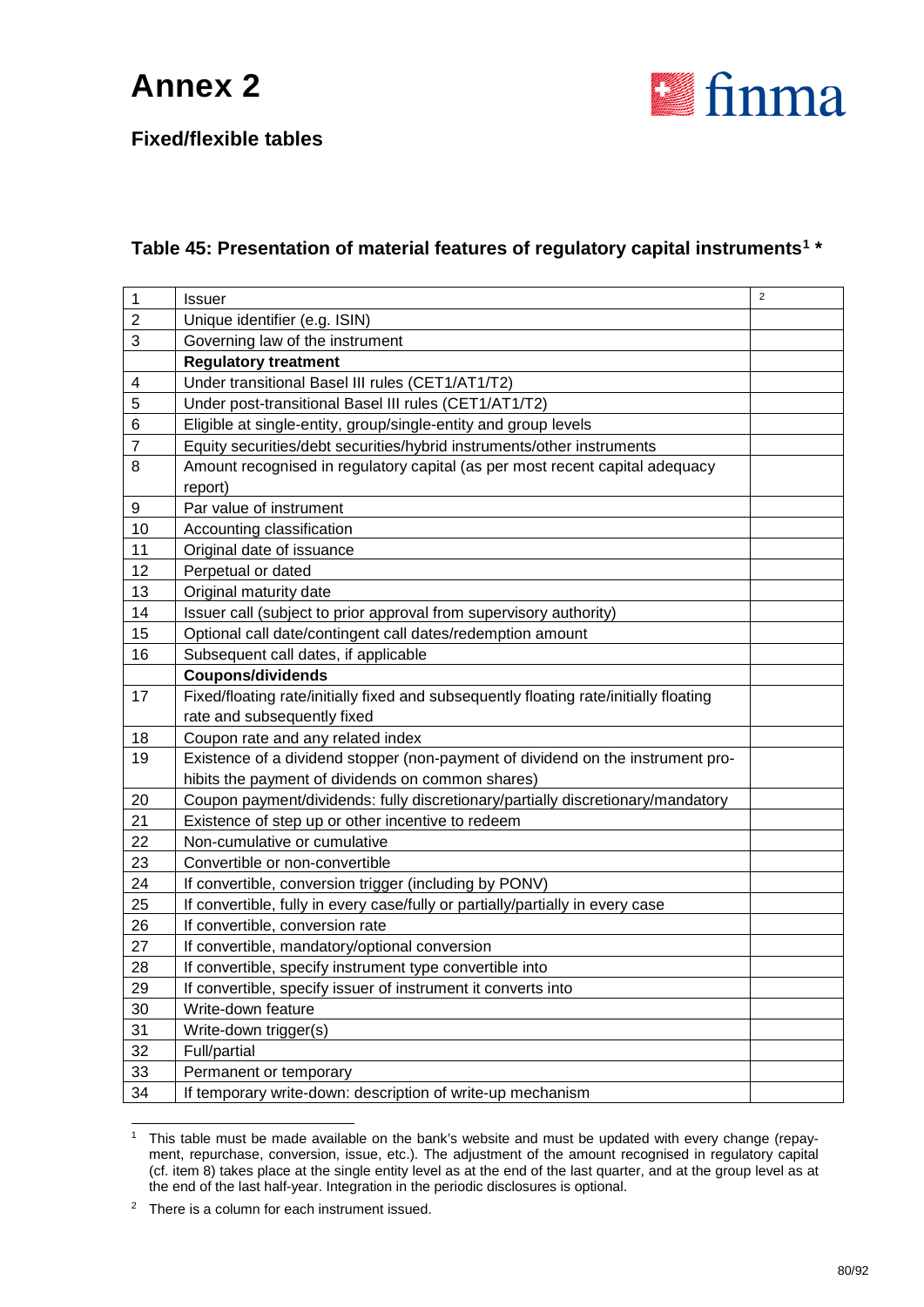

### **Fixed/flexible tables**

| 35  | Position in subordination hierarchy in liquidation (specify instrument type imme-<br>diately senior to instrument) |  |
|-----|--------------------------------------------------------------------------------------------------------------------|--|
| 36  | Features that prevent full recognition under Basel III                                                             |  |
| -37 | If yes, specify                                                                                                    |  |

**Minimum required comments**: A detailed description of the terms and conditions of each instrument must be provided on the internet {Basel III §9[1](#page-80-0) and 92}<sup>1</sup>.

<span id="page-80-0"></span> <sup>1</sup> Integration in the periodic disclosures is also optional.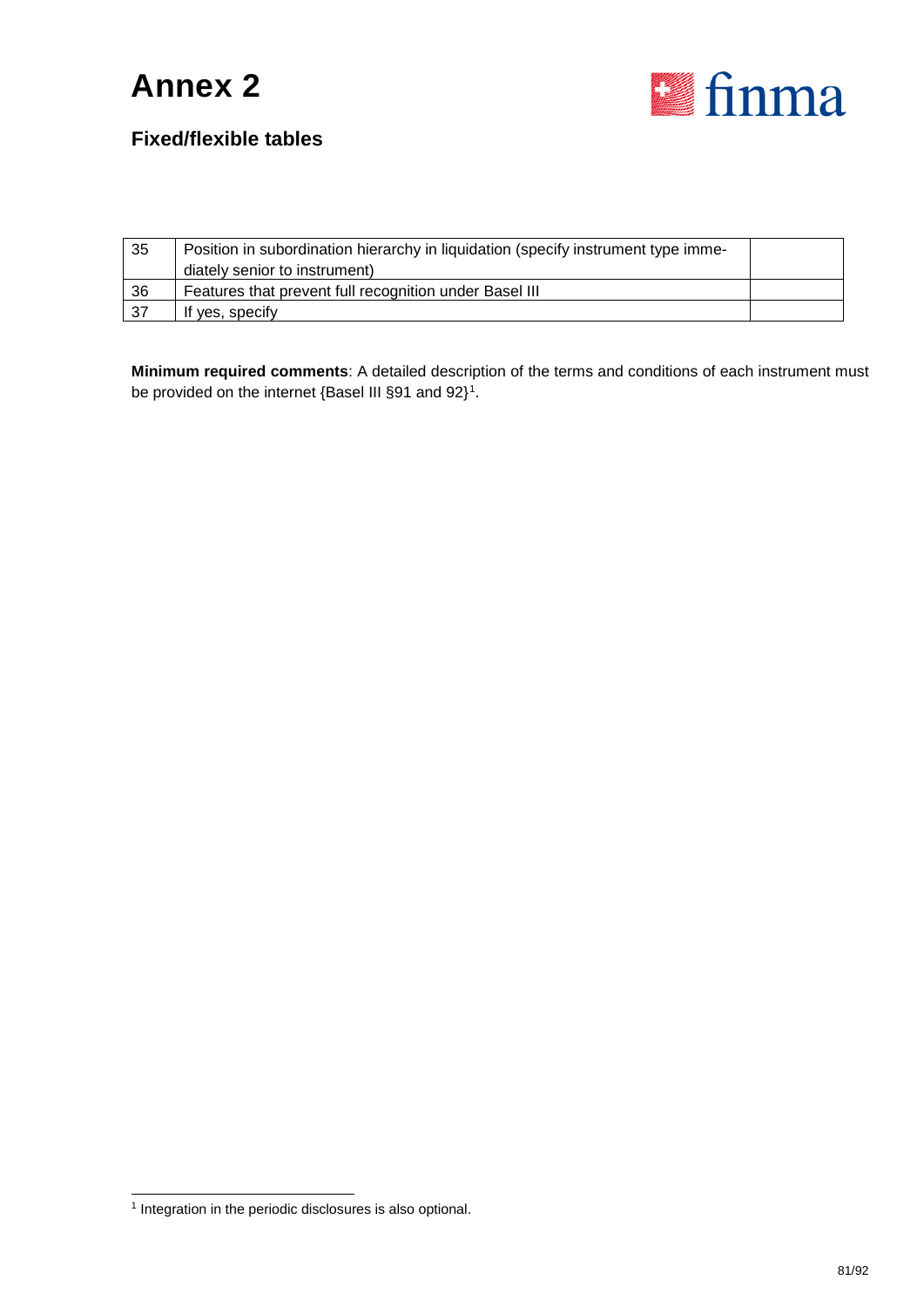

#### **Fixed/flexible tables**

#### **Table 46: Leverage ratio: comparison of accounting assets versus leverage ratio exposure measure**

| Type/format | QC/fixed      |
|-------------|---------------|
| Frequency   | Semi-annually |

|                | Object                                                                                                                                                                                                                                                                                                                                   | <b>CHF</b> |
|----------------|------------------------------------------------------------------------------------------------------------------------------------------------------------------------------------------------------------------------------------------------------------------------------------------------------------------------------------------|------------|
| 1              | Total assets as per published financial statements <sup>1</sup>                                                                                                                                                                                                                                                                          |            |
| $\overline{2}$ | Adjustment for investments in banking, financial, insurance or commer-<br>cial entities that are consolidated for accounting purposes but outside the<br>scope of regulatory consolidation (Margin nos. 6-7 FINMA Circ. 15/3), as<br>well as adjustment for assets deducted from Tier 1 capital (Margin<br>nos. 16-17 FINMA Circ. 15/3). |            |
| 3              | Adjustment for fiduciary assets recognised on the balance sheet for<br>accounting purposes, but excluded from the leverage ratio exposure<br>measure (Margin no. 15 FINMA Circ. 15/3).                                                                                                                                                   |            |
| 4              | Adjustment for derivative financial instruments (Margin nos. 21-51<br>FINMA Circ. 15/3).                                                                                                                                                                                                                                                 |            |
| 5              | Adjustment for securities financing transactions (SFTs) (Margin nos. 52-<br>73 FINMA Circ. 15/3).                                                                                                                                                                                                                                        |            |
| 6              | Adjustment for off-balance-sheet items (i.e. conversion to credit equiva-<br>lent amounts of off-balance-sheet exposures) (Margin nos. 74-76 FINMA<br>Circ. 15/3).                                                                                                                                                                       |            |
| $\overline{7}$ | Other adjustments                                                                                                                                                                                                                                                                                                                        |            |
| 8              | Leverage ratio exposure (sum of Rows 1-7)                                                                                                                                                                                                                                                                                                |            |

<span id="page-81-0"></span> <sup>1</sup> Row 1 is also to be stated as per the published financial statements if the bank uses a different accounting standard to calculate the leverage ratio in accordance with Margin no. 11 FINMA Circ. 15/3. In such cases, the differences between the amounts as per the published financial statements and the amounts as per the accounting standards used to calculate the leverage ratio are to be incorporated in the other rows of this table.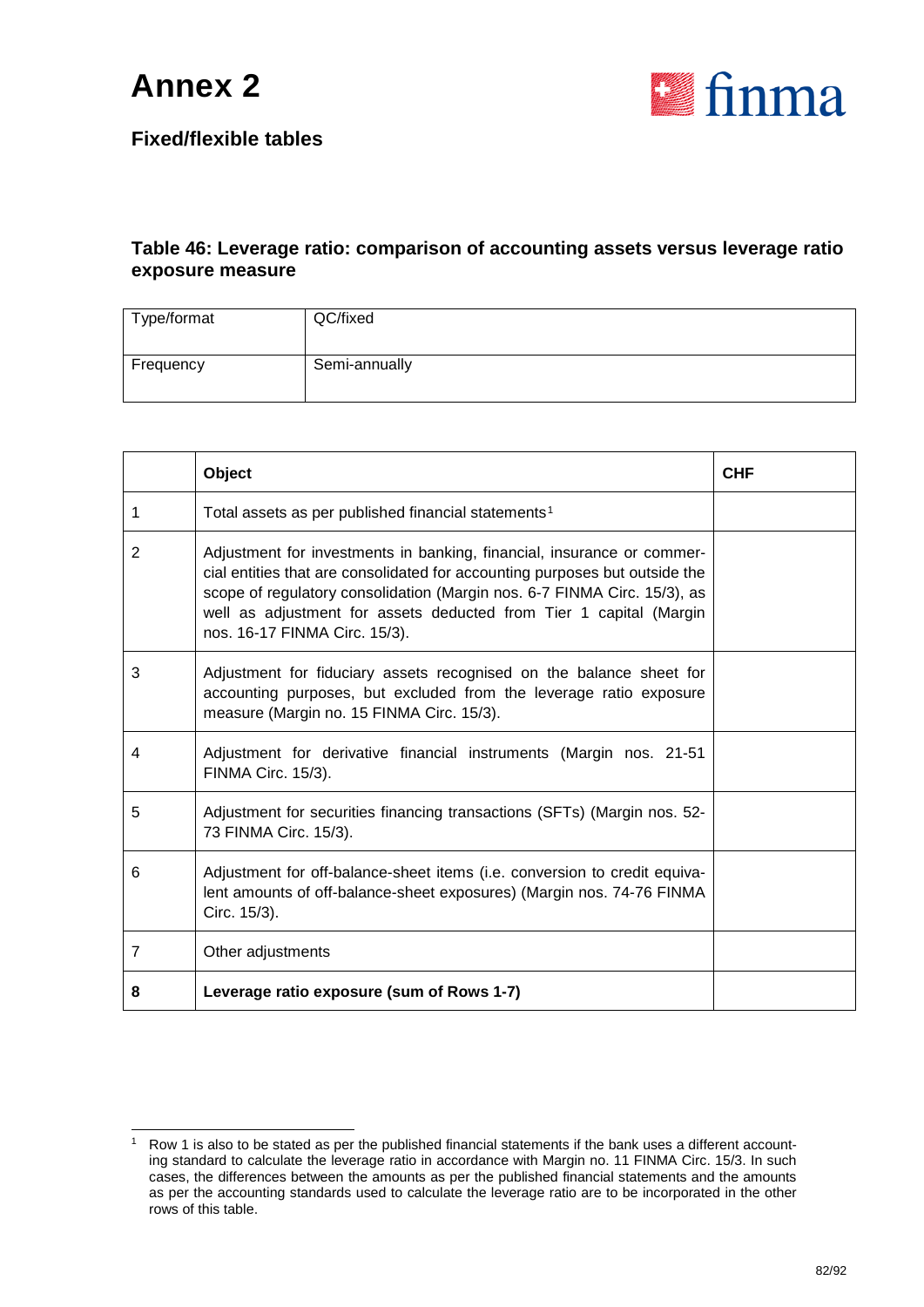

### **Fixed/flexible tables**

#### **Table 47: Leverage ratio: detailed presentation**

| Type/format                  | QC/fixed                                                                                                                                                                                                                                                                                                                                                   |
|------------------------------|------------------------------------------------------------------------------------------------------------------------------------------------------------------------------------------------------------------------------------------------------------------------------------------------------------------------------------------------------------|
| Frequency                    | Semi-annually                                                                                                                                                                                                                                                                                                                                              |
| Minimum required<br>comments | The bank must explain the difference between the total assets as per the<br>published financial statements (after deduction of derivatives and assets<br>relating to SFTs) and the sum of the on-balance-sheet items disclosed in<br>Row 1 of the detailed presentation of this table.<br>It must also explain the material changes in the leverage ratio. |

|   | <b>Item</b>                                                                                                                                                                                                                                   |            |  |  |
|---|-----------------------------------------------------------------------------------------------------------------------------------------------------------------------------------------------------------------------------------------------|------------|--|--|
|   | On-balance-sheet exposures                                                                                                                                                                                                                    |            |  |  |
| 1 | On-balance sheet items <sup>1</sup> (excluding derivatives and SFTs, but including<br>collateral) (margin nos. 14-15 FINMA Circ. 15/3).                                                                                                       | <b>CHF</b> |  |  |
| 2 | (Assets that must be deducted in determining the eligible Tier 1 capital) <sup>2</sup><br>(Margin nos. 7 and 16-17 FINMA Circ. 15/3).                                                                                                         | <b>CHF</b> |  |  |
| 3 | $=$ Total on-balance sheet exposures within the leverage ratio framework,<br>excluding derivatives and SFTs (sum of Rows 1 and 2).                                                                                                            | <b>CHF</b> |  |  |
|   | Derivatives                                                                                                                                                                                                                                   |            |  |  |
| 4 | Replacement values associated with all derivatives transactions, including<br>those with CCPs, taking into account the margin payments received and<br>netting agreements in accordance with Margin nos. 22-23 and 34-35 FINMA<br>Circ. 15/3. | <b>CHF</b> |  |  |
| 5 | Add-on amounts for PFE associated with all derivatives transactions (Mar-<br>gin nos. 22 and 25 FINMA Circ. 15/3).                                                                                                                            | <b>CHF</b> |  |  |
| 6 | Gross up for derivatives collateral provided where deducted from the<br>balance sheet assets pursuant to the operative accounting framework<br>(Margin no. 27 FINMA Circ. 15/3).                                                              | <b>CHF</b> |  |  |

<span id="page-82-0"></span> <sup>1</sup> Without taking into account collateral received, guarantees and possible netting with liabilities, but net of value adjustments (Margin nos. 8-12 FINMA Circ. 15/3).

<span id="page-82-1"></span><sup>&</sup>lt;sup>2</sup> These are specifically capital investments in other entities that are treated under the corresponding deduction process including allowance shortfalls that must be deducted from Tier 1 capital (IRB Banks).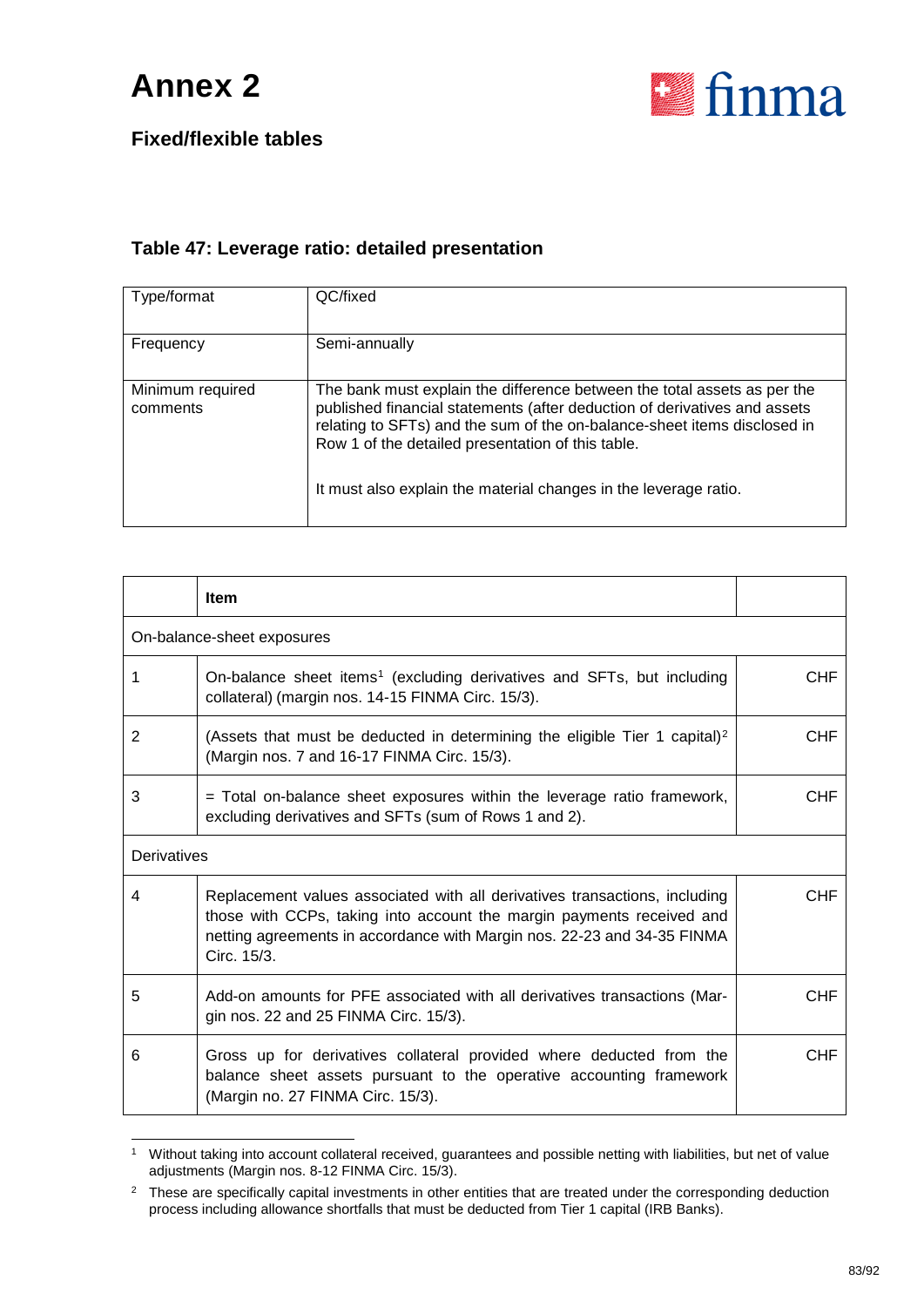

| $\overline{7}$                        | (Deduction of receivables assets for cash variation margin provided in de-<br>rivatives transactions, in accordance with Margin no. 36 FINMA Circ. 15/3).                                                                                                                           | <b>CHF</b> |
|---------------------------------------|-------------------------------------------------------------------------------------------------------------------------------------------------------------------------------------------------------------------------------------------------------------------------------------|------------|
| 8                                     | (Deduction relating to exposures to QCCPs if there is no obligation to reim-<br>burse the client in the event of the QCCP defaulting) (Margin no. 39 FINMA<br>Circ. 15/3).                                                                                                          | <b>CHF</b> |
| 9                                     | Adjusted effective notional amount of written credit derivatives, after deduc-<br>tion of negative replacement values (Margin no. 43 FINMA Circ. 15/3).                                                                                                                             | <b>CHF</b> |
| 10                                    | Adjusted effective notional offsets of bought/written credit derivatives (Mar-<br>gin nos. 44-50 FINMA Circ. 15/3) and add-on deductions for written credit<br>derivatives (Margin no. 51 FINMA Circ. 15/3).                                                                        | <b>CHF</b> |
| 11                                    | = Total derivative exposures (sum of Rows 4-10).                                                                                                                                                                                                                                    | <b>CHF</b> |
|                                       | Securities financing transaction exposures                                                                                                                                                                                                                                          |            |
| 12                                    | Gross SFT assets with no recognition of netting (except in the case of nova-<br>tion with a QCCP as per margin no. 57 FINMA Circ. 15/3) including sale<br>accounting transactions (Margin no. 69 FINMA Circ. 15/3), less the items<br>specified in Margin no. 58 FINMA Circ. 15/3). | <b>CHF</b> |
| 13                                    | (Netted amounts of cash payables and cash receivables relating to SFT<br>counterparties (Margin nos. 59-62 FINMA Circ. 15/3).                                                                                                                                                       | <b>CHF</b> |
| 14                                    | CCR exposure for SFT assets (Margin nos. 63-68 FINMA Circ. 15/3).                                                                                                                                                                                                                   | <b>CHF</b> |
| 15                                    | Agent transaction exposures (Margin nos. 70-73 FINMA Circ. 15/3).                                                                                                                                                                                                                   | <b>CHF</b> |
| 16                                    | = Total securities financing transaction exposures (sum of Rows 12-15).                                                                                                                                                                                                             | <b>CHF</b> |
|                                       | Other off-balance-sheet exposures                                                                                                                                                                                                                                                   |            |
| 17 <sub>1</sub>                       | Off-balance-sheet exposure at gross national amounts before application of<br>credit conversion factors.                                                                                                                                                                            | <b>CHF</b> |
| 18                                    | (Adjustments for conversion to credit equivalent amounts) (Margin nos. 75-<br>76 FINMA Circ. 15/3).                                                                                                                                                                                 | <b>CHF</b> |
| 19                                    | = Total off-balance-sheet items (sum of Rows 17-18).                                                                                                                                                                                                                                | <b>CHF</b> |
| Eligible capital and total exposures. |                                                                                                                                                                                                                                                                                     |            |
| 20                                    | Tier 1 capital (Margin no. 5 FINMA Circ. 15/3).                                                                                                                                                                                                                                     | <b>CHF</b> |
| 21                                    | Total exposures (sum of Rows 3, 11, 16 and 19)                                                                                                                                                                                                                                      | <b>CHF</b> |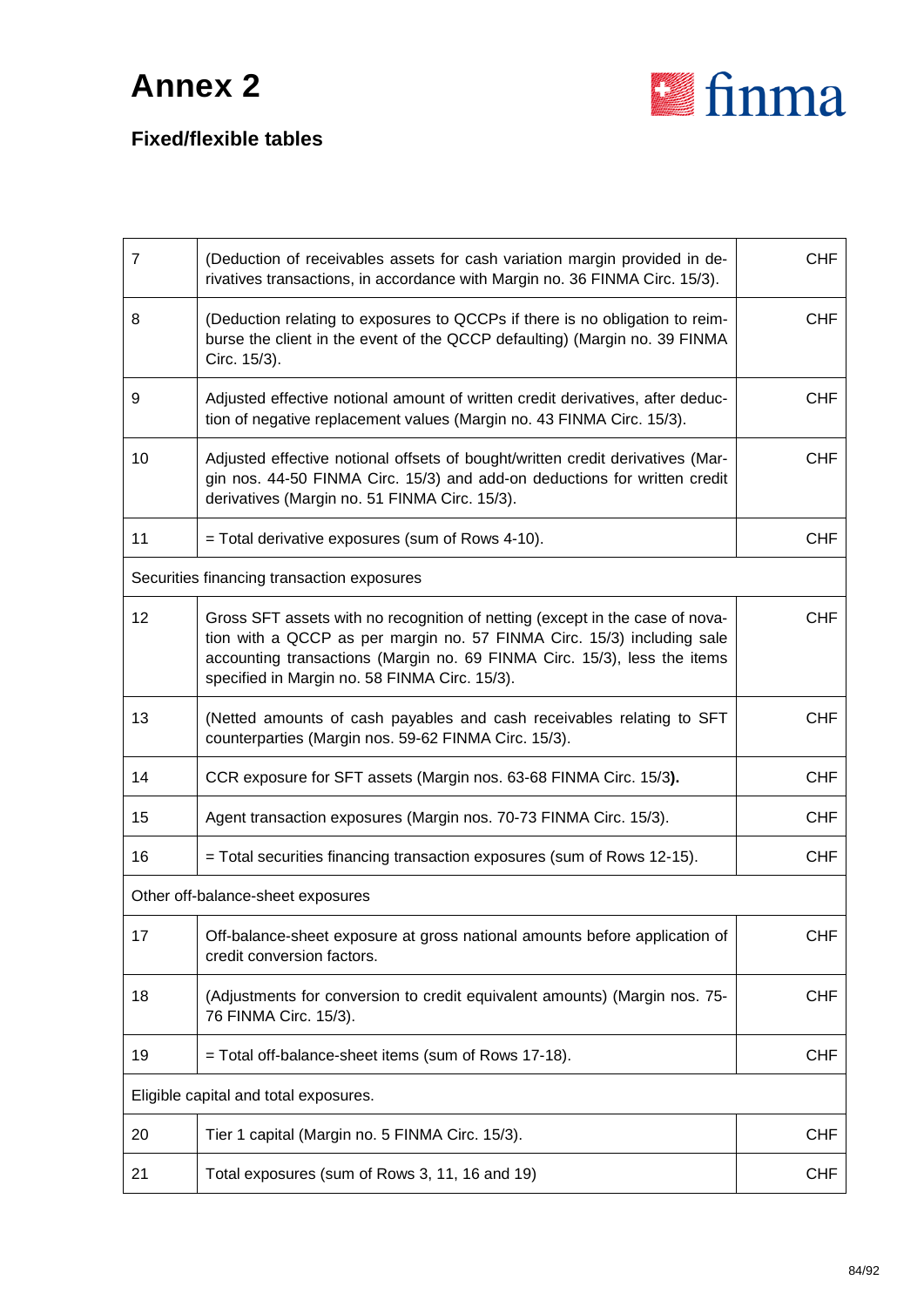

| Leverage ratio |                                                   |   |  |  |  |
|----------------|---------------------------------------------------|---|--|--|--|
| -22            | Leverage ratio (Margin nos. 3-4 FINMA Circ. 15/3) | % |  |  |  |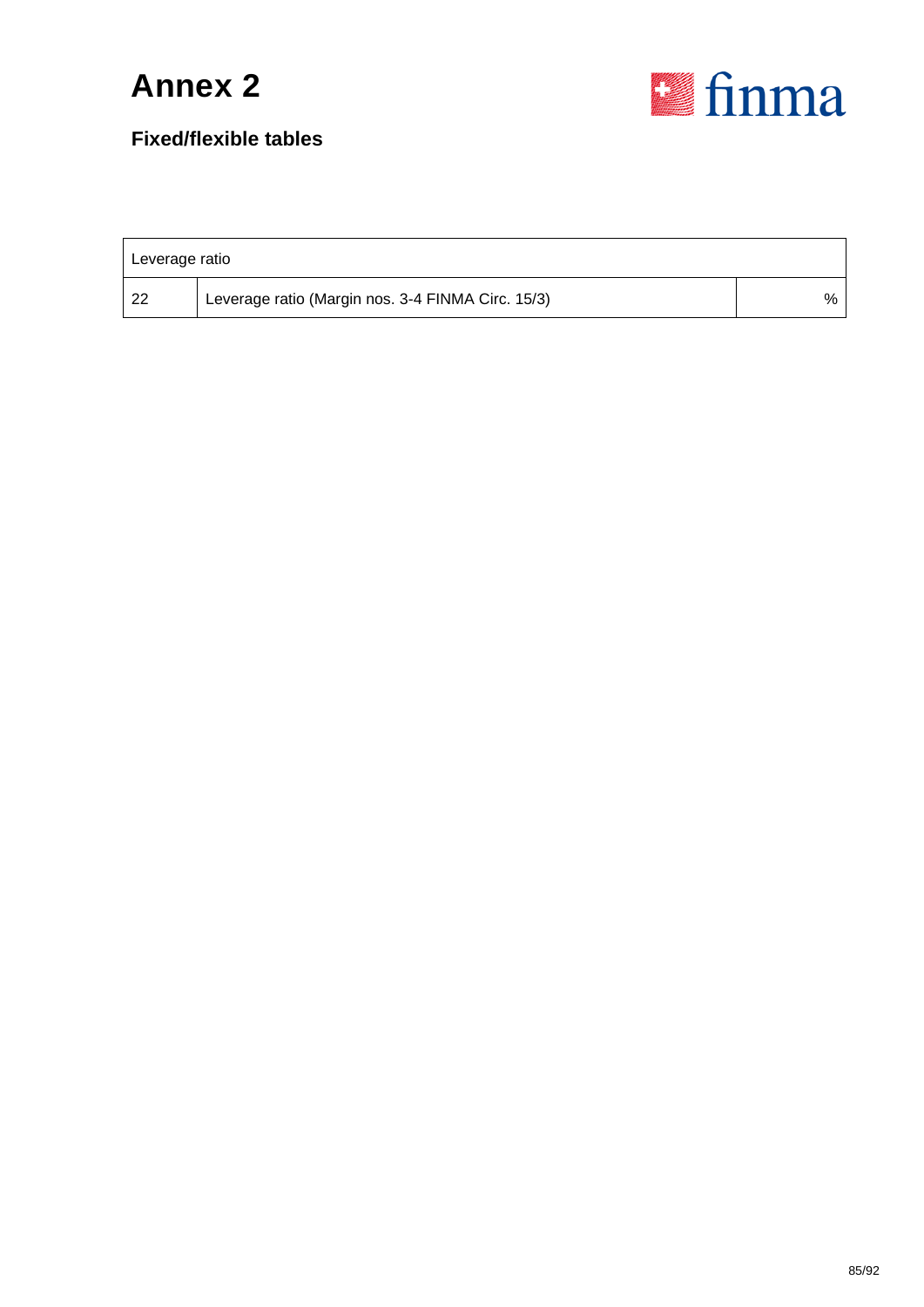

### **Fixed/flexible tables**

#### **Table 48: Information about the liquidity coverage ratio[1](#page-85-0) [2](#page-85-1)**

| Type/format                  | QC/fixed                                                                                                                                                                                                                                                           |  |  |  |  |  |
|------------------------------|--------------------------------------------------------------------------------------------------------------------------------------------------------------------------------------------------------------------------------------------------------------------|--|--|--|--|--|
| Frequency                    | Semi-annually                                                                                                                                                                                                                                                      |  |  |  |  |  |
| Minimum required<br>comments | A systemically important bank must explain the quantitative LCR disclo-<br>sures. A bank that is not systemically important explains the key quantita-<br>tive disclosures to make them easier to understand. The following disclo-<br>sures are to be considered: |  |  |  |  |  |
|                              | the main drivers of their LCR results and the evolution over time of the<br>contribution of inputs to the LCR's calculation relating to the HQLA and<br>inflows/outflows;                                                                                          |  |  |  |  |  |
|                              | significant intra-period changes and changes over recent quarters;<br>$\bullet$                                                                                                                                                                                    |  |  |  |  |  |
|                              | the composition of the high-quality liquid assets (HQLA);<br>$\bullet$                                                                                                                                                                                             |  |  |  |  |  |
|                              | concentration of funding sources;<br>$\bullet$                                                                                                                                                                                                                     |  |  |  |  |  |
|                              | derivative exposures and potential collateral calls;<br>$\bullet$                                                                                                                                                                                                  |  |  |  |  |  |
|                              | currency mismatches in the LCR;                                                                                                                                                                                                                                    |  |  |  |  |  |
|                              | a description of the degree of centralisation of liquidity management<br>$\bullet$<br>(centralised vs decentralised treasury approach) and coordination of in-<br>teraction between the group's units; and                                                         |  |  |  |  |  |
|                              | other inflows and outflows in the LCR calculation that are not captured<br>$\bullet$<br>in Table 12 but which the bank considers to be relevant for its liquidity<br>risk profile.                                                                                 |  |  |  |  |  |
|                              | The banks must publish the number of data points used in calculating the<br>average figures in the table.                                                                                                                                                          |  |  |  |  |  |

<span id="page-85-0"></span>The following applies to LCR disclosure: banks reporting on a semi-annual basis must disclose the averages for each of the last two quarters; banks reporting on an annual basis must disclose the averages for each of the last four quarters.

<span id="page-85-1"></span><sup>&</sup>lt;sup>2</sup> Banks that are not systemically important must state all values in this table as simple monthly averages of the reporting quarter. The averages are determined on the basis of the values stated in the monthly liquidity report. From 1 January 2017, systemically important banks must disclose all values in this table as simple averages of the end-of-day values of all business days in the reporting quarter. In determining which components are to be updated daily and which weekly in calculating the daily averages, the bank may select a risk-based approach under which it can take into account both the volatility and the materiality of the corresponding items. The audit firm must assess the appropriateness of such a risk-based approach.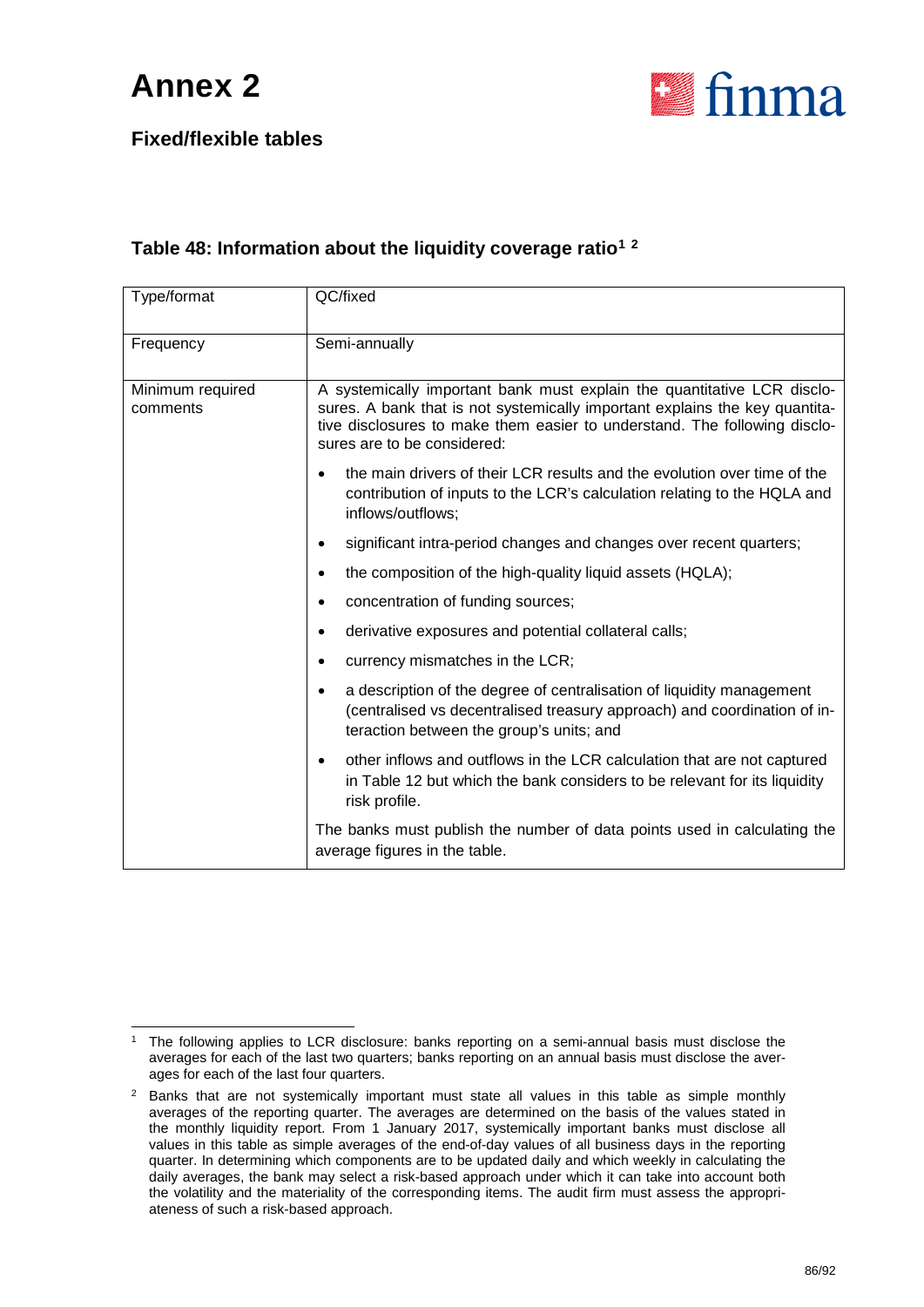

|                | in CHF                                                                                                  | Unweighted<br>values<br>(daily or monthly<br>averages as per<br>the require-<br>ments set down<br>in Footnotes 1<br>and $2)$ | Weighted<br>values<br>(daily or<br>monthly aver-<br>ages as per<br>the require-<br>ments set<br>down in Foot-<br>notes 1 and 2) | Reference in<br>LiqO/liquidity re-<br>port <sup>1</sup> |
|----------------|---------------------------------------------------------------------------------------------------------|------------------------------------------------------------------------------------------------------------------------------|---------------------------------------------------------------------------------------------------------------------------------|---------------------------------------------------------|
| Α.             | High-quality liquid assets (HQLA)                                                                       |                                                                                                                              |                                                                                                                                 |                                                         |
| 1.             | Total high-quality liquid assets<br>(HQLA)                                                              | ////////////////////////                                                                                                     |                                                                                                                                 | Art. 15a and 15b<br>LiqO                                |
| В.             | Cash outflows                                                                                           |                                                                                                                              |                                                                                                                                 |                                                         |
| $\overline{2}$ | Retail deposits                                                                                         |                                                                                                                              |                                                                                                                                 | Items 1 and 2.1,<br>Appendix 2 LiqO                     |
| 3              | of which, stable deposits                                                                               |                                                                                                                              |                                                                                                                                 | Items 1.1.1. and<br>2.1.1., Appendix 2<br>LiqO          |
| 4              | of which, less stable deposits                                                                          |                                                                                                                              |                                                                                                                                 | Items 1.1.2, 1.2 and<br>2.1.2, Appendix 2<br>LiqO       |
| 5              | Unsecured wholesale funding                                                                             |                                                                                                                              |                                                                                                                                 | Item 2 excluding<br>Item 2.1, Appendix<br>2 LiqO        |
| 6              | of which, operational deposits (all<br>counterparties) and deposits in<br>networks of cooperative banks |                                                                                                                              |                                                                                                                                 | Items 2.2 and 2.3,<br>Appendix 2 LiqO                   |
| $\overline{7}$ | of which, non-operational deposits<br>(all counterparties)                                              |                                                                                                                              |                                                                                                                                 | Items 2.4 and 2.5,<br>Appendix 2 LiqO                   |
| 8              | of which, unsecured debt                                                                                |                                                                                                                              |                                                                                                                                 | Item 2.6, Appendix<br>2 LiqO                            |
| 9              | Secured wholesale funding and col-<br>lateral swaps                                                     | ////////////////////////                                                                                                     |                                                                                                                                 | Items 3 and 4, Ap-<br>pendix 2 LiqO                     |

<span id="page-86-0"></span><sup>&</sup>lt;sup>1</sup> These references are given so that the table can be completed consistently. They are not to be disclosed.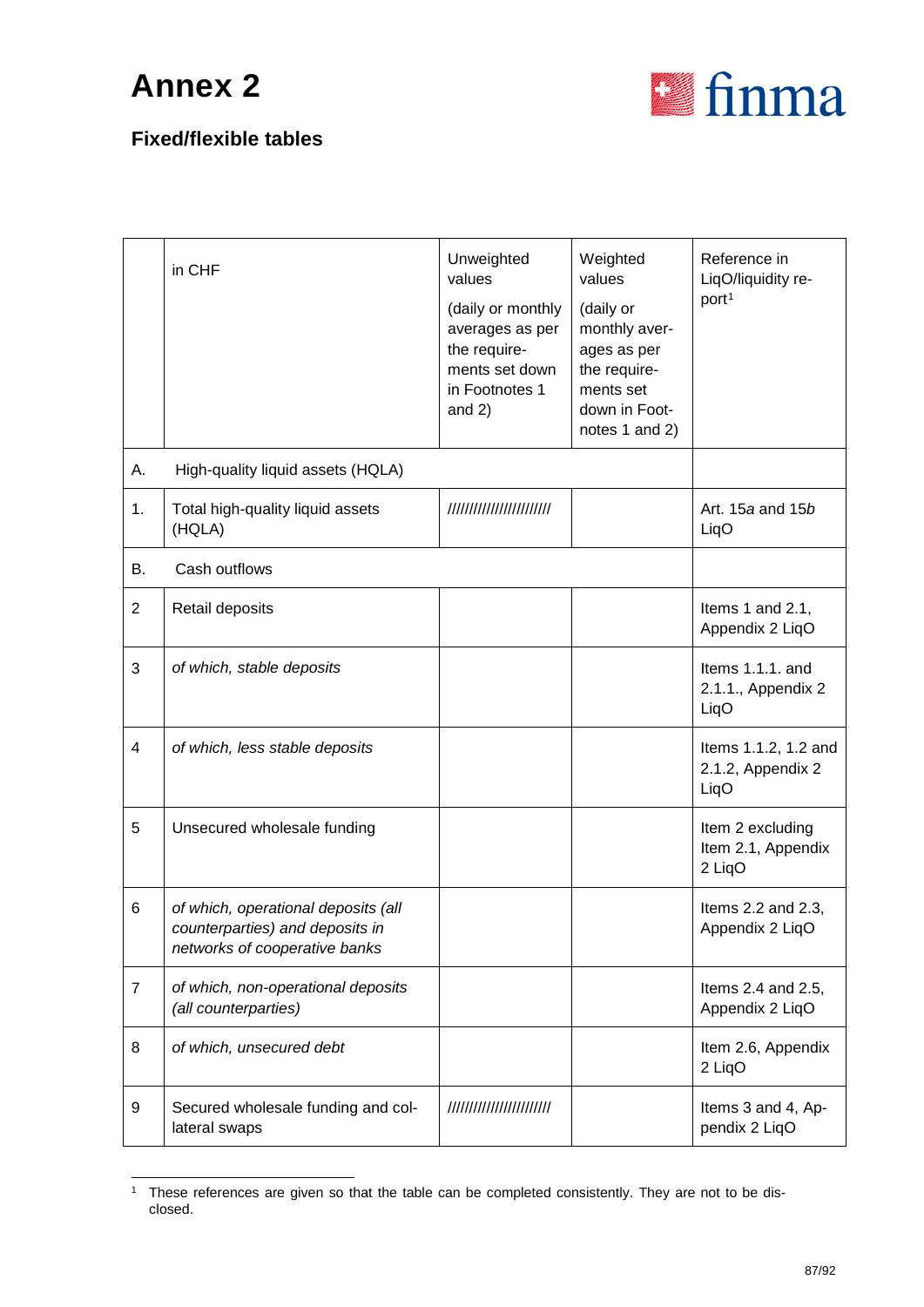

|    | in CHF                                                                                                                                                                                                                                                               | Unweighted<br>values<br>(daily or monthly<br>averages as per<br>the require-<br>ments set down<br>in Footnotes 1<br>and $2)$ | Weighted<br>values<br>(daily or<br>monthly aver-<br>ages as per<br>the require-<br>ments set<br>down in Foot-<br>notes 1 and 2) | Reference in<br>LiqO/liquidity re-<br>port <sup>1</sup> |
|----|----------------------------------------------------------------------------------------------------------------------------------------------------------------------------------------------------------------------------------------------------------------------|------------------------------------------------------------------------------------------------------------------------------|---------------------------------------------------------------------------------------------------------------------------------|---------------------------------------------------------|
| 10 | Other outflowsAdditional require-<br>ments                                                                                                                                                                                                                           |                                                                                                                              |                                                                                                                                 | Items 5, 6, 7 and<br>8.1, Appendix 2<br>LiqO            |
| 11 | of which, outflows related to deriva-<br>tive exposures and other transactions                                                                                                                                                                                       |                                                                                                                              |                                                                                                                                 | Item 5, Appendix 2<br>LiqO                              |
| 12 | of which, outflows related to loss of<br>funding on asset-backed securities,<br>covered bonds and other structured<br>financing instruments, asset-backed<br>commercial papers, conduits, securi-<br>ties investment vehicles and other<br>such financing facilities |                                                                                                                              |                                                                                                                                 | Items 6 and 7, Ap-<br>pendix 2 LiqO                     |
| 13 | of which, outflows related to commit-<br>ted credit and liquidity facilities                                                                                                                                                                                         |                                                                                                                              |                                                                                                                                 | Item 8.1, Appendix<br>2 LiqO                            |
| 14 | Other contractual funding obligations                                                                                                                                                                                                                                |                                                                                                                              |                                                                                                                                 | Items 13 and 14,<br>Appendix 2 LiqO                     |
| 15 | Other contingent funding obligations                                                                                                                                                                                                                                 |                                                                                                                              |                                                                                                                                 | Items 9, 10 and 11,<br>Appendix 2 LiqO                  |
| 16 | Total cash outflows                                                                                                                                                                                                                                                  | ////////////////////////                                                                                                     |                                                                                                                                 | Sum of Rows 2-15                                        |
| C. | Cash inflows                                                                                                                                                                                                                                                         |                                                                                                                              |                                                                                                                                 |                                                         |
| 17 | Secured lending (e.g. reverse repos)                                                                                                                                                                                                                                 |                                                                                                                              |                                                                                                                                 | Items 1 and 2,<br>Appendix 3 LiqO                       |
| 18 | Inflows from fully performing<br>exposures                                                                                                                                                                                                                           |                                                                                                                              |                                                                                                                                 | Items 4 and 5,<br>Appendix 3 LiqO                       |
| 19 | Other cash inflows                                                                                                                                                                                                                                                   |                                                                                                                              |                                                                                                                                 | Item 6, Appendix 3<br>LiqO                              |
| 20 | Total cash inflows                                                                                                                                                                                                                                                   |                                                                                                                              |                                                                                                                                 | Sum of Rows 17-19                                       |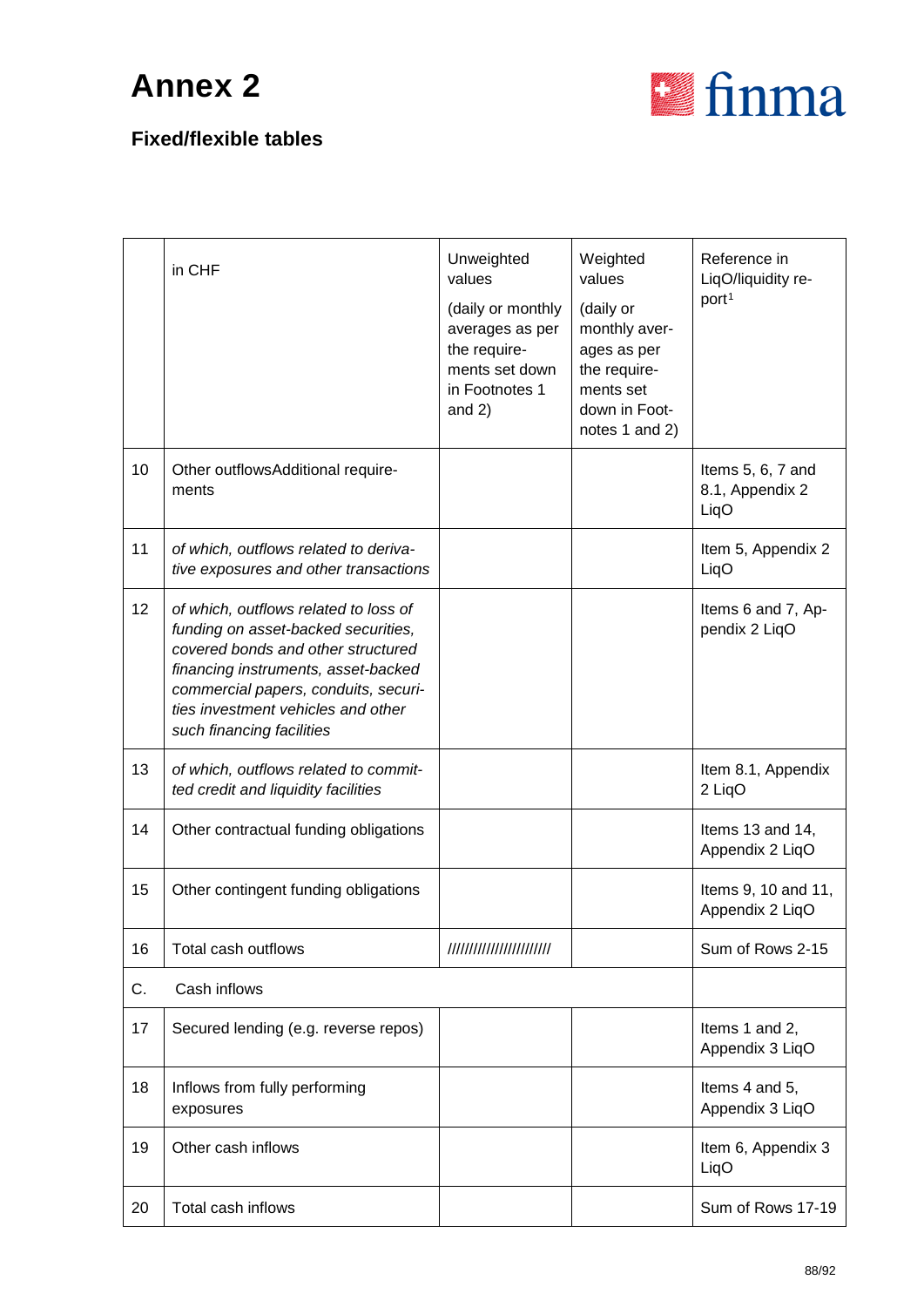

### **Fixed/flexible tables**

|    | in CHF                                     | Unweighted<br>values<br>(daily or monthly<br>averages as per<br>the require-<br>ments set down<br>in Footnotes 1<br>and $2)$ | Weighted<br>values<br>(daily or<br>monthly aver-<br>ages as per<br>the require-<br>ments set<br>down in Foot-<br>notes 1 and 2) | Reference in<br>LiqO/liquidity re-<br>port <sup>1</sup>               |
|----|--------------------------------------------|------------------------------------------------------------------------------------------------------------------------------|---------------------------------------------------------------------------------------------------------------------------------|-----------------------------------------------------------------------|
|    |                                            |                                                                                                                              | Adjusted values                                                                                                                 | Reference in<br>LiqO/liquidity report                                 |
| 21 | Total high-quality liquid assets<br>(HQLA) | ////////////////////////                                                                                                     |                                                                                                                                 | As stated in Row<br>268 of the liquidity<br>report                    |
| 22 | Total net cash outflows                    | ////////////////////////                                                                                                     |                                                                                                                                 | As stated in Row<br>182 minus Row 212<br>of the liquidity re-<br>port |
| 23 | Liquidity coverage ratio (in %)            | ////////////////////////                                                                                                     |                                                                                                                                 | As stated in Row<br>270 of the liquidity<br>report                    |

Information on the weighting of the items to be disclosed (Columns 2 and 3):

- 1. The weighted value of the HQLA in Row 1 is to be calculated after application of the corresponding haircuts (Art. 15*b* paras. 4 and 6 LiqO), but before application of any caps on Level 2a and 2b assets (Art. 15*c* paras. 2 and 5 LiqO).
- 2. Those HQLA which, as defined under Margin nos. 122-146 of FINMA Circular 15/2 "Liquidity risks – banks", do not meet the qualitative characteristics and operational requirements, are to be excluded from both Row 1 and Row 21.
- 3. Additional foreign-currency HQLA (Mmargin nos. 255-265 FINMA Circ. 15/2) and where applicable additional HQLA of Level 2 (Margin nos. 267-271 FINMA Circ. 15/2) are to be included in both Row 1 and Row 21.
- 4. The cash inflows and outflows are to be disclosed as weighted values and, in accordance with the requirements set down in Table 12, also as unweighted values.
- 5. The weighted value for inflows and outflows (Column 3) is the sum of the inflow and outflow categories after application of the inflow and outflow rates.
- 6. The unweighted value for inflows and outflows (Column 2) is the sum of the inflow and outflow categories before application of the inflow and outflow rates.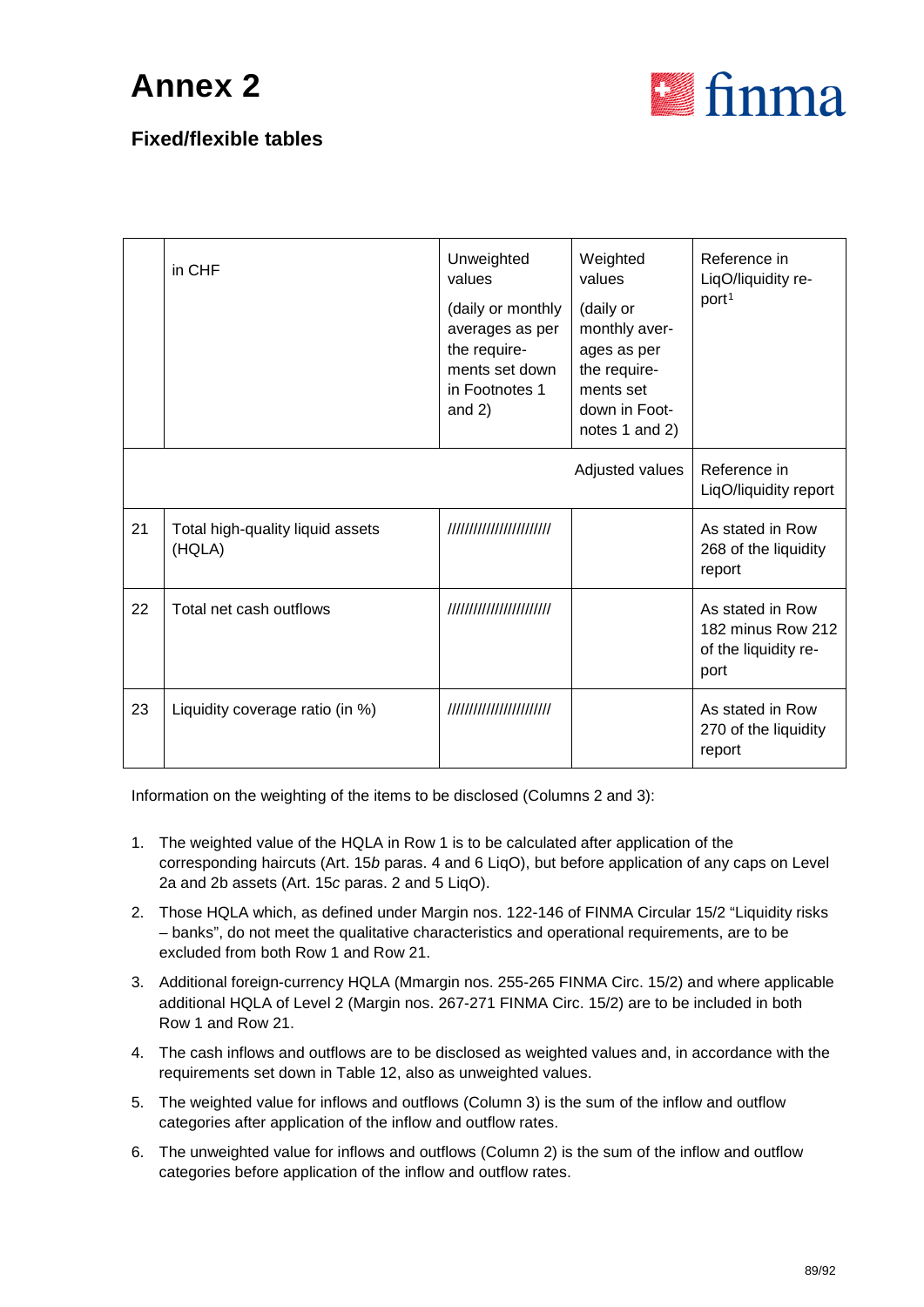

- 7. The adjusted value of the HQLA in Row 21 is to be calculated after application of the corresponding haircuts (Art. 15*b* paras. 4 and 6 LiqO), and after application of any caps on Level 2 assets (Art. 15*c* paras. 2 and 5 LiqO).
- 8. The adjusted value of net cash outflows is to be calculated after the application of the inflow and outflow rates and after the cap on inflows is applied (Art. 16 para. 2).
- 9. The LCR is to be disclosed in accordance with the liquidity calculation template for FINMA Circ. [1](#page-89-0)5/2 provided by FINMA<sup>1</sup>

<span id="page-89-0"></span> <sup>1</sup> Available at www.finma.ch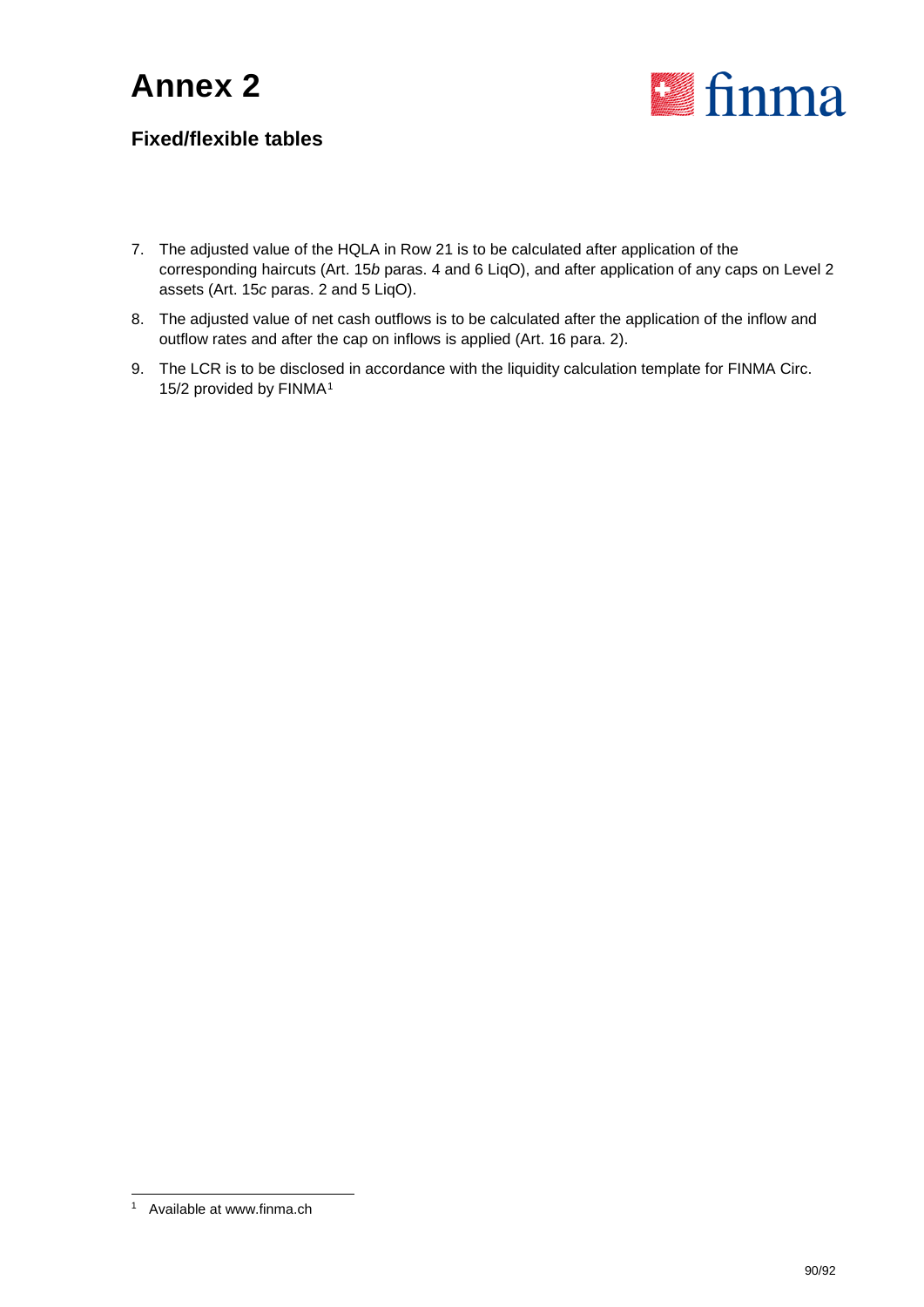

### **Linkages across tables**

| <b>Table</b>       | Line            |            | Table     | Line                                                                                                                                                                                               |   | <b>Table</b> | Line                                                               |           | <b>Table</b> | Line       |
|--------------------|-----------------|------------|-----------|----------------------------------------------------------------------------------------------------------------------------------------------------------------------------------------------------|---|--------------|--------------------------------------------------------------------|-----------|--------------|------------|
| $4 (OV1) -$        | 2a              | $=$        | 15 (CR4)  | 14e                                                                                                                                                                                                |   |              |                                                                    |           |              |            |
| full<br>disclosure | 3a              | $=$        | 18 (CR6)  | Sum of all portfolios, i                                                                                                                                                                           | + | 22 (CR10)    | Specialised lending total<br>RWA for HVCRE and other<br>than HVCRE |           |              |            |
|                    | 4a              | $=$        | 24 (CCR1) | 6f                                                                                                                                                                                                 | ÷ | 25 (CCR2)    | 4b                                                                 | $\ddot{}$ | 31 (CCR8)    | $1b + 11b$ |
|                    | 7a              | $=$<br>$=$ | 22 (CR10) | Equities exposures simple risk<br>weight method/total RWA + the<br>RWA corresponding to the<br>internal model method for<br>equity exposures in the bank-<br>ing book (§ 346-349 Basel II<br>text) | ÷ |              |                                                                    |           |              |            |
|                    | 12 <sub>c</sub> | $=$        | 35 (SEC3) | $1n + 10 + 1p + 1q$                                                                                                                                                                                |   | 36 (SEC4)    | $1n + 10 + 1p + 1q$                                                |           |              |            |
|                    | 17a             | $=$        | 39 (MR1)  | 9a                                                                                                                                                                                                 |   |              |                                                                    |           |              |            |
|                    | 18a             | $=$        | 40 (MR2)  | 8f                                                                                                                                                                                                 |   |              |                                                                    |           |              |            |
| $9$ (CR1)          | 1 <sub>d</sub>  | $=$        | 13 (CR3)  | $1a + 1b$                                                                                                                                                                                          |   |              |                                                                    |           |              |            |
|                    | 2d              | $=$        | 13 (CR3)  | $2a + 2b$                                                                                                                                                                                          |   |              |                                                                    |           |              |            |
|                    | 4a              |            | 10 (CR2)  | 6a                                                                                                                                                                                                 |   |              |                                                                    |           |              |            |
| 15 (CR4)           | $14c +$<br>14d  | $=$        | 16 (CR5)  | 14j                                                                                                                                                                                                |   |              |                                                                    |           |              |            |